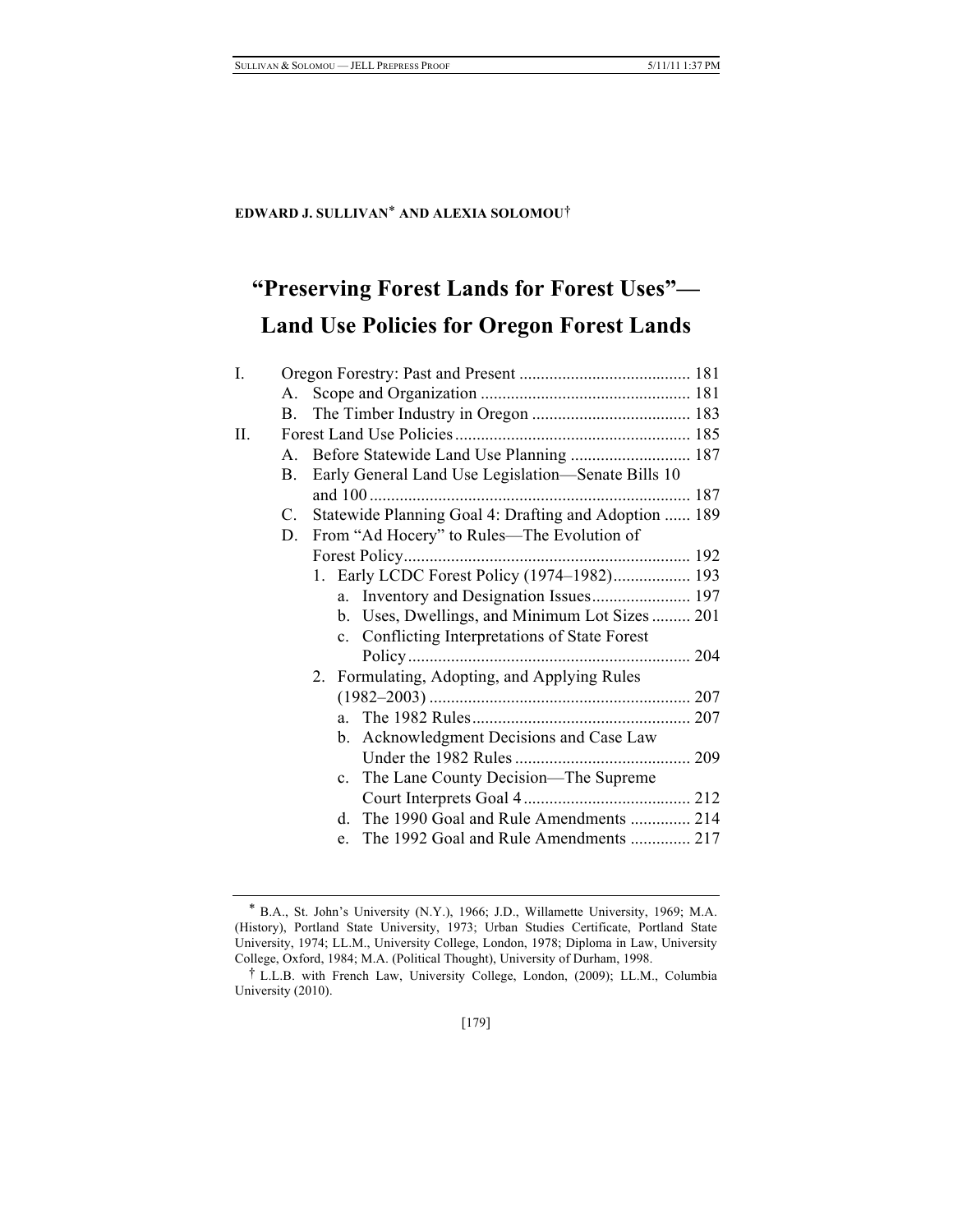|      |                                                  | H.B. 3661-The Legislature Leads and LCDC<br>$f_{\perp}$   |  |  |
|------|--------------------------------------------------|-----------------------------------------------------------|--|--|
|      |                                                  |                                                           |  |  |
| III. |                                                  | Goal 4 Administrative Rules: Current Oregon Forest Land   |  |  |
|      |                                                  |                                                           |  |  |
|      | $A_{-}$                                          |                                                           |  |  |
|      | B.                                               |                                                           |  |  |
|      | $C_{\cdot}$                                      |                                                           |  |  |
|      |                                                  |                                                           |  |  |
|      |                                                  | 2 <sup>1</sup>                                            |  |  |
|      |                                                  | 3 <sub>1</sub>                                            |  |  |
|      |                                                  |                                                           |  |  |
|      | D.                                               | Land Divisions and Minimum Parcel Sizes on Forest         |  |  |
|      |                                                  |                                                           |  |  |
| IV.  | Preemption of Most Local Land Use Regulations of |                                                           |  |  |
|      |                                                  |                                                           |  |  |
|      |                                                  |                                                           |  |  |
|      |                                                  |                                                           |  |  |
|      | $B_{-}$                                          | Program Conflicts Between Goals 4 and 5 and the           |  |  |
|      |                                                  |                                                           |  |  |
|      | $C_{\cdot}$                                      | Applying the 1979 Preemption and Enacting a New           |  |  |
|      |                                                  |                                                           |  |  |
| V    |                                                  |                                                           |  |  |
| VI.  |                                                  | Final Observations, Recommendations, and Conclusions  241 |  |  |
|      | $A_{-}$                                          |                                                           |  |  |
|      | B.                                               |                                                           |  |  |
|      | $C_{\cdot}$                                      |                                                           |  |  |
|      | D.                                               |                                                           |  |  |
|      | Е.                                               |                                                           |  |  |
|      |                                                  |                                                           |  |  |
|      |                                                  |                                                           |  |  |

Forest lands are central to the identity and economy of Oregon.<sup>1</sup> Though both public and private forest lands contribute to the health

The authors acknowledge the significant contributions to the research, writing, and editing of this Article by Lloyd Chapman, Michael Rupp, Ronald Eber, and Katherine Daniels, and other past and present resource land specialists for the Oregon Department of Land Conservation and Development (DLCD). The authors also acknowledge the assistance of William Hutchison, a member of the Oregon Board of Forestry, and Ted Lorensen, retired, former Assistant State Forester. The authors relied heavily on former DLCD Forest Specialist Lloyd Chapman's forthcoming history of Goal 4 "Forest Lands" to provide context for the early regulatory debates regarding forest protection. The authors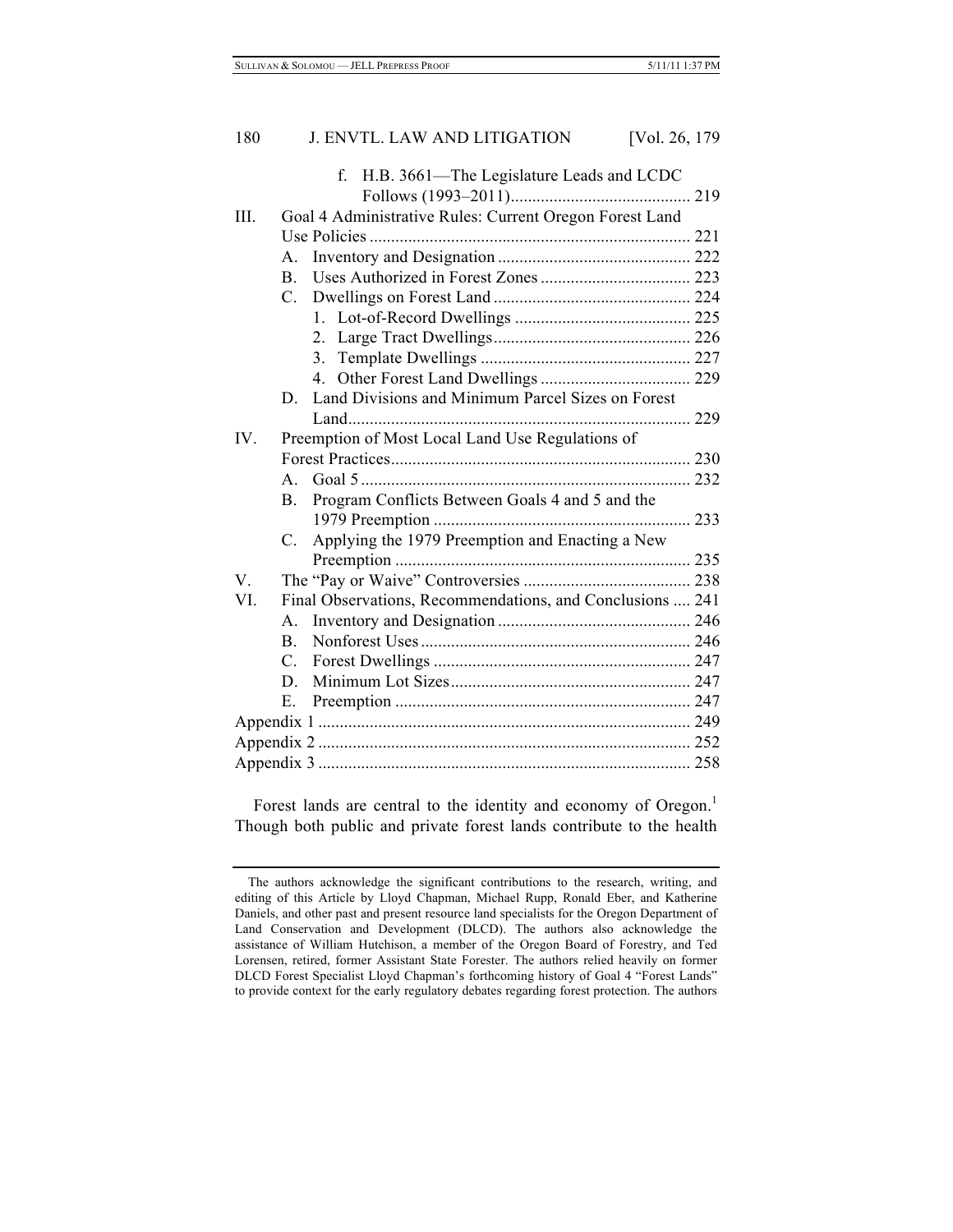and stability of Oregon, this Article focuses on public and private forest lands not owned by the federal government for which Oregon has forest management responsibilities, land use jurisdiction, and established land use policies. These policies evolved from a generalized combination of forest management and land use laws intended to protect forest lands for forest use, and from conversion to nonforest development, to a system where land use and forest management laws are split between land use and forest agencies with precise regulations designed to preserve and sustain private forest lands necessary for the future of Oregon.

However, Oregon forest land use policy has been in place for more than forty years and remains controversial. The principal landmark of this policy was the passage in  $1973<sup>2</sup>$  of a statewide land use program, by which a state agency, the Land Conservation and Development Commission (LCDC), adopted various land use policies—the "statewide planning goals" or simply the "goals"<sup>3</sup>—and their implementing administrative rules to be applied and enforced by local governments through land use plans and zoning rules.<sup>4</sup> These goals and rules protect the forest land base from nonforest development and parcelization that threatens the continued use of these lands for forest production. While these policies have been fairly effective in preventing the conversion of forest lands to nonforest uses, they are not always well received by forest landowners.

#### **I**

#### **OREGON FORESTRY: PAST AND PRESENT**

#### *A. Scope and Organization*

Following this introduction, the authors discuss the evolution of Oregon planning and regulatory efforts to establish a coherent forest land use policy. The first efforts coincide with the development of planning law in Oregon, i.e., by requiring planning and zoning of all private lands in the state and then by the development of a state

also wish to thank Jennifer Bragar of Garvey Schubert Barer for her assistance editing, formatting, and coordinating the publication of the Article.

<sup>1</sup> *See The Oregon Story: History of Logging in Oregon*, OR. PUB. BROADCASTING (Jan. 18, 2007), http://www.opb.org/programs/oregonstory/logging/timeline.html (overview of some historical facts regarding logging in Oregon).

<sup>2</sup> Act of May 29, 1973, ch. 80, 1973 Or. Laws 127 (codified as amended at OR. REV. STAT. §§ 215.055, 215.510, 215.515, 215.535, 453.345 (1975)).

<sup>3</sup> *Id.* § 11(1), 1973 Or. Laws at 130.

<sup>4</sup> OR. REV. STAT. § 197.040(1)(c) (2009).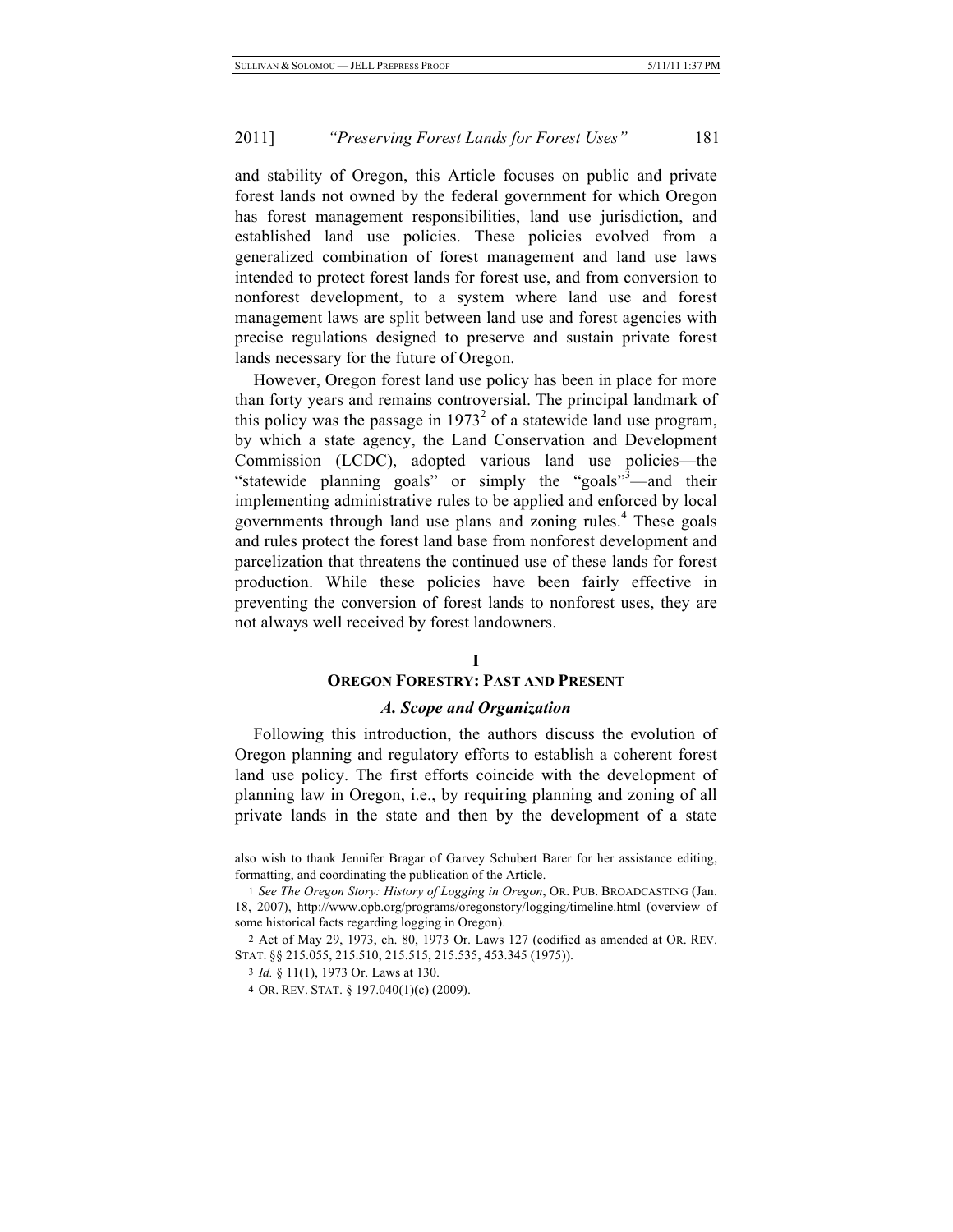agency to formulate and implement state policy through local plans and land use regulations. One element of this evolving policy relates to forest lands through the adoption of a broadly worded policy in Statewide Planning Goal 4: Forest Lands. Initial efforts by state agencies and the courts to interpret that goal in a variety of situations resulted in policy and regulatory chaos, leading to various efforts to rewrite, clarify, and provide detail for that policy through rulemaking. The authors trace the evolution of forest policy over a forty-year period. The authors then provide a description of current forest policy as it relates to the principal planning issues that have arisen at the local level over the years, namely, defining "forest lands," dealing with minimum lot sizes and land divisions, and determining the nature of "forest uses" and nonforest uses permitted on forest lands. The authors then discuss the resolution of two major controversies that arose independent of local planning issues: whether state law should preempt local regulations of forest practices on forest lands, and whether, and at which level, government should pay for loss of property value due to land use regulations. The authors then conclude with some final comments, conclusions, and recommendations about the Oregon land use program regarding forest lands, evaluating its effectiveness in meeting multiple—and sometimes conflicting—state policy objectives. The political and policy struggles of forest land protection examined in this Article, and their resolution as of 2011, include the following:

*Why is forest land protected, given the changing markets for raw or finished forest products?* The answer appears to be based on the combined goals of preserving forest lands for commercial timber use and for the recreational and natural resources found there.

*Why do forests need protection?* The answer most often given is that forest lands need protection against nonforest uses, especially dwellings unrelated to forest use (because of the conflicts with human activity, especially fire) and from land divisions that create smaller parcels and lessen the viability of small ownerships for forestry. But there is also concern about how much timber will be cut and its consequent impacts on recreation and other natural resources.

*What are the tools used?* Minimum lot sizes to assure economic viability of forest tracts and limitation of nonforest uses, especially dwellings, are the most frequent responses. Forest practices are also used to improve forest health and management.

*Who should regulate forests outside federal control?* In Oregon, the struggle has resulted in a dual system of regulation. The Land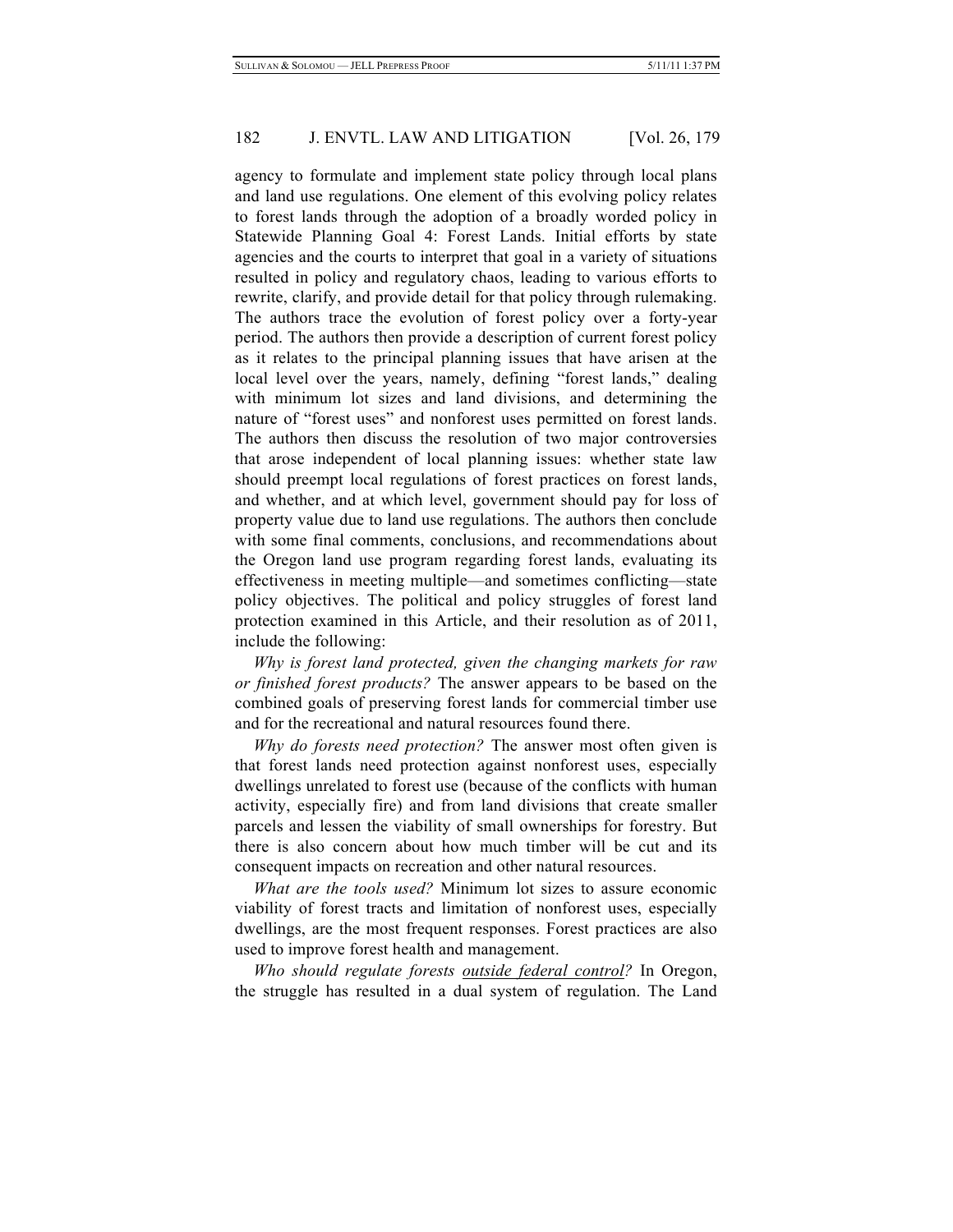Conservation and Development Commission (LCDC) and local governments are responsible for protecting the land base by designating forest lands and administering land use regulations, while the Oregon Department of Forestry has exclusive authority and responsibility for forest management and forest practices.

*Who bears the cost of forest regulations that reduce the value of property?* Generally, these costs are borne by the landowner. Forest interests have, however, successfully bargained for property tax breaks, which are then borne by other taxpayers, $5$  and limitations on forest practice regulations.

*Is the Oregon Land Use Program for forestry successful in preserving forest lands for forest use?* As detailed in the conclusion of this paper, according to the data and studies to date, that program appears to be successful in protecting the forest land base.

# *B. The Timber Industry in Oregon*

Forestry is a major economic component of Oregon's economy. However, the amount of timber harvested in Oregon is subject to great fluctuation. For example, Asian demand for Northwest logs is highly variable.<sup>6</sup> Nevertheless, Oregon's timber provides a major component of the nation's wood products market. Oregon's public and private forests now cover more than 28 million of the state's 61.8 million-acre land base, or about  $45\%$  of the state's total landmass.<sup>7</sup> Of these lands, 8.2 million acres of private lands—more than 29%—are zoned exclusively for forest use, with another 2.2 million acres zoned

<sup>5</sup> *See, e.g.*, HENRY R. RICHMOND & TIMOTHY G. HOUCHEN, AM. LAND INST., OREGON'S PUBLIC INVESTMENT IN CONSERVATION, PROSPERITY AND FAIRNESS: REDUCED TAXATION OF FARM LAND AND FOREST LAND 1974–2004 (2007). *See also* LEGISLATIVE REVENUE OFFICE, OR. STATE LEGISLATURE, REPORT 7-00, REVENUES FROM TIMBER IN OREGON (2000); Dep't of Revenue, *Property Taxes: Timber Taxes*, OREGON.GOV, http://www.oregon.gov/DOR/TIMBER/index.shtml (last visited Mar. 29, 2011) (setting out the Oregon timber taxation regime in some detail).

<sup>6</sup> *See generally* KRISTA M. GEBERT, CHARLES E. KEEGAN, III, SUE WILLITS & AL CHASE, FOREST SERV., U.S. DEP'T OF AGRIC., PNW-GTR-532, UTILIZATION OF OREGON'S TIMBER HARVEST AND ASSOCIATED DIRECT ECONOMIC EFFECTS, 1998 (2002), *available at* http://www.fs.fed.us/pnw/pubs/pnw\_gtr532.pdf.

<sup>7</sup> *See* SALLY CAMPBELL, PAUL DUNHAM & DAVID AZUMA, FOREST SERV., U.S. DEP'T OF AGRIC., PNW-RB-242, TIMBER RESOURCE STATISTICS FOR OREGON (2004), *available at* http://www.fs.fed.us/pnw/pubs/pnw\_rb242.pdf; *Oregon's Forest Heritage*, OR. FOREST RESOURCES INST., http://www.oregonforests.org/factbook/heritage(4-5).htm (last visited Mar. 29, 2011). "Forest land" means at least ten percent of the land is covered with live trees or formerly had such cover, and not currently developed for nonforest use. CAMPBELL, DUNHAM & AZUMA, *supra*, at 11.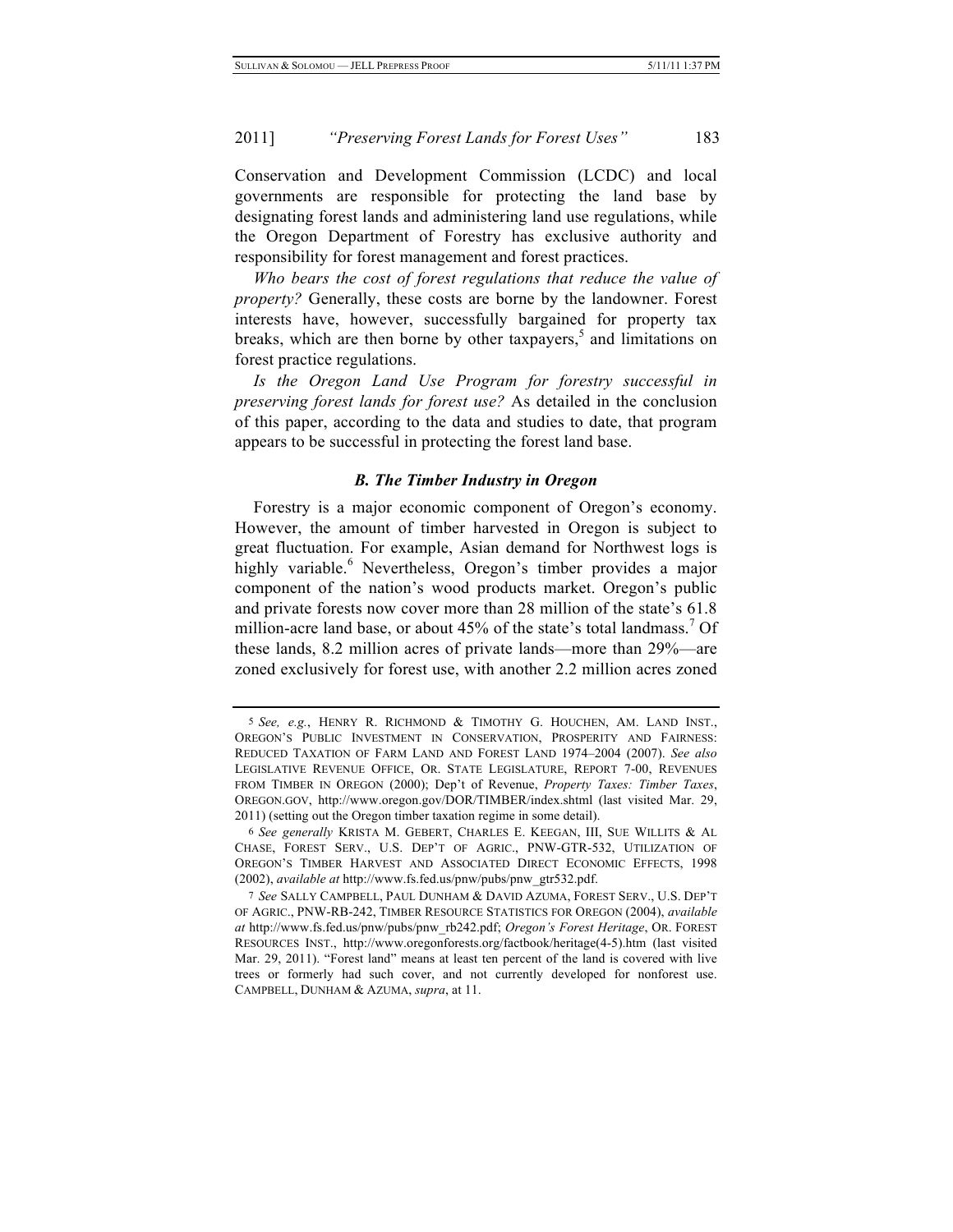for mixed farm and forest uses.<sup>8</sup> The loss of forest land to human use (dwellings, shopping centers, roads, industry, and power lines) has been about  $2.5$  million acres.<sup>9</sup> Due in part to changing laws and priorities, timber harvests on federal lands—which comprise about 53% of all the land in Oregon<sup>10</sup>—dropped 96% between 1989 and  $2001$ , and timber harvests have not recovered since then.<sup>11</sup> Despite harvests below historical levels on federal land, more harvesting has occurred on state and private lands. Oregon remains the leader in lumber production in the United States.<sup>12</sup>

As detailed in Part II.B below, since 1974 LCDC has established state land use policy (in addition to policies provided by the state legislature) through the adoption, implementation, and enforcement of statewide planning goals. Statewide Planning Goal 4 addressing forest lands has required the retention of forest lands for forest uses.<sup>13</sup> Under those policies provided by statute and the goals, counties may designate forest lands and regulate land divisions and nonforest practices, but are preempted from regulating forest practices on forest lands.<sup>14</sup>

14 *See* OR. REV. STAT. § 527.722 (2009).

<sup>8</sup> Dep't of Land Conservation & Dev., *Forest Land Protection Program*, OREGON.GOV, http://www.oregon.gov/LCD/forlandprot.shtml (last updated Apr. 13, 2009).

<sup>9</sup> *See* OR. DEP'T OF FORESTRY, OREGON FOREST LEGACY PROGRAM ASSESSMENT OF NEED 14 (2001), *available at* http://www.oregon.gov/ODF/privateforests/docs/legacy /FinalAON.pdf.

<sup>10</sup> William G. Robbins, *Oregon's Public Lands*, OR. HIST. PROJECT (2002), http://www.ohs.org/the-oregon-history-project/narratives/this-land-oregon/people-politics -environment-1945/oregons-public-lands.cfm. Another three percent of the state is under state or local control. *Id.*

<sup>11</sup> *25–Year Harvest History*, OR. FOREST RESOURCES INST., http://www.oregonforests .org/factbook/Harvest\_History(24).html (last visited Mar. 29, 2011).

<sup>12</sup> Oregon still remains the leader in lumber and plywood production in the United States. *See* Or. Dep't of Forestry, *Data Information and Reporting for Indicator B.d.*, OREGON.GOV, http://www.oregon.gov/ODF/indicators/indicatorBd.shtml (last updated Nov. 30, 2010).

<sup>13</sup> OR. ADMIN. R. 660-015-0000(4) (2011) (implementing Oregon Department of Land Conservation and Development Goal 4 through a detailed administrative rule, i.e., OR. ADMIN. R. 660-006-0000 to -0060 (2011)). The Land Conservation and Development Commission (LCDC), a division of the Department of Land Conservation and Development (DLCD), "adopted planning standards, called 'goals,' as well as administrative rules setting forth goal requirements in some detail. . . . Over its lifetime, the LCDC promulgated nineteen statewide planning goals. These goals establish binding land-use policies that attempt to strike a balance between development and conservation. The goals fall broadly into five categories: 1) the planning process, 2) citizen involvement, 3) conservation of natural resources, 4) economic development, such as housing and transportation, and 5) management of Oregon's coastal resources." Edward J. Sullivan, *Year Zero: The Aftermath of Measure 37*, 36 ENVTL. L. 131, 134–135 (2006) (footnotes omitted).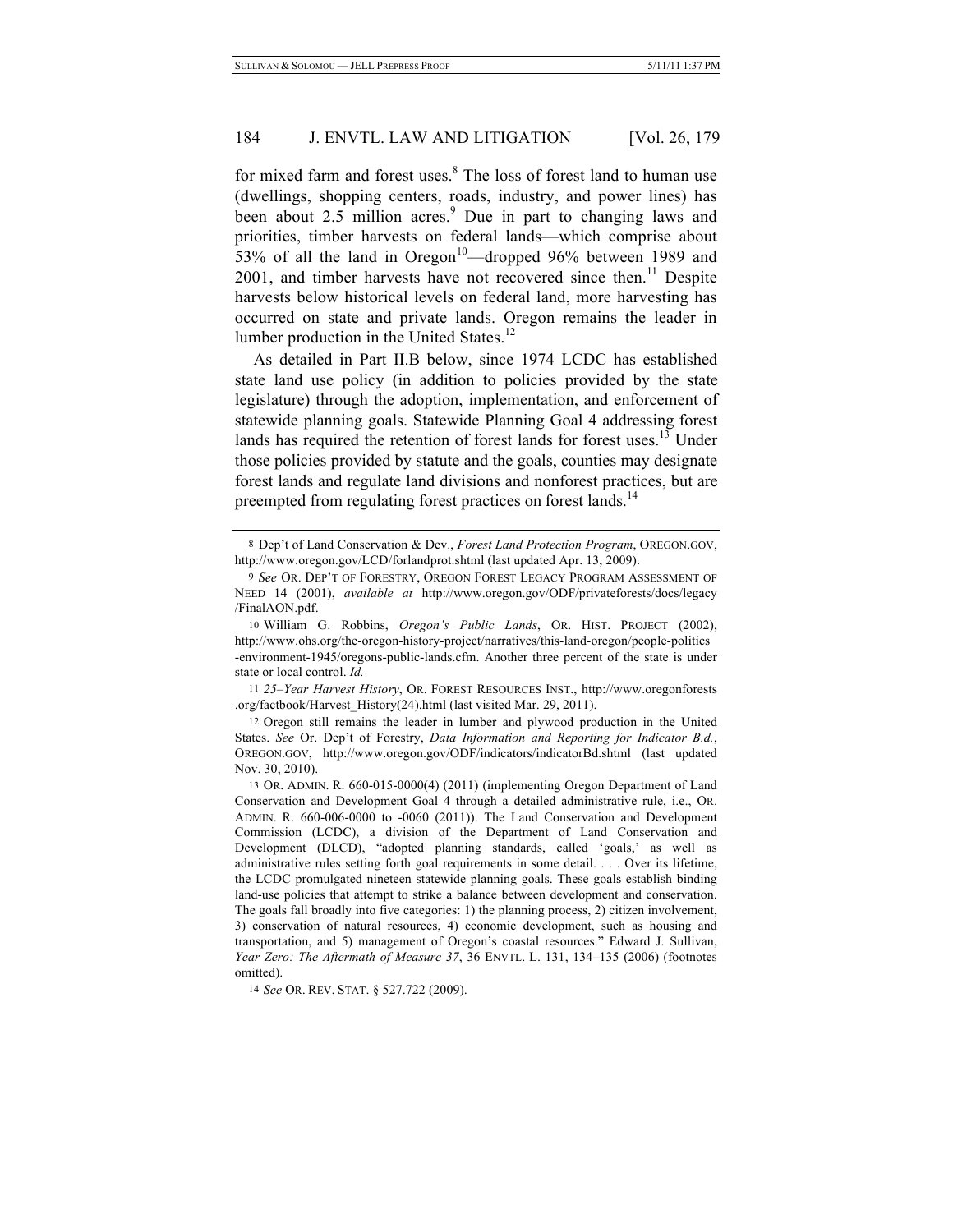The decline of the industry over the past thirty years in part due to reduced harvests (mostly on federal lands) to protect nontimber resources has changed the economic perspective of some forest land owners from one of conservation of a profitable resource use to one in which the value of the land for nonforest uses—specifically, rural homesites—is more economically desirable.<sup>15</sup> While these landowners may find the loss of preferential assessment on that portion of timber lands on which a dwelling is placed acceptable (as the remainder of the land keeps its forest assessment), they may also object to land use laws that limit further land divisions and development, which provide them an economically desirable alternative to forest use.

#### **II**

## **FOREST LAND USE POLICIES**

Oregon now maintains its forest lands base through a land use program including specific statutory provisions, a forest policy set out in the forest lands goal, and implementing administrative rules, all of which have evolved over time from a generalized policy to preserve forest lands for forest uses to one with more specific requirements. LCDC, as well as the Oregon Land Use Board of Appeals  $(LUBA)$ ,<sup>16</sup>

<sup>15</sup> Declining federal harvests are not the only culprit and may even make timber on private forest lands more valuable. Other factors include the pressure for conversion of forest lands to rural residential uses and tax changes to empower Real Estate Investment Trusts and Timberland Investment Management Organizations to be preferred vehicles for investors seeking tax avoidance or reduction. *See* FOREST SERV., U.S. DEP'T OF AGRIC., PNW-GTR-765, OREGON'S FOREST RESOURCES, 2001–2005: FIVE-YEAR FOREST INVENTORY AND ANALYSIS REPORT (2008).

<sup>16</sup> The Land Use Board of Appeals (LUBA) is a state agency charged with review of most local, and some state agency, "land use decisions," a very broad term set out in OR. REV. STAT. § 197.015(10) (2009), on an "on the record" basis by an administrative tribunal (in lieu of trial court review) with direct review by the Oregon Court of Appeals. *See* OR. REV. STAT. §§ 197.805–.850 (2009); Edward J. Sullivan, *Reviewing the Reviewer: The Impact of the Land Use Board of Appeals on the Oregon Land Use Program, 1979– 1999*, 36 WILLAMETTE L. REV. 441 (2000). From its temporary establishment in 1979 under Act of July 25, 1979, ch. 772, 1979 Or. Laws 1018 (codified as amended at OR. REV. STAT. §§ 34.020, 34.030, 34.040, 34.050, 34.070, 181.350, 197.015, 197.090, 197.252, 197.265, 197.395, 198.785, 199.461, 215.416, 330.123, 330.557, 341.573, 459.155, 476.835, 479.195 (1979)), until it became a permanent agency in 1983 under Act of Aug. 9, 1983, ch. 827, 1983 Or. Laws 1607 (codified as amended at OR. REV. STAT. §§ 34.020, 92.044, 92.046, 92.105, 197.015, 197.090, 197.175, 197.180, 197.250, 197.251, 197.254, 197.255, 197.265, 197.320, 197.350, 197.395, 197.540, 197.610, 197.615, 197.620, 197.625, 197.640, 197.650, 203.113, 215.213, 215.416, 215.422, 227.175, 227.180, 268.390, 459.049, 527.726, 541.626 (1983)), LUBA's decisions on matters relating to the Statewide Planning Goals were themselves subject to review by LCDC. *See* Land Use Bd. of Appeals, *About Us*, OREGON.GOV, http://www.oregon.gov/LUBA/about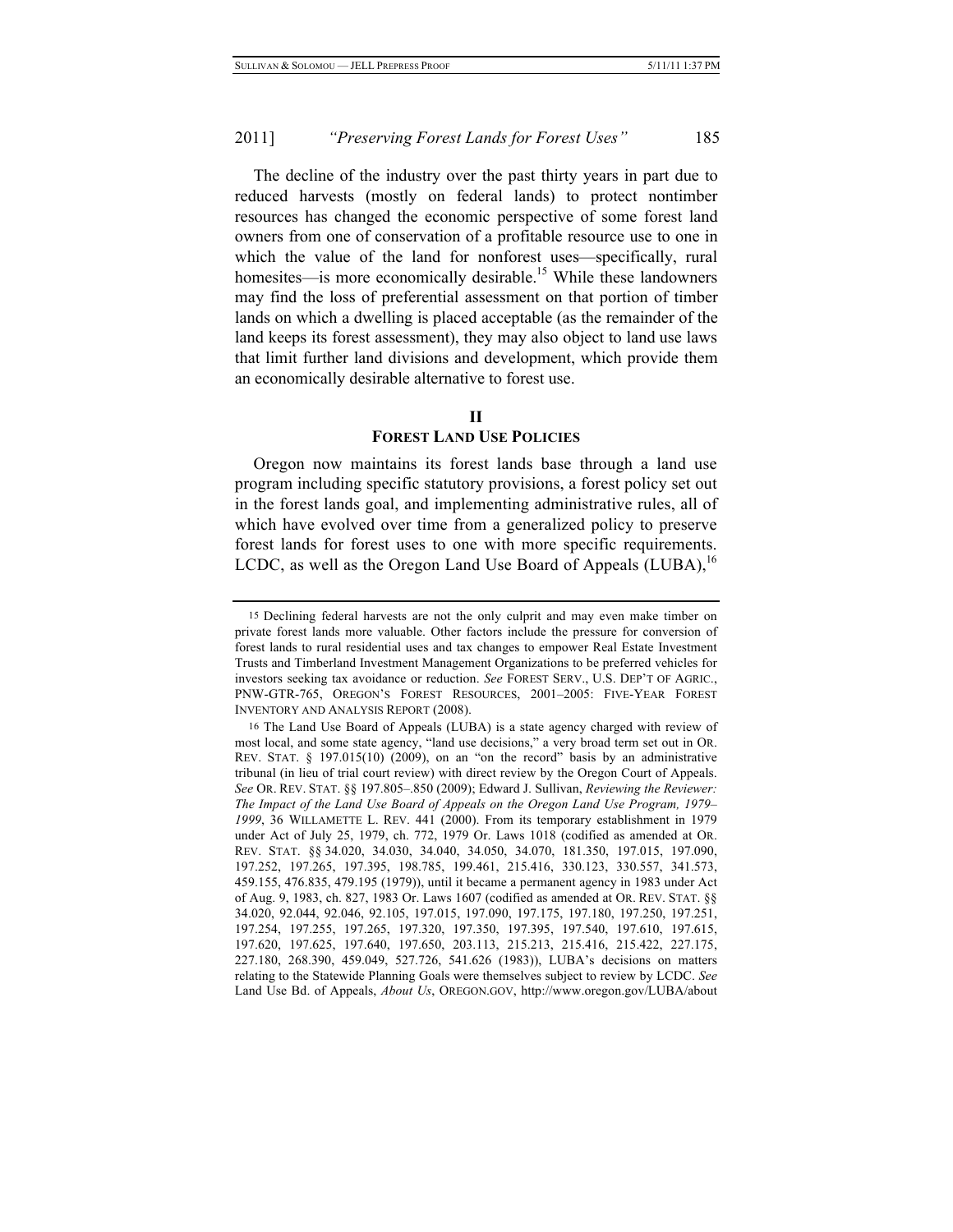and appellate courts, have continually interpreted these policies, which has led to constant change and the need for adjustments over time.<sup>17</sup> Statewide Planning Goal 4: Forest Lands requires that: forest lands be conserved for forest uses, that such lands shall be retained for the production of wood fiber and other forest uses, that lands suitable for forest uses be inventoried and designated as forest lands, and that existing forest land uses shall be protected unless proposed changes are in conformance with the comprehensive plan. The Goal is set out in full in Appendix 1 in its original and present versions and is the core element of this program and the point of departure for most policy issues. The Goal now requires that forest lands be identified, designated, and zoned principally for forest uses, and requires review of certain nonforest uses according to certain statutory and administrative rule provisions. LCDC's administrative rules<sup>18</sup> and certain statutory provisions<sup>19</sup> set out the types of dwellings and other nonforest uses allowed in forest zones. These cumulative requirements are complex and incorporate the statutory minimum lot sizes, land uses, and standards for nonforest land divisions.<sup>20</sup>

To understand the current requirements adequately, one must look to the evolution of the law relating to these land use measures. Some of that history is presented below; however, space limitations prevent a complete exposition of all the battles fought over forest land use policy. In the main, local governments desired flexibility and discretion in forest policy. Land use and conservation groups, such as 1000 Friends of Oregon, desired clear policies strictly applied with protection for nontimber resources such as habitat, scenic values, and watersheds. State forestry officials and the timber industry desired to protect the forest land base, but also wanted to assure that the Oregon

\_us.shtml (last updated July 31, 2007). After the 1983 legislation, LUBA's decisions on all issues were final, subject only to review by the appellate courts. OR. REV. STAT. § 197.850(3) (2009). Thus goal interpretation and implementation in individual cases could be subject to review by one of two agencies, with resolution of differences between them occurring only if the matter were taken to the appellate courts (which occurred only occasionally). Alternatively, LCDC could respond by amending the Statewide Planning Goals or their implementing rules. *See* Dep't of Land Conservation & Dev., *Land Conservation and Development Comm.*, OREGON.GOV, http://www.oregon.gov/LCD/lcdc .shtml (last updated Feb. 25, 2011). This disconnect caused a great deal of confusion in the administration and implementation of state forestry policy.

<sup>17</sup> Memorandum from Lloyd Chapman on Approval Standards and Other Nonforest Uses on Lands Zoned Forest Use (Mar. 20, 2006) (on file with the authors).

<sup>18</sup> *See* OR. ADMIN. R. 660-006-0000 to -0060 (2011).

<sup>19</sup> OR. REV. STAT. §§ 215.700–.755 (2009).

<sup>20</sup> *See id.* §§ 215.700–.780.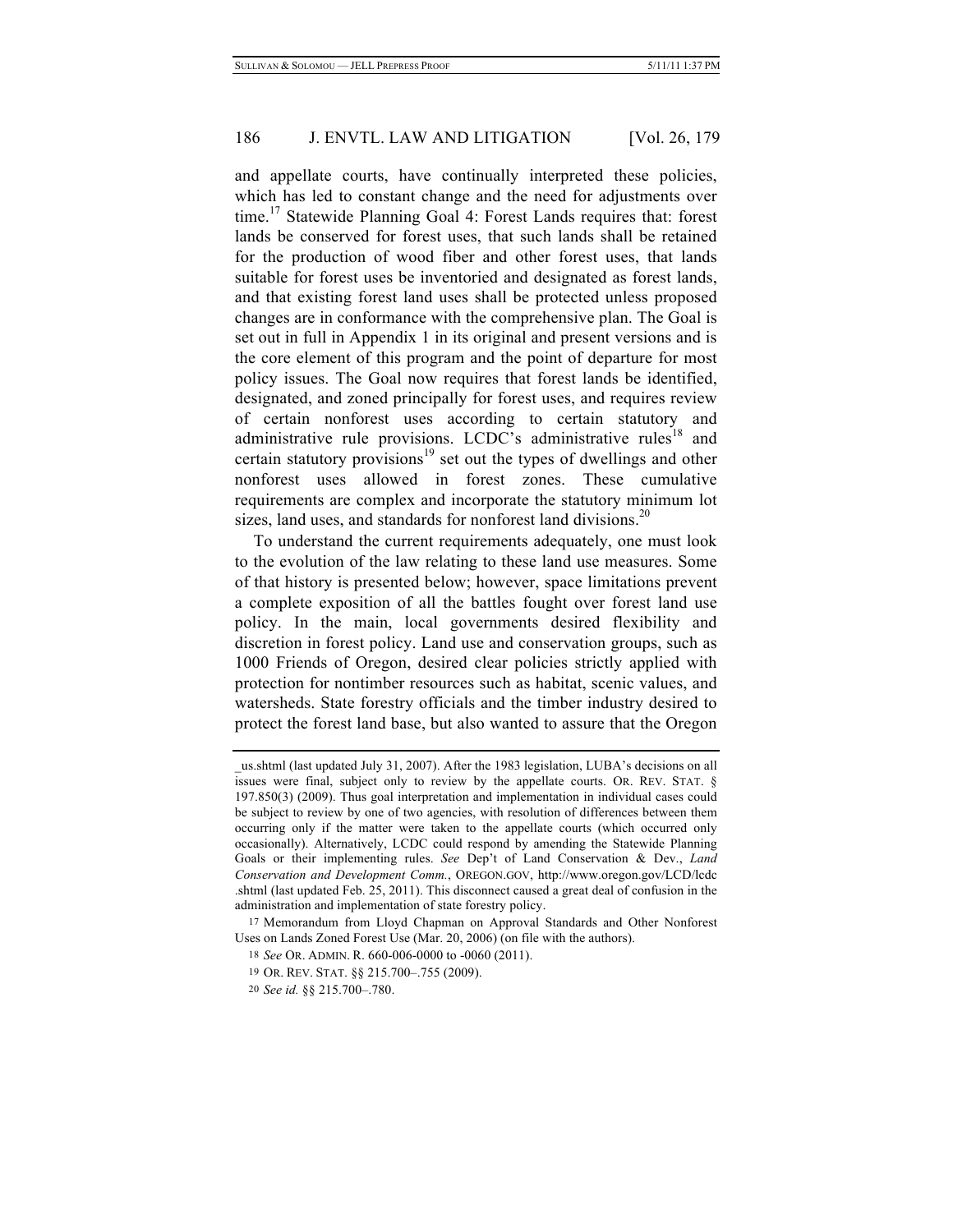Department of Forestry, rather than counties, would regulate forest management. Landowners were split over whether dwellings and other development should be limited on forest lands. These actions are reflected in the various LCDC decisions and cases before administrative agencies and the courts discussed below. Given this background, frequent policy standoffs occurred.

# *A. Before Statewide Land Use Planning*

No specific statewide regulation of uses on forest lands was in place in Oregon until 1975, when Goal 4 took effect. However, there was widespread concern over the loss of Oregon's forest lands in the early 1970s. Approximately 1.25 million acres of forest land was lost from Oregon's forest land base between 1952 and  $1977$ <sup>21</sup>. This forest land was converted to housing, roadways, power line rights-of-way, water impoundments, and other uses.<sup>22</sup> LCDC sought to protect the forest land base needed for the forest industry and the state economy.

#### *B. Early General Land Use Legislation—Senate Bills 10 and 100*

In 1969, the Oregon legislature enacted Senate Bill 10 (S.B. 10), which required every city and county in the state to have a comprehensive plan that met certain broad statewide standards.<sup>23</sup> However, the legislation was neither implemented nor enforced.<sup>24</sup> An underlying problem was the lack of financial support to cities or counties to prepare comprehensive plans.<sup>25</sup> Uncontrolled development in conjunction with an unprecedented growth of population in the early 1970s propelled further legislative efforts.<sup>26</sup>

<sup>21</sup> J.E. Schroeder, *Timber Needs Projected*, OR. LANDS (Dep't Land Conservation & Dev., Salem, Or.), May 1979, at 5.

<sup>22</sup> *Id.*

<sup>23</sup> Act of June 3, 1969, ch. 324, § 3, 1969 Or. Laws 578, 578–79 (codified at OR. REV. STAT. § 215.515 (1969)) (commonly referred to as S.B. 10).

<sup>24</sup> *See generally* ROBERT K. LOGAN, LAWRENCE R. LUCAS & ERNEST M. ANKRIM, THE OREGON LAND USE STORY 4–5 (1974); Edward Sullivan & Ronald Eber, *The Long and Winding Road: Farmland Protection in Oregon 1961–2009*, 18 SAN JOANQUIN AGRIC. L. REV. 1, 9 (2008–2009).

<sup>25</sup> CHARLES E. LITTLE, THE NEW OREGON TRAIL: AN ACCOUNT OF THE DEVELOPMENT AND PASSAGE OF STATE LAND-USE LEGISLATION IN OREGON 10 (The Conservation Found. 1974).

<sup>26</sup> Michael J. Rupp, Rural Plan Specialist, Or. Dep't of Land Conservation and Dev., Conserving Oregon's Forest lands Through Land Use Planning, American Planning Association Small Town and Rural Planning Symposium IV: The Status of Rural America (Apr. 6, 1986).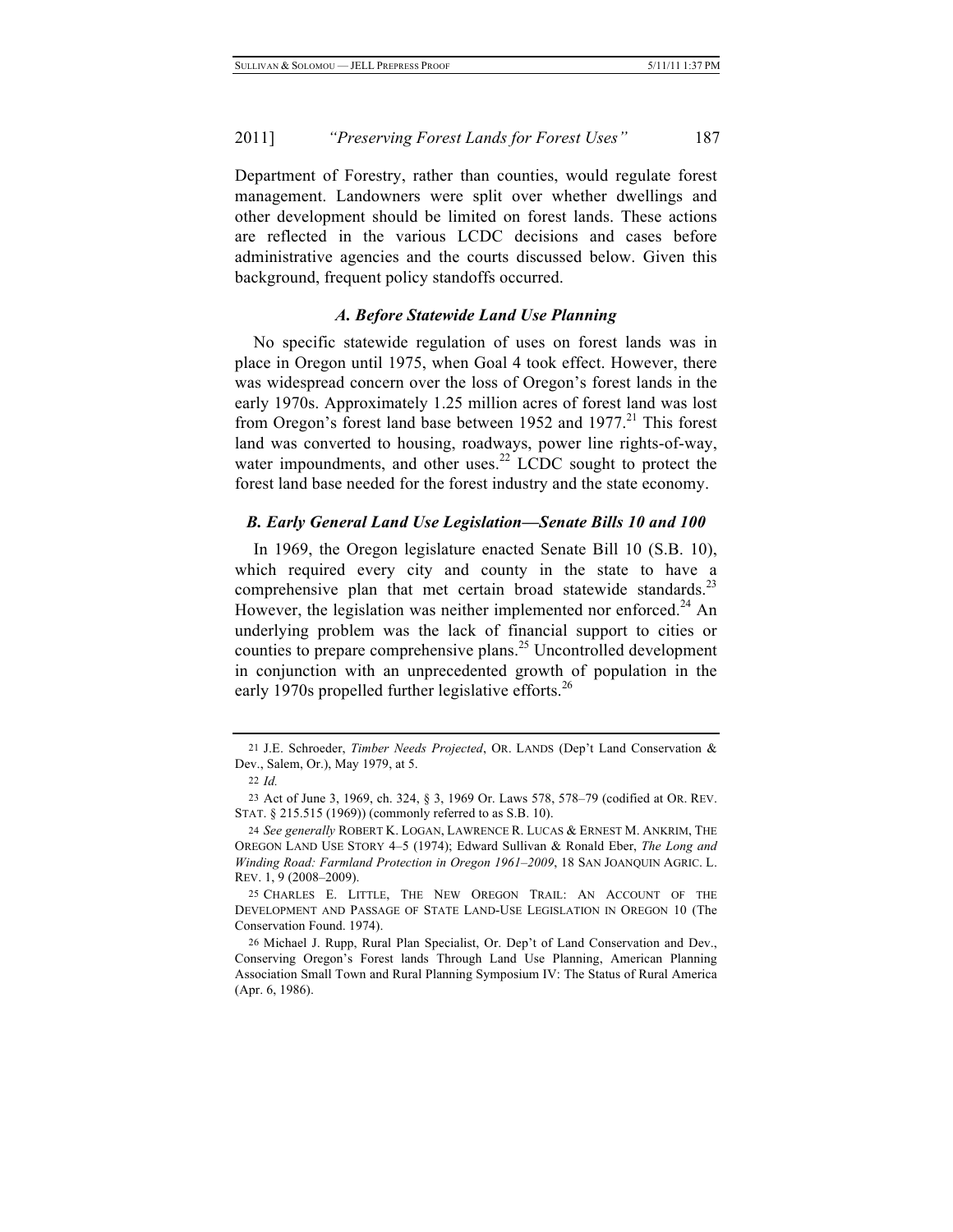The uncontrolled growth incensed the politically active farming community as well as Oregon's governor, Tom McCall, resulting in Senate Bill 100 (S.B. 100), which superseded S.B. 10 in 1973. S.B. 100 created LCDC, $^{27}$  the appointed body overseeing the Oregon land use program, as well as the Department of Land Conservation and Development (DLCD), which acts as staff to LCDC (or "the Commission").<sup>28</sup> S.B. 100 required cities and counties to prepare and adopt comprehensive plans, zoning, subdivision, and other ordinances to implement their comprehensive plans.<sup>29</sup> All comprehensive plans and any zoning, subdivision, and other ordinances and regulations adopted by cities and counties were required to be in conformity with the statewide planning goals authorized by that legislation.<sup>30</sup> The first major task for LCDC was to adopt the statewide planning goals to govern the development of local comprehensive land use plans.<sup>31</sup> On December 27, 1974, LCDC adopted the first fourteen statewide planning goals, $32$  including Goal 4, which established the conservation of forest lands as a principal land use policy objective of Oregon.

S.B. 100 was subsequently amended in 1977 to provide LCDC with specific administrative procedures for a new statutory process, called acknowledgment, to require LCDC review of local

30 Act of May 29, 1973, ch. 80, § 32, 1973 Or. Laws 127, 137 (codified as amended at OR. REV. STAT. §§ 215.055, 215.510, 215.515, 215.535, 453.345 (1975)).

31 *Id.* § 11(1), 1973 Or. Laws at 130.

<sup>27</sup> Act of May 29, 1973, ch. 80, § 4, 1973 Or. Laws 127, 129 (codified as amended at OR. REV. STAT. §§ 215.055, 215.510, 215.515, 215.535, 453.345 (1975)) (commonly referred to as S.B. 100). Section 5 of that legislation created LCDC. *Id.* § 5, 1973 Or. Laws at 129. For summaries of the genesis of the Oregon land use system, see LITTLE, *supra* note 25; Carl Abbott & Deborah Howe, *The Politics of Land-Use Law in Oregon: Senate Bill 100, Twenty Years After*, 94 OR. HIST. Q. 4 (1993); Hector Macpherson & Norma Paulus, *Senate Bill 100: The Oregon Land Conservation and Development Act*, 10 WILLAMETTE L.J. 414 (1974).

<sup>28</sup> Act of May 29, 1973, ch. 80, § 4, 1973 Or. Laws 127, 129 (codified as amended at OR. REV. STAT. §§ 215.055, 215.510, 215.515, 215.535, 453.345 (1975)).

<sup>29</sup> *Id.* § 18, 1973 Or. Laws at 132. Forest landowners were split over the merits of this legislation—some not desiring state interference with forestry at all while others saw land use regulations as a means of reducing conflicts with forest practices. Kami A. Teramura, An Oral History of the Visions and Intentions Behind Oregon's Land Conservation and Development Act: Senate Bill 100, 110–11 (Aug. 1, 1997) (unpublished Master's thesis, University of Oregon) (on file with University of Oregon Libraries).

<sup>32</sup> Order Adopting Statewide Goals and Guidelines, LCDC Order No. 1, (Dec. 27, 1974) [hereinafter LCDC Order No. 1], *available at* http://www.oregon.gov/LCD/docs /history/original\_goals\_012575.pdf. The original version of Goal 4 is set forth in Appendix 1, *infra*.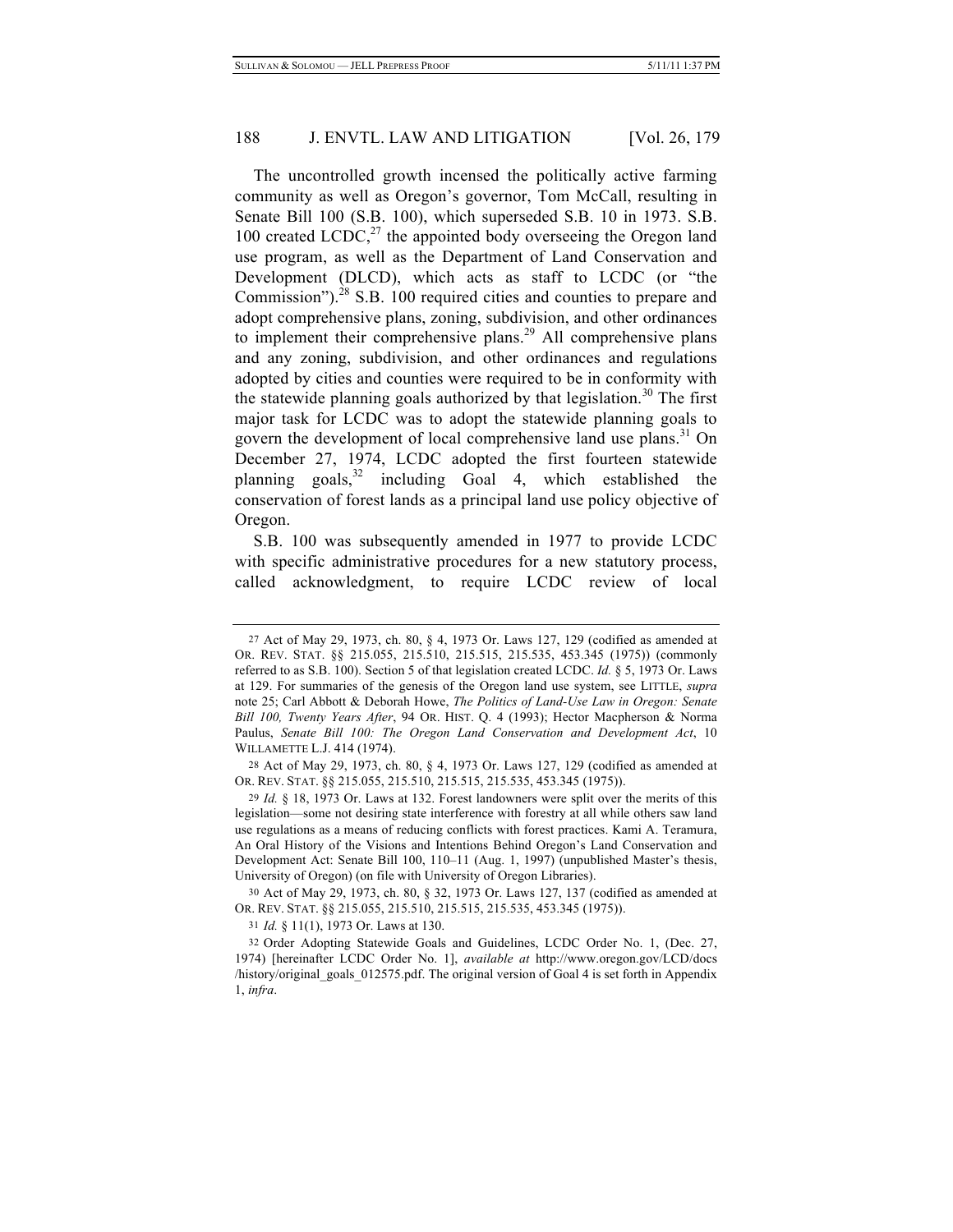comprehensive plans and land use regulations for consistency with these planning goals.<sup>33</sup> As a matter of practice, a local plan would gain approval only after the Commission had reviewed an administrative report prepared by the DLCD, heard testimony, and determined that the plan complied with all relevant statewide goals and guidelines.<sup>34</sup> Although S.B. 100 anticipated that local plans and regulations were to be in compliance with the goals within a year of their adoption, or by 1976, progress toward that objective was considerably slower, as goal requirements expanded over time and new issues arose, some local governments resisted the new state requirements, local staff and funds were limited, and those local plans and regulations submitted almost always required further work.<sup>35</sup> As a result, plans of all counties and cities of Oregon were acknowledged by 1986, $36$  though a number of limited specific issues for certain areas were not resolved for years, or even decades, later.

## *C. Statewide Planning Goal 4: Drafting and Adoption*

Forest land issues were not prominent in the process of adopting S.B. 100 nor were such lands listed as a resource to be conserved in the earlier S.B. 10 adopted in 1969. The 1973 legislation included a provision to "give consideration to" eleven specific land use issues in formulating the goals; however, forest land was not one of them.<sup>37</sup> Goal 4 came into existence after a series of different drafts were considered. From the beginning, development of the forest lands goal

<sup>33</sup> Act of July 22, 1977, ch. 664, 1977 Or. Laws 598 (codified at OR. REV. STAT. § 197.251 (2009)) (implemented by OR. ADMIN. R. 660-003-0005 to -0050 (2011) to provide for acknowledgment). The definition of acknowledgment in OR. ADMIN. R. 660- 003-0005 (2011) was initially adopted in 1978 by LCDC's rulemaking process, which became effective June 2, 1978. Acknowledgment is an important process for a local government: (1) not only do the goals drop out as review criteria for land use decisions, and (2) those things that LCDC "missed" in acknowledgment cannot be revisited until periodic review. *See* Byrd v. Stringer, 295 Or. 311, 316–17, 666 P.2d 1332, 1336 (1983); Urquhart v. Lane Council of Gov'ts, 80 Or. App. 176, 180, 721 P.2d 870, 872–73 (1986). *See also infra* text accompanying notes 51, 53, 55 (describing the acknowledgment process).

<sup>34</sup> GERRIT KNAAP & ARTHUR C. NELSON, THE REGULATED LANDSCAPE: LESSONS ON STATE LAND USE PLANNING FROM OREGON 23 (1992).

<sup>35</sup> JOHN M. DEGROVE, LAND, GROWTH AND POLITICS 276–78 (1984).

<sup>36</sup> County Acknowledgment Dates for Goal 4 (Jan. 14, 1993) (on file with the authors).

<sup>37</sup> Act of May 29, 1973, ch. 80, § 34(2), 1973 Or. Laws 127, 137 (now codified as amended at OR. REV. STAT. § 197.230(1)(c) (2009)). It may well be that forest landowners were more comfortable dealing with local governments rather than the State of Oregon on land use matters.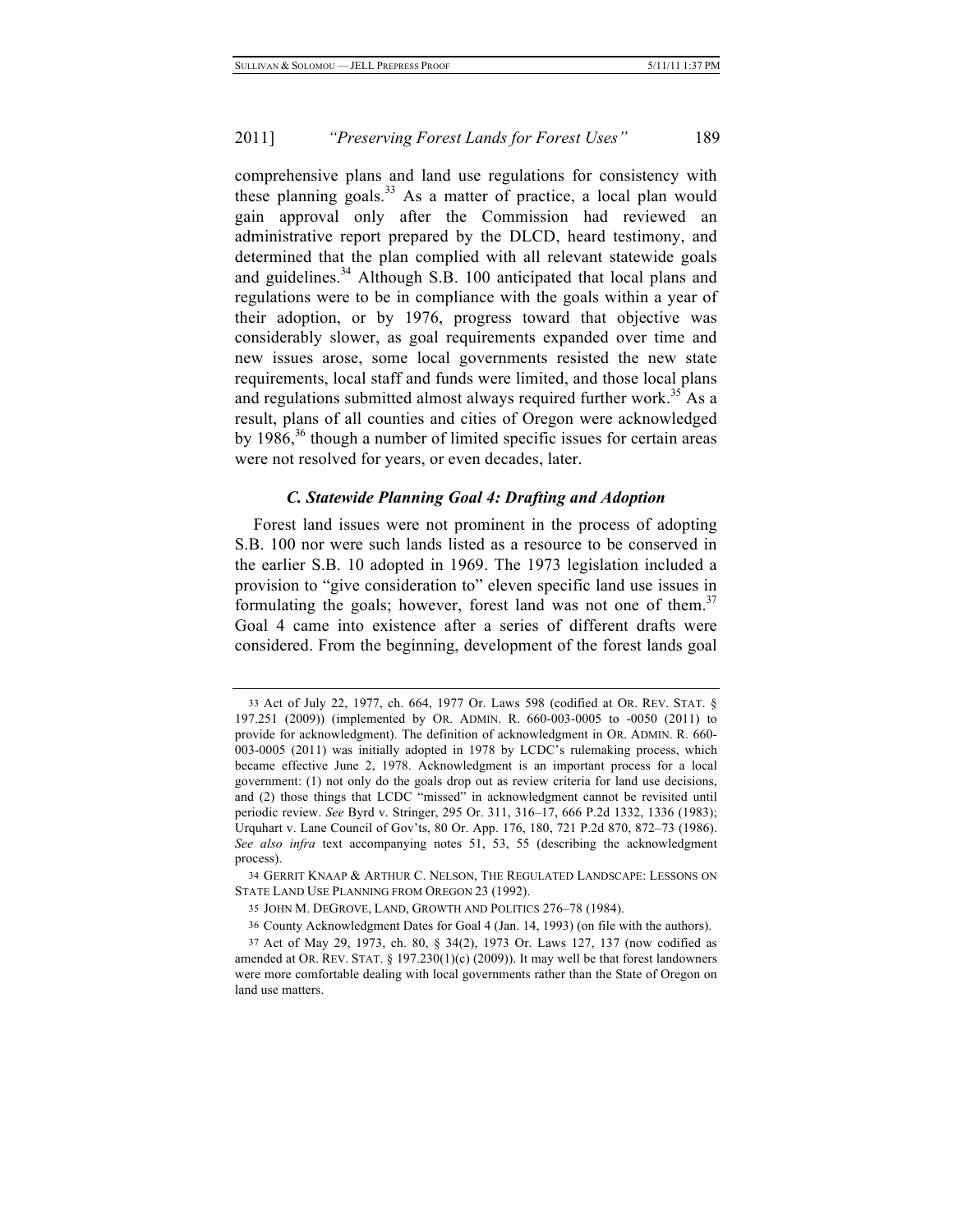language focused on three main issues: 1) the definition of forest lands to be protected, 2) the primacy of timber production on such lands, and 3) the nonforest uses allowed on such lands.<sup>38</sup>

This portion of the Article undertakes a historical review of the background to Goal 4. In addition, the section relates the lengthy acknowledgment process that followed to interpret that goal along with initial development of interpretive rules, and culminates with subsequent significant amendments to Goal 4 and accompanying rules between 1990 and 1994.

LCDC was authorized by statute to adopt "goals"—that is, binding land use standards—to direct local comprehensive planning and land use regulations to implement state land use policies locally.<sup>39</sup> Several rounds of extensive public workshops were held in order to give citizens the opportunity to influence the development of goals for land use in Oregon.<sup>40</sup> The information gathered from these workshops was subsequently used to prepare draft statewide planning goals. From those workshops, the Commission perceived the need to orient what would become Goal 4 more towards conservation of the forest lands base and decided the overall aim of this goal would be the preservation of forest lands to the greatest possible extent.<sup>41</sup>

On October 24, 1974, LCDC adopted a document titled "Public Hearings Draft" of the statewide land use goals, guidelines, and critical areas.<sup>42</sup> The forest lands goal was worded to "conserve forest" lands for forest use purposes" and distinguished between policies applicable to private and public forest lands, and other forest lands. Under this draft, private commercial forest land was to be retained primarily for the production of wood fiber, but other forest and

<sup>38</sup> Lloyd Chapman, Protecting Forest Lands in Oregon: The Early Years—1973–1984, at 1 (Mar. 10, 2011) (unpublished manuscript) (on file with authors).

<sup>39</sup> *See generally* OR. REV. STAT. §§ 197.015(8), .175, .225–.250 (2009).

<sup>40</sup> LAND CONSERVATION & DEV. COMM'N, "PEOPLE AND THE LAND" PUBLIC WORKSHOPS, CITIZENS WORKBOOK (1974).

<sup>41</sup> The original draft Goal concerning forests and forest lands focused on "important forest land" as "land capable of profitable production of wood products, considering the size of the forest unit and surrounding land uses." *Id.* at 4. However, public review raised four issues that commentators felt should be addressed: (1) increasing demand for wood products, (2) increasing demand for other uses of forest lands (and resulting loss of good forest lands), (3) forest resources not being replaced on the best lands nor at the rate to meet future demand, and (4) lack of coordination among cutting and marketing policies. *Id. See* LCDC Order No. 1, *supra* note 32 (showing the original version of the first fourteen statewide planning goals).

<sup>42</sup> OR. LAND CONSERVATION & DEV. COMM'N, "PUBLIC HEARINGS" ON DRAFT STATEWIDE LAND USE GOALS, GUIDELINES AND CRITICAL AREAS 4 (1974).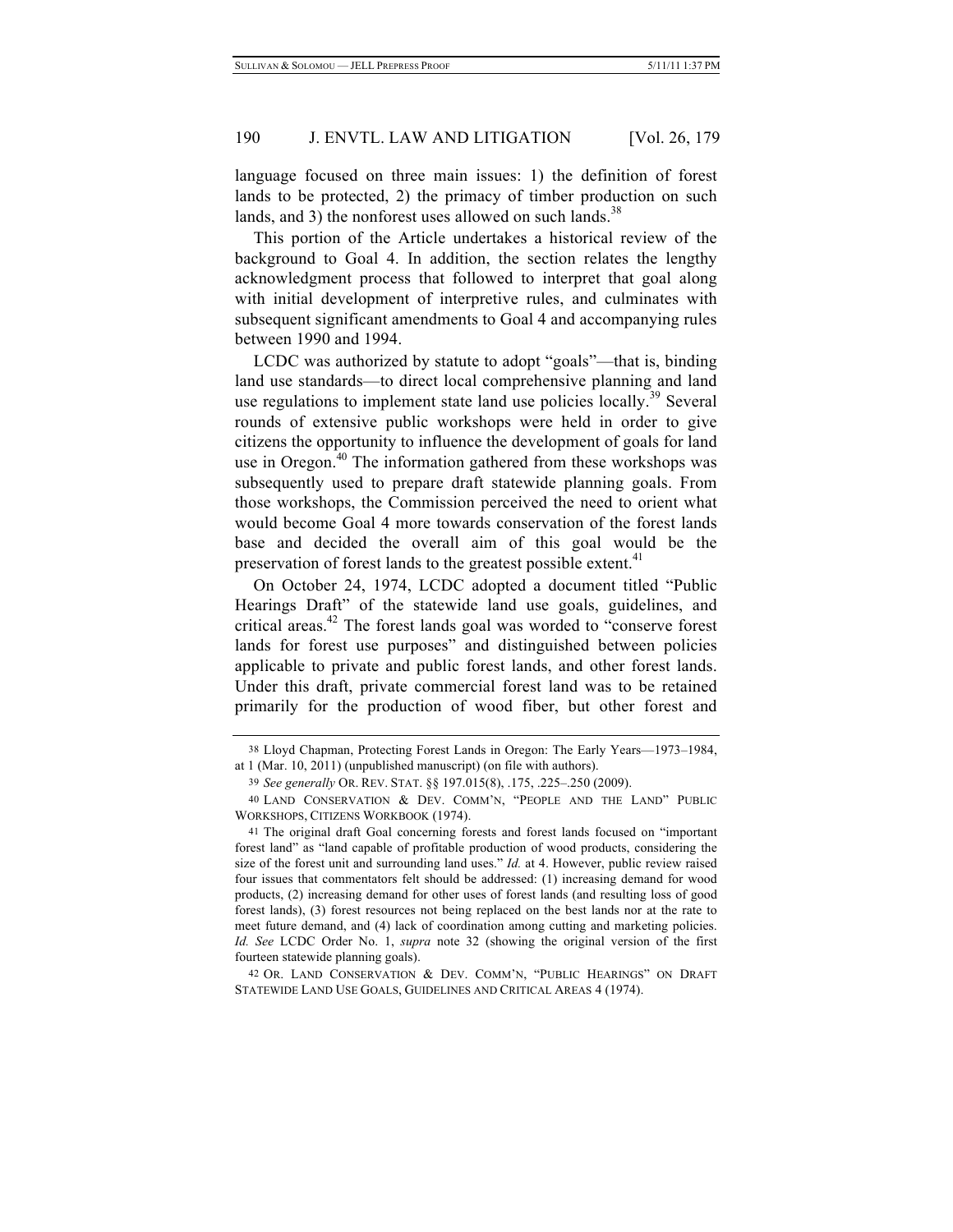nonforest uses could be permitted. Public commercial forest lands were to be retained for the production of wood fiber and other forest uses.<sup>43</sup> Other noncommercial forest lands would be used in a manner consistent with the primary objective of protecting soil and water resources, wildlife and fisheries habitat, scenic corridors, and recreational and wilderness uses.<sup>44</sup>

A revised draft of the proposed statewide land use goals and guidelines was circulated in November 1974 (the "November draft") and included what was then called Goal 11: Forest Lands, $45$  which dealt with the conservation of forest lands, and made no distinction between public forest lands, private commercial forest lands, and other forest land.<sup>46</sup>

45 LAND CONSERVATION & DEV. COMM'N, REVISED DRAFT OF STATEWIDE LAND USE GOALS, GUIDELINES, AND THE COLUMBIA RIVER GORGE AS A CRITICAL AREA (1974). There was a final public hearing on this draft on December 13, 1974, in Salem, Oregon.

46 *Id.* The revised draft Goal on November 30, 1974, included a single definition of forest lands, which are "(1) lands composed of existing and potential forest lands which are suitable for commercial forest uses; (2) other forested lands needed for watershed protection, wildlife and fisheries habitat and recreation; (3) lands where extreme conditions of climate, soil and topography require the maintenance of vegetative cover irrespective of use; (4) other forested lands in urban and agricultural areas which provide urban buffers, wind breaks, wildlife and fisheries habitat, livestock habitat, scenic corridors, and recreational use." LCDC Order No. 1, *supra* note 32, at 15. The Goal also

<sup>43</sup> Public forest lands were defined as forest lands in federal, state, and local government ownership, and commercial forest land was defined as land capable of growing 100 board feet per acre per year. The draft Goal 11 (later renumbered Goal 4) also provided for forest uses: "(1) commercial forest land in the production of trees for forest products; (2) open space, buffers from noise, and visual separation of conflicting uses; (3) watershed protection and wildlife and fisheries habitat; (4) soil protection from wind and water; (5) maintenance of clean air and water; (6) the recreational and wilderness values of forests which are compatible with these other uses; and (7) the use of forest land to determine demarcation for growth boundary limits." LAND CONSERVATION & DEV. COMM'N, "PEOPLE AND THE LAND" PUBLIC WORKSHOPS, CITIZENS WORKBOOK 4 (1974).

<sup>44</sup> Other forest land was defined as "land other than commercial forest land which is: (1) presently supporting forest tree species; (2) has historically supported forest tree species; (3) is needed for watershed protection, wildlife and fisheries habitat, recreation wilderness, erosion control and maintenance of clean air and water; (4) has conditions of climate, soil and topography that are suitable only for tree growth irrespective of use; or (5) will provide, in agricultural and urban areas, in addition to the above urban buffers, windbreaks, wildlife, and fisheries habitat, livestock habitat, scenic corridors and recreational uses." *Id.* The early draft version of what was then numbered Goal 11 also contained a series of guidelines. However, guidelines were not legally binding, but advisory, being "suggested approaches designed to aid cities and counties in preparation, adoption and implementation of comprehensive plans in compliance with goals and to aid state agencies and special districts in the preparation, adoption and implementation of plans, programs and regulations in compliance with goals." OR. REV. STAT. § 197.015(9) (2009) (defining "guidelines").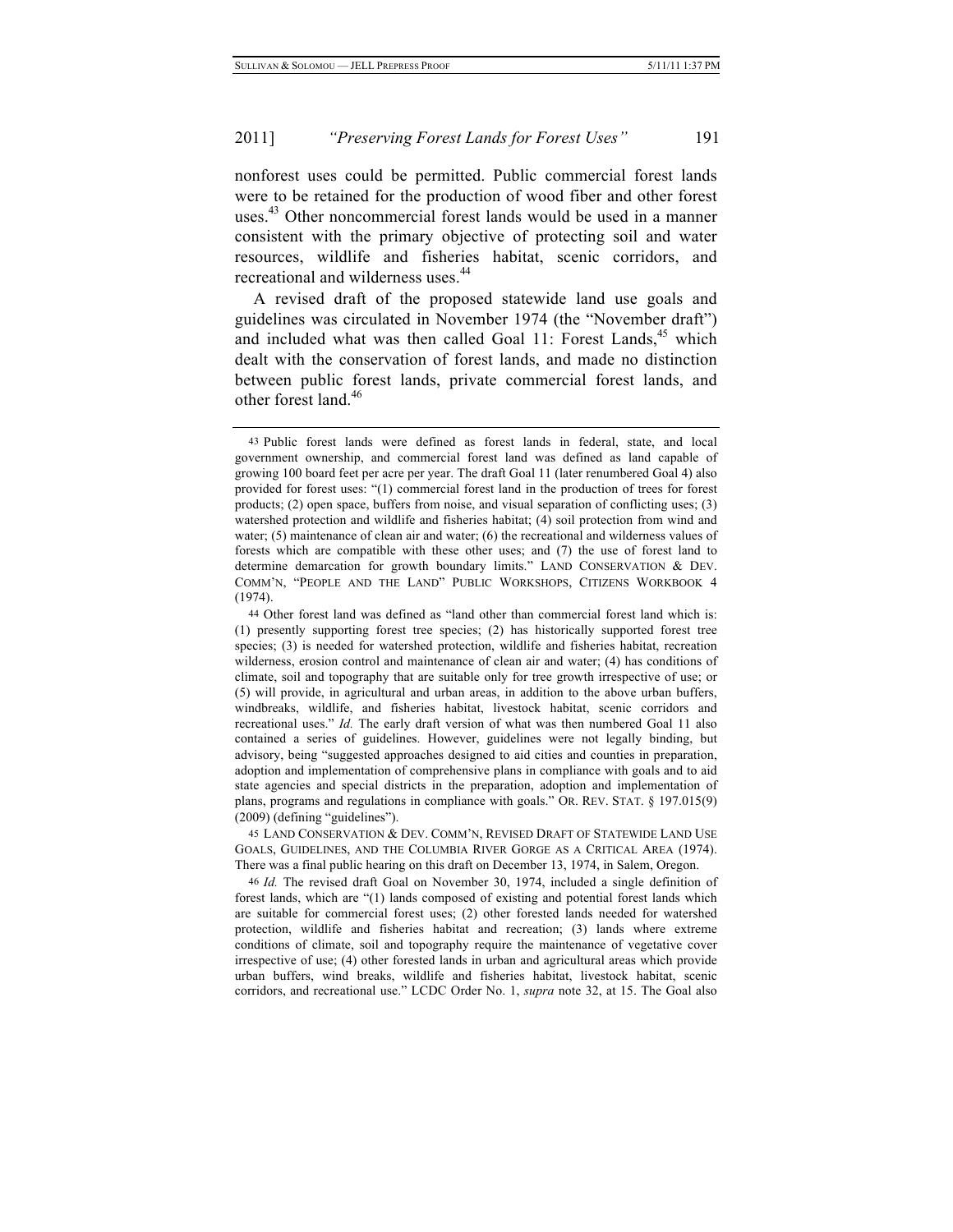The final version of this goal—renumbered to Goal 4: Forest Lands, and adopted by LCDC on December 27, 1974—included most of the language from the November draft. The overall goal was simplified: "To conserve forest lands for forest uses." A new paragraph strengthening protection of forest land was added: "Forest land shall be retained for the production of wood fiber and other forest uses. Lands suitable for forest uses shall be inventoried and designated as forest lands. Existing forest land uses shall be protected unless proposed changes are in conformance with the comprehensive  $plan.^{9,47}$ 

The Goal also directed how forest lands would be inventoried and designated: "In the process of designating forest lands, comprehensive plans shall include the determination and mapping of forest site classes according to the United States Forest Service manual 'Field Instructions for Integrated Forest Survey and Timber Management Inventories—Oregon, Washington and California, 1974.">48

The definitions of "forest land" and "forest uses" were left largely unchanged from the November draft.<sup>49</sup> However, the Goal did not deal with dwellings or other nonforest uses, a policy conundrum that would haunt the land use program for the next twenty years.

## *D. From "Ad Hocery" to Rules—The Evolution of Forest Policy*

This subsection deals with the incremental evolution of forest land use policy in Oregon following the adoption of Goal 4, including revisions to that goal, adoption and amendment of interpretive administrative rules, and legislative intervention. The history demonstrates an evolution from a broadly worded conservation policy to one utilizing objective standards. The policy's development can be divided into three periods: first, from the adoption of the goal to the adoption of the first administrative rules (1974–82); second, the evolution of the administrative rules as LCDC changed policy

48 *Id.*

49 *Id.*

defined forest uses, which were approximately the same as the previous draft of the goal, i.e., "(1) the production of trees and the processing of forest products; (2) open space, buffers from noise, and visual separation of conflicting uses; (3) watershed protection and wildlife and fisheries habitat; (4) soil protection from wind and water; (5) maintenance of clean air and water; (6) outdoor recreational activities and related support services and wilderness values compatible with these uses; and (7) grazing land for livestock." *Id.*

<sup>47</sup> *See infra* Appendix 1.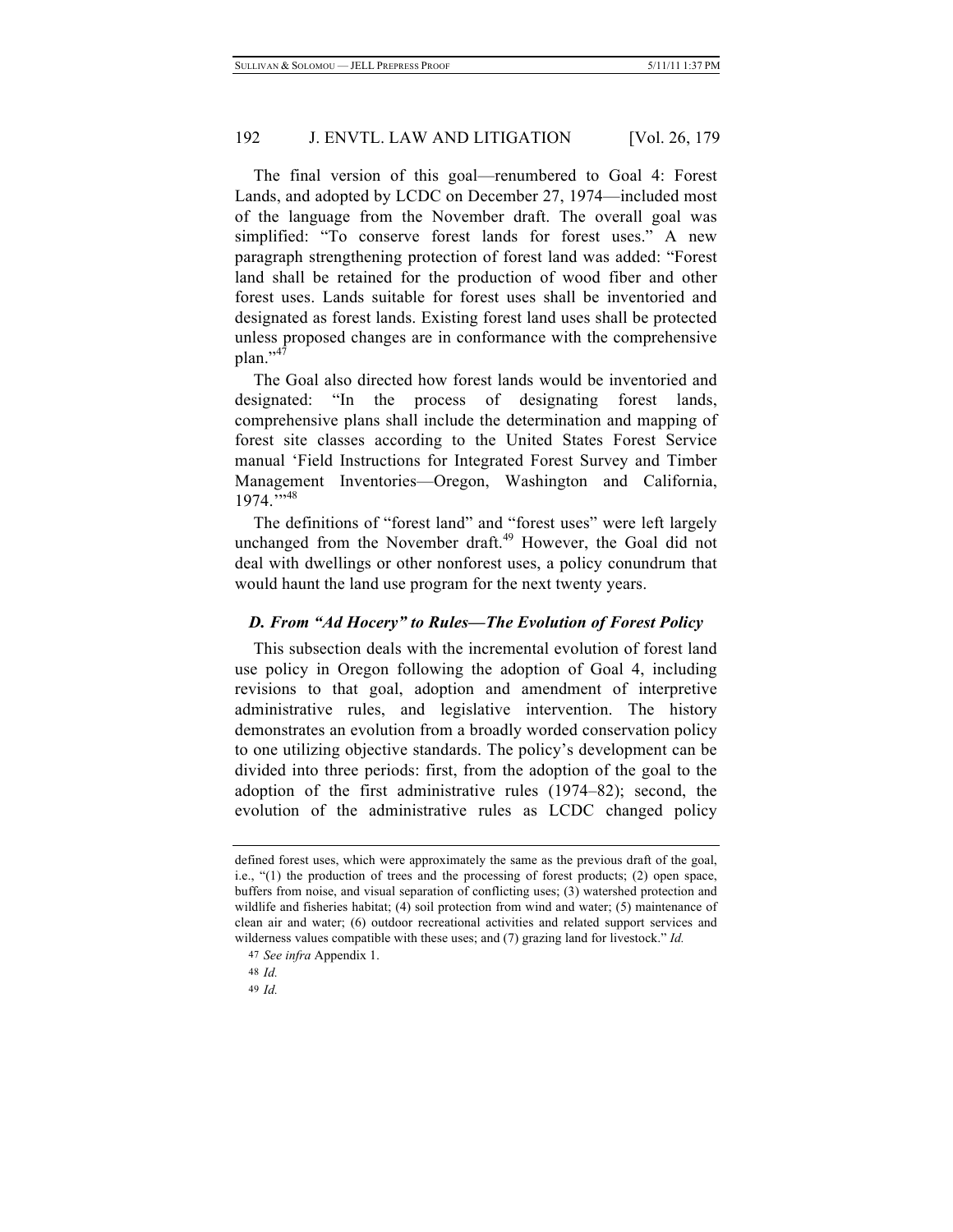direction (1982–93); and third, the resolution of many policy issues by legislative intervention (1993–present).

## *1. Early LCDC Forest Policy (1974–1982)*

Once the statewide goals were adopted in 1974, LCDC moved to establish a process for evaluating existing local plans and regulations in order to determine how much time and public funds would be needed for local plans and regulations to be revised in order to comply with the new goals.<sup>50</sup> The Commission returned to the question of what the goals required when local governments began submitting their plans and implementing land use regulations for acknowledgment or certification that they complied with the goals. $51$ LCDC provided more than \$25 million in direct grants to local governments to develop and update their comprehensive plans and implementing ordinances. $52$ 

Based on the plan evaluation process and revisions to S.B. 100 in 1977, the Commission adopted a rule formalizing the "acknowledgment" process in June 1978.<sup>53</sup> The rule required that local governments provide notice to interested parties and an opportunity to comment on, or more formally, to "support" or "object to" an acknowledgment request.<sup>54</sup> The legislation also provided for the Commission to "continue" an acknowledgment request for a period of time to allow a jurisdiction to do additional work in order to comply with specific goal requirements identified by LCDC requirements.<sup>55</sup>

Policy evolved slowly through the review of local plans for goal compliance. Acknowledgment decisions were the primary and most frequent source for policy precedents from 1974 to 1982. However

<sup>50</sup> *See, e.g.*, OR. LAND CONSERVATION & DEV. COMM'N, OREGON LAND USE HANDBOOK (1975) (containing the first policies and procedures for the development of comprehensive plans and implementing regulations to comply with the statewide goals ready for acknowledgment).

<sup>51</sup> *See supra* notes 33, 37 and accompanying text.

<sup>52</sup> Grant amount information provided by DLCD. The 1981 and 1983 Oregon legislatures extended the scope of S.B. 100 and the responsibilities of LCDC to include the review of amendments to completed plans and ordinances to ensure continued compliance with the Statewide Planning Goals. *See* OR. REV. STAT. §§ 197.610–.625 (2009) (postacknowledgment amendments); OR. REV. STAT. §§ 197.628–.644 (2009) (periodic review).

<sup>53</sup> *See supra* note 33.

<sup>54</sup> OR. ADMIN. R. 660-003-0020, -0025 (2009).

<sup>55</sup> *See supra* note 33.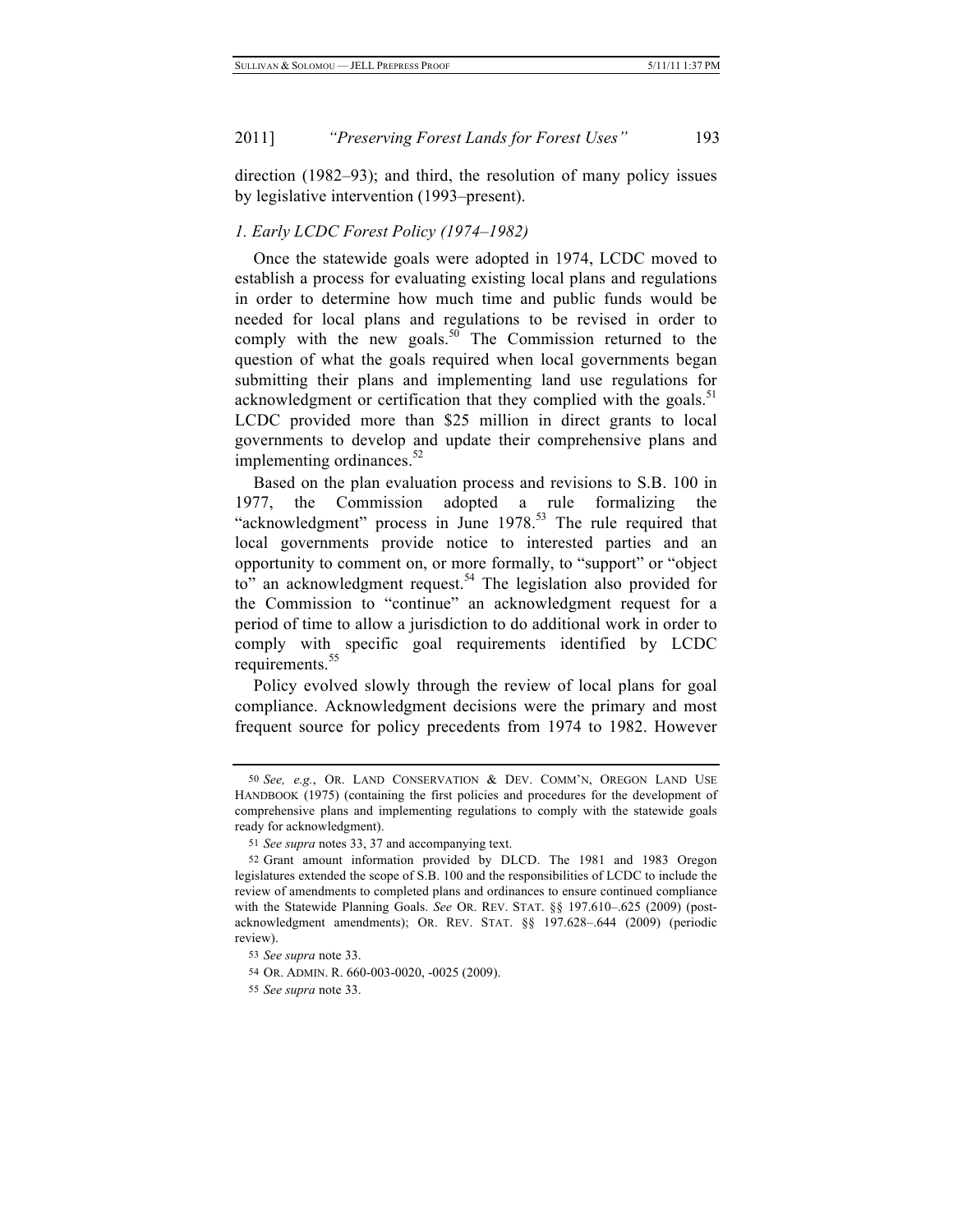policy could also be established by goal interpretations from sources other than LCDC, including the courts. The changing interpretations of various goals, including Goal 4, in individual cases based on the broadly worded goals and the absence of binding interpretive administrative rules led many to complain that LCDC was moving the goal posts and requiring compliance with newer interpretations of the goals. $56$ 

From 1978 through 1982, before administrative rules were adopted, DLCD and LCDC struggled to set out how counties were to plan and zone so as to "conserve forest land for forest uses."<sup>57</sup> There was a continuum of views on permissible uses of forest land—from a view that only forest uses listed in the goal should be allowed, to the view that a range of uses similar to those allowed in Exclusive Farm Use (EFU) zones<sup>58</sup> were appropriate. Others took the position that the range of uses should be more abbreviated.<sup>59</sup> As acknowledgment reviews and court cases brought forward new factual situations in which policy was established or changed from prior precedent, the Commission was forced to reconcile these different values and make decisions about uses allowed on forest land. In addition, the forest industry was politically strong and there were three unsuccessful initiative measures to eviscerate or terminate the state's land use program in 1976, 1978, and 1982, making LCDC cautious in program administration.<sup>60</sup>

<sup>56</sup> As individual county acknowledgment reports were reviewed and acted upon by LCDC, they tended to set precedents for the requests that followed. These early county reviews were often contentious as the stakeholders sought to push LCDC in their particular direction along the continuum. County commissioners, industry groups (such as Associated Oregon Industries), and local government groups (such as the Association of Oregon Counties) constantly advocated for stronger local control and flexibility in land use and forest land policy. The Oregon Department of Forestry generally sought to reduce impacts on commercial forestry while other state agencies sought to protect other forest uses on forest land. Environmental groups, and especially 1000 Friends of Oregon, represented environmental values and typically argued for a stronger state role in the planning process. The Oregon Business Planning Council hired a forest planner to participate in the early acknowledgment reviews and small timber owners were also vocal in presenting their views. In all, a wide and diverse group of stakeholders, organizations, and landowners participated in the process.

<sup>57</sup> *See infra* Appendix 1.

<sup>58</sup> *See* OR. REV. STAT. § 215.213 (1977); OR. REV. STAT. § 215.283 (1983).

<sup>59</sup> *See* Chapman, *supra* note 17.

<sup>60</sup> *See* Dep't of Land Conservation and Dev., *History of Oregon's Land Use Planning*, OREGON.GOV, http://www.oregon.gov/LCD/history.shtml (last updated Aug. 20, 2010).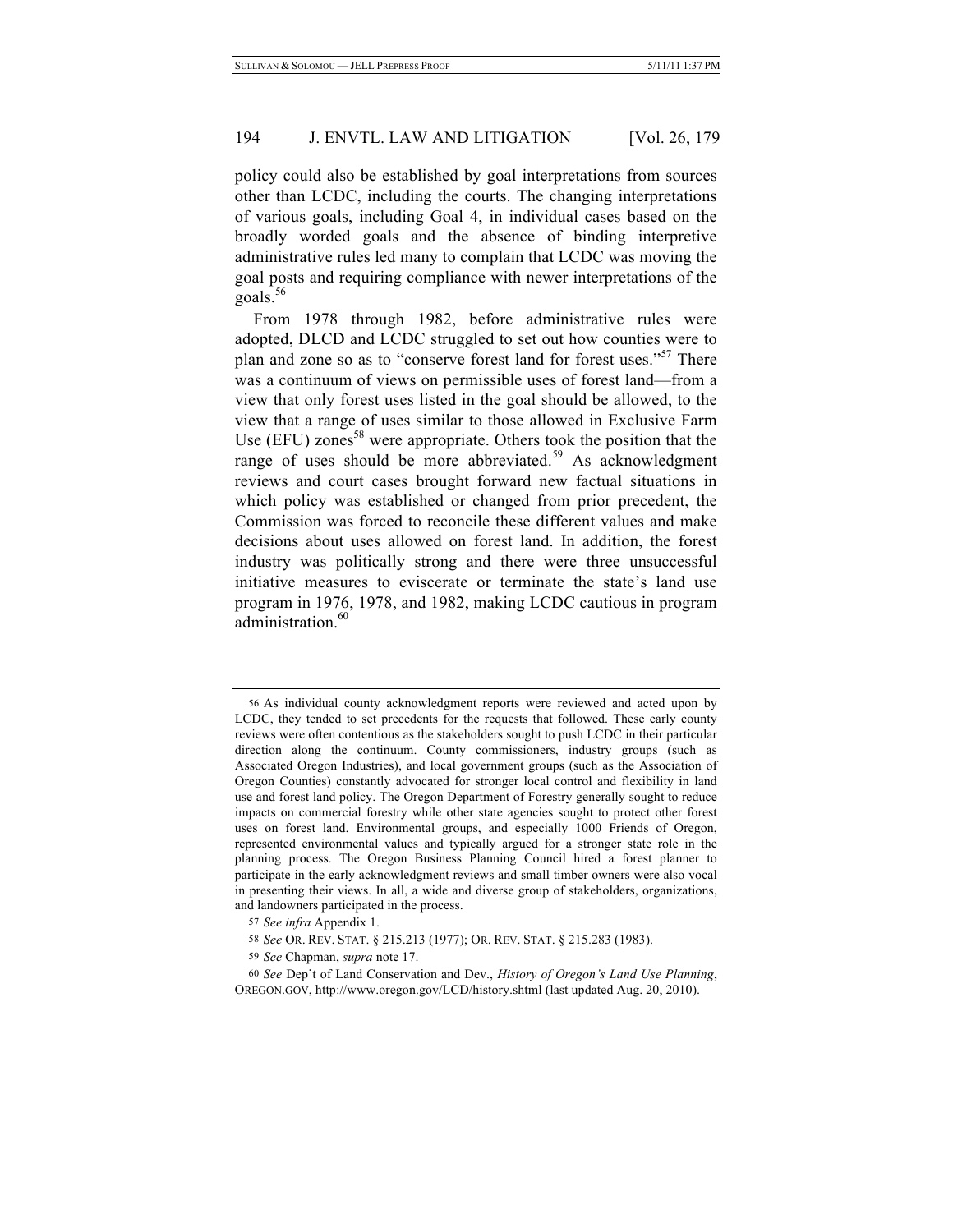In this same period, LCDC also heard appeals of goal-related land use decisions made by local governments in formulating or applying their comprehensive plans or land use regulations. In 1979 the Legislature established the Oregon Land Use Board of Appeals (LUBA) to deal with most land use appeals from local governments, in lieu of direct review by LCDC or state trial courts, but subject to appellate court review. The enabling legislation allowed the Commission to review and edit those portions of LUBA decisions dealing with goal issues. This editing authority was removed from LCDC in  $1983$ , <sup>61</sup> but in the meantime LCDC continued to review and edit LUBA decisions related to goal requirements until all cases under review prior to the passage of legislation were decided.<sup>62</sup> LCDC edited a number of such decisions on Goal 4 related matters, which are discussed below. Thus, in addition to appellate court cases, there were several avenues by which Goal 4 could be interpreted: by acknowledgment, LUBA, and appellate court challenges to local government interpretations of the goal before acknowledgment. At the same time, there were multiple opportunities for conflicting interpretations of the goals within LCDC.

Because there were many sources of inconsistent interpretations, LCDC took steps to define goal requirements more precisely and provide better direction to local governments by adopting policy papers and other publications to explain its interpretation of certain goals. DLCD also created "internal plan review worksheets" in 1978– 79 for each goal, with a checklist of goal requirements to provide staff consistency in the evaluation of local plans and regulations. $63$  The Commission also established an internal plan review team made up of the supervisor, six plan review staff, and a regional field representative in order to define more clearly the requirements of each of the goals.

Responding to multiple questions on the interpretation of Goal 4, LCDC circulated two documents on the subject in 1979, one titled "Common Questions on the Forest Lands Goal" (the Common Questions paper) and another called "Forest Lands Goal Policy" (the

<sup>61</sup> The power to edit LUBA decisions was given to LCDC by the Act of July 25, 1979, ch. 772, § 6, 1979 Or. Laws 1018, 1020–21 (repealed 1983). It was removed by the Act of Aug. 9, 1983, ch. 827, § 59, 1983 Or. Laws 1607, 1633 (repealing OR. REV. STAT. §§ 197.605, 197.630, 197.635 (1983)).

<sup>62</sup> Act of July 1, 1983, ch. 230, 1983 Or. Laws 253 (amending Act of July 25, 1979, ch. 772, § 28, 1979 Or. Laws 1018, 1025).

<sup>63</sup> LCDC Goal 4 Worksheet (1979) (on file with the authors).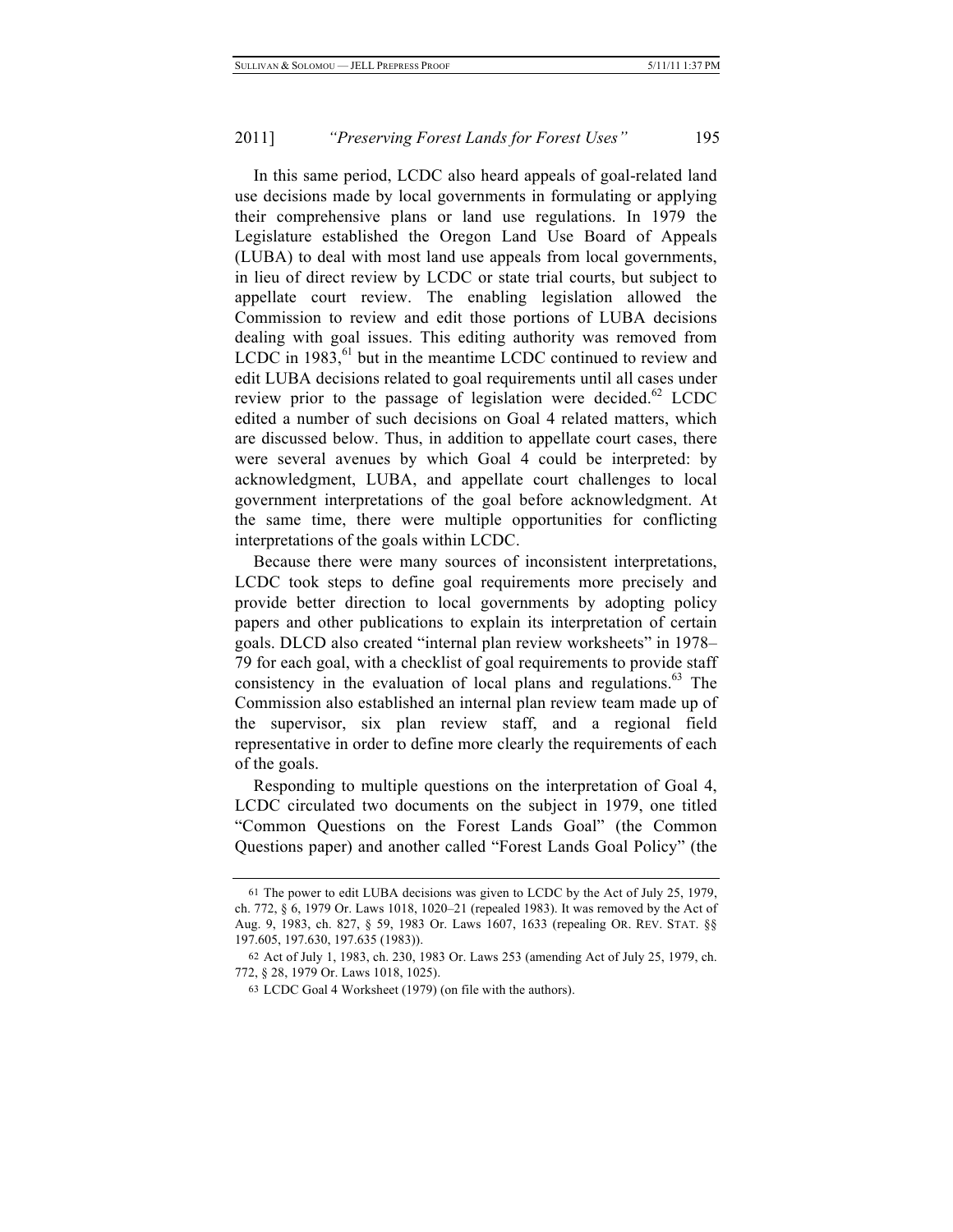Forest Lands Policy paper).<sup>64</sup> Like the Common Questions paper, the Forest Lands Policy paper provided advice on interpretation and application of that goal in a question-answer form, but the Forest Lands Policy paper was more formal in nature. Although these documents provided helpful advice on interpreting Goal 4, they were not binding. Members of LCDC could not agree among themselves about how to interpret Goal 4 on limitations and prohibitions of nonforest uses and dwellings. Lacking the Commission's direction, DLCD staff used its interpretive discretion and recommended refinements of forest policy as plan reviews proceeded and LUBA cases arose, but there was no adopted policy as to what nonforest uses would be allowed on forest lands nor under what circumstances forest dwellings would be permitted.

These adopted policy papers addressed some of the policy issues that had been raised up to that time<sup>65</sup> and interpreted Goal 4 to require local governments to do the following:

- 1. Inventory their forest land consistent with the goal definitions of forest land and forest uses;
- 2. Designate inventoried forest land as forest land on the comprehensive plan map and adopt policies adequate to conserve forest land for forest uses;
- 3. Apply implementing measures (zoning, subdivision and land partitioning, and development ordinances) to designated forest land adequate to conserve/retain/protect forest land for forest uses; and

<sup>64</sup> Memorandum from W.J. Kvarsten, Dir., Dep't of Land Conservation and Dev. on Common Question on the Forest Lands Goal to Interested Persons (Mar. 15, 1979) [hereinafter Common Questions]; Memorandum from Dick Gervais, Anne Squier & Randy Smith, Comm'n Subcomm., Land Conservation and Dev. Comm'n on Item 4.6: Forest Land Goal Policy to Land Conservation and Dev. Comm'n (July 3, 1979) [hereinafter Forest Lands Goal Policy].

<sup>65</sup> *See* Common Questions, *supra* note 64 (interpreting the goal "to require a mapping of forest lands *by cubic foot site class*" (emphasis in the original)). *See also* OR. REV. STAT. § 526.320 (2009). After public review of the Common Questions, a Commission subcommittee was established to review remaining unresolved issues. *See* Forest Lands Goal Policy, *supra* note 64. In July 1979, the Commission adopted a policy that required mapping of forest lands by cubic foot site class, effective in July 1980, as well as interim measures. *See id.* (providing the minutes for the July 11–13, 1979, LCDC meeting). The mapping issue was a good example of the lack of clarity in stating forest policy. It should also be noted that Goal 4 does not require an inventory of forest lands, defined by the Goal, but rather lands suitable for forest uses. The definitions of "forest lands" and "forest uses" are not wholly aligned, and the definition of "forest uses" does not indicate whether any nonforest uses or dwellings are permitted. This lack of clarity led to litigation and the need for further rulemaking.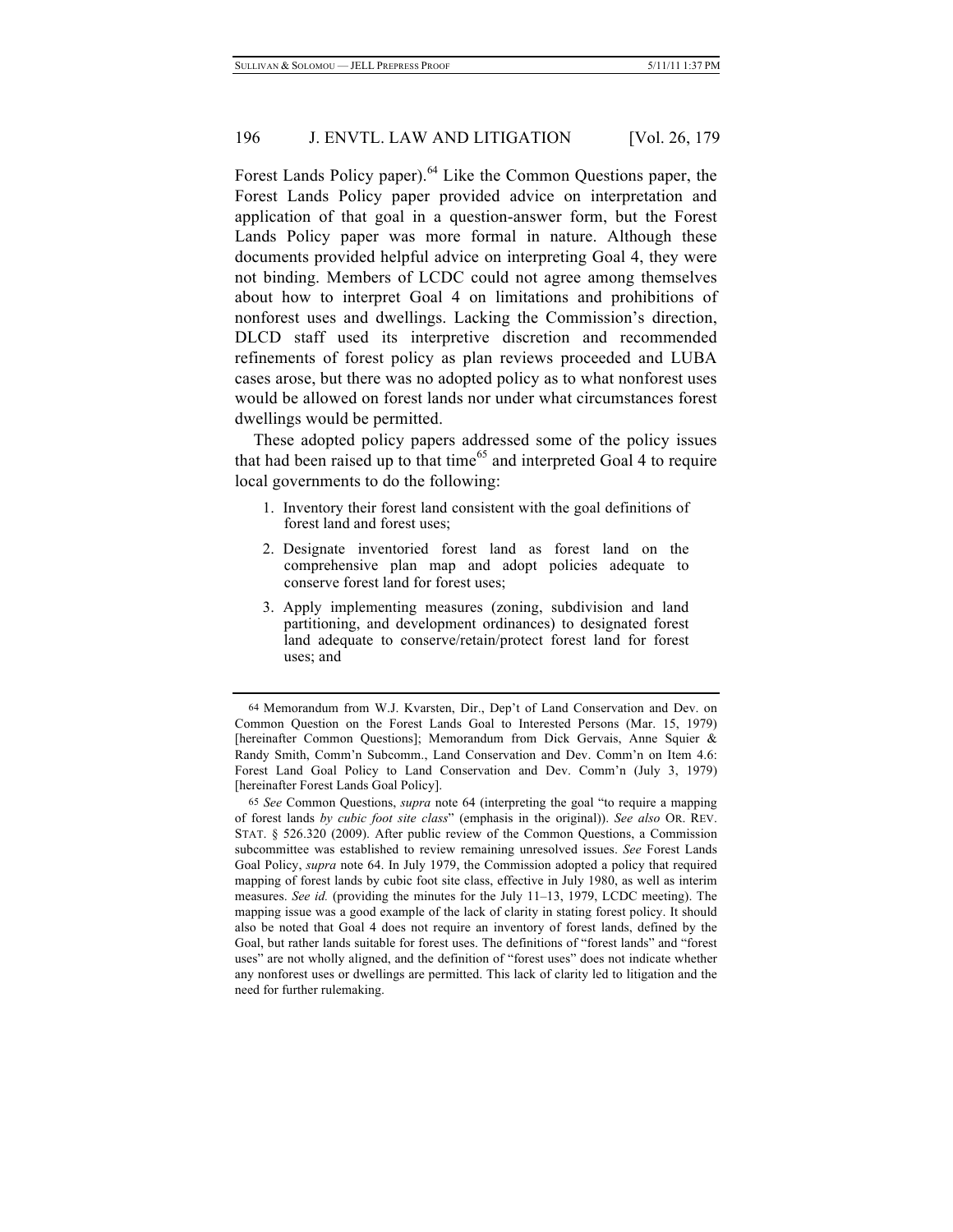4. Take a Goal 2 "Exception" for any inventoried forest land that was not zoned for forest uses.

Although LCDC had determined the basic requirements of the goal, the necessary details were still yet to be identified.

#### *a. Inventory and Designation Issues*

The primary issues over the requirement to inventory "lands suitable for forest uses" included both the extent of such lands, and also the detail required for the inventory.<sup>67</sup> The Common Questions paper included a lengthy discussion titled "Field Instructions for Integrated Forest Survey and Timber Management Inventories" listed in Goal 4, and explained that a mapping by cubic foot site class was the appropriate inventory tool.<sup>68</sup>

Before these informal policy publications were circulated, Wallowa County came before LCDC for acknowledgment in 1978,<sup>69</sup> the first county to be reviewed under Goal  $4.^{70}$  A brief staff report

68 *See* Common Questions, *supra* note 64, at 2 (discussing the "Field Instructions for Integrated Forest Survey and Timber Management Inventories" under the section entitled "How are Forest Lands Inventoried?").

69 Wallowa County Acknowledgment Denial Order (1978) (on file with authors). As the order shows, Wallowa County's request was denied because of a policy prohibiting additional wilderness in the county, which the commission deemed inadequately coordinated with state and federal agencies.

70 Actually, Gilliam County was the first county reviewed for acknowledgment in 1976. Lloyd Chapman, Protecting Forest Lands in Oregon: The Early Years—1973–1984, at 16 n.11 (Mar. 10, 2011) (unpublished manuscript on file with authors). Gilliam County is one of only two of Oregon's thirty-six counties that do not have any forest lands, and Goal 4 was not considered in the county's acknowledgment review. *Id.*; Wallowa County Acknowledgment Denial Order, *supra* note 69. This County is located in the northeast corner of Oregon and is the home of the Wallowa Mountains and the Eagle Cap Wilderness Area. WALLOWA COUNTY, OREGON, http://www.co.wallowa.or.us/ (last visited Mar. 30, 2011). The late 1970s were a time of great concern over the dwindling

<sup>66</sup> Forest Lands Goal Policy, *supra* note 64. "A goal exception is necessary where an applicable goal would otherwise prohibit a local government's proposed action. An exception is essentially a variance that allows state land use goal requirements to be waived where, for some compelling reason, it is 'not possible to apply the appropriate goal to specific properties or situations.'" 1000 Friends of Or. v. Wasco Cnty. Court, 299 Or. 344, 352, 703 P.2d 207, 215–16 (1985).

<sup>67</sup> If the inventory were tied solely to forest classifications, it would be relatively easy to administer; however, if additional forest lands not within the soil classifications listed are otherwise necessary for forest production in the same way that similarly situated agricultural lands are included for preservation, even if they do not meet those soil classifications that would automatically require inclusion, the discussion becomes more complicated. *See* Sullivan & Eber, *supra* note 24, at 55–56. Moreover, soils mapping deals with larger geographic areas, there may be disputes over the soils on particular tracts and experts are often used*.* Wetherell v. Douglas Cnty., 342 Or. 666, 160 P.3d 614 (2007).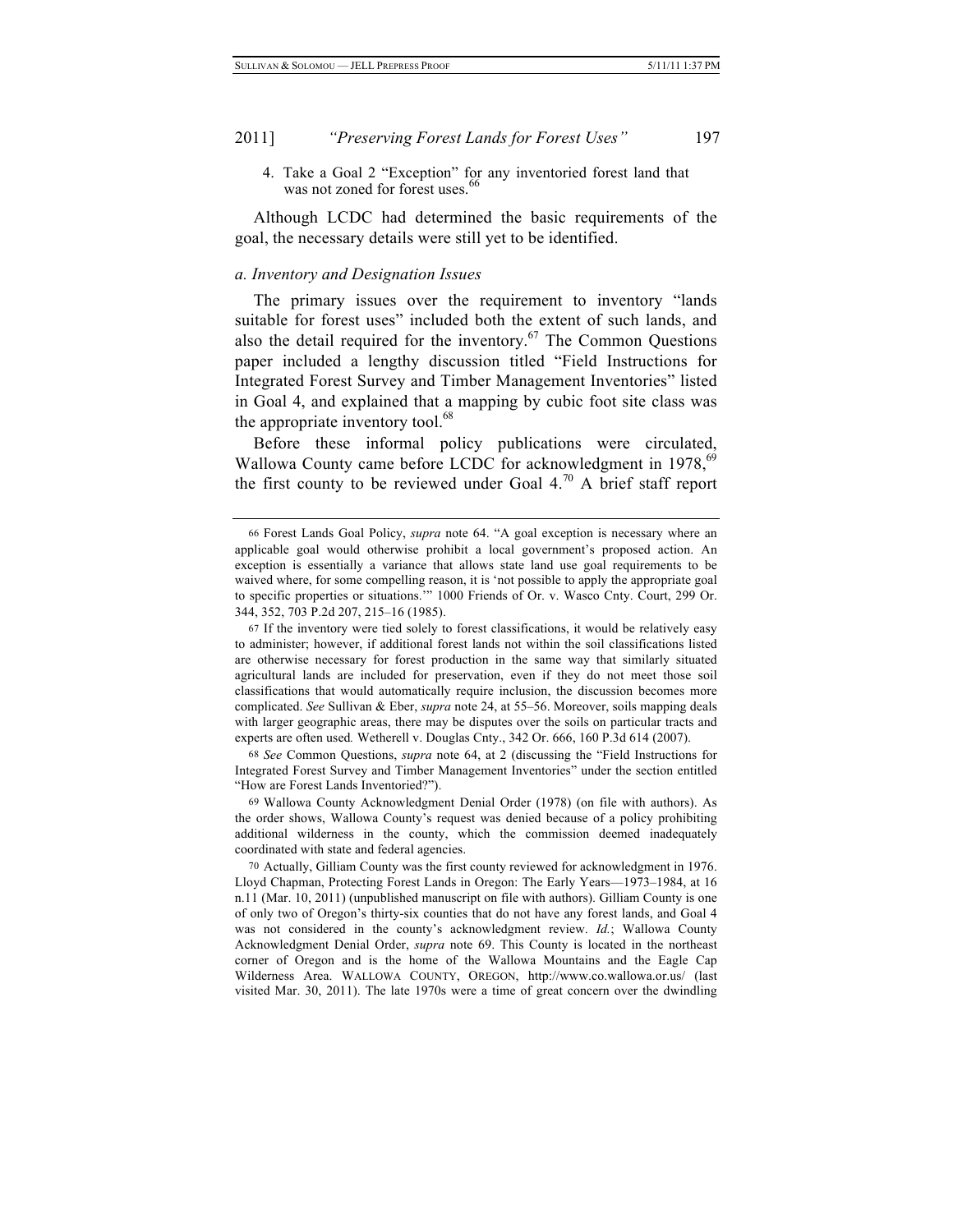identified problems with the county's inventory of forest land, but noted that "[a]ll lands suitable for forest use have been generally inventoried and designated as Timber/Grazing."71 At the time of the review, no forest site class mapping was available, so the report recommended that the county include a productivity map with the next plan update.<sup>72</sup> LCDC established a policy of inventorying forest lands through this acknowledgment review.<sup>73</sup> LCDC applied the inventory policy fairly consistently to later acknowledgment submissions and the adoption of the policy papers adopted by July of 1979.<sup>74</sup> However, in the absence of binding rules interpreting Goal 4,

71 Wallowa County Acknowledgment Denial Order, *supra* note 69, at 11.

73 Later LCDC actions confirmed the necessity of inventorying forest lands. *See, e.g.*, Polk County Denial Order 21–24 (1979) (on file with authors); Crook County Acknowledgment Order 11–13 (1979) (on file with authors); Yamhill County Continuance Order 16–20 (1979) (on file with authors).

timber industry and conflict between those who supported the industry and those who advocated for wilderness. *U.S. Forest Service History*, FOREST HIST. SOC'Y, http://www.forest history.org/ASPNET/publications/region/8/history/summary.aspx (last updated Nov. 24, 2008). Since under OR. REV. STAT. § 197.180(1) state agencies were expected to follow the local plan (although the plan was not binding on federal agencies), the Oregon Fish and Wildlife agency protested the county's policy and was upheld by the commission. Wallowa County Acknowledgment Denial Order, *supra* note 69. The original version of Goal 4 also required counties to designate inventoried forest land as "forest land" on the plan map and adopt policies to meet the goal's requirement to conserve forest land for forest uses. *See infra* Appendix 1. For the most part, these plan policies did not arise as an acknowledgment issue.

<sup>72</sup> *See* Wallowa County Acknowledgment Order 9–11 (1978) (on file with authors). The adopted Goal included language to require use of the *United States Forest Service Field Manual* in the inventory process. *See infra* Appendix 1. However, the manual cited in the goal describes an inventory process based on specific points on a three-mile square grid system that was designed to monitor changes in land use over time. It was thus not a completely useful tool in developing a property-specific inventory map of forest land. Soils mapping of forest land was completed much more slowly than that of farmland and often failed to address woodland suitability. And the timber industry had not settled on the best way to inventory the quality of forest land. Polk County Acknowledgment Report 24 (1979) (on file with authors).

<sup>74</sup> One year later in February 1979, LCDC reviewed Polk County's acknowledgment request. The county provided an adequate productivity mapping based on Department of Revenue information, but the Department used the opportunity to elaborate on the inventory requirement of Goal 4. Polk County Acknowledgment Report, *supra* note 72, at 24. The report found: "In assessing the adequacy of forest lands inventories, DLCD uses a standard of equivalency with the Goal requirement. While use of soils information suggested by the Department of Forestry appears most complete, Department of Revenue information and local mapping can also be adequate to meet the Goal's inventory requirements." *Id.* By late 1979 most counties were able to provide cubic foot site class mapping of forest lands. Counties that had already submitted their acknowledgment request were allowed to substitute other productivity mapping and provide cubic foot site class mapping at the next plan update.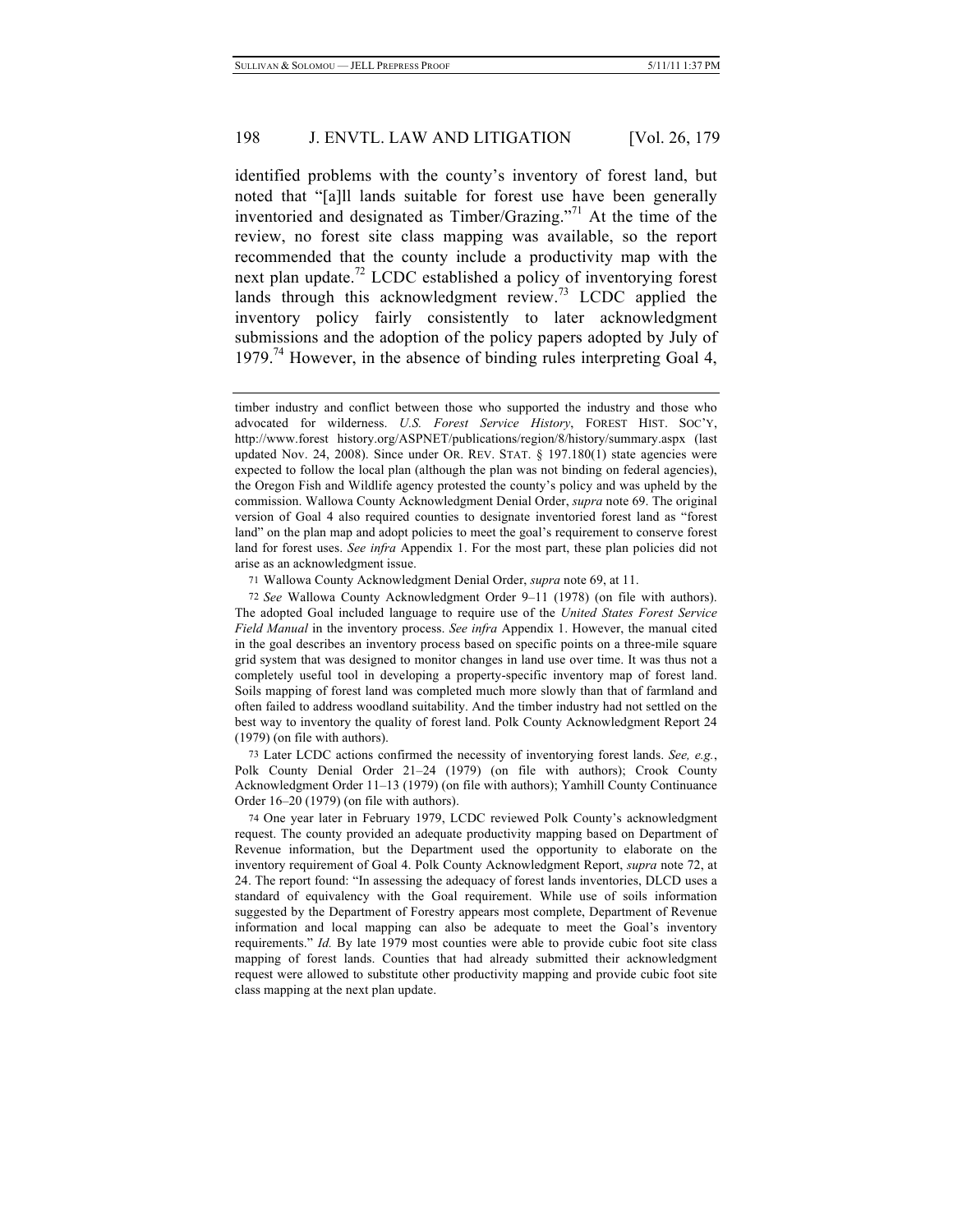Commission policy evolved, as counties submitted their plans for acknowledgment.

The Polk County acknowledgment request was submitted in 1979 while the policy guidance papers mentioned above were being formulated. The request raised the issue of appropriate designation of forest land. LCDC denied acknowledgement on Goal 4 because Polk County, having inventoried 260,000 acres of forest lands, only designated 217,000 as forest land on its comprehensive plan map and failed to give an explanation about the remaining lands.<sup>75</sup>

The 1981 Lane County acknowledgment request provided the next test for the goal inventory requirements. The County submitted a cubic foot site class productivity map, but it failed to demonstrate that all lands suitable for forest uses were included and failed to show that the appropriate forest designation had been applied to identified forest lands. LCDC found that "[t]he inventory does not distinguish between cubic foot site class 4 and 5 lands, less productive forest lands and nonforest lands. The inventory does not assure that all forested land (land with trees on it) is inventoried forest land."76 Incrementally, inventory and designation requirements were fleshed out through detailed review and Commission discussion of individual plans and regulations.

Another controversial issue in the early years of the program was whether to recognize a category of rural land that was neither suitable for farm use, nor forest use, which a county might lawfully designate in its plan for a use other than resource land preservation. Through the first two years of acknowledgment reviews, no county asserted that they had any exclusively rural land—i.e., land that was neither agricultural land nor forest land. All land except that within urban growth boundaries and "built and committed exception areas" was classed as either farm, forest, or mixed farm/forest. Given the broad definitions of farm and forest land and the requirement to inventory lands "suitable for forest uses," LCDC staff believed that there was little or no "nonresource" land in the state. $\frac{7}{7}$ 

<sup>75</sup> Polk County Acknowledgment Report, *supra* note 72.

<sup>76</sup> Lane County Compliance Acknowledgment Denial Order 42 (1981) (on file with authors).

<sup>77</sup> *See* Sullivan & Eber, *supra* note 24, at 21–25 (discussing the nonresource lands issue).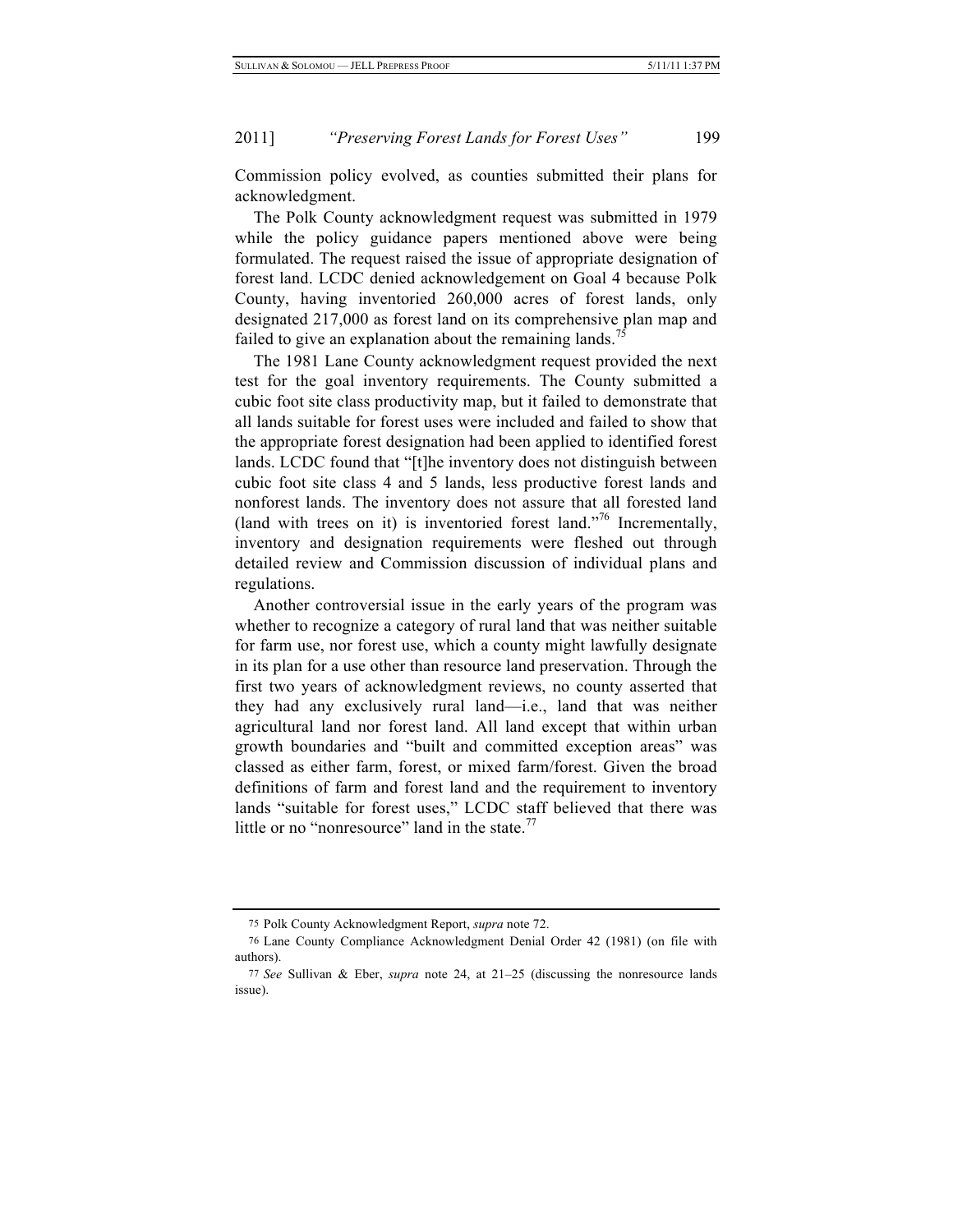The 1981 Lane County acknowledgment review squarely raised the nonresource issue to LCDC.<sup>78</sup> The county's complex plan included an overall plan along with thirteen subregional plans. Only two of the subregional plans, Mohawk Valley and Spencer Creek, were adopted after newer forest land inventory information was available. LCDC found that Lane County failed to comply with several goals, including Goal 4, because the county's inventory failed to clearly define and separate forest land and possible nonresource land.<sup>79</sup>

The inventory issue was further refined in a 1982 LUBA case preceding the adoption of administrative rules, *Osborne v. Lane County*, 80 involving the county's approval of a seventy-seven-lot subdivision on land the county deemed to be nonresource land. Lane County made findings using the four part definition of "forest lands," (which were required under the Goal to be protected) rather than the broader "lands suitable for forest uses" which was the requirement of the inventory requirements of Goal 4 and determined the area was not "forest land" as defined by the goal. $81$  In finding for Lane County, LUBA said:

We do not view the fact that trees may be growing on the property in various places, as the record seems to indicate, to mean the land is "forested" within the meaning of Goal 4. . . . [T]he photograph clearly shows the property subject to the appeal is equally divided between brown open space and green tree cover of some kind. . . .

Further, even if we were to interpret the land as being "forested," the county has made sufficient findings supported with substantial evidence to show that the land is nonetheless not required to be kept in its present condition to protect [other forest uses]. . . .

We believe that the county has adequately shown that this property is not subject to Goal 4.

This LUBA decision interpreted the goals so that at least three categories of rural land plan designations were possible: farm and forest lands and nonresource lands, where previously it had been understood there were only two such categories, in the absence of an exception. Following this decision and at least in part because of it, a

<sup>78</sup> Lane County Acknowledgment Order, *supra* note 76, at 34–43.

<sup>79</sup> *Id.* at 43.

<sup>80</sup> Osborne v. Lane Cnty., 5 Or. LUBA 172 (1982).

<sup>81</sup> *Id.* at 182–86.

<sup>82</sup> *Id.* at 186.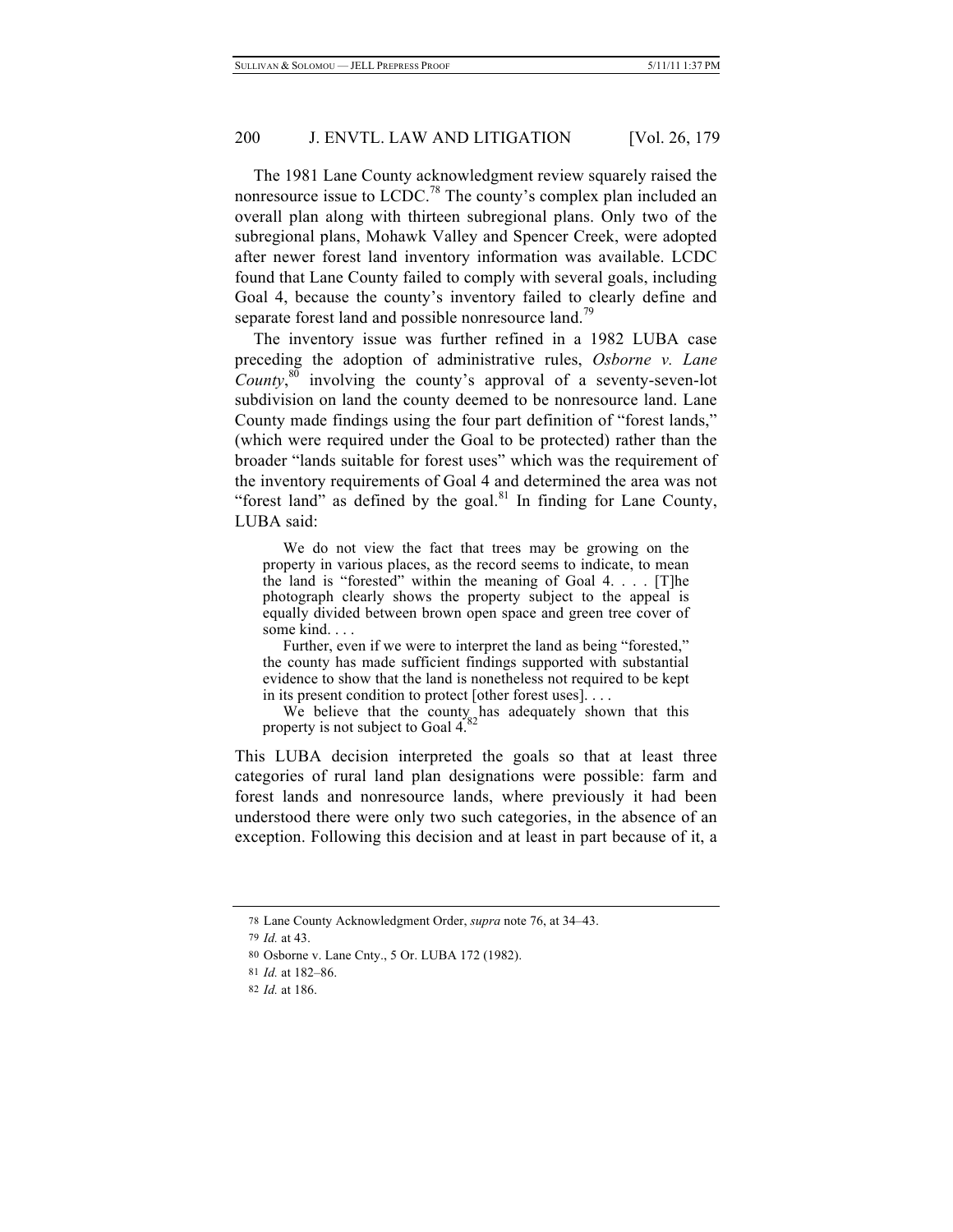number of counties—including  $Lane^{83}$  and Josephine<sup>84</sup>—submitted acknowledgment requests that included some nonresource land.

#### *b. Uses, Dwellings, and Minimum Lot Sizes*

Designating resource lands outside urban growth boundaries by soil types was relatively precise, as was the case for identification of "agricultural lands" under Goal  $3.^{85}$  How to meet the requirement of Goal 4 that forest lands be preserved for forest uses through the choices of what nonforest uses, particularly dwellings, would be permitted and what minimum lot size would meet the goal was less ascertainable. By this time, the acknowledgment process proved to be a lengthy endeavor, with objections and revisions to plans and regulations to meet increasingly strict standards. When LCDC overlooked planning or regulatory flaws, citizen watchdog groups were present to challenge those LCDC decisions in the appellate courts. The fact that law was made from two sources, LCDC and the appellate courts, often caused confusion in determining the status of LCDC interpretation. Local governments complained that LCDC was too detailed in its reviews, while landowners often complained that land use laws were too restrictive. These perceptions played out in the political field in the directions given to LCDC and the responses made by watchdogs. Ultimately, LCDC would determine that the difficulties over its administration of Goal 4 militated toward providing greater clarity in the adoption of binding administrative rules.

The definition of "forest uses" did not include any reference to nonforest uses or dwellings. In the absence of any statutory direction on the matter, LCDC initially viewed the uses and standards in the statutory Exclusive Farm Use (EFU) zoning as an appropriate analog for the conservation of forest land. This position retained discretion for the Commission and gave flexibility for local governments.<sup>86</sup>

<sup>83</sup> *See* Lane County Acknowledgment Order, *supra* note 76, at 34–43.

<sup>84</sup> Josephine County Acknowledgment Order 52–53 (1982) (on file with authors). *See also* Clatsop County Acknowledgment Order (Corrected) 7–10 (1984) (on file with authors); Douglas County Continuance Order 9–15 (1983) (on file with authors).

<sup>85</sup> Sullivan & Eber, *supra* note 24, at 19–21 (setting out the agricultural lands identification process).

<sup>86</sup> In Common Questions, *supra* note 64, at 5, LCDC gave the following advice regarding protection of forest lands by prohibiting or limiting nonforest uses (Question 9): "An Exclusive Farm Use (EFU) Zone (pursuant to ORS ch. 215) is also adequate to protect forest lands if it provides for the forest uses permitted by the law. The statutory definition of 'farm use' includes small woodlots (less than 20 acres) and the growing of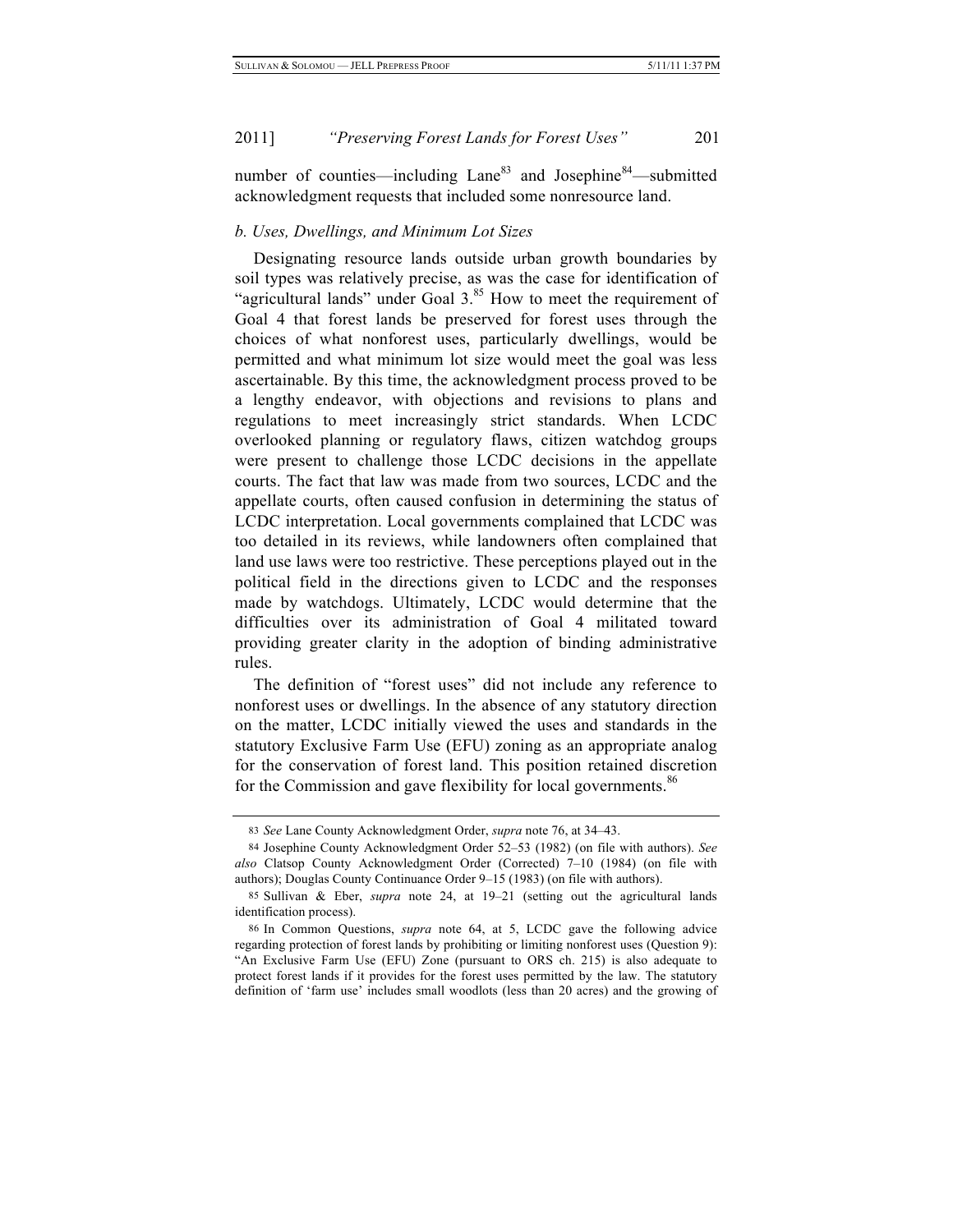Following publication of the Common Questions paper and the Forest Lands Policy paper, there was a continuing lack of consensus within the Commission as to whether local plans and regulations were adequate to meet the Goal 4 requirement to conserve forest land for forest uses. This development led to a case-by-case evolution of the implementation requirements of Goal 4. Case-by-case review occurred through acknowledgment decisions, LUBA cases that LCDC edited until 1983 when LUBA became an independent review authority over local government land use decisions, and appellate court decisions.

Among other things, the Common Questions paper included a response to the question: "How are designated forest lands protected for forest uses?" This paper suggested three ways of achieving such protection: "(1) [*l*]*imiting* nonforest uses on forest lands; (2) [a]ssuring that nonforest uses are *compatible* with forest uses; and (3) [p]roviding a buffer area between forest and nonforest uses."<sup>87</sup> The paper then provided examples of ways to limit nonforest uses and of compatibility standards and stated that EFU zoning was generally adequate to protect forest lands.<sup>88</sup> The "Policy on the Forest Lands Goal" adopted by the Commission in July 1979 confirmed the use of the Common Questions paper where it did not conflict with other Commission policy.<sup>89</sup> The elastic terms "limiting" and "compatible,"

<sup>&#</sup>x27;cultured Christmas trees' (ORS 215.203). Permitted nonfarm uses include the propagation or harvesting of forest products, public and private parks, private hunting and fishing preserves, campgrounds and a portable or temporary facility for the primary processing of forest products compatible with farm use (ORS 215.213)." This approach of conflating nonfarm and nonforest uses, and finding many nonfarm uses allowable outright or conditionally, continued through the first administrative rules that dealt with allowable nonforest uses in 1990 and was the subject of much discussion in *1000 Friends of Oregon v. Land Conservation and Development Commission, Lane County*, 305 Or. 384, 752 P.2d 271 (1998), discussed *infra* note 89.

<sup>87</sup> Common Questions, *supra* note 64, at 4 (emphasis added).

<sup>88</sup> *Id.* at 5.

<sup>89</sup> For example, the paper stated: "Forest lands are retained for forest uses by allowing one or more forest uses and limiting nonforest uses (such as residential use). Where nonforest uses are allowed (outright or conditionally) on forest land, the jurisdiction must demonstrate in the plan that the forest lands will be retained and protected for existing and potential forest uses, despite the nonforest uses allowed. . . . If it cannot be demonstrated that forest lands will be protected and retained despite provision of some nonforest use, then that use cannot be permitted unless an exception is justified and taken." Forest Lands Goal Policy, *supra* note 64, at 2, 10. The position that nonforest uses, particularly those uses allowed in an EFU zone, could be allowed in forest zones if, e.g., it is shown that no lands will be removed from forest uses that would materially alter the stability of the overall land use pattern of the area would later be struck down in *1000 Friends of Oregon*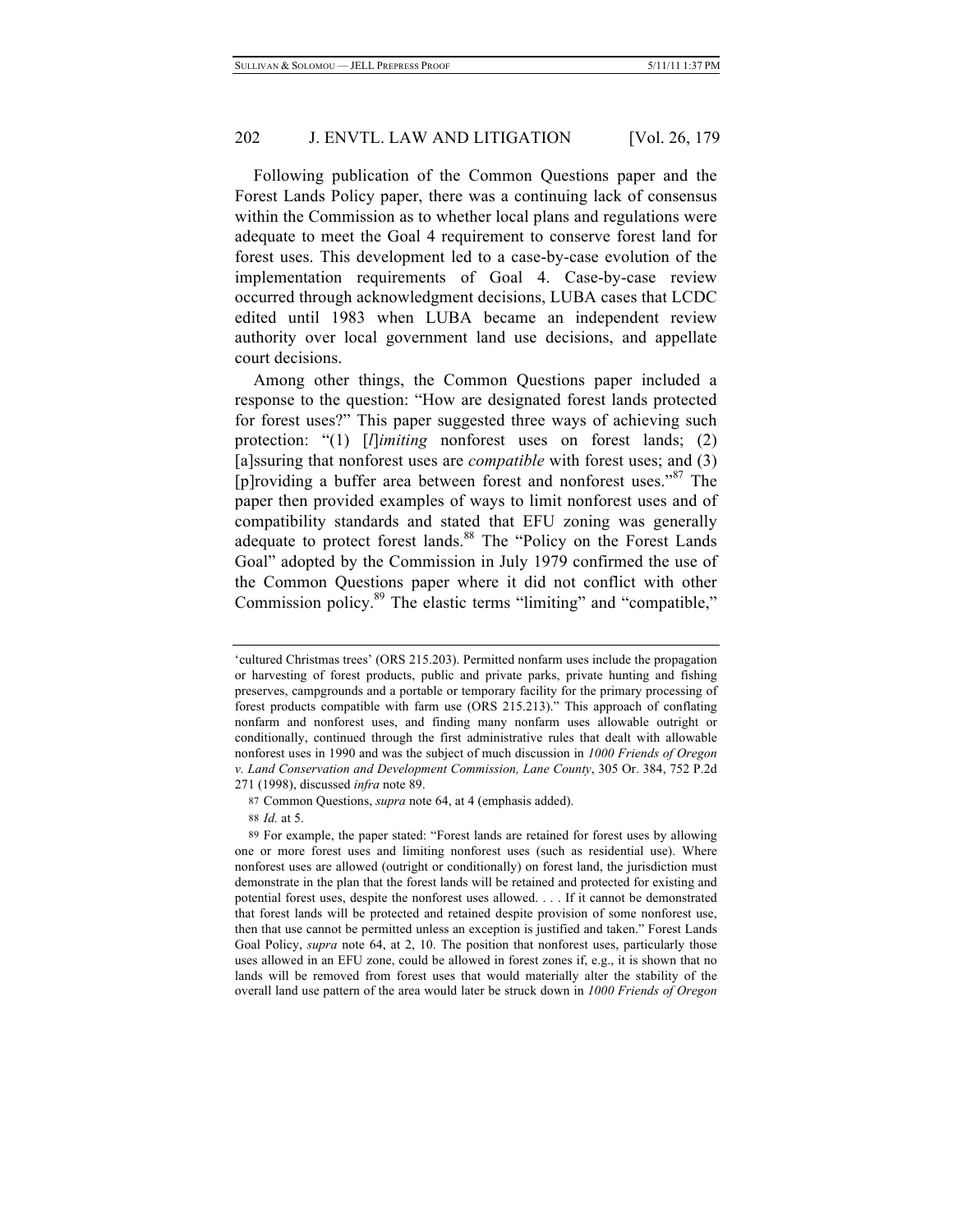and the inconsistency of policy formulation and application, such as allowing dwellings on ten acres of forest land in Multnomah County,<sup>90</sup> would cause much trouble for LCDC.

Early acknowledgment reviews, such as those for Wallowa and Crook Counties, found zoning similar to EFU zoning to be in compliance with Goal  $4.91$  Crook County's EFU-4 zone was acknowledged with a forty-acre minimum lot size, allowing residential and recreational dwellings as conditional uses and assurance that such uses are compatible with forest uses.  $92$  Also, in November 1979 LCDC approved the Yamhill County plan and regulations, including the application of three different forest designations to inventoried forest land.<sup>93</sup> In addition, during the Multnomah County acknowledgment review of January 1980 the Commission accepted a "Multiple Use Forest" designation, allowing more nonforest uses over the objections of the Oregon Department of Forestry.<sup>94</sup> In that review, LCDC also decided that dwellings "in conjunction with a primary use were allowed on parcels over 10 acres if a forest management plan for 75 percent of the parcel was provided, no new public services were needed, and the residential siting

*v. Land Conservation and Development Commission, Lane County*, 305 Or. 384, 752 P.2d 271 (1988), as inconsistent with Goal 4.

<sup>90</sup> Multnomah County Continuance Order 22–27 (1980) (on file with authors).

<sup>91</sup> The Commission had difficulty determining forest land policy for uses allowed and prohibited uses permitted by Goal 4, as well as dwellings on forest land. Attempts early in the acknowledgment process to clarify policy could not be agreed on by the Commission. *See infra* Part II.D.1. Periodic review requirements, so as to update the plans every five years, gave reason to believe that it led to more uniform application of standards over time. Moreover, LUBA and Court of Appeals cases seemed to change and adjust the requirements regularly. *See id.* The statewide goals for agricultural land and forest land were treated somewhat similarly. However, Goal 3 Agricultural Land has always relied on statutory EFU language and zoning as the primary tool for protecting designated agricultural land. *See* Sullivan & Eber, *supra* note 24, at 15–16. No such tool was available for forest land zoning. As acknowledgment decisions addressed new issues, the Commission dealt with how these interpretations would be applied to other counties.

<sup>92</sup> Crook County Acknowledgment Order, *supra* note 73.

<sup>93</sup> Yamhill County Continuance Order, *supra* note 73, at 16–20. LCDC did not approve one of the forest zones, the AF-20, with a twenty acre minimum lot size which was applied to commercial forest lands, and to sensitive deer winter range habitats because the zone allowed dwellings right on twenty acres, permitted subdivisions, and did not apply "compatibility standards" to assure that forest lands would be preserved for forest uses.

<sup>94</sup> Multnomah County Continuance Order, *supra* note 90, at 22–27. In these proceedings, the Oregon Department of Forestry (ODF) objected to acknowledgment, *inter alia*, because it believed the County regulation of forest uses had been preempted by the state legislation described in Part IV *infra*. LCDC stated its review was for consistency with the Goals and avoided the question. *Id.* at 26, 31–33.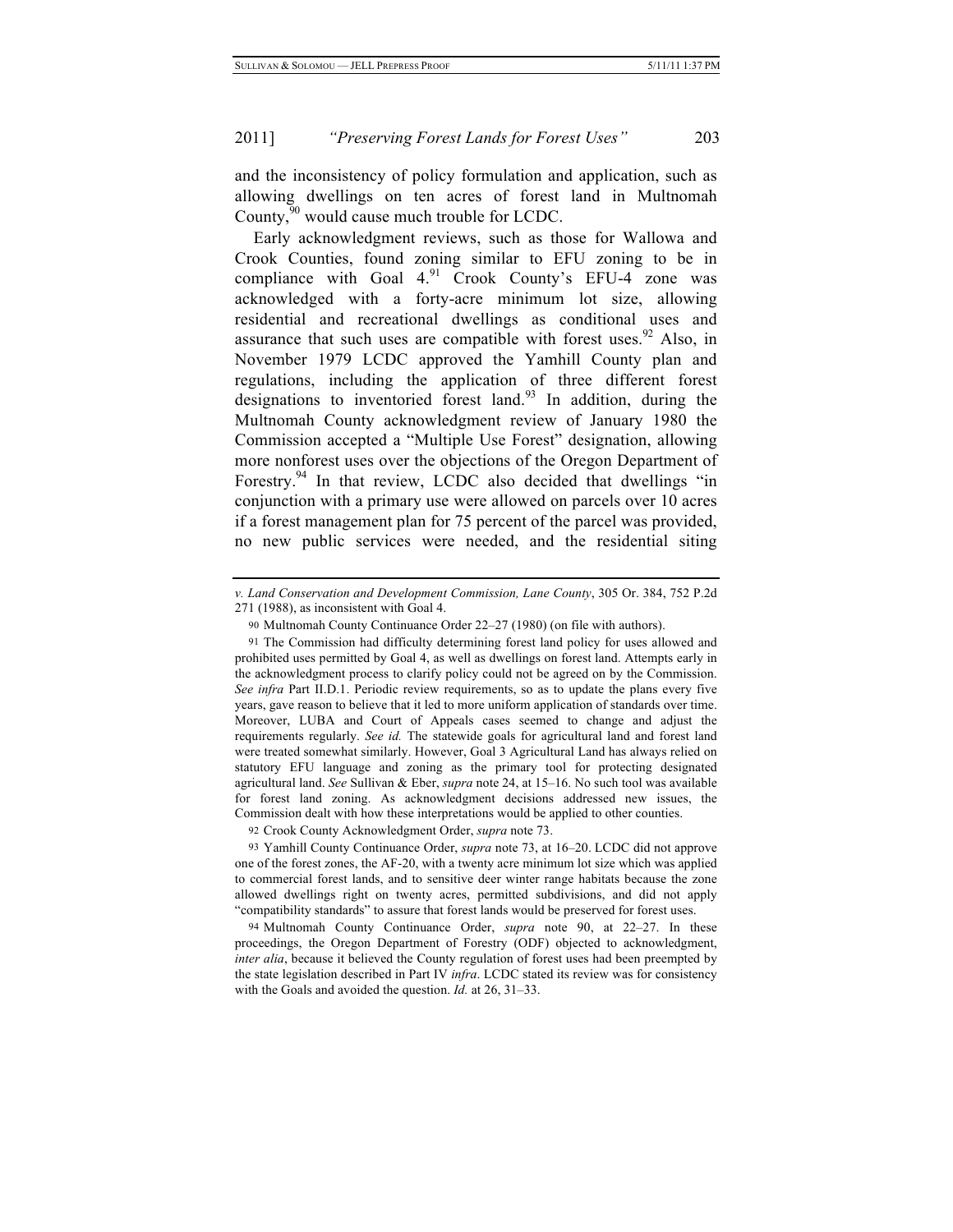standards were met."<sup>95</sup> As shown in these reviews, LCDC seemed to be content to establish policies on nonresource uses and dwellings, as well as minimum lot sizes, for forest lands using similar standards to those applied to farmlands and seemed less focused on forest lands protection.<sup>96</sup>

# *c. Conflicting Interpretations of State Forest Policy*

While LCDC dealt with the acknowledgment of plans and land use regulations, LUBA and Court of Appeals cases also interpreted these standards, though the first cases emanating from LUBA beginning in 1980 were edited by LCDC on goal issues.

In *1000 Friends of Oregon v. Marion County,*97 LUBA found that the minimum lot size in that county's forest zones was insufficient. LUBA also held that the county ordinance rezoning rural forest lands to a classification that might satisfy preferential forest assessment violated Goal 4 in that, first, it failed to ensure that existing forest lands will be preserved, and second, it would allow nonforest dwellings in areas required to be preserved for forest use.<sup>98</sup>

Additionally, in 1979, LCDC heard a direct appeal from the decision of the Clackamas County Board of Commissioners to enact a forest zone allowing nonforest uses without the review standards suggested in the policy paper. $99$  LCDC remanded the matter to the County for the addition of standards for nonforest uses; for limitation of those nonforest uses to lands not suitable for forest use; and for standards that those nonforest uses would not interfere with forest practices nor materially alter the stability of the overall land use pattern of the area. $100$ 

<sup>95</sup> *Id.* at 25–27. The county's standards are "conditions" applied to a permitted use, as opposed to the approval standards used by Crook County. The use is permitted, but it must be sited at a particular location on the property according to the standards in the code. Multnomah County Continuance Order, *supra* note 90, at 22–27. However, provisions allowing dwellings on forest lands, without showing a need for the dwelling, were similar to those struck down by the Oregon Supreme Court for inconsistency with the Goal in *1000 Friends of Oregon v. Land Conservation and Development Commission, Lane County*, 305 Or. 384, 752 P.2d 271 (1988).

<sup>96</sup> The Multnomah County Continuance Order, *supra* note 90, exemplifies this problem. 97 1000 Friends of Or. v. Marion Cnty., 1 Or. LUBA 33 (1980).

<sup>98</sup> *Id.* at 39.

<sup>99</sup> Forest Lands Goal Policy, *supra* note 64.

<sup>100</sup> 1000 Friends of Or. v. Clackamas Cnty., 3 LCDC 113, 122–23 (1979). These scattered views of Goal 4 in the Policy Paper are appropriately criticized by John Shurts, but would be themes used with greater or lesser emphasis in subsequent LCDC acknowledgments and cases. *See* John Shurts, *Goal 4 and Nonforest Uses on Forest Land*,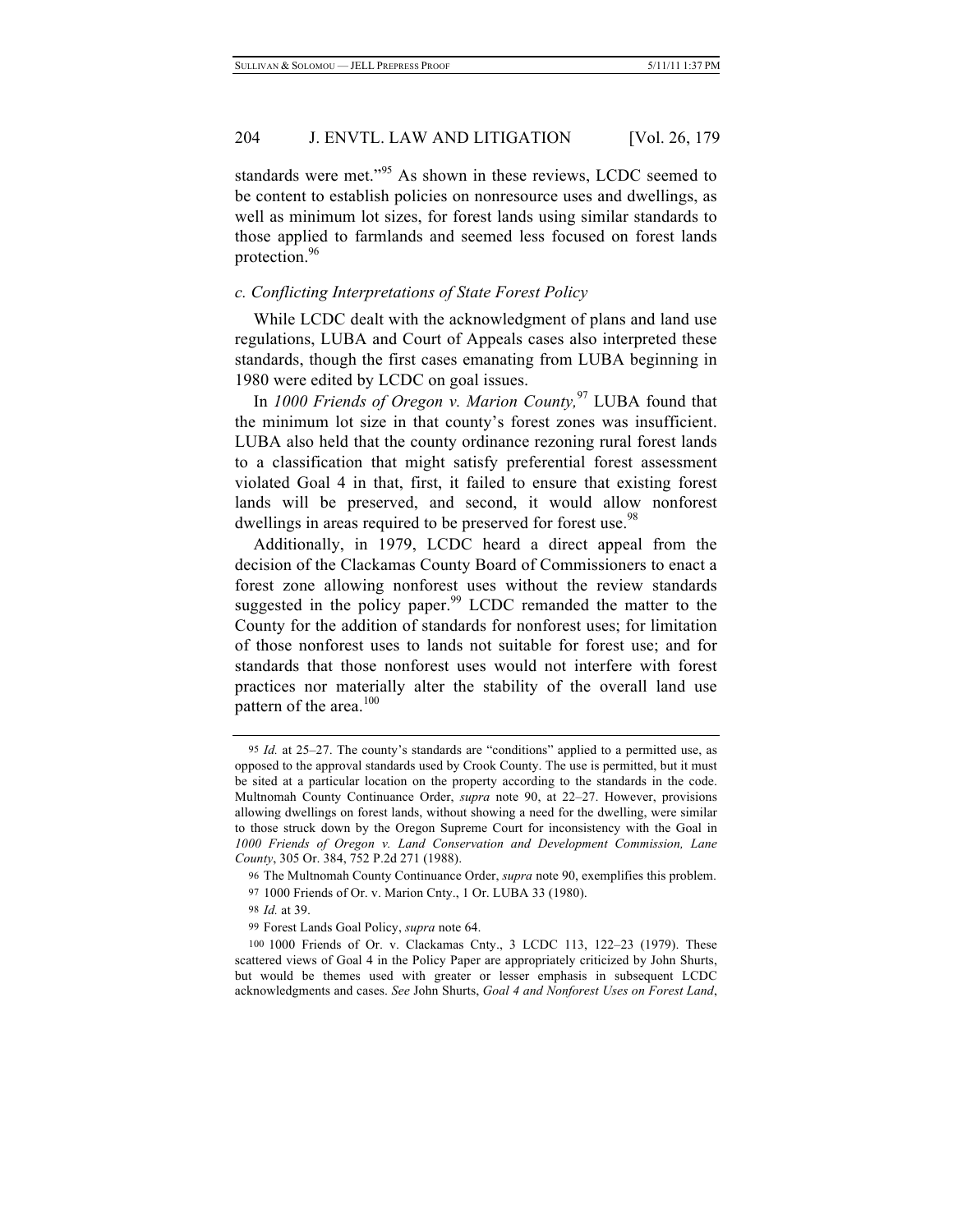Then, in *1000 Friends of Oregon v. Douglas County*, LUBA decided that land at issue fell within the definition of Goal 4 for forest lands, rather than agricultural lands under Goal 3, and that forty-acre lots designated for small woodlots that allegedly would encourage and permit highly intense forest management activities did not achieve that result and thus violated the goal.<sup>101</sup> Later in *McCrystal v. Polk County*, a case arising before acknowledgment, LUBA found a violation of Goal 4 because timber existed on the land where a partition was proposed, but the County never considered Goal 4 in reviewing that proposal.<sup>102</sup> Since timber was present on the land, the local government had a duty to address Goal 4 and to show that the proposal would comply with Goal  $4^{103}$ 

Both the Court of Appeals and LUBA addressed dwellings on forest lands. In *Publishers Paper Co. v. Benton County,*104 the Court of Appeals held that the County improperly characterized an application as one for a forest-related dwelling, but such error was rendered harmless by a concurrent finding that the application also met criteria for a nonforest use dwelling; that the evidence supported the finding that the dwelling would be compatible with existing forest uses; and finally that LUBA (and LCDC, using its editing power) properly reviewed the County's decision under the principle that there exist circumstances in which forest lands could be retained and protected, despite nonforest use conditionally allowed after being found "compatible" with forest uses.<sup>105</sup>

<sup>19</sup> ENVTL. L. 59, 65–66 (1988). Shurts also comments in a similar vein on *Shadybrook Environmental Protection Association v. Washington County*, 4 Or. LUBA 236 (1981). *Id.* at 66–68, 71.

<sup>101</sup> 1000 Friends of Or. v. Douglas Cnty., 1 Or. LUBA 42, 48–49 (1980).

<sup>102</sup> McCrystal v. Polk Cnty., 1 Or. LUBA 145, 150 (1980).

<sup>103</sup> *Id.*

<sup>104</sup> Publishers Paper Co. v. Benton Cnty., 6 Or. LUBA 182 (1982), *aff'd*, 63 Or. App. 632, 665 P.2d 357 (1983). *See also* Shurts, *supra* note 100, at 68–70, 73 (observing the twists and turns of LCDC forest policy in the early 1980s).

<sup>105</sup> This case was decided before the adoption of administrative rules, and illustrates the division in LCDC over the extent to which dwellings may be permitted on forest lands. In *Allen v. Umatilla County*, 8 Or. LUBA 89 (1983), LUBA determined that in order to allow for certain nonforest uses in forest zoned lands, the county must apply compatibility standards like those set out in *Publishers Paper Co. v. Benton County*, 6 Or. LUBA 182 (1982), *aff'd*, 63 Or. App. 632, 665 P.2d 357 (1983), so that, where forestry is the predominant use, additional protective measures must be taken to protect forest lands. LCDC took advantage of its power at the time to amend LUBA decisions on Goal issues to interpret Goal 4 in this way. Once again, Shurts notes the inconsistency of policy application between *Allen* and *Publishers Paper.* Shurts, *supra* note 100, at 71–72.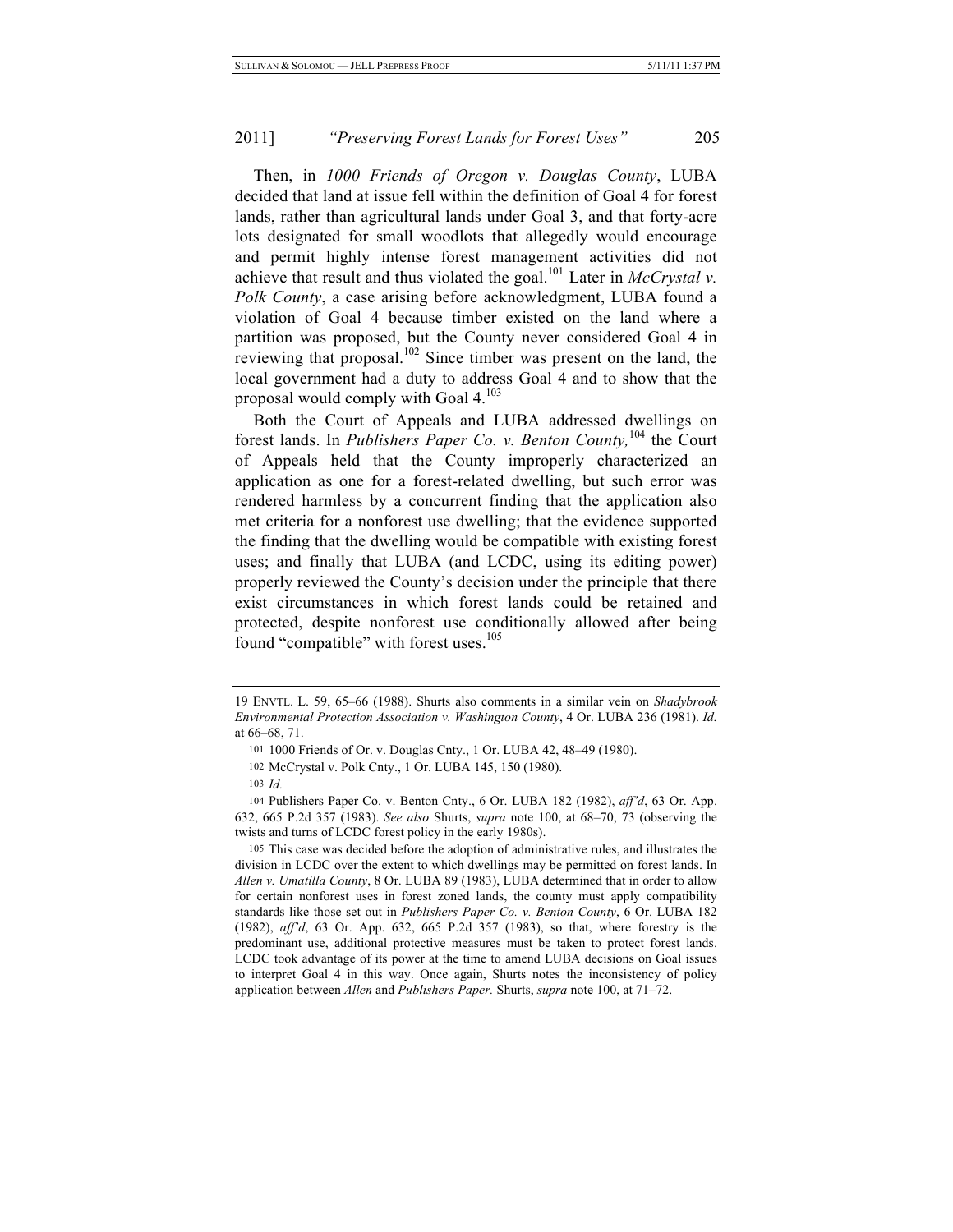*Lamb v. Lane County*<sup>106</sup> was a significant LUBA case that arose both before adoption of the 1982 rules and before LCDC lost its editing authority over LUBA orders on goal issues. The final order in that case held that Goal 4 prohibits forest land uses not enumerated in Goal 4 unless the use is an essential part of one of the permitted, enumerated uses in the goal. LCDC determined that a proposal for an unenumerated use was, in effect, not for a use expressly authorized by the goal.<sup>107</sup> LUBA held that, even if the County intended to condition such approval of an unenumerated use, those conditions could only be used to measure whether the proposal was for an accessory use, not whether it met the Goal 4 criteria in the first instance.<sup>108</sup> LCDC used its then-existing power to amend the original LUBA decision in this case to interpret Goal 4 to require that any dwellings permitted on forest lands be "necessary and accessory" to forest uses. The *Lamb* case was applied until new rules were adopted in 1990 reflecting the language of that case. $109$ 

In retrospect, it may be understandable that these earlier decisions regarding forest land inventories, protection measures, and nonforest uses are inconsistent and incomplete. As a commission, LCDC failed to agree about the nature and extent of nonforest uses and dwellings to be allowed on forest lands and failed to adopt binding interpretations of Goal 4 in the form of rules. As with LUBA appeals, acknowledgment was an objection-based process that depended on the vigilance and resourcefulness of objectors and the attitude of a Commission that sought to increase the number of acknowledged plans. Similarly, the case law was based on the ability and

<sup>106</sup> Lamb v. Lane Cnty., 7 Or. LUBA 137 (1983).

<sup>107</sup> Specifically, as revised by LCDC, the LUBA decision states, in material part: "Our review of the county's ordinance leads us to conclude that the uses allowed, even under conditions and limitations, violate Goal 4. We understand petitioner to argue that Goal 4 prohibits uses not enumerated in Goal 4 unless the use is an essential part of one of the permitted, enumerated uses. In other words, unenumerated uses which are necessary and accessory to an enumerated forest use are permitted because they are, in effect, part of uses expressly authorized by Goal 4. For example, roads are not enumerated in Goal 4 as being an authorized use in lands zoned for forest uses. However, a logging road is a necessary accessory of commercial forestry production and would be permitted under petitioner's interpretation. We agree with that interpretation. Restrictions and conditions placed on unenumerated nonaccessory uses, such as buffering, are irrelevant because they fail to assure that forest lands are retained for the enumerated forest uses under this standard. Relevant conditions or restrictions would measure whether a use is, in fact, accessory." *Id.* at 143.

<sup>108</sup> *Id.*

<sup>109</sup> OR. ADMIN. R. 660-06-025 (1990) (amended 1992).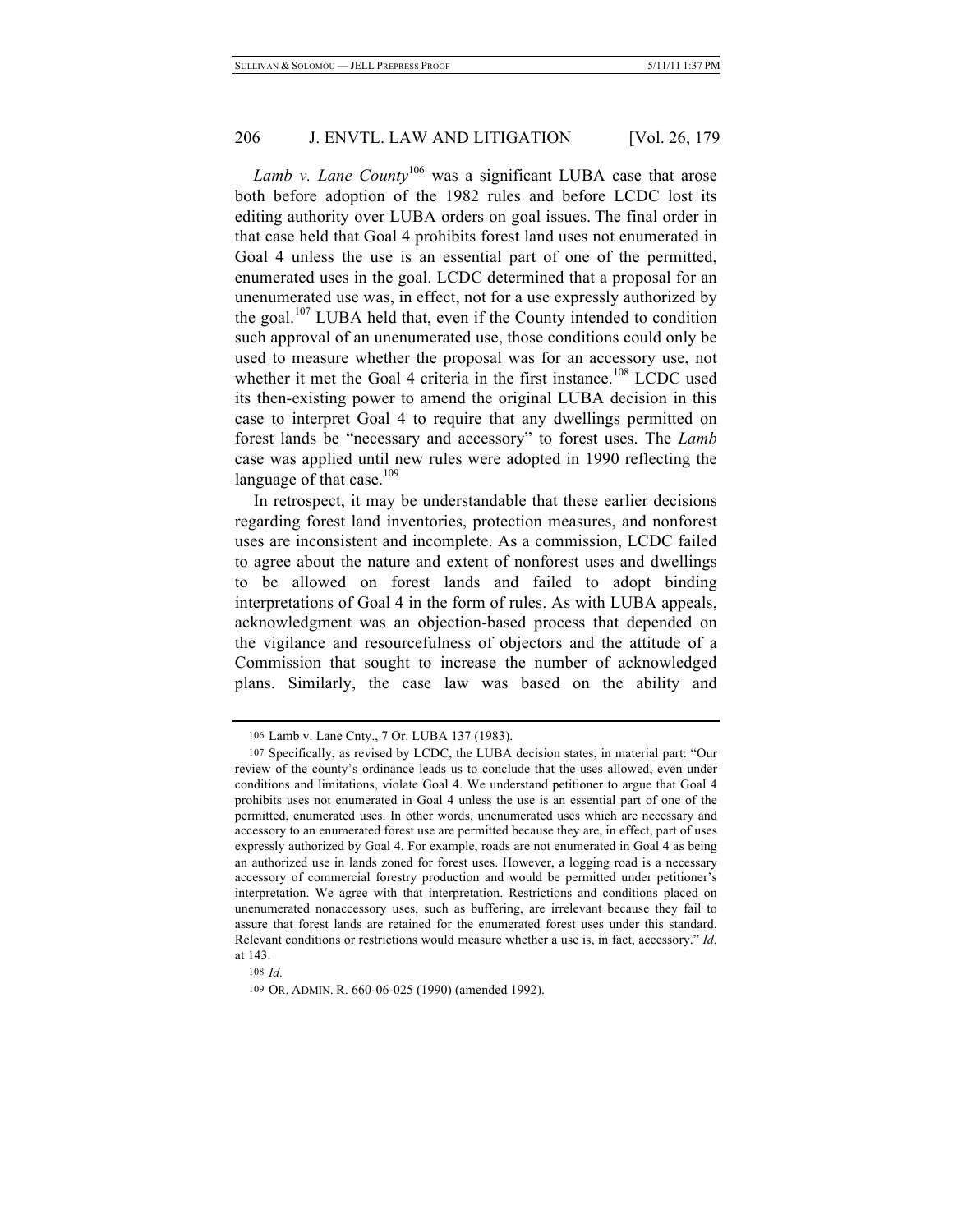intelligence of objectors who sought to convince LUBA, LCDC, and the appellate courts of their positions. Decisions from LUBA and the appellate courts, like acknowledgment decisions themselves, dealt with an immediate case, leaving open the possibility that such decisions could be distinguished at a later time. In an effort to exercise more control over forest policy, LCDC resolved to state that policy in one place and to reconcile or reject previous actions through the adoption of rules.

## *2. Formulating, Adopting, and Applying Rules (1982–2003)*

In 1982 and 1983, LCDC undertook an exhaustive attempt to establish and clarify a comprehensive policy for forest lands through the adoption of administrative rules, but was unable to come to an agreement on the portions of the rule dealing with dwellings and uses allowed outright or conditionally on forest lands. The policy issues were not fully resolved until the 1990 amendment of Goal 4 and adoption of its implementing administrative rules, discussed below.<sup>110</sup>

#### *a. The 1982 Rules*

After LCDC had lost its power to edit further LUBA decisions, $111$ the case law that emanated from challenges to and under Goal 4 came to be decided primarily by LUBA and then by the appellate courts. LCDC could set policy through its acknowledgment process; however, LUBA and the appellate courts looked primarily to their own precedents in interpreting the goals. This combination of circumstances allowed specific policy issues, particularly with regard to forest lands, to be amenable to resolution by administrative rule. Unsatisfied with the use of nonbinding policy papers in lieu of rules, the 1981 Oregon legislature required LCDC to establish policies as binding interpretive administrative rules.<sup>112</sup> These rules were to serve

<sup>110</sup> *See infra* Part II.D.2.d; Dep't of Land Conservation & Dev., *History of Oregon's Land Use Planning*, OREGON.GOV, http://www.oregon.gov/LCD/history.shtml (last updated Aug. 20, 2010).

<sup>111</sup> *See* Act of July 1, 1983, ch. 230, 1983 Or. Laws 253; Act of Aug. 9, 1983, ch. 827, § 59, 1983 Or. Laws 1607, 1633; Act of July 25, 1979, ch. 772, § 6, 1979 Or. Laws 1018, 1020–21.

<sup>112</sup> Act of Aug. 24, 1981, ch. 748, § 22, 1981 Or. Laws 976, 986–87 (codified in OR. REV. STAT. § 197.040 (1981)). Specifically, the legislature commanded: "Any state-wide land use policies adopted by the commission before the effective date of this 1981 Act shall be adopted by goal or rule within one year after the effective date of this 1981 Act." *Id.* The Oregon Court of Appeals also determined that LCDC could not use policy papers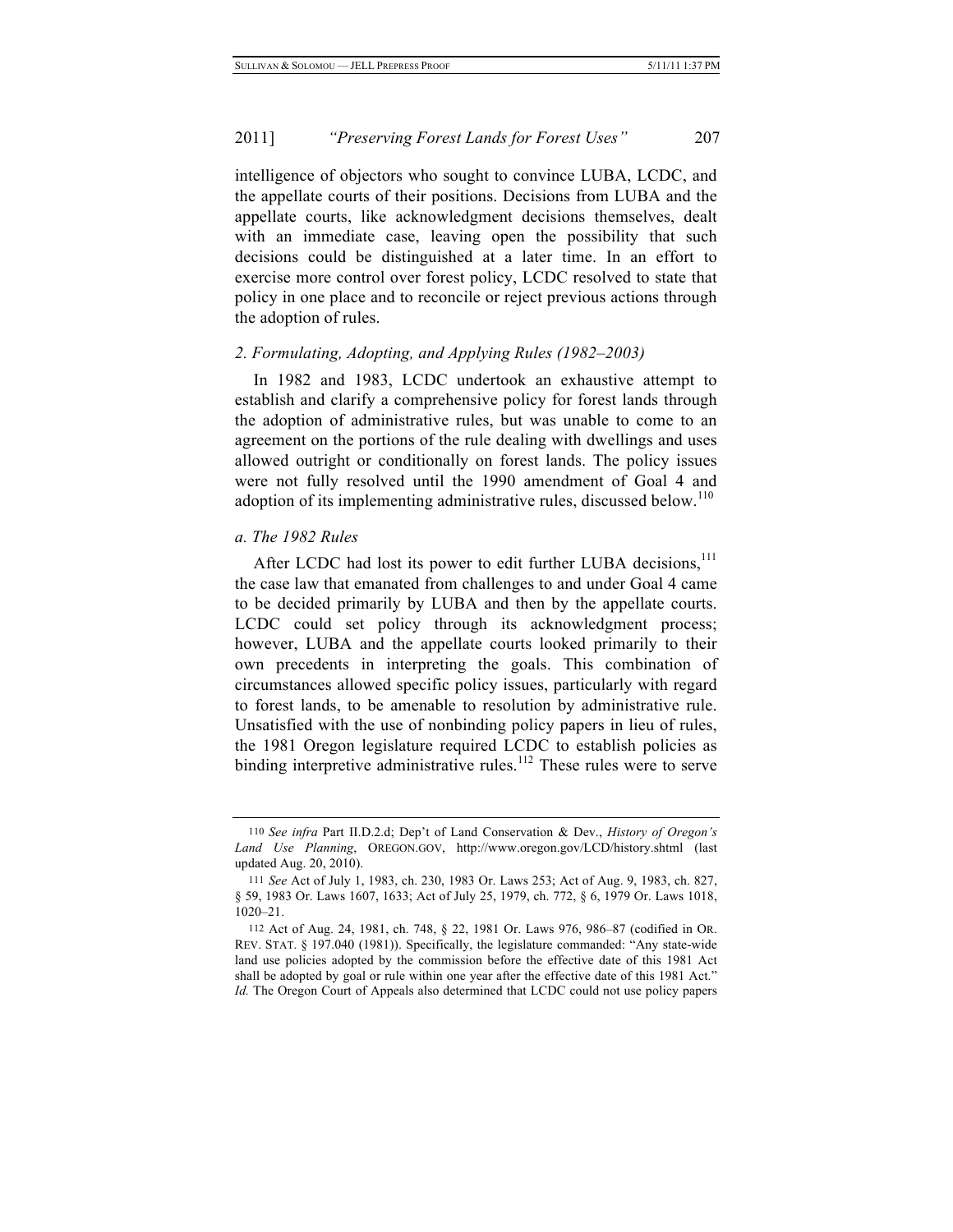the purpose of explaining and directing exactly how Goal 4 should be applied, and they became the basis for forest land policy in Oregon.

The 1982 administrative rules were divided into six sections: (1) purpose, (2) definitions, (3) inventory, (4) plan designation outside an urban growth boundary, (5) plan designation within an urban growth boundary, and  $(6)$  regulation of forest and nonforest uses.<sup>113</sup> However, in the adoption of these administrative rules, LCDC was unable to gain a majority vote on one portion of the rules that specified allowed dwellings and forest and nonforest uses and the conditions for approving those uses on forest lands.<sup>114</sup> The policy issues were not fully resolved until the 1990 amendment of Goal 4 and adoption of its implementing administrative rules, discussed below.<sup>115</sup> These rules had the same purpose and the same definitions of "forest land" and "forest use" as the 1974 version of Goal  $4.116$ 

Notwithstanding the lack of direction regarding uses on forest lands, the 1982 rules set out the procedures to be followed for Goal 4 compliance: first, an inventory of lands suitable for forest uses, including a determination and mapping of the productivity of these lands for commercial use; $117 \text{ second}$ , a designation of inventoried lands on the comprehensive plan map as forest lands follows; $^{118}$  and finally, the requirement that forest uses be retained on designated

115 *See infra* Part II.D.2.d.

116 OR. ADMIN. R. 660-015-000(4) (1974). This original version and the current version of Goal 4 are set forth in Appendix 1.

to set policy instead of the formal rulemaking process. Marion Cnty. v. Fed'n for Sound Planning, 64 Or. App. 226, 234–235, 668 P.2d 406, 410–11 (1983).

<sup>113</sup> OR. ADMIN. R. 660-06-000 (1982) (amended 1990). As noted in Part IV, *infra*, forest operations are regulated by the Forest Practices Act, OR. REV. STAT. §§ 527.620– .990 (2009). *See also* OR. ADMIN. R. 660-06-030 (1982) (renumbered to 660-06-060 in 1990).

<sup>114</sup> Dwellings in particular were a contentious issue, as their impacts were incremental with respect to fire hazards, loss of forest lands, and similar land use conflicts for forest land owners. *See, e.g.*, OR. ADMIN. R. 660-06-0027, -0035 (2011).

<sup>117</sup> *Id.* 660-06-000(1)(a). The inventory required by Goal 4 and the administrative rules must include "land forested in commercial and noncommercial species and nonforested land suitable for forest uses, unless the nonforested land is inventoried as Goal 3 agricultural land or is planned for nonresource uses and an exception to Goal 4 is justified and taken." OR. ADMIN. R. 660-06-010 (1982) (amended 1990). Where agricultural and forest land are intermingled, the land may be designated "Agricultural/Forest Lands." *Id.* 660-006-0015(1) (amended 1990). *See also id.* 660-006-0015(3) (amended 1990); Shurts, *supra* note 98 (criticizing of regulations for not specifying nonforest uses allowed on forest land without a goal exception).

<sup>118</sup> OR. ADMIN. R. 660-06-000(1)(b) (1982) (amended 1990).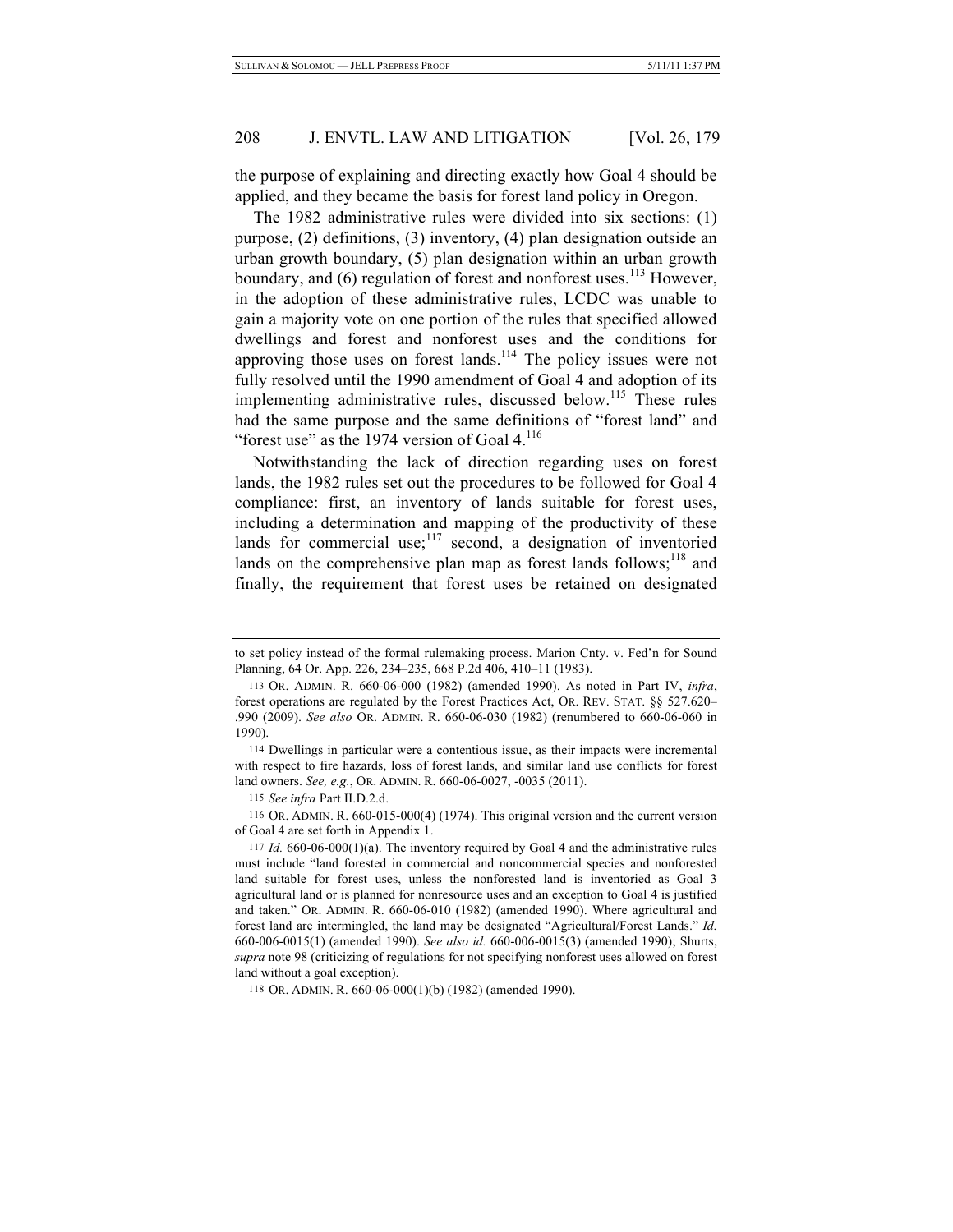forest lands.119 When lands suitable for forest uses are not designated so as to protect forest uses, then an exception to Goal 4 is required.<sup>120</sup> LCDC amended its administrative rules several times following their initial adoption in 1982, based on decisions from LUBA and the appellate courts.

# *b. Acknowledgment Decisions and Case Law Under the 1982 Rules*

LCDC applied its new administrative rules, notwithstanding the indecision over allowed uses, but also took a more aggressive stance to clarify the uses permitted under Goal 4 in its acknowledgment reviews. LCDC had been dissatisfied with interpretations given by LUBA and the appellate courts on Goal  $4,^{121}$  and realized that these diverse results were the product of a broadly worded goal, a lack of interpretive administrative rules for much of the time it engaged in acknowledgment review, and the diversity of its own statements on state land use policy towards forest lands. In 1983, LCDC attempted to clarify and explain its policy on nonforest uses and land divisions in its first significant acknowledgment review following adoption of the 1982 rules, that of the Coos County Plan and regulations.<sup>122</sup> In that final order, LCDC provided a detailed discussion of both issues, particularly as to what nonforest uses may be established without

<sup>119</sup> *Id.* 660-006-0000(1)(c) (amended 1990). If the land is situated outside urban growth boundaries, the inventory must include "a mapping of forest lands by cubic foot site class of the dominant commercial species . . . ." *Id.* 660-06-010 (amended 1990).

<sup>120</sup> *Id.* 660-06-000(1)(c) (amended 1990). *See also* OR. ADMIN. R. 660-004-0000 (2011). With regard to plan designation within an urban growth boundary, retention of commercial forest uses is not the primary goal, rather the requirement of Goal 4 to retain forest land for forest uses is generally achieved through compliance with other Goals. *See* OR. ADMIN. R. 660-06-020 (1982) (amended 1990).

<sup>121</sup> *See, e.g.*, Grden v. Umatilla Cnty., 10 Or. LUBA 37 (1984); Publishers Paper Co. v. Benton Cnty., 6 Or. LUBA 182 (1982), *aff'd*, 63 Or. App. 632, 665 P.2d 357 (1983). John Shurts notes LUBA's plea to be reviewed on Goal 4 issues by LCDC in its *Grden* opinion, which urges LCDC to resolve the inconsistency between *Allen v. Umatilla County* and *Publishers Paper Co. v. Benton County*, discussed *supra* note 105, but notes that LCDC declined the invitation and deleted the language from the final order in that case. Shurts, *supra* note 100, at 74–75.

<sup>122</sup> Final Order on Coos County Acknowledgment Request 85–114 (1983) [hereinafter Coos County Order]. In general, LCDC required the County to justify its minimum lot sizes, strengthen its review standards on dwellings (to make them at least "necessary and accessory" to forest use) and nonforest uses to assure compatibility with forest land uses. This review evidences a more coherent development of forest land policy by LCDC. While the acknowledgment report, *id.* at 86, mentions the 1982 rules as a criterion for the review, the only discussion of the rules is at *id.* at 106, over a section not adopted. Instead, the review relies on other sources for its application of forest policy. This is not surprising, as the 1982 rules avoided the contentious issues of nonforest uses and dwellings.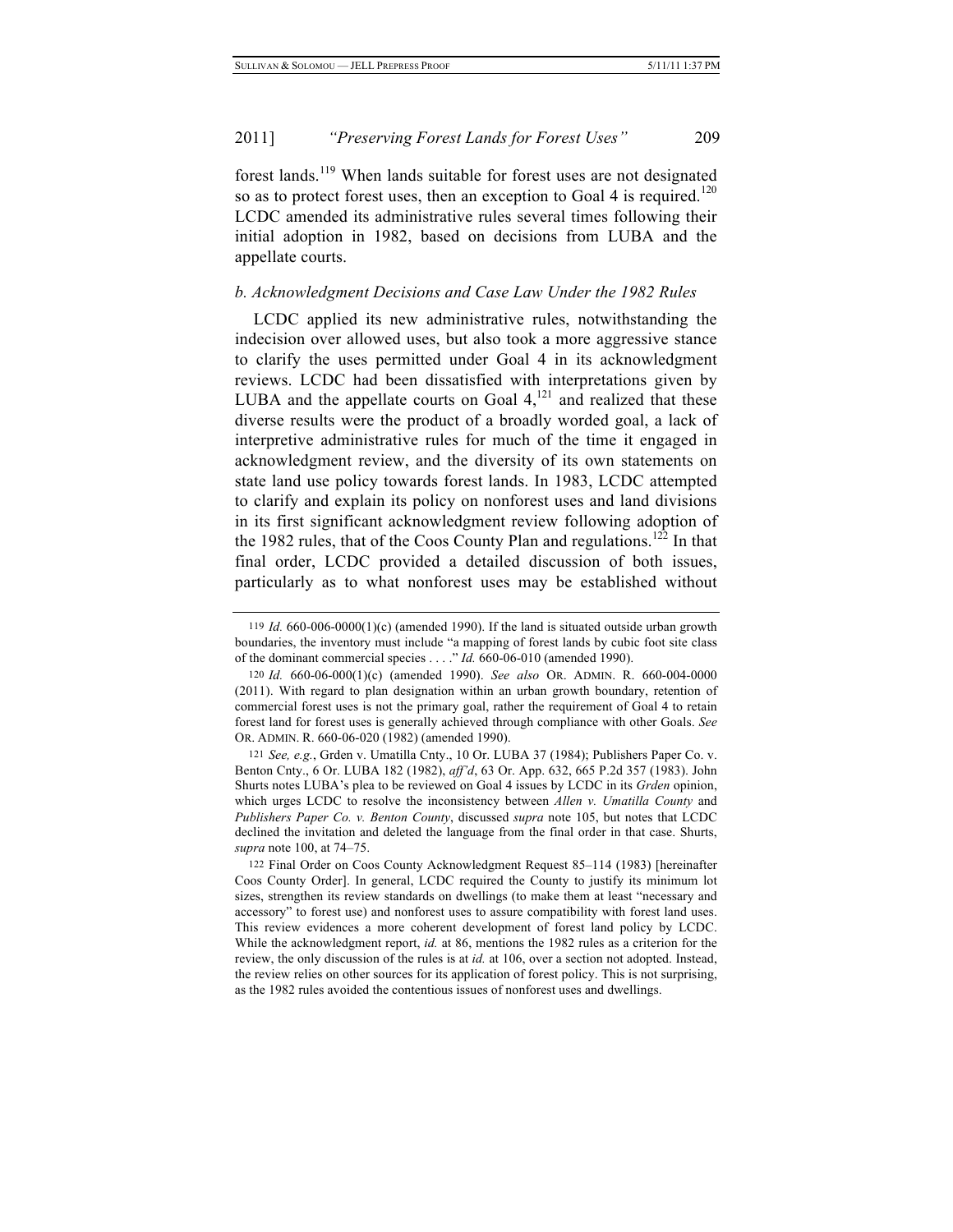taking a Goal 4 exception.<sup>123</sup> The Coos County decision demonstrates that, even after adoption of the 1982 rules, LCDC still looked to other sources for application of forest policy, particularly because of internal LCDC agreement over nonforest uses and dwellings.

The status of forest policy was still vulnerable because LCDC's acknowledgment decisions were binding in the case before it unless appealed, and its interpretations of Goal 4 did not always find their way into LUBA and appellate court decisions, giving further impetus to revisions to the goal and the adoption of further interpretative administrative rules. Thus, while the initial round of acknowledgments was nearing completion (and would largely be complete by  $1986$ ,<sup>124</sup> significant areas of state land use forest policy were not coherent.<sup>125</sup>

There were LUBA and court cases as well that that took a harder look at nonforest uses in forest zones, notwithstanding the lack of direction on nonforest uses in the rules. In *Jensen v. Clatsop*  County,<sup>126</sup> LUBA decided that an exception from Goal 4 is required for nonfarm and nonforest uses on forest lands. While farm uses were allowed in forest zones under the  $1982$  rules,<sup>127</sup> mining and processing aggregate were statutorily listed as nonfarm uses.<sup>128</sup> If not connected with forest uses, they could not be approved on forest land without an exception to Goal 4.<sup>129</sup> And in *Department of Land* 

<sup>123</sup> This issue would also be resolved by the Oregon Supreme Court in 1000 Friends of Oregon v. Land Conservation and Dev. Comm'n, Lane Cnty, 305 Or. 384, 752 P.2d 271 (1988). Shurts also notes the attempt in the Coos County Order, *supra* note 122, to formulate policy without first adopting rules and the lack of consistency with previous case law and subsequent decisions. Shurts, *supra* note 100, at 73–74.

<sup>124</sup> County Acknowledgment Dates for Goal 4, *supra* note 36.

<sup>125</sup> While this review was being undertaken, the 1987 forest fire season was one of the worst in Oregon history, so that there was additional reason for considering revisions to forest land use policies. *See infra* note 146 and accompanying text.

<sup>126</sup> Jensen v. Clatsop Cnty., 14 Or. LUBA 776 (1986).

<sup>127</sup> OR. ADMIN. R. 660-06-015(1), (3) (1982) (amended 1990).

<sup>128</sup> OR. REV. STAT. §§ 215.213, .283 (1983) provide for statutorily permitted nonfarm uses in Exclusive Farm Zones. That means those uses are allowable (either outright or following a discretionary process) by local governments. There is no corresponding legislation for forest zones. One of the difficult issues for LCDC in administering forest policy was whether to have those same uses as allowable in a forest zone. In 1000 Friends of Oregon v. Land Conservation and Dev. Comm'n, Lane Cnty, 305 Or. 384, 752 P.2d 271 (1988), the Oregon Supreme Court determined that this could not be done without an amendment to the Goals.

<sup>129</sup> In this context, an exception is a limited process available to designate land for rural development outside UGBs. To do this, the exception must set forth the reasons why Goals 3 and 4 should not apply and the proposed use should be allowed, including the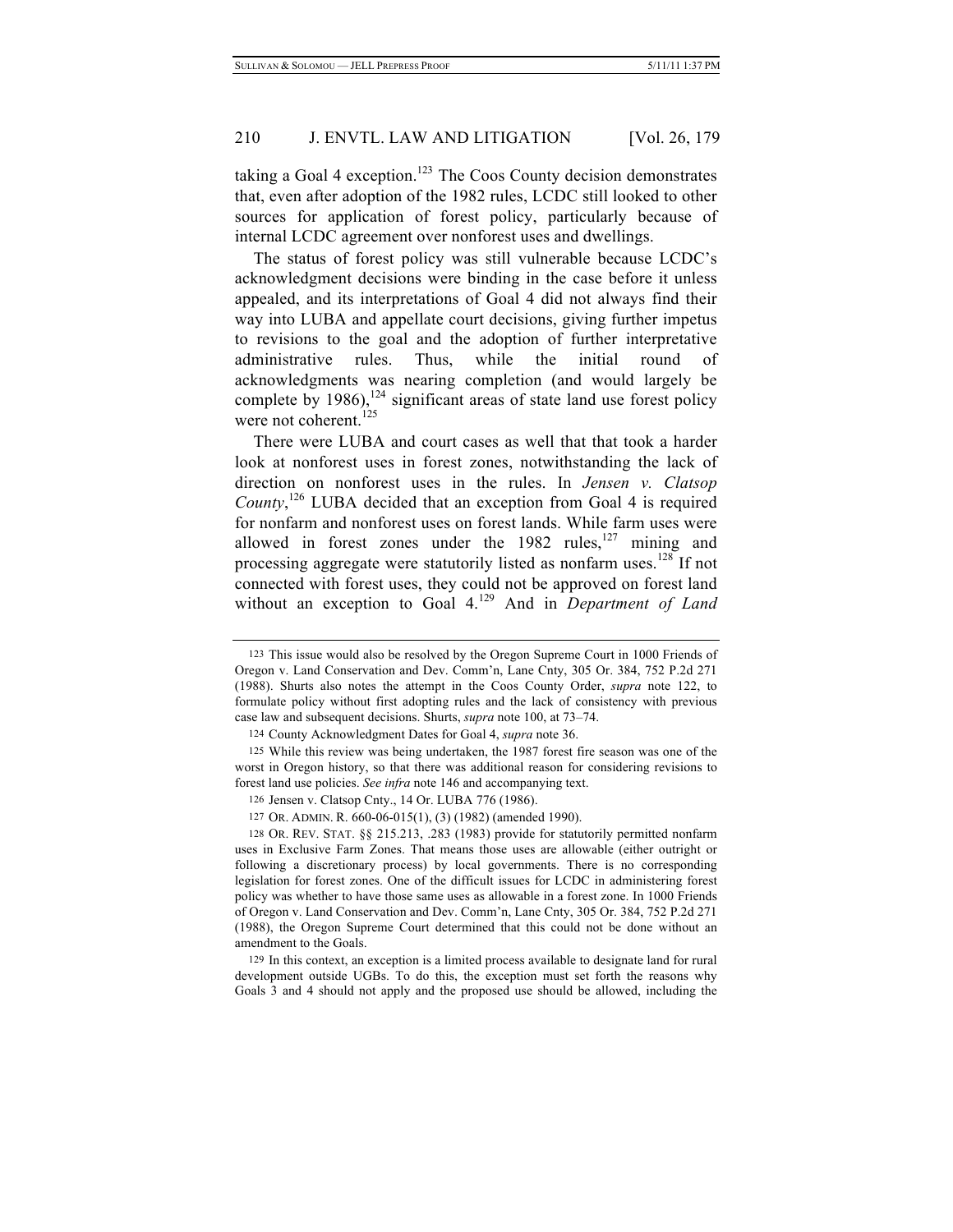*Conservation and Development v. Columbia County*, 130 LUBA also addressed nonforest uses on forest lands and determined that an exception to Statewide Planning Goal 4 based on irrevocable commitment to nonresource use is not adequate where the exception does not include findings explaining why forest uses other than commercial timber production are impracticable.<sup>131</sup> However, the lack of direction on nonforest uses in the adopted rules made these decisions more difficult for LUBA, the appellate courts, and LCDC itself.

By 1986, all plans and implementing regulations from the thirty-six counties of Oregon were acknowledged, save for a few small contested areas.<sup>132</sup> However, county plans and implementing measures greatly differed. After local plans and land use regulations were acknowledged by LCDC, the statewide planning goals and implementing rules no longer directly applied to such local land use decisions.<sup>133</sup> However, the legislature has required that local land use regulations must remain current with any goal, statute, or rule changes since acknowledgment.<sup>134</sup> This legislative direction proved to be more important to policy development regarding forest lands because it did not directly require LCDC action but could require local governments to take certain directions, even if not set out in their plans and regulations.

In 1987, LUBA decided *Champion International v. Douglas*  County,<sup>135</sup> regarding "necessary" forest dwellings. Douglas County had concluded in drafting its forestry zone prior to acknowledgment that certain nonforest uses were compatible with forest uses, which could be allowed conditionally on forest lands. LUBA held the county must consider whether the zone itself, not the applicant's proposed use, is consistent with the plan and that the County's implementing zone was incompatible with the Timberland Policies in the county

amount of land needed and, in natural resource areas, why the use requires a location on resource land. *See* Sullivan & Eber, *supra* note 24, at 46. *See also* OR. ADMIN. R. 660-004- 0020, -0022 (2011); VinCEP v. Yamhill Cnty., 215 Or. App. 414, 426, 171 P.3d 368, 374 (2007).

<sup>130</sup> Dep't of Land Conservation & Dev. v. Columbia Cnty., 15 Or. LUBA 302 (1987).

<sup>131</sup> *Id.* at 304–05.

<sup>132</sup> County Acknowledgment Dates for Goal 4, *supra* note 36.

<sup>133</sup> Byrd v. Stringer, 295 Or. 311, 666 P.2d 1332 (1983).

<sup>134</sup> OR. REV. STAT. § 197.646(1), (4) (2009); Kenagy v. Benton Cnty., 115 Or. App. 131, 134, 838 P.2d 1076, 1077–78 (1992).

<sup>135</sup> Champion Int'l v. Douglas Cnty., 16 Or. LUBA 132 (1987).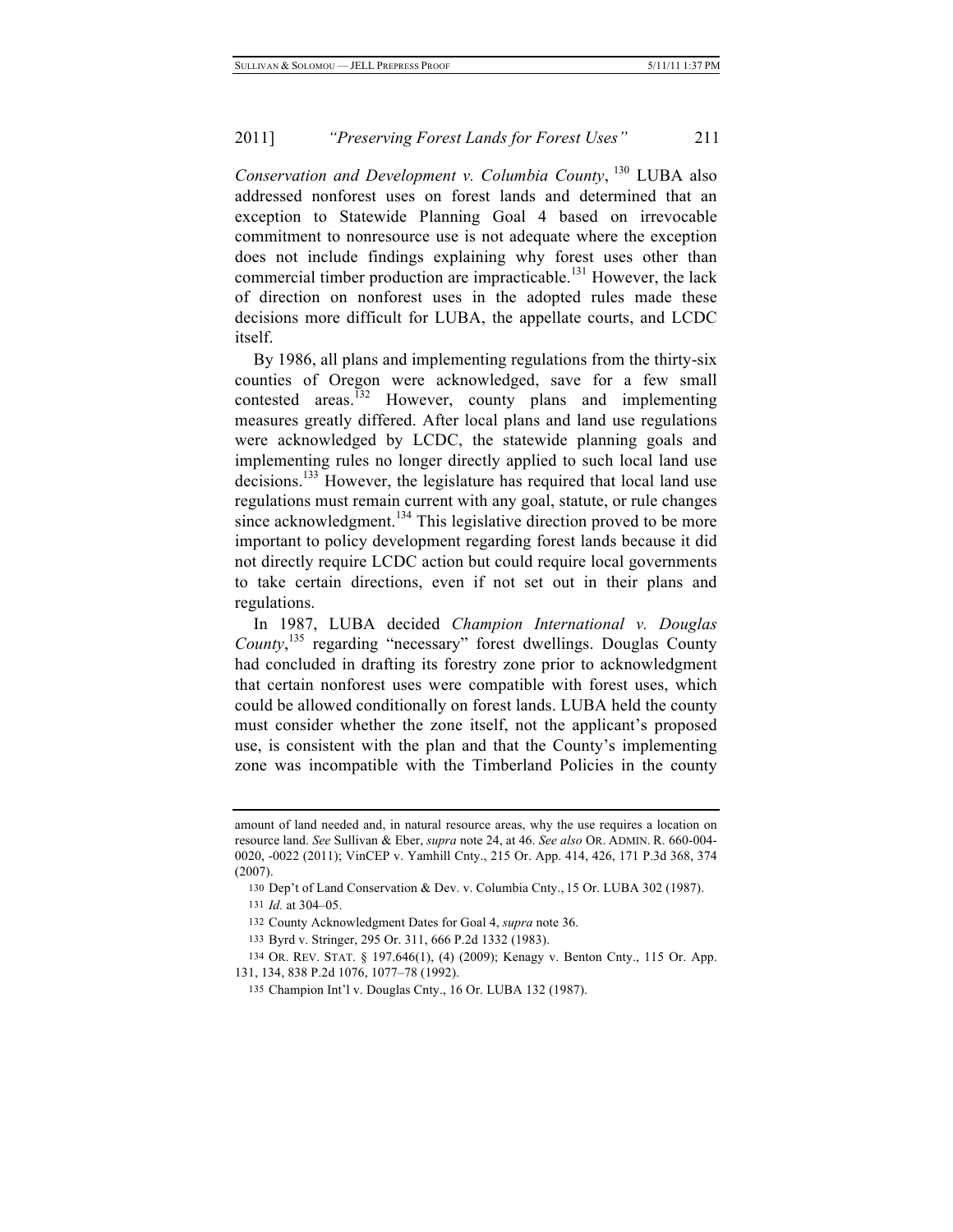plan because the county development code allowed a variety of single-family dwelling types that did not comply with Goal 4.

Substantial improvements in forest lands policymaking occurred after 1982, when the first administrative rules were adopted. The inventory and designation of forest lands had been institutionalized and binding policies for many aspects of forest policy came into place. Responding to court decisions, LCDC adopted goal or rule amendments seen as inconsistent with its policies. However, the failure to come to grips with nonforest uses and dwellings had resulted in a decision invalidating an acknowledgment and requiring LCDC to make hard policy choices.

#### *c. The Lane County Decision—The Supreme Court Interprets Goal 4*

In October 1988 the Oregon Supreme Court decided *1000 Friends of Oregon v. Land Conservation and Development Commission (Lane County)*, which found LCDC's acknowledgment contravened Goal 4 in several ways with respect to the types of nonforest uses and dwellings permitted on forest lands.<sup>136</sup> The case presented the very issues that LCDC failed to resolve after 1982, when it adopted administrative rules. First, the court found that LCDC failed to show that allowing dwellings on parcels of ten acres or more of forest land under a "necessary and accessory" test preserved forest land for forest uses.<sup>137</sup> Second, LCDC failed to show that it properly authorized nonfarm uses allowed under Goal 3 to be consistent with Goal 4, by adopting an administrative rule<sup>138</sup> permitting interchangeable farm and forest designations:

LCDC seeks to merge Goal 4 into Goal 3, at least in areas of mixed farm and forest use. To justify this reinterpretation of the goals, LCDC first argues that the legislature did not explicitly direct the establishment of a forest goal. Later LCDC argues that "[b]ecause the legislature has adopted no exclusive forest use zone for forested lands, LCDC must determine which uses are permissible under Goal 4." Ignoring the fact that LCDC has set forth permissible forest uses in Goal 4, LCDC concludes that "[i]t is an appropriately circumscribed interpretation of what Goal 4 requires" for LCDC to permit a legislatively specified farm use on

<sup>136</sup> 1000 Friends of Or. v. Land Conservation & Dev. Comm'n, Lane Cnty., 305 Or. 384, 752 P.2d 271 (1988).

<sup>137</sup> *Id.* at 272–80.

<sup>138</sup> OR. ADMIN. R. 660-06-015(1) (1982) (amended 1990) ("In areas of intermingled agricultural and forest lands, an 'Agricultural/Forest Lands' designation may also be appropriate.").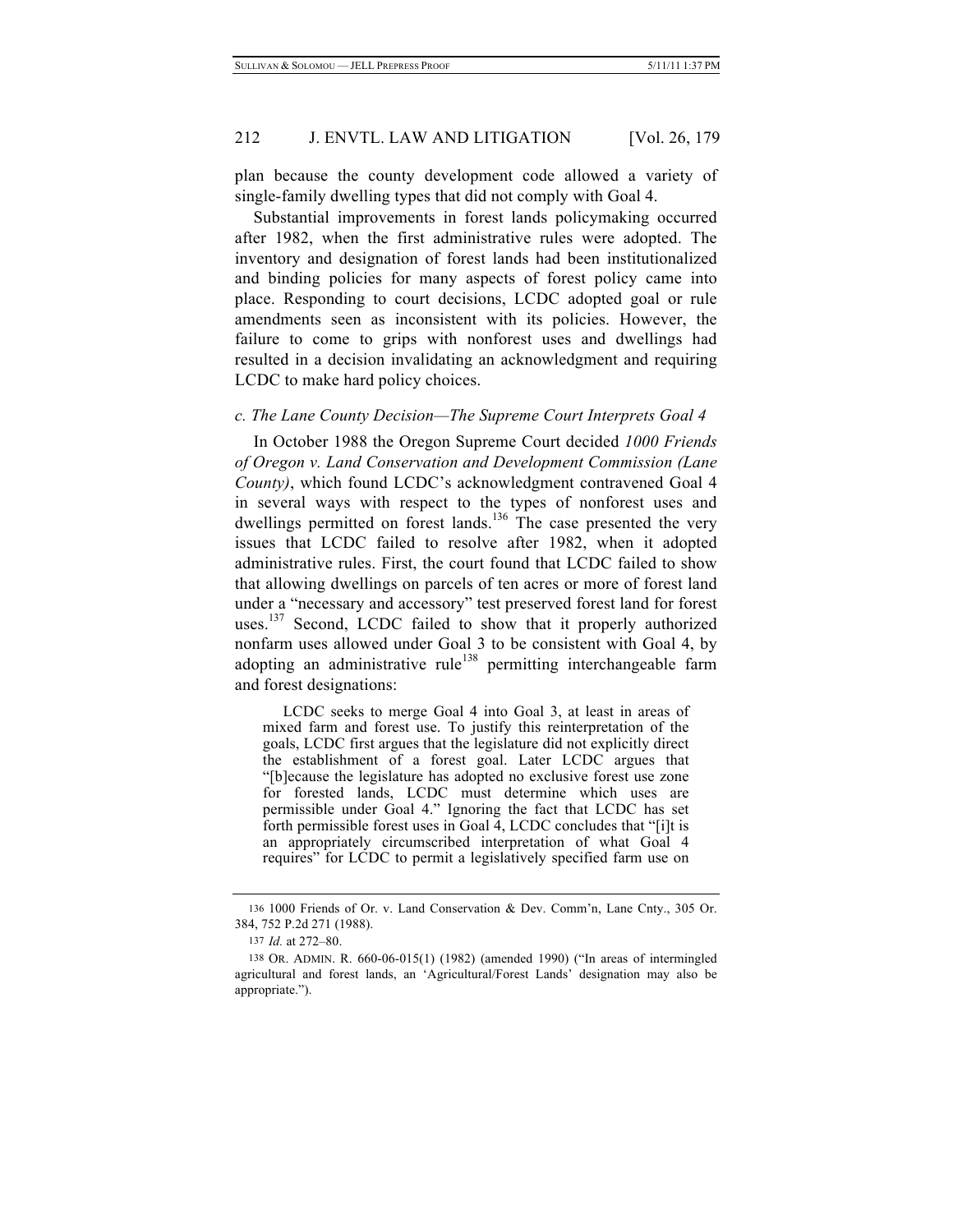. . . .

#### 2011] *"Preserving Forest Lands for Forest Uses"* 213

forest land. LCDC rejects the "surgical precision" of the Court of Appeals, because it claims that limiting "ORS 215.213(2) uses to land currently in farm use has no basis in ORS chapter 197." In sum, LCDC argues that it views Goal 4 forest uses and Goal 3 agricultural uses as interchangeable.

This abolition of any distinction between Goal 4 and Goal 3 goes too far. When it created separate goals for agricultural use and for forest use, LCDC recognized that these uses had distinct characteristics. To suggest that land "may appropriately be converted from farm to forest use or vice versa depending on economic conditions and other factors," as LCDC now does in its petition to this court, blurs the distinction between Goal 4 and Goal 3. Nothing in the goals themselves, nor in the language of any statute, suggests that the goal can be thus reinterpreted.

If land is designated as Goal 4 land, all non-excepted uses must meet the requirements of Goal 4. Where there are mixed uses so closely or rationally connected that it is impractical to divide the land into exclusive Goal 3 or Goal 4 zones, the parties do not contest LCDC's decision that a mixed designation can be given to the zone as a whole. However, within such a mixed use zone, and within an exclusive zone of either type, individual parcels cannot meet one goal merely by having a use corresponding to another goal. To be a forest use on forest land, the use must be compatible with and conducive to the retention and protection of forest land, and must be supported by findings in the record. LCDC acknowledged Lane County's plan despite the fact that it allowed farm uses on forest lands without a showing of compatibility with forest uses. In so doing, LCDC violated the requirements of Goal 4.

The court also concluded that a standard requiring that nonforest dwellings be "necessary and accessory" to forest use was not sufficiently precise to show that that those dwellings "conserve forest lands for forest uses." <sup>140</sup> Finally, the Court said that the County was preempted from regulating forest practices to meet Goal 5 by statute.<sup>141</sup> This case cut through the muddle of inconsistencies, interpretations, and conflicting forest land policies about nonforest uses and dwellings and ultimately required LCDC to restate forest land policy by revising both Goal 4 and its implementing rules.

<sup>139</sup> 1000 Friends of Or. v. Land Conservation & Dev. Comm'n, Lane Cnty., 305 Or. 384, 400–02, 752 P.2d 271, 281–82 (1988) (first and second alterations in original).

<sup>140</sup> *Id. See also* 1000 Friends of Or. v. Land Conservation & Dev. Comm'n, Curry Cnty., 301 Or. 447, 724 P.2d 268 (1986) (interpreting the urban and rural separation of uses; the protection of resource lands from urban sprawl was a significant factor in the decision).

<sup>141</sup> OR. REV. STAT. § 527.722 (2009). *See infra* Part IV. Shurts contends that, in clarifying the interpretation of Goal 4, the Oregon Supreme Court created additional ambiguities to be settled by rulemaking. Shurts, *supra* note 100, at 76–78.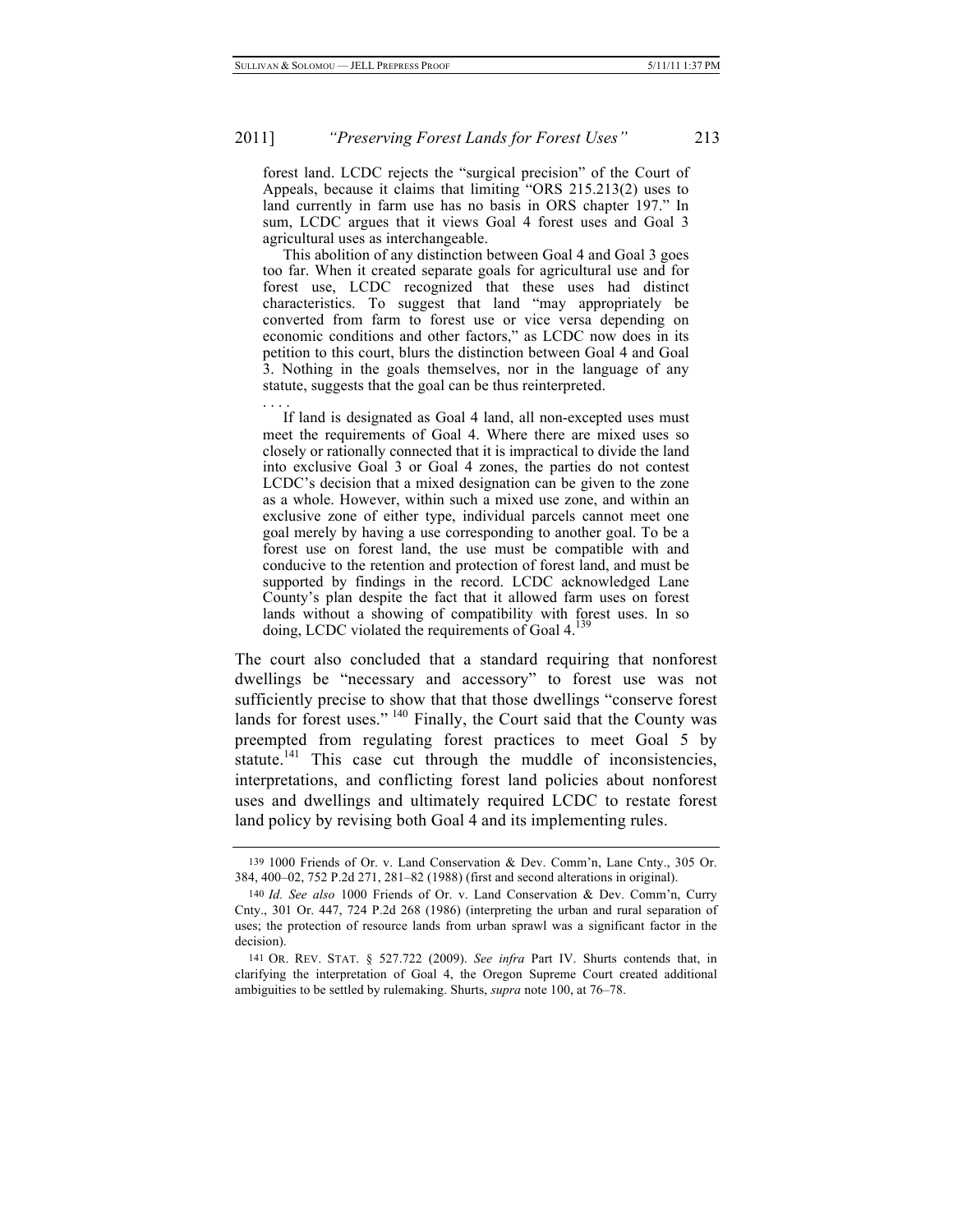#### *d. The 1990 Goal and Rule Amendments*

Several converging events led to the wholesale revision of Goal 4 in 1990. First, in an attempt to bring closure to a long-festering set of issues regarding lesser resource or "secondary" lands, including minimum lot size, uses required, and protection for primary resource lands, the Department began hearings in 1988 on proposals to allow small-scale farm and forest operations through amendments to Goals 3 and 4 and their implementing rules.<sup>142</sup> Other significant reasons also propelled the Commission to amend Goal 4 and its implementing rules. As noted above, the Oregon Supreme Court in *1000 Friends of Oregon v. Land Conservation and Development Commission (Lane County)* had interpreted Goal 4 contrary to the Commission acknowledgement orders.<sup>143</sup> Second, in 1987 the Oregon legislature had passed House Bill 3396 (H.B. 3396),<sup>144</sup> which was designed to preempt the authority of counties to regulate forest practices. Third, the commercial forest land base continued to shrink and the state's timber supply diminished.<sup>145</sup> Finally, forest fire seasons had been extremely costly, thus affecting the state's economy.<sup>146</sup> The combination of these factors led LCDC to amend both Goal 4 and its interpretive administrative rules.

144 *See infra* Part IV.C.

<sup>142</sup> The goal amendment process is set out in OR. REV. STAT. § 197.235 (2009). The expected outcome was that some designated farm and forest lands would be redesignated for large lots not necessarily oriented towards commercial farm and forest use. After holding twenty public hearings, LCDC reviewed a record of hundreds of pages of written testimony and twelve drafts of the proposed goal and rule amendments. Copies of draft rules and correspondence were sent to over 13,000 interested parties and contained in the *Summary of Testimony and Discussion of Amendments to Goal 4 and OAR 660, Division 6*, prepared by DLCD staff and presented to the Commission in March, 1990, when the new rules were under consideration. *See also* Certificate and Order for Filing Administrative Rules with the Secretary of State, Land Conservation and Dev. Comm'n (Mar. 1, 1990), *available at* http://www.oregon.gov/LCD/docs/history/div6circaMar90.pdf (amending OR. ADMIN. R. 660-06-027(1)(a)).

<sup>143</sup> 1000 Friends of Or. v. Land Conservation & Dev. Comm'n, Lane Cnty., 305 Or. 384, 418, 752 P.2d 271, 291 (1988). LCDC made specific reference to the *Lane County* decision in its statement of need for the 1990 rules. *See* Certificate and Order for Filing Administrative Rules with the Secretary of State, Land Conservation & Dev. Comm'n (Mar. 1, 1990), *available at* http://www.oregon.gov/LCD/docs/history/div6circaMar90 .pdf.

<sup>145</sup> *See* OR. DEP'T OF FORESTRY, FIRST APPROXIMATION REPORT FOR SUSTAINABLE FOREST MANAGEMENT IN OREGON (2000), *available at* http://www.oregon.gov/ODF /STATE\_FORESTS/FRP/docs/FAR.doc.

<sup>146</sup> Dep't of Forestry, *A Short History of Wildland/Urban Interface Fires in Oregon*, OREGON.GOV, http://www.oregon.gov/ODF/FIRE/SB360/wui\_history.shtml (last updated Nov. 27, 2007).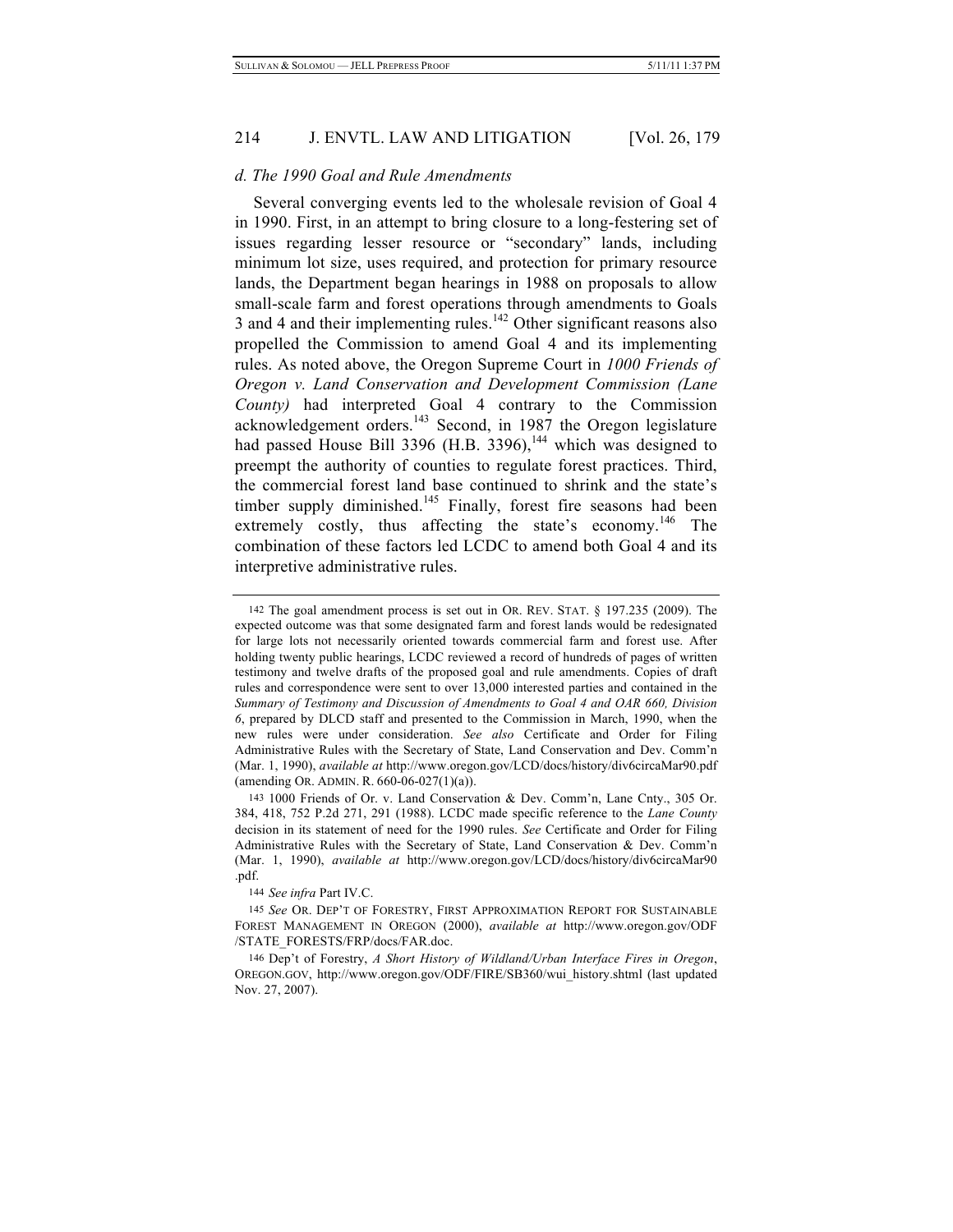After hearings and internal debate, Goal 4 Amendments were finally adopted on January 25, 1990, and became effective on February 5, 1990.<sup>147</sup> The gist of the goal remained the same—i.e., to "conserve forest lands;" however, the wording of the goal became more elaborate. Under the amendments, the way to achieve the described objective was:

by maintaining the forest land base and to protect the state's forest economy by making possible economically efficient forest practices that assure the continuous growing and harvesting of forest tree species as the leading use on forest land consistent with sound management of soil, air, water and fish and wildlife resources and to provide for recreational opportunities and agriculture.<sup>1</sup>

Under the revised Goal 4, forest lands specifically included an emphasis on "lands which are suitable for commercial forest uses including adjacent or nearby lands which are necessary to permit forest operations or practices and other forested lands that maintain soil, air, water and fish and wildlife resources."<sup>149</sup>

Whereas previous LCDC policy had allowed a measure of local discretion as to the nature and circumstances under which dwellings and nonforest uses may be allowed in forest areas, Goal 4 now allowed uses subject only to regulations and uses that could be regulated by  $LCDC<sup>150</sup> LCDC$  could regulate:

(1) [U]ses related to and in support of forest operations, (2) uses to conserve soil, water and air quality, and to provide for fish and wildlife resources, agriculture and recreational opportunities appropriate in a forest environment, (3) locationally dependent use, (4) forest management dwellings that are necessary for, and

<sup>147</sup> *See* Dep't of Land Conservation and Dev., *DLCD Measure 49: History of Statutes, Goals & Rules*, OREGON.GOV, http://www.oregon.gov/LCD/MEASURE49/history \_statutes\_goals\_rules.shtml (last updated Feb. 5, 2008) (providing all versions of Goal 4 and administrative rules, including the 1990 versions). The rules were amended twice in 1990. *Id.*

<sup>148</sup> Dep't of Land Conservation & Dev., *Goal 4 Forest Lands*, OREGON.GOV (Feb. 5, 1990), *available at* http://www.oregon.gov/LCD/docs/history/goal4circa020590.pdf (the 1990 version of the Goal). Much of this language is remarkably similar to that of the policy section of the Oregon Forest Practices Act set forth in OR. REV. STAT. § 527.630 (2009).

<sup>149</sup> Dep't of Land Conservation & Dev., *Goal 4 Forest Lands*, OREGON.GOV (Feb. 5, 1990), *available at* http://www.oregon.gov/LCD/docs/history/goal4circa020590.pdf (the 1990 version of the Goal). Goal 4 allowed uses subject only to regulations by and uses that could be regulated by LCDC. See *infra* Appendix 1 for the current version of Goal 4.

<sup>150</sup> *See* OR. REV. STAT. § 527.722 (2009).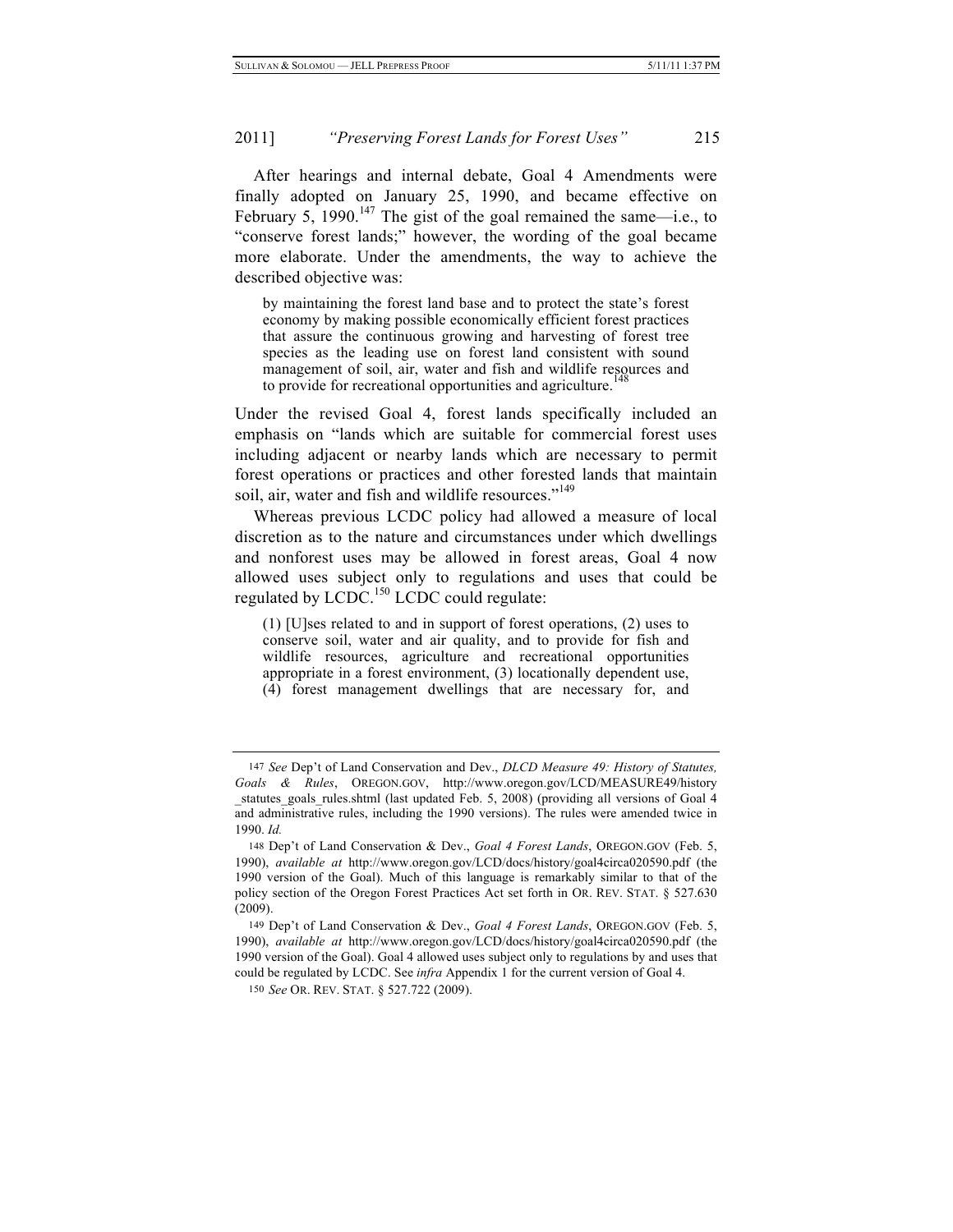accessory to forest operations; and  $(5)$  other dwellings under prescribed conditions.

The Goal 4 revisions placed increased emphasis on forest land use with a focus on commercial forest uses through comprehensive plans and zoning regulations. However, zoning applied to forest lands contained provisions that limit uses that may have an adverse effect on a range of forest land values.<sup>152</sup> Finally, the 1990 version of Goal 4 continued to provide for the inventorying, designating, and zoning of "marginal" forest land.<sup>153</sup>

At the same time as the Goal 4 amendments, LCDC also amended the existing administrative rules and adopted additional rules regarding the conservation of forest lands. These new rules<sup>154</sup> included provisions regarding the uses and dwellings allowed in forest zones consistent with the newly amended Goal  $4.155$  On March 9, 1990, LCDC amended the new rule regarding forest management dwellings to further clarify allowance when such dwelling is necessary for forest management.<sup>156</sup>

The 1990 administrative rules were much more comprehensive than the 1982 rules. Consensus was achieved on the previously contested issue of permitted forest and nonforest uses and

<sup>151</sup> *See infra* Appendix 1 (the current version of Goal 4).

<sup>152</sup> *See infra* Part IV (analyzing this balance in OR. REV. STAT. §§ 527.260–.992 (2009)). Similar to the present OR. ADMIN. R. 660-06-025(6) (2011), *former* OR. ADMIN. R. 660-06-027(11) (1990) made specific reference to Goal 5 as one of these "values."

<sup>153</sup> *See* Dep't of Land Conservation & Dev., *Goal 4 Forest Lands*, OREGON.GOV, (Feb. 5, 1990), *available at* http://www.oregon.gov/LCD/docs/history/goal4circa020590.pdf (the 1990 version of the Goal). "Marginal Lands" was a term for an experiment that lasted from 1983 to 1993 to allow counties to adopt regulations that would protect "better" resource lands more strictly than elsewhere, but would allow limited resource uses (including dwellings) on lands of lesser soils capability. Only Lane and Washington Counties used the program and, on its termination, no other county could enter the program. *See* OR. REV. STAT. §§ 215.316–.317 (2009); Sullivan & Eber, *supra* note 24, at 21–25.

<sup>154</sup> OR. ADMIN. R. 660-06-001 to -060 (1990) (amended 1992). As noted, there were two 1990 amendments, one adopted on February 5, 1990, see OR. ADMIN. R. 660-06-001 to -060 (1990), *available at* http://www.oregon.gov/LCD/docs/history/div6circaFeb90.pdf, along with the amended Goal 4 and another dealing with "forest management dwellings" on March 9, 1990, see Certificate and Order for Filing Administrative Rules with the Secretary of State, Land Conservation & Dev. Comm'n (Mar. 1, 1990), *available at* http://www.oregon.gov/LCD/docs/history/div6circaMar90.pdf. The new goal and rule provisions became immediately applicable to a variety of land use decisions as set forth in its Order of Adoption filed with the Secretary of State.

<sup>155</sup> OR. ADMIN. R. 660-06-027 (1990) (amended 1992).

<sup>156</sup> *Id.* 660-06-027(1)(a) (amended 1992).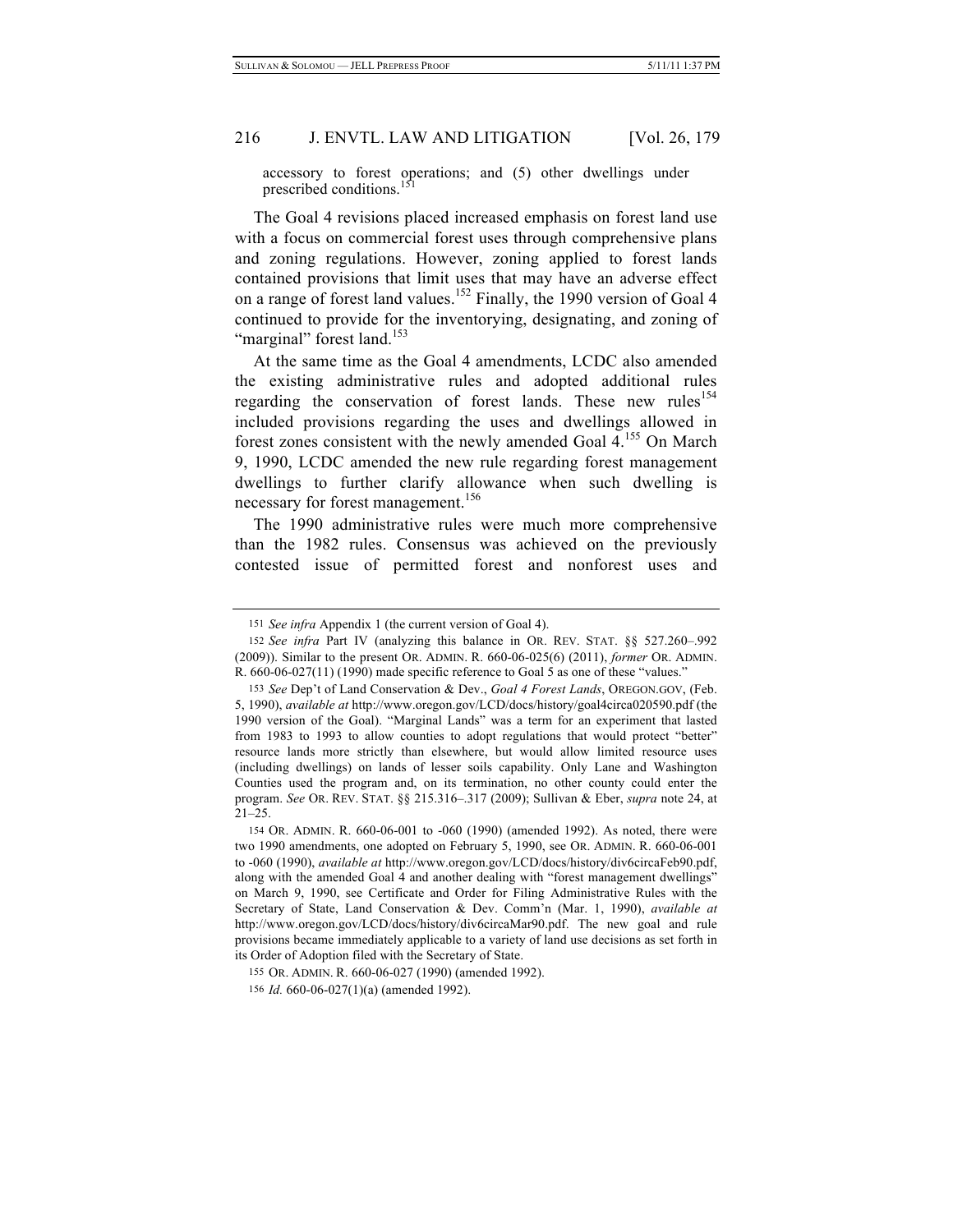dwellings.<sup>157</sup> The administrative rules permitted four different categories of uses: (1) forest uses as set forth in Goal 4, subject to the standards in the goal and rules,<sup>158</sup> (2) uses pursuant to the Forest Practices Act,  $159$  (3) uses that the rules allowed outright on forest lands, $160$  and (4) uses that were subject to the new conditional usetype review standards.<sup>161</sup> The 1990 rules also provided for new land  $division$  requirements in forest zones<sup>162</sup> and various provisions related to dwellings, such as forest management dwellings in forest zones,  $^{163}$ dwellings not related to forest management,<sup>164</sup> siting standards for dwellings and structures in forest zones,  $165$  and fire siting standards for dwellings and structures.<sup>166</sup> Finally, the 1990 rules made provision for mixed agriculture/forest zones,<sup>167</sup> fire safety design for roads,<sup>168</sup> and the circumstances under which land may be zoned for farm, forest or mixed farm/forest use, including allowable uses in each zone.<sup>169</sup>

### *e. The 1992 Goal and Rule Amendments*

Despite the 1990 amendments to Goal 4 and its administrative rules, there remained concern that the goals were giving insufficient protection to productive farm and forest lands. The 1991 legislative session of the Oregon Legislature directed LCDC to conduct an independent analysis of Oregon's productive farm and forest land to determine what actions or conditions may diminish the quality and quantity of those lands.<sup>170</sup> The resulting three-volume study of

<sup>157</sup> *Id.* 660-06-025 (amended 1992) (dealing with "Uses Authorized in Forest Zones").

<sup>158</sup> *Id.* 660-06-025(1) (amended 1992) (listing five general uses).

<sup>159</sup> *See* OR. REV. STAT. §§ 527.260–.992 (2009); OR. ADMIN. R. 660-06-025(2) (1990) (amended 1992) (listing four uses).

<sup>160</sup> OR. ADMIN. R. 660-06-025(3) (1990) (amended 1992) (listing sixteen uses allowed by right).

<sup>161</sup> *Id.* 660-06-025(4) (amended 1992) (providing for twenty-three conditional uses, where the standards for granting or denying of those uses are found in *id.* 660-06-025(5)).

<sup>162</sup> *Id.* 660-06-026 (amended 1992).

<sup>163</sup> *Id.* 660-06-027 (amended 1992).

<sup>164</sup> *Id.* 660-06-028 (amended 1992).

<sup>165</sup> *Id.* 660-06-029 (amended 1994).

<sup>166</sup> *Id.* 660-06-035 (amended 1994).

<sup>167</sup> *See id.* 660-06-055 (amended 1992) (for uses authorized in such zones). *See also id.* 660-06-057 (amended 1992) (Rezoning Land to an Agriculture/Forest Zone).

<sup>168</sup> *Id.* 660-06-040.

<sup>169</sup> *Id.* 660-06-057 (amended 1992); Oregon Forest Practices Act, OR. REV. STAT. §§ 527.620–.990 (2009) (regulating forest operations on forest lands).

<sup>170</sup> *See* OR.'S DEP'T OF LAND CONSERVATION & DEV., SECONDARY LANDS BACKGROUNDER 3 (1999); Act of July 20, 1989, ch. 710, § 3, 1989 Or. Laws 1110, 1110.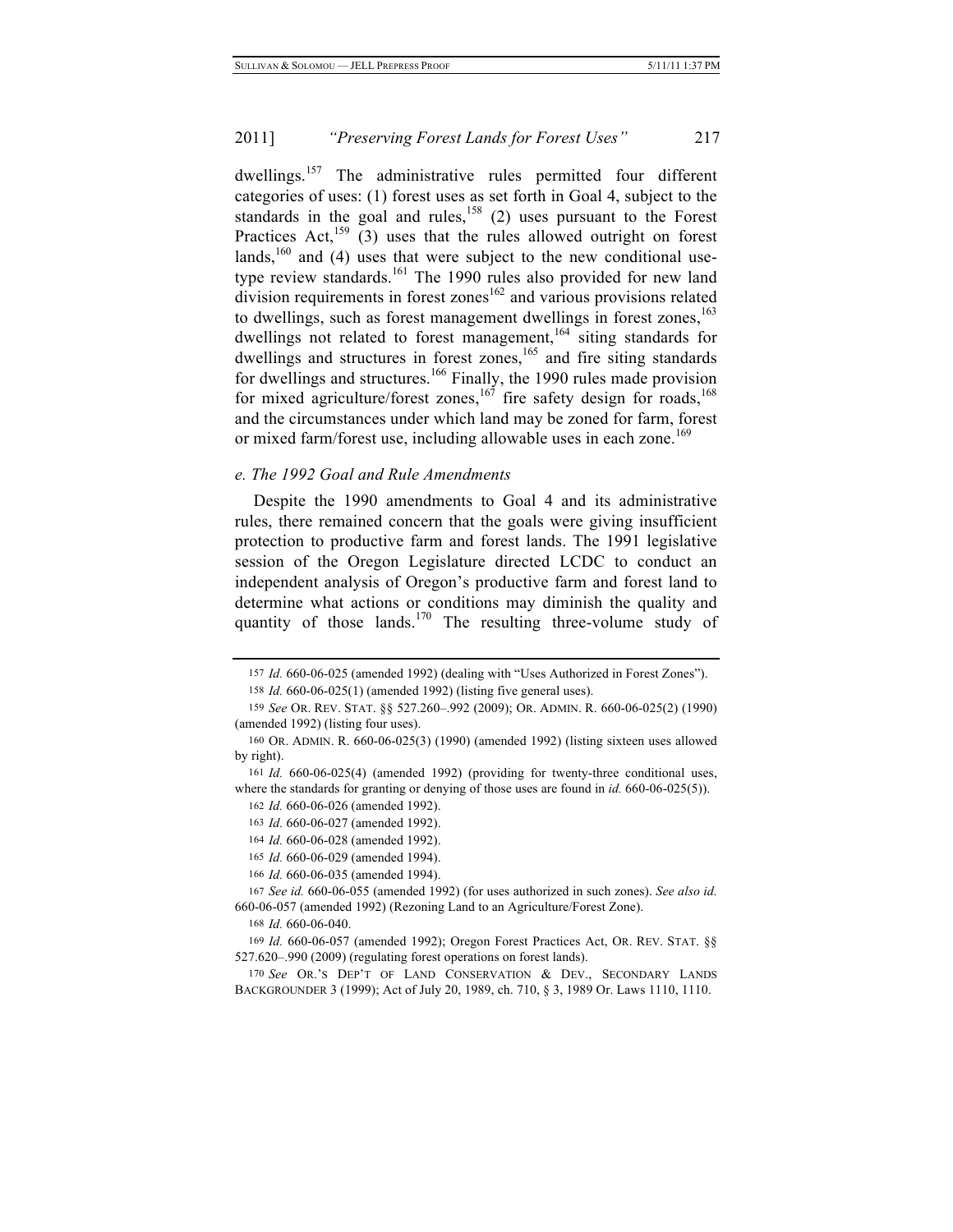Oregon's farm and forest lands, of recent development patterns on those lands, and of conflicts between development and resource management, *Farm and Forest Land Research Project* (the "Project Report"), completed in the spring of  $1991$ ,  $^{171}$  concluded that these protections were inadequate.<sup>172</sup> Relative to forest lands, the Project Report found that a large number of dwellings on forest lands did not lead to better forest management.<sup>173</sup> Where there were no dwellings on existing forest lands the report concluded that one dwelling per 160 acres was a better approach<sup>174</sup> and that forest operations of more than eighty acres in size were more likely to be managed for timber production.<sup>175</sup>

Fueled by the Project Report, the 1991 Oregon Legislature spent much effort in attempting to forge a "secondary lands" compromise i.e., lands of lesser resource value on which dwellings might be permitted under certain conditions in return for enhanced protections for better, or "primary" resource lands.<sup>176</sup> Nevertheless, a secondary lands bill did not come to fruition.

The debate, however, had the value of acquainting legislators with the issues associated with "secondary" lands: identification criteria for primary and secondary lands, permissible uses, and appropriate density. Following adjournment of the 1991 session, LCDC returned to the issue of "secondary" or "small scale" resource lands and adopted amendments to Goals 3 and 4 and their implementing rules in

<sup>171</sup> *See* Sullivan & Eber, *supra* note 24, at 35 n.239 (listing the individual reports). DEP'T OF LAND CONSERVATION & DEV., ANALYSIS AND RECOMMENDATIONS OF THE RESULTS AND CONCLUSIONS OF THE FARM AND FOREST LAND RESEARCH PROJECT (May 1991) [hereinafter PROJECT REPORT], (concluding that the 1990 rules enhanced such protection but that further measures should be taken) (on file with authors).

<sup>172</sup> *See* Letter from Craig Greenleaf, Acting Dir., Dep't of Land Conservation and Dev., to John Kitzhaber, President of the Senate, and Larry Campbell, Speaker of the House (June 7, 1991) (submitting the Farm and Forest Research Project) (on file with authors).

<sup>173</sup> *See* PROJECT REPORT, *supra* note 171.

<sup>174</sup> *Id.*

<sup>175</sup> *Id.* The minimum lot size discussion had already begun with the report to LCDC by its staff in March 1990. *See* Summary of Testimony and Discussion of Amendments to Goal 4 and OAR 660, Division 6, *supra* note 142, at 29–34 (concluding that an eighty-acre lot size would not require further explanation, although smaller minimums would require justification).

<sup>176</sup> *See* Memorandum from Craig Greenleaf, Deputy Director, Dep't of Land Conservation & Dev. on Comparison of Secondary Land Bills to Land Conservation and Dev. Comm'n (Apr. 12, 1991) (on file with authors); Shurts, *supra* note 100, at 83–86 (discussing earlier efforts towards a secondary lands policy). The Shurts article anticipated those rules would be adopted in 1988; however, they did not come about until 1992.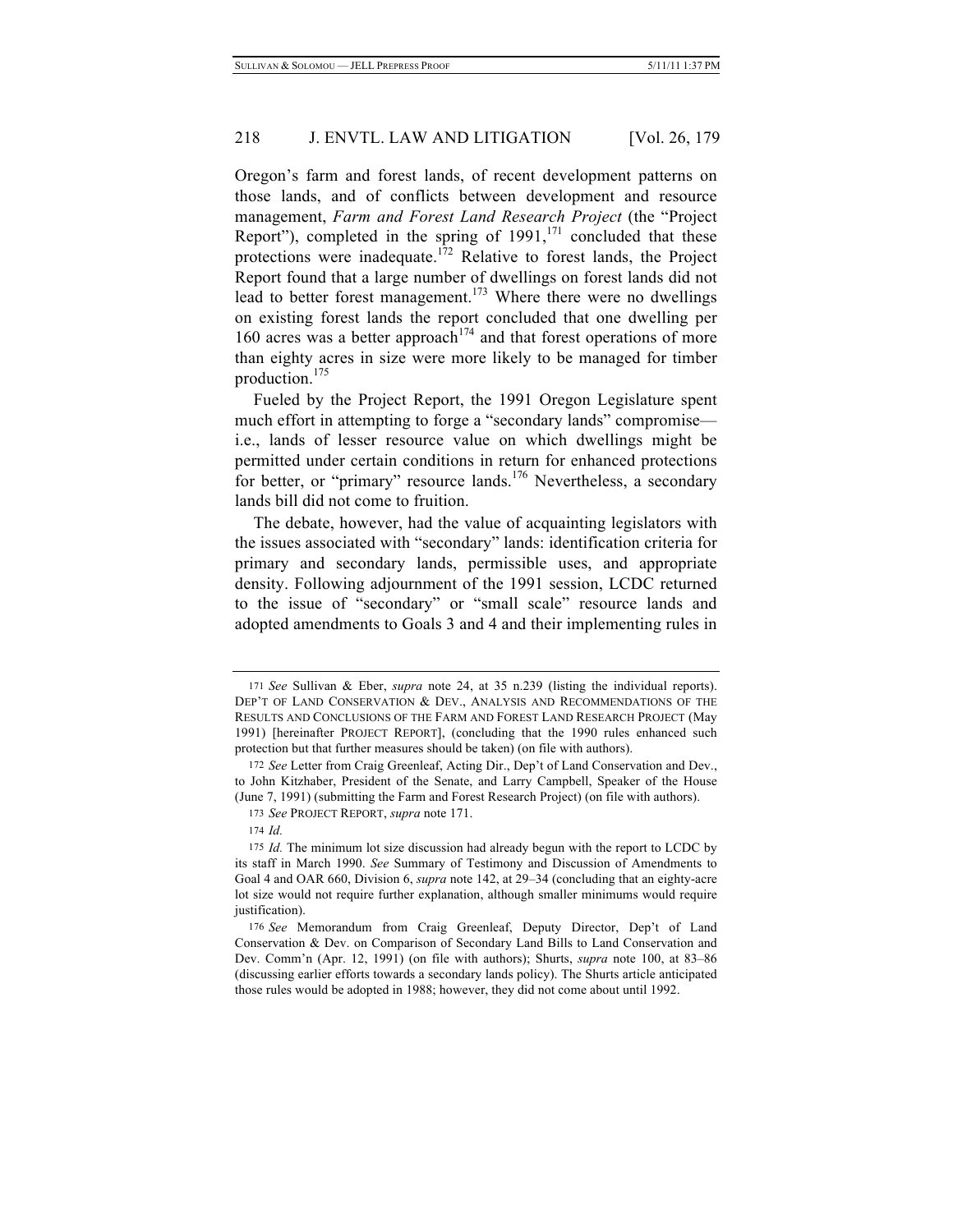order to allow counties to identify,  $177$  designate,  $178$  provide uses for,  $179$ and divide<sup>180</sup> such lands to be used more intensely for resource purposes. At least, this was the theory.

These amendments were controversial and short lived. Some landowners and local governments believed that an insufficient amount of land had been designated as secondary and that there was insufficient flexibility to make such designations. Meanwhile, conservation and land use watchdog groups felt exactly the opposite.<sup>181</sup>

# *f. H.B. 3661—The Legislature Leads and LCDC Follows (1993– 2011)*

At the beginning of the 1993 legislative session, there was dissatisfaction with the 1990 and 1992 rules in legislative halls. Furthermore, landowners, counties, and developers sought to make more lands available for rural development, while at the same time some farm interests, forest industry representatives, and conservationists urged the legislature to preserve resource lands through, *inter alia*, statutory minimum lot sizes.<sup>182</sup> LCDC had now begun to read Goal 4 even more closely, recognizing that loose standards for nonforest uses in forest zones and loose administration of those standards did not protect forest lands.<sup>183</sup> The time was ripe for the legislature to settle these competing policy claims.

In 1993, the legislature adopted H.B. 3661, which included major revisions to state farm and forest land policy, and effectively repealed the 1992 rules for "Small Scale Resource Lands."184 Further, the

<sup>177</sup> OR. ADMIN. R. 660-33-040 (1993) (amended 1994).

<sup>178</sup> *Id.* 660-33-050 (amended 1994).

<sup>179</sup> *Id.* 660-33-060 (amended 1994). *See id.* 660-33-120 (amended 1994) (containing a table of the uses that might be allowed on such lands).

<sup>180</sup> *Id.* 660-33-070 (repealed 1994).

<sup>181</sup> Proponents of secondary lands contended that agricultural and forest lands of lesser quality should be free of some development restrictions and engaged in a great deal of legislative activity in the 1980s and 1990s to this end. Sullivan & Eber, *supra* note 24, at 24–30.

<sup>182</sup> *Id.* at 50–51.

<sup>183</sup> *See supra* notes 122, 175*.*

<sup>184</sup> OR. REV. STAT. § 215.304 (2009) (dealing with the 1992 Goal and rule amendments, which were effectively repealed pursuant to the provisions of that legislation). Other portions of H.B. 3661, now codified as OR. REV. STAT. §§ 215.705– .780 (2009), deal with lot-of-record dwellings, dwellings on farm and forest lands, and required minimum lot sizes.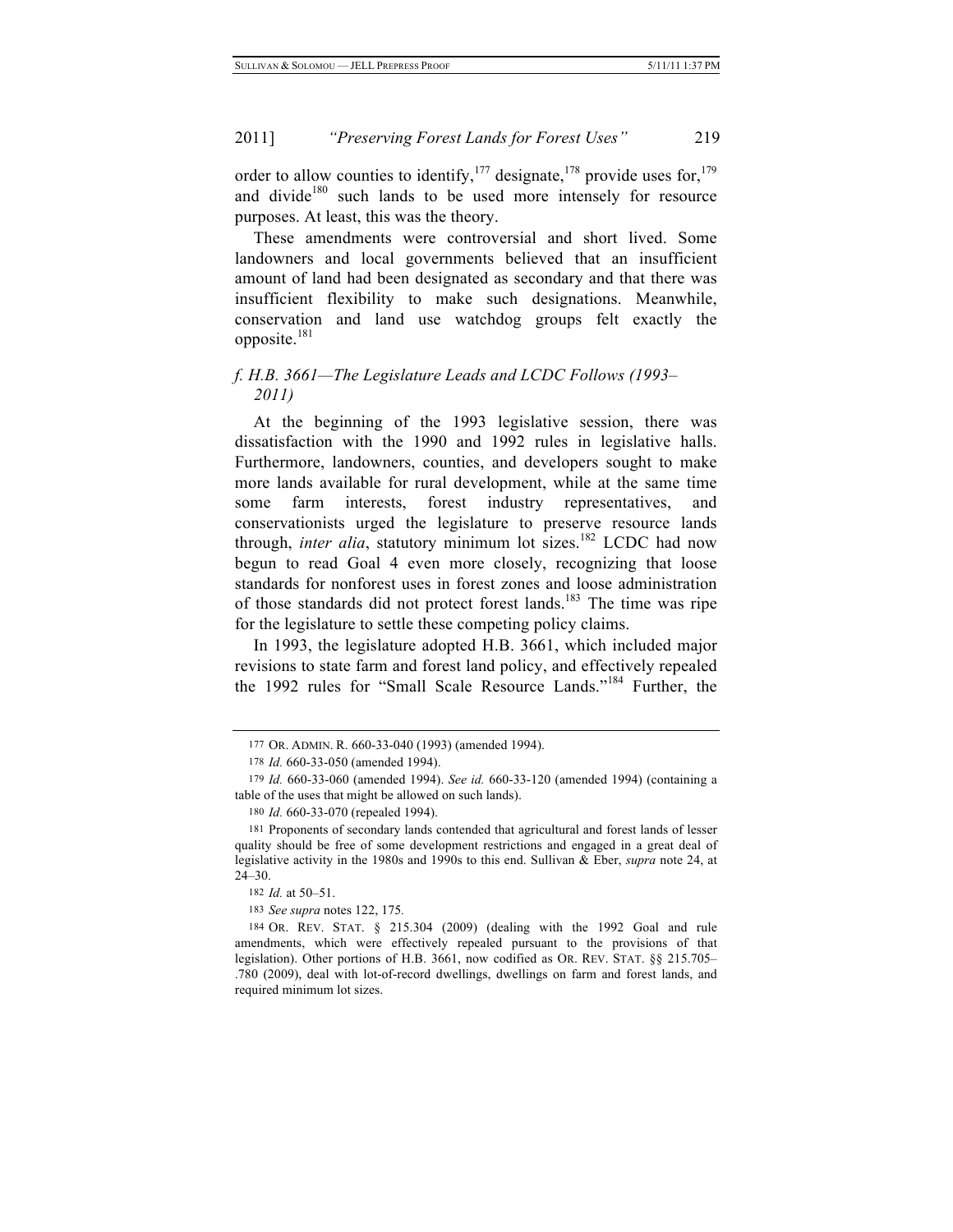legislature required LCDC to amend related statewide planning goals and administrative rules by March 1, 1994, to reflect new forest land use policy.<sup>185</sup> The legislation directed LCDC to repeal the secondary lands goals and rules it adopted in 1992 and substituted a "lot-ofrecord" approach to provide an avenue for landowners who owned parcels of less productive agriculture and forest lands and might have had the expectation that they could have transferred parcels created before the advent of more stringent land use regulations.<sup>186</sup> The lot-ofrecord provision allows one dwelling on a qualifying pre-existing parcel unless the property is highly productive forest or farmland.<sup>187</sup> In addition, H.B. 3661 also:

- Established new criteria for nonfarm dwellings to allow them only on non-productive resource lands;<sup>188</sup>
- Set new standards for dwellings on forest land;<sup>189</sup>
- Set minimum lot sizes of eighty acres for most farm and forest  $land; ^{190}$
- Prohibited LCDC from adopting or implementing any rules for small-scale farm and forest lands;<sup>191</sup>
- Limited the use of marginal land provisions to those counties that already applied them (Lane and Washington); $192$  and
- Strengthened the "right-to-farm and forest" laws.<sup>193</sup>

In response to the legislation, LCDC adopted amendments to Goal 4 on February 18, 1994, that became effective on March 1, 1994.<sup>194</sup> LCDC also adopted amendments to its administrative rules, as

191 Act of Sept. 8, 1993, ch. 792, 1993 Or. Laws 2438 (codified as amended at OR. REV. STAT. §§ 30.930, 30.935, 30.940, 92.044, 92.046, 93.040, 197.010, 197.030, 197.040, 197.045, 197.065, 197.175, 197.625, 215.010, 215.130, 215.213, 215.236, 215.263, 215.283, 215.296, 215.317, 215.327, 308.372, 451.555 (1993)).

192 OR. REV. STAT. § 215.316 (2009).

193 *Id.* §§ 30.390–.947.

194 *Id.* §§ 215.705–.780; Dep't of Land Conservation & Dev., *Oregon's Statewide Planning Goals & Guidelines Goal 4: Forest Lands*, OREGON.GOV (Mar. 1, 1994), http://www.oregon.gov/LCD/docs/history/goal4circa030194.pdf (the 1994 Goal 4 amendments).

<sup>185</sup> *See id.* § 215.304; OR. ADMIN. R. 660-06-000 to -070 (1994), *available at* http://www.oregon.gov/LCD/docs/history/div6circaMay94.pdf (adopted pursuant to OR. REV. STAT. § 215.304).

<sup>186</sup> OR. REV. STAT. § 215.304 (2009).

<sup>187</sup> *See infra* Part III.C.1.

<sup>188</sup> OR. REV. STAT. § 215.284 (2009).

<sup>189</sup> *Id.* §§ 215.740–.755.

<sup>190</sup> *Id.* § 215.780(1).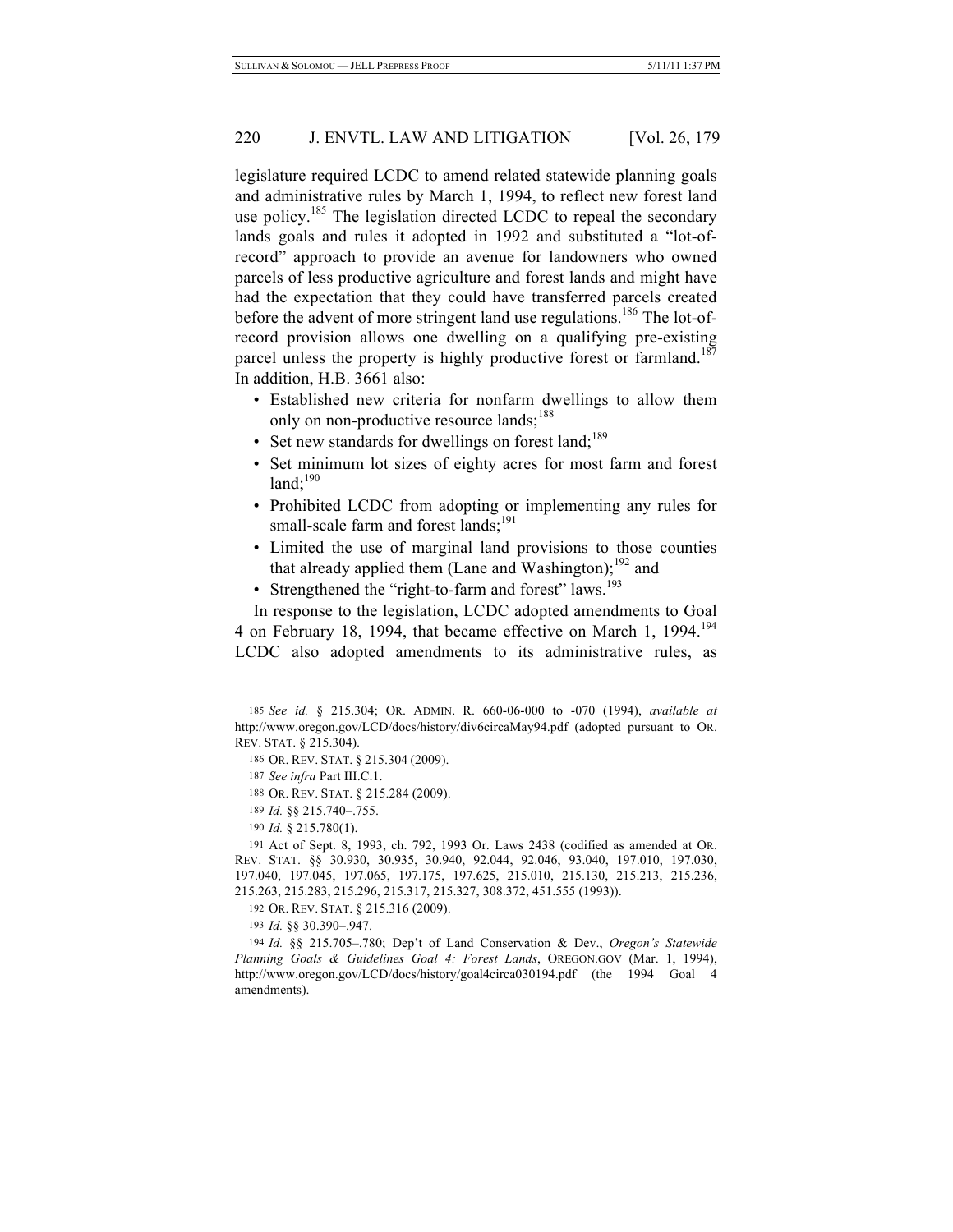required by the legislation, to bring its rules regarding the conservation of forest lands in compliance with H.B. 3661, including the standards for dwellings and land divisions in forest zones.<sup>195</sup>

Based on these goal and rule amendments, the purpose of forest land use policy, as provided in Goal 4, is to:

[C]onserve forest lands by maintaining the forest land base and to protect the state's forest economy by making possible economically efficient forest practices that assure the continuous growing and harvesting of forest tree species as the leading use on forest land consistent with sound management of soil, air, water, and fish and wildlife resources and to provide for recreational opportunities and agriculture.

The improvements wrought by the 1993 legislation and 1994 rules were profound—large statutory minimum lot sizes, abandonment of "small-scale resource" policies, and provision for landowner relief through a lot-of-record and template dwelling allowance, all discussed below. Reactions to the more stringent portions of these efforts, particularly the statutory minimum lot sizes, were a likely factor in initiative efforts to require "just compensation" for these restrictions, yet they remain in place. While Goal 4 has remained unchanged since March 1, 1994, the current Goal 4 administrative rules have been modified incrementally over time since their initial adoption in 1982—primarily to respond to new legislation—setting out land use requirements for forest lands under Goal 4, and are described below <sup>197</sup>

#### **III**

## **GOAL 4 ADMINISTRATIVE RULES: CURRENT OREGON FOREST LAND USE POLICIES**

This Part presents current Oregon land use policy affecting forest lands and uses thereon from the current 2010 version of Goal 4, as well as state statutes and administrative rules. Goal 4 provides the broad policy framework with respect to all aspects of forest land use policy: inventory and designation, permitted forest uses, dwellings, land divisions and minimum lot sizes. However, certain statutes and the applicable administrative rules provide specific details,

<sup>195</sup> *See* OR. REV. STAT. §§ 215.284, .740–.755, .780(1) (2009).

<sup>196</sup> Dep't of Land Conservation & Dev., *Oregon's Statewide Planning Goals & Guidelines Goal 4: Forest Lands*, OREGON.GOV (Mar. 1, 1994), http://www.oregon.gov /LCD/docs/history/goal4circa030194.pdf.

<sup>197</sup> OR. ADMIN. R. 660-006-0025(1) (2011). *See also supra* and *infra* Parts II.D.2, III.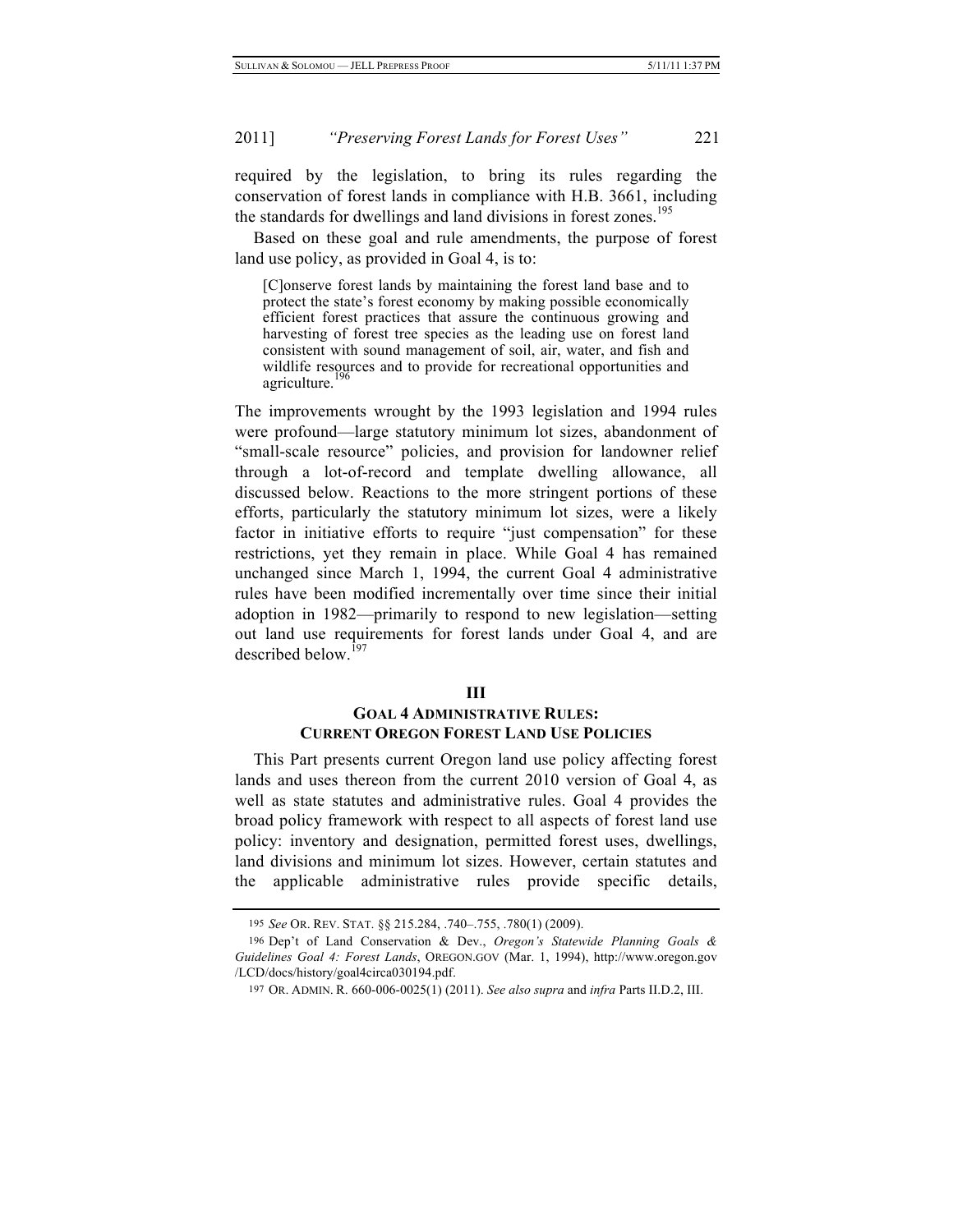particularly with respect to nonforest uses, dwellings and minimum lot sizes. Section A below discusses requirements for forest land inventories, the obligations for plan designation of those lands, and the enactment by local governments of sufficient regulatory protections for such lands. Section B then deals with land divisions and minimum parcel size requirements on forest lands, while Parts C and D discuss dwellings and other nonforest uses permitted on forest lands respectively.

#### *A. Inventory and Designation*

Goal 4 requires that local governments follow a three-stage process in planning and regulating forest lands. First, each county must inventory its existing and potential forest lands. 198 For land outside urban growth boundaries, this inventory must include a mapping of average annual wood production capability by cubic foot per acre.<sup>199</sup> In preparing this inventory, the county must include appropriate information identifying forested areas based on aerial photographs, visual surveys and vegetative cover mapping, as well as mapping of the forest productivity of the land. Second, forest lands must be so designated on the comprehensive plan map to direct how those lands will be used.<sup>200</sup> Intermingled agricultural and forest lands present a choice for local governments to use either classification or provide a third classification to include both; but forest lands must either be placed in a forest zone or in a farm-forest zone classification. In "mixed" farm forest designations, dwellings are permitted under

<sup>198</sup> OR. ADMIN. R. 660-006-0010 (2011). Acknowledged local plans and regulations need not undertake the inventory process again, unless specifically required by law. *See, e.g.*, OR. REV. STAT. § 197.628 (2009).

<sup>199</sup> *See* Anderson v. Coos Cnty., 60 Or. LUBA 247 (2009); Just v. Linn Cnty., 60 Or. LUBA 74 (2009). Prior to comprehensive plan and zone map amendments changing land use designations from forest to nonforest designations, the county must consider the wood fiber productivity of the subject property in cubic feet per acre per year (cf/ac/year). That cf/ac/year data must be from one of the sources authorized by OR. ADMIN. R. 660-006- 0010(2) (2011). If that data is not available or is shown to be inaccurate, equivalent data may be used, as authorized by the rule and approved by the Oregon Department of Forestry. OR. ADMIN. R. 660-006-0010(3) (2011).

<sup>200</sup> OR. ADMIN. R. 660-006-0015 (2011). There were many battles over whether sufficient lands were designated as forest lands, both in acknowledgments and on appeals from acknowledgments. *See e.g.*, Dep't of Land Conservation & Dev. Committee Action on Polk County (1979) (on file with authors); Memorandum from W.J. Kvarsten, Dir., Dep't of Land Conservation & Dev. on *Item 8.4: Polk County Status Report* to Land Conservation & Dev. Comm'n (Oct. 22, 1980) (on file with authors); Dep't of Land Conservation & Dev. Committee Action on Yamhill County (1979) (on file with authors).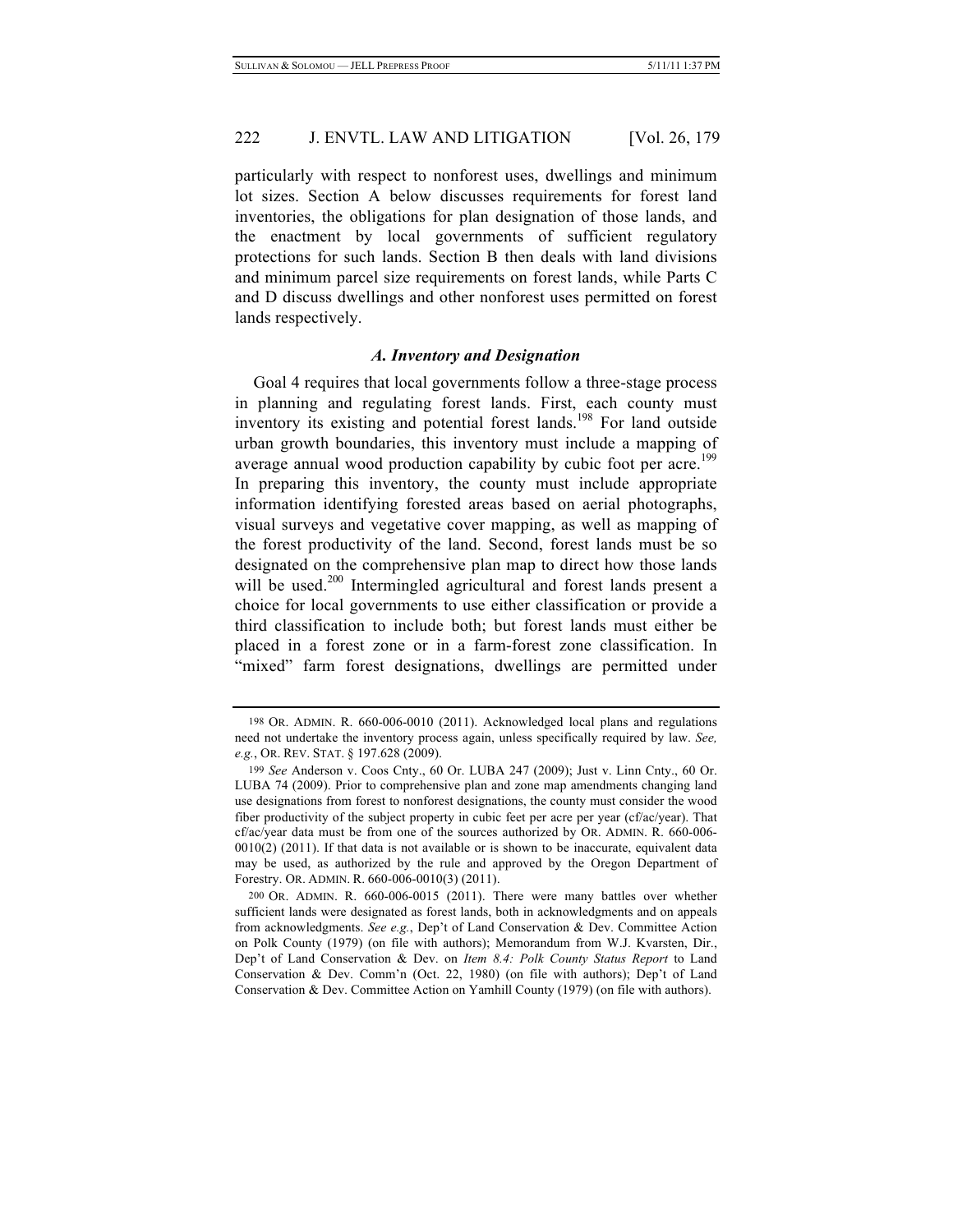either farm or forest standards, depending on whether the land is in farm or forest use.<sup>201</sup> Finally, forest uses must be protected on forest lands through adequate implementing regulatory measures.<sup>202</sup> This is achieved primarily through the zoning ordinance, which allows one or more forest-related uses and limits nonforest uses, such as residential uses unrelated to forestry. $203$ 

#### *B. Uses Authorized in Forest Zones*

Goal 4 provides:

Forest operations, practices and auxiliary uses shall be allowed on forest lands subject only to such regulation of uses as are found in ORS 527.722.

Uses which may be allowed subject to standards set forth in this goal and administrative rule are: (1) uses related to and in support of forest operations; (2) uses to conserve soil, water and air quality, and to provide for fish and wildlife resources, agriculture and recreational opportunities appropriate in a forest environment; (3) locationally dependent uses; (4) dwellings authorized by law.

To carry out the goal, implementing administrative rules provide for two broad categories of uses on forest lands: forestry uses which are allowed outright and other uses which are subject to review standards set out in the regulations themselves.<sup>205</sup> The review standards include:

204 Dep't of Land Conservation & Dev., *Oregon's Statewide Planning Goals & Guidelines Goal 4: Forest Lands*, OREGON.GOV (Mar. 1, 1994), http://www.oregon.gov /LCD/docs/history/goal4circa030194.pdf.

205 The uses listed in Appendix 2 are similarly divided into those allowed outright, as they are forest or forest-related uses, and those conditionally allowed, so long as certain review standards are met. OR. ADMIN. R. 660-006-0025(3)–(4) (2011). Nonforest uses allowed include some forestry-related uses, such as primary processing of forest products, repair and storage of logging equipment, and log scaling and weighing stations. Nonforest uses allowed conditionally include fire stations, utility facilities, firearms-training facilities, reservoirs, and the like. The review standards are found at OR. ADMIN. R. 660- 006-0025(5) (2011). A separate rule provides for the expansion of pre-existing youth camps. *See id.* 660-006-0031.

<sup>201</sup> OR. ADMIN. R. 660-006-0050(2) (2011); *id.* 660-033-0130(3)(e).

<sup>202</sup> *Id.* 660-006-0015.

<sup>203</sup> OR. REV. STAT. § 197.175 (2009). The Goal 4 administrative rules list the nonforest uses other than dwellings that are authorized in forest zones. *See* OR. ADMIN. R. 660-006- 0025(2)–(4) (2011). However, counties may regulate more restrictively than required by rule. *See* Cent. Or. Landwatch v. Deschutes Cnty., 52 Or. LUBA 582, 596 (2006); Westfair Assocs. P'ship v. Lane Cnty., 25 Or. LUBA 729 (1993).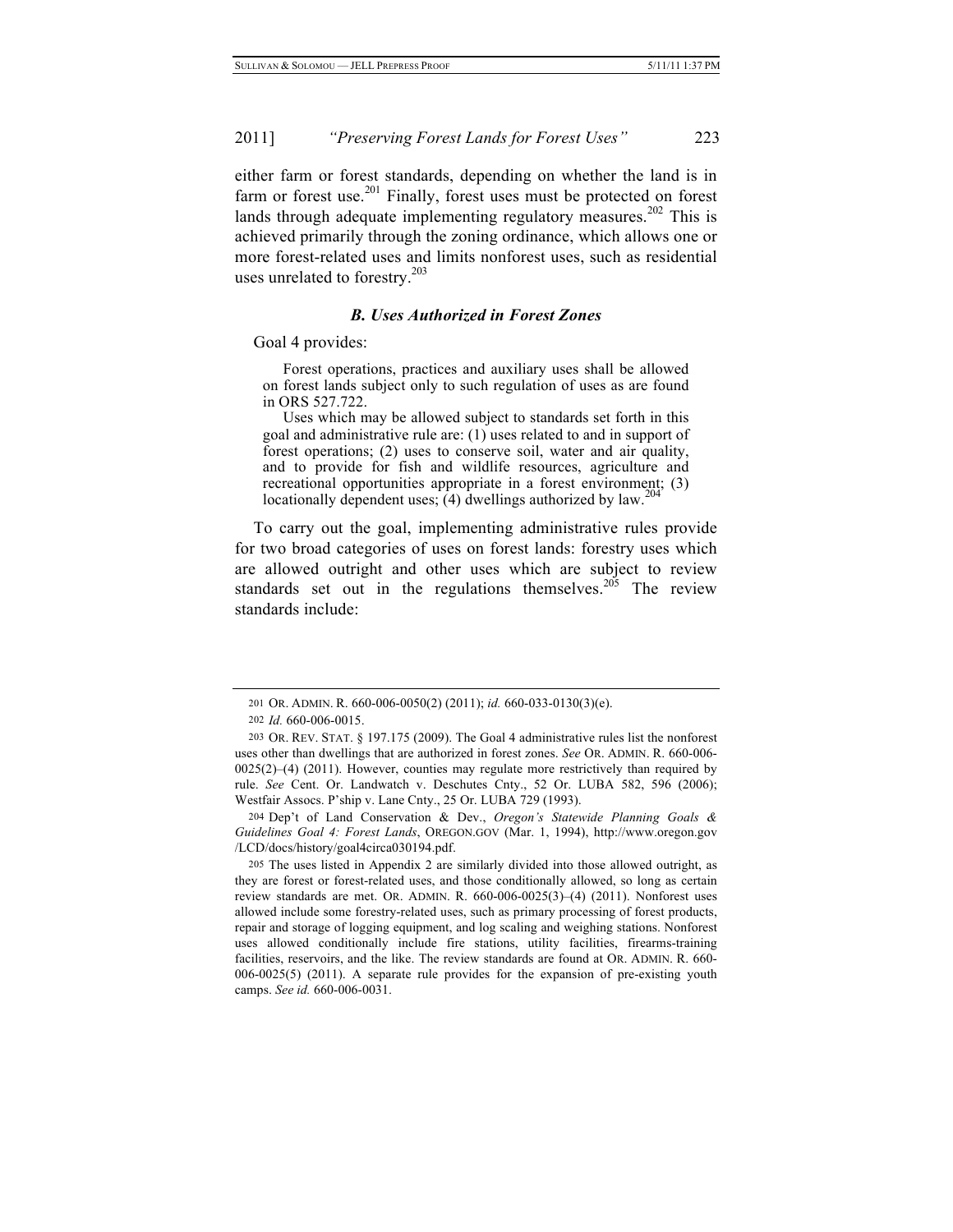(a) The proposed use will not force a significant change in, or significantly increase the cost of, accepted farming or forest practices on agriculture or forest lands;

(b) The proposed use will not significantly increase fire hazard or significantly increase fire suppression costs or significantly increase risks to fire suppression personnel; and

(c) A written statement recorded with the deed or written contract with the county or its equivalent is obtained from the land owner that recognizes the rights of adjacent and nearby land owners to conduct forest operations consistent with the Forest Practices Act 206 and Rules for uses authorized . . . .

### *C. Dwellings on Forest Land*

Forest dwellings are currently regulated by statute and rule. State statutes allow for three types of dwellings in forest zones: lot of record, large tract, and template dwellings on forest land.<sup>207</sup> The state regulations governing forest land are intended to limit the circumstances under which dwellings may be approved to those that will not interfere with forestry operations.<sup>208</sup> These dwellings are not necessarily related to forest uses, but are allowable because the approval standards are designed to limit their extent and possible interference with surrounding forest uses. One type of nonresource dwelling, lot-of-record dwellings, are authorized on tracts of land acquired by the current owner or family member before January 1, 1985, when most plans and regulations were acknowledged.<sup>209</sup> In

208 Christopher Gilmore, Caroline MacLaren & Douglas M. DuPriest, *Goals 3–5: The Resource Goals*, *in* 1 LAND USE 10-1, 10-83 (Edward J. Sullivan, Robert E. Stacey, Jr. & Kathryn S. Beaumont eds., Oregon State Bar Legal Publications 2010).

<sup>206</sup> *Id.* 660-006-0025(5)(a)–(c). *See infra* Appendix 2. These standards are modeled on OR. REV. STAT. § 215.296(1) (2009) for certain nonfarm uses permitted conditionally in exclusive farm use zones.

<sup>207</sup> *See* OR. REV. STAT. §§ 215.700–.755 (2009). As detailed below, there are three main types of dwellings allowed under OR. REV. STAT. §§ 215.700–.755 (2009): (1) lotof-record dwellings, OR. REV. STAT. § 215.705 (2009); OR. ADMIN. R. 660-006- 0027(1)(a)–(d),(4) (2011); (2) large tract dwellings, OR. REV. STAT. § 215.740 (2009); OR. ADMIN. R. 660-006-0027(1)(e), (4) (2011); and (3) template dwellings, OR. REV. STAT. § 215.750 (2009); OR. ADMIN. R. 660-006-0027(1)(f)–(h), (2)–(4), (7) (2011). Other types of dwellings may also be allowed including the alteration, restoration, or replacement of an existing dwelling, OR. REV. STAT. § 215.755(1) (2009); OR. ADMIN. R. 660-006-025(3)(p) (2011), hardship dwellings, OR. REV. STAT. § 215.755(2) (2009), and caretaker residences, OR. REV. STAT. § 215.755(3) (2009). The law related to these last three categories of dwellings has its origins and case law under land use regulations for farm use zones, but are dealt with briefly here.

<sup>209</sup> *Id.* at 10-84 to -85.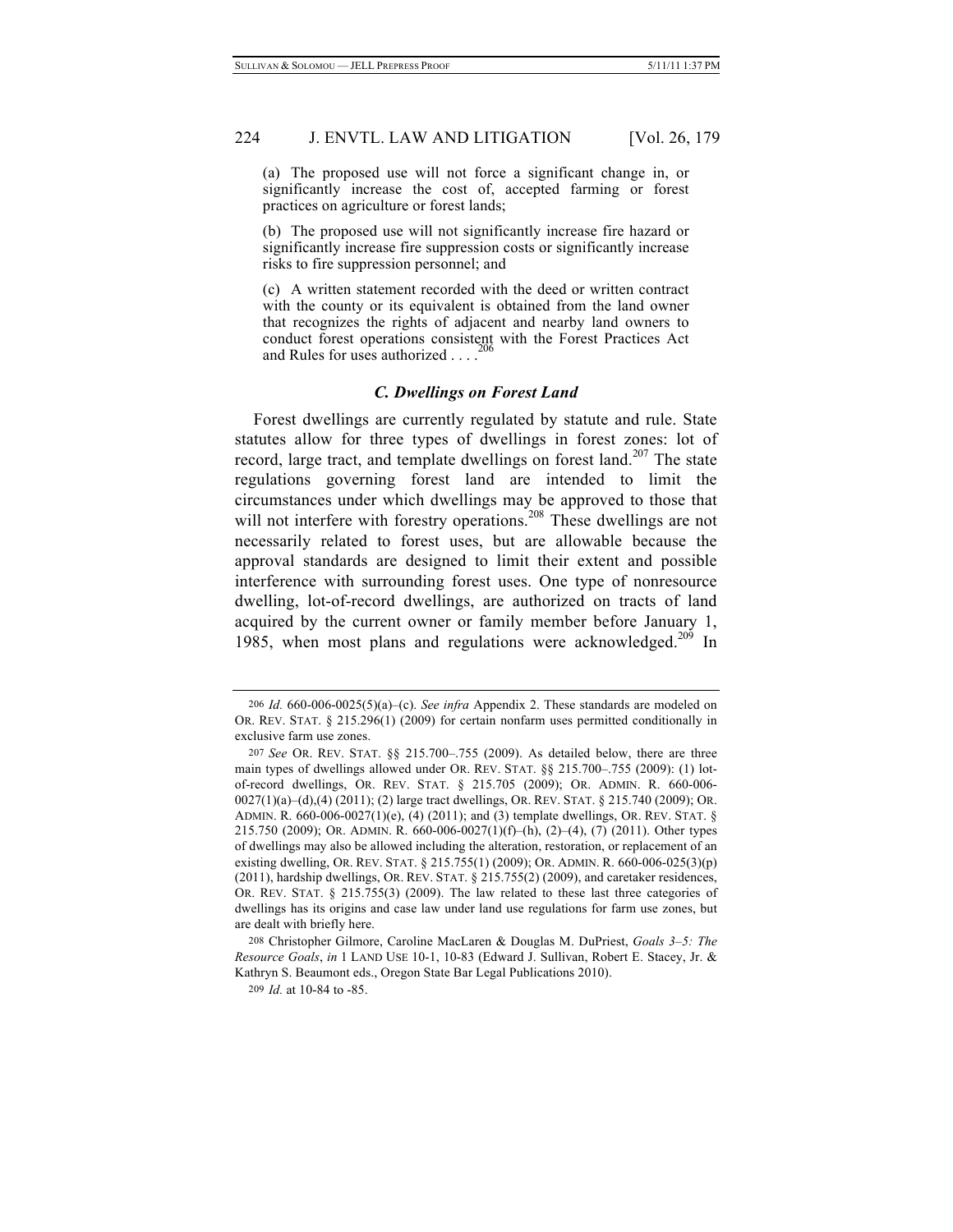addition to large tract dwellings, Measure  $37<sup>210</sup>$ —passed in 2004 and revised by Measure 49 in  $2007^{211}$ —added another class of nonresource-related dwellings to provide additional opportunities for landowners who acquired the property before laws limiting the property's development were enacted.<sup>212</sup> Template dwellings based on a pattern of parcelization and existing dwellings in an area are a third type of permitted nonresource dwelling.

### *1. Lot-of-Record Dwellings*

Lot-of-record dwellings—i.e., dwellings on certain previously vacant parcels lawfully created on or before January 1, 1985—are permitted under the same standards for lot-of-record dwellings on farmland.<sup>213</sup> The fact that such dwellings are permitted demonstrates a

212 *Id. See* Edward J. Sullivan & Jennifer M. Bragar, *The Augean Stables: Measure 49 and the Herculean Task of Correcting an Improvident Initiative Measure in Oregon*, 46 WILLAMETTE L. REV. 577 (2010) (discussing these measures).

213 These standards include: (1) the lot or parcel on which the dwelling will be sited was lawfully created and was acquired and owned continuously by the present owner prior to January 1, 1985, or through devise or intestate succession from a person who acquired the lot or parcel prior to January 1, 1985, (2) the tract on which the dwelling will be sited does not include a dwelling, (3) the proposed dwelling is not prohibited by, and will comply with, the requirements of the acknowledged comprehensive plan and land use regulations and other provisions of law, (4) the lot or parcel on which the dwelling will be sited, if zoned for forest use, is described in OR. REV. STAT. §§ 215.720, 215.740 or 215.750, (5) when the lot or parcel on which the dwelling will be sited lies within an area designated in an acknowledged comprehensive plan as habitat of big game, the siting of the dwelling is consistent with the limitations on density upon which the acknowledged comprehensive plan and land use regulations intended to protect the habitat are based, (6) if the lot or parcel on which the dwelling will be sited was part of a tract on November 4, 1993, no dwelling exists on another lot or parcel that was part of that tract and (7) when the lot or parcel on which the dwelling will be sited is part of a tract, the remaining portions of the tract are consolidated into a single lot or parcel when the dwelling is allowed. *See* OR. ADMIN. R. 660-006-0027 (2011); OR. REV. STAT. § 215.702 (2009). Since 1993, state policy on lot-of-record dwellings in forest zones is provided for under OR. REV. STAT. § 215.700 (2009). The aim of legislation concerning resource land dwelling policy is twofold: first, it aims to provide owners of certain less productive land an opportunity to build a dwelling on their land, and, second, the legislation limits the future division of land and the siting of dwellings upon the state's more productive resource land. *See id.* § 215.700. These requirements are set forth in OR. REV. STAT. §§ 215.705–.755 (2009) and the relevant portions of the implementing administrative rules and obviates a more detailed discussion of previous case law involving land divisions in forest zones. State law provides a floor, but a county may be more but not less restrictive in approving forest dwellings. *See* Reeves v. Yamhill Cnty, 53 Or. LUBA 4 (2006); Yontz

<sup>210</sup> OR. REV. STAT. § 197.352 (2005) (renumbered to OR. REV. STAT. § 195.305 in 2007).

<sup>211</sup> Act of June 15, 2007, ch. 424, 2007 Or. Laws 1138 (codified at OR. REV. STAT. §§ 195.300–.336 (2009)).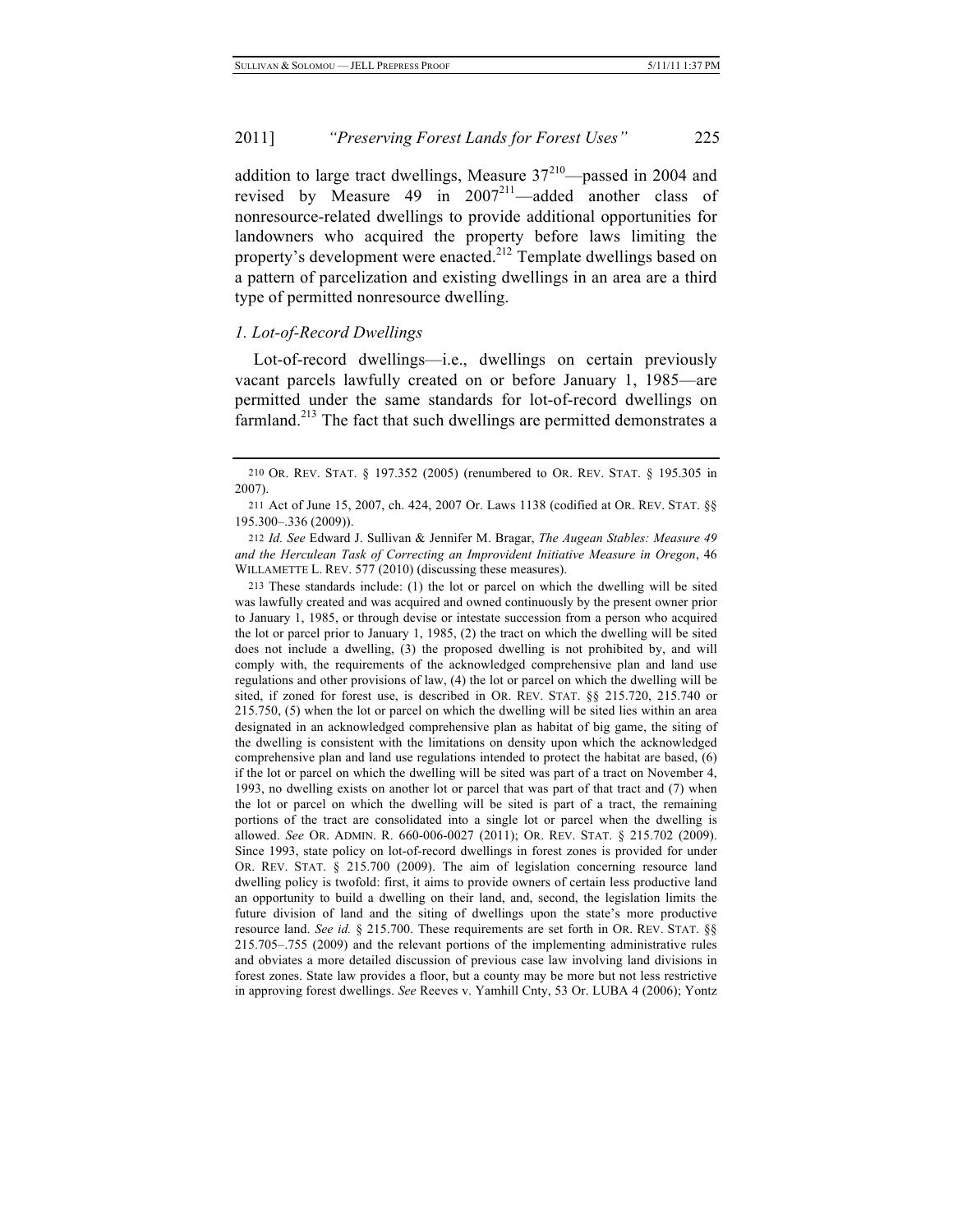recognition that lots created before this time were likely buildable before the extensive goals requirements were incorporated into local plans and acknowledged by LCDC. The date also coincides with the time when most plans were acknowledged. However, lot-of-record dwellings are prohibited on highly productive forest soils.<sup>214</sup> The dwelling must be located within 1500 feet of a paved or a rocksurfaced public road.<sup>215</sup> Contiguous parcels in common ownership must be consolidated.<sup>216</sup> Nevertheless, these dwellings may still be denied in some circumstances.<sup>217</sup>

#### *2. Large Tract Dwellings*

"Large tract dwellings" are provided for by statute, allowing a landowner with sufficient acreage to receive approval for a dwelling on undeveloped forest land. 218 State regulations governing large tract

216 *See* OR. REV. STAT. §§ 215.705(1)(g), .780(2)(b)(C)(ii) (2009); OR. ADMIN. R. 660- 006-0026(2)(b)(C)(ii), -0027(1)(d)(B) (2011).

217 The denial may occur if the dwelling would exceed the facilities and service capabilities of the area, materially alter the stability of the overall land use pattern in the area, or create conditions or circumstances that the county determines would be contrary to the purposes or intent of its acknowledged comprehensive plan or land use regulations. OR. REV. STAT. § 215.705(5)(a)–(c) (2009). Additional criteria for forest land dwellings under OR. REV. STAT. § 215.705 (2009) exist under relevant statutes concerning stocking requirements.

218 *See* OR. REV. STAT. § 215.740 (2009); OR. ADMIN. R. 660-006-0027(1)(e) (2011). If a non-contiguous parcel is used to meet the size requirements it is not eligible for a dwelling, nor can it be used to qualify another parcel for a dwelling. The remaining noncontiguous tracts for such a large tract forest dwelling must be placed under a restrictive covenant precluding all future rights to construct a dwelling or from using the tracts to qualify for another large tract forest dwelling. *See infra* note 223 and accompanying text. "'Tract' means one or more contiguous lots or parcels under the same ownership." OR. REV. STAT.  $\S 215.010(2)$  (2009). Thus, a "tract" may be a single area or multiple areas of land. These provisions assure that only one dwelling will be constructed on qualifying land. *See* OR. ADMIN. R. 660-006-0027(1)(e)(A)–(B), (6)(a)–(e) (2011). *See* Or. Shores

v. Multnomah Cnty., 34 Or. LUBA 367 (1998) (template dwellings); Dilworth v. Clackamas Cnty., 30 Or. LUBA 279 (1996).

<sup>214</sup> OR. REV. STAT. § 215.720 (2009); OR. ADMIN. R. 660-006-0027(1)(c) (2011). In western Oregon, defined in OR. REV. STAT. § 321.257 (2009), a dwelling may not be located on soils "capable of producing 5,000 cubic feet per year of commercial tree species . . . ." OR. REV. STAT. § 215.720(1)(a) (2009). In eastern Oregon, defined in OR. REV. STAT. § 321.805 (2009), a dwelling may not be located on soils "capable of producing 4,000 cubic feet per year of commercial tree species . . . ." *Id.* § 215.720(1)(b).

<sup>215</sup> This is a requirement under both OR. REV. STAT.  $\S$  215.720(1)(a) and (b) (2009). A Forest Service Road may be adequate if it is paved to a minimum width of 18 feet, a lane is provided in each direction and there is a maintenance agreement in place. OR. REV. STAT.  $\S$  215.720(1) (2009). The administrative rules require use of a public road as defined in OR. REV. STAT. § 368.001 (2009). OR. ADMIN. R. 660-006-0027(1)(c)(A) (2011).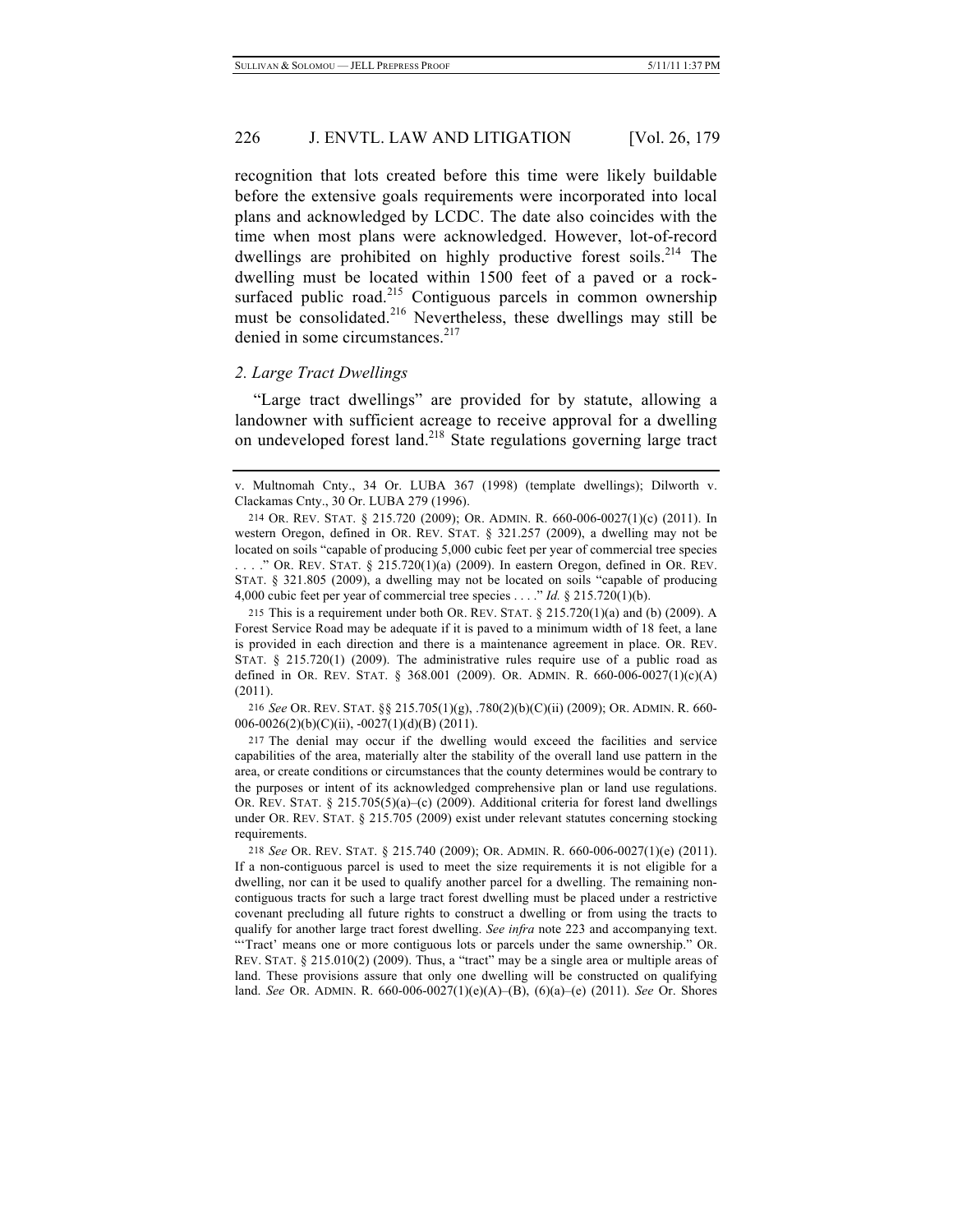forest dwellings impose a minimum level of regulation, but local governments may regulate more strictly.<sup>219</sup> In Eastern Oregon, a large tract forest dwelling is permitted on 240 acres of contiguous property or 320 acres of property that is not contiguous but is under the same ownership within the same county or an adjacent county.<sup>220</sup> In western Oregon, a large tract forest dwelling may be located on 160 acres of contiguous property or 200 acres of property that is not contiguous but is under the same ownership within the same county or an adjacent county.<sup>221</sup> Noncontiguous parcels that are used to justify a large tract dwelling must be placed under restrictive covenants that preclude future dwellings.<sup>222</sup>

#### *3. Template Dwellings*

The criteria for approving a forest template dwelling are provided for both in statute and the administrative rules. They are structured according to a formula to permit additional dwellings depending on the quality of the soils, existing parcelization, and residential development.<sup>223</sup> Generally, the greater the forest land productivity, the greater the number of parcels and existing residential dwellings must be to justify approval of an additional dwelling under this heading. The review standards tie the ability to gain approval for a template dwelling to the number of parcels and dwellings that lawfully existed within the template area on January 1, 1993.<sup>224</sup> Local governments are

Conservation Coal. v. Coos Cnty., 50 Or. LUBA 444, 467 (2005) (case remanded on grounds unrelated to the covenant) (discussing the impact of a covenant in place on forest land to a development proposal).

<sup>219</sup> Reeves v. Yamhill Cnty., 53 Or. LUBA 4 (2006).

<sup>220</sup> OR. REV. STAT. § 215.740(1)(a), (3)(a) (2009); OR. ADMIN. R. 660-006- 0027(1)(e)(A) (2011).

<sup>221</sup> OR. REV. STAT. § 215.740(1)(b) (2009); OR. ADMIN. R. 660-006-0027(1)(e)(B) (2011). *See also* Cent. Or. Landwatch v. Deschutes Cnty., 53 Or. LUBA 290 (2007) (analyzing the substantial evidence necessary prior to local approval of a large tract forest dwelling).

<sup>222</sup> *See* OR. REV. STAT. § 215.740(3)(b)–(c) (2009); OR. ADMIN. R. 660-006-  $0027(4)(c)$ ,  $(6)(a)-(e)$  (2011). DLCD was required to prepare a form of deed restriction under OR. REV. STAT. § 215.740(3)(c) (2009).

<sup>223</sup> OR. REV. STAT. § 215.750 (2009). *See* OR. ADMIN. R. 660-006-0027(1)(f) (2011). *See also* Friends of Yamhill Cnty. v. Yamhill Cnty., 229 Or. App. 188, 211 P.3d 297 (2009) (analyzing the prerequisite that a parcel be lawfully created before allowing a template dwelling).

<sup>224</sup> OR. REV. STAT. § 215.750(6)(a)(A) (2009). There are a number of peculiar requirements for template dwellings. *See infra* note 227 (statutory standards). For example, a rectangular tract that is one mile long and one-fourth mile wide may be used in certain cases for tracts that abut a road or perennial stream. OR. REV. STAT. § 215.750(5),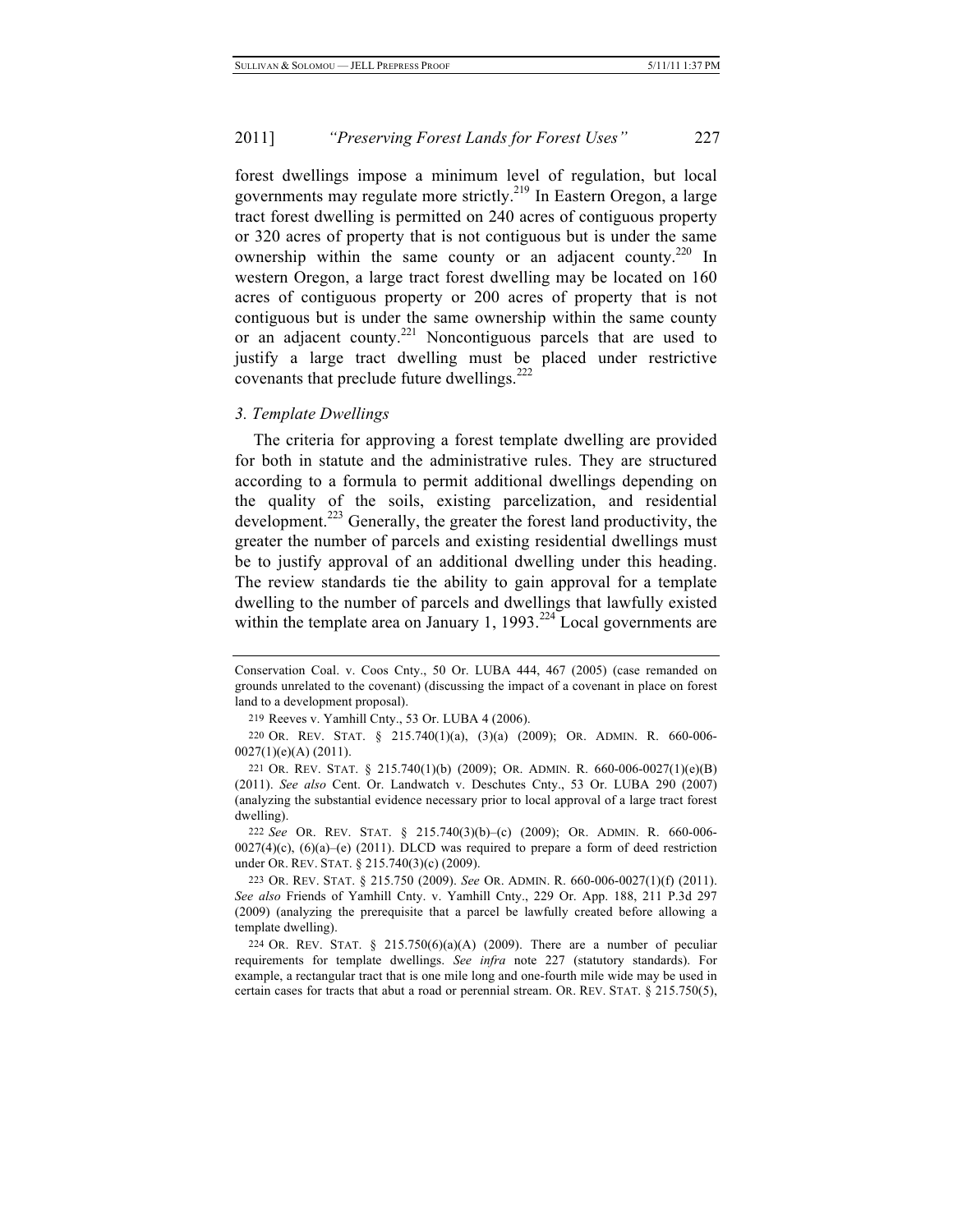not required to allow forest template dwelling permits<sup>225</sup> but, if granted, the permits are valid for four years and may be extended for two additional years.<sup>226</sup> The dwelling must otherwise comply with the acknowledged plan and land use regulations. $227$ 

225 *Yontz*, 34 Or. LUBA 367. There are different standards for template dwellings in eastern and western Oregon. *Compare* OR. REV. STAT. § 215.750(1), (2) (2009), *and* OR. ADMIN. R. 660-006-0027(1)(f), (g) (2011) (addressing Western Oregon), *with* OR. REV. STAT. § 215.750(1), (2) (2009), *and* OR. ADMIN. R. 660-006-0027(1)(f), (g) (2011) (addressing Eastern Oregon). The term "lot" under these provisions refers to a lawfully created lot. *See* Reeves v. Yamhill Cnty., 53 Or. LUBA 4 (2006). In a follow-up case to *Reeves*, LUBA determined respondent may only count lawfully created lots and parcels in determining whether a template dwelling may be permitted. Friends of Yamhill Cnty. v. Yamhill Cnty., 58 Or. LUBA 315 (2009). The term "wood fiber" refers to all tree species, rather than only to Douglas Firs. *See* Carlson v. Benton Cnty., 154 Or. App. 62, 961 P.2d 248 (1998). In Oregon, "lots" are created by subdivision plat approval, while "parcels" are created by partition, by deed, or by land sales contracts. OR. REV. STAT. § 92.010(3), (4), (6) (2009). "In eastern Oregon, [defined by OR. REV. STAT. § 215.750(2) (2009),] a governing body of a county or its designate may allow the establishment of a single-family dwelling on a lot or parcel located within a forest zone if the lot or parcel is  $\dots$ :  $[(1)$ c]apable of producing 0 to 20 cubic feet per acre per year of wood fiber if . . . [a]ll or part of at least three other lots or parcels that existed on January 1, 1993, are within a . . . square centered on the center of the subject tract . . . and [a]t least three dwellings existed on January 1, 1993, on the other lots or parcels; [(2) c]apable of producing 21 to 50 cubic feet per acre per year of wood fiber if . . . [a]ll or part of at least seven other lots or parcels that existed on January 1, 1993, are within a 160-acre, square centered on the center of the subject tract and . . . [a]t least three dwellings existed on January 1, 1993, on the other lots or parcels; or [(3) c]apable of producing more than 50 cubic feet per acre per year of wood fiber if . . . [a]ll or part of at least 11 other lots or parcels that existed on January 1, 1993, are within a 160-acre square centered on the center of the subject tract . . . and [a]t least three dwellings existed on January 1, 1993, on the other lots or parcels." *See* OR. REV. STAT. § 215.750(2), (3) (2009); OR. ADMIN. R. 660-006-0027(1) (2011).

226 OR. ADMIN. R. 660-033-0140(5) (2011).

227 *See* OR. REV. STAT. § 215.705(1)(c), (5)(c) (2009) (lots of record); *id.* § 215.750(4)(a) (template dwellings). *See also* Greenhalgh v. Columbia Cnty., 54 Or. LUBA 626, 639–645 (2007) (requiring that the application for dwellings comply with the comprehensive plan policy that the use be "necessary and accessory" to commercial forest management).

<sup>(6) (2009);</sup> OR. ADMIN. R. 660-006-0027(2), (3) (2011). A local government is not obligated by OR. REV. STAT.  $\S$  215.750(1) to allow the establishment of template dwellings. If a local government chooses to allow nonforest dwellings, it is not obligated to allow nonforest dwellings under the alternative template test specified at OR. REV. STAT. § 215.750(5). Yontz v. Multnomah Cnty., 34 Or. LUBA 367 (1998). Moreover, parcels in the template that fall within an urban growth boundary do not count towards meeting the template test. OR. REV. STAT. § 215.750(3) (2009). Finally, for purposes of establishing a forest template dwelling, the existing lots are not subject to the date of creation that otherwise applies to a lot-of-record. Parsons v. Clackamas Cnty., 32 Or. LUBA 147 (1996).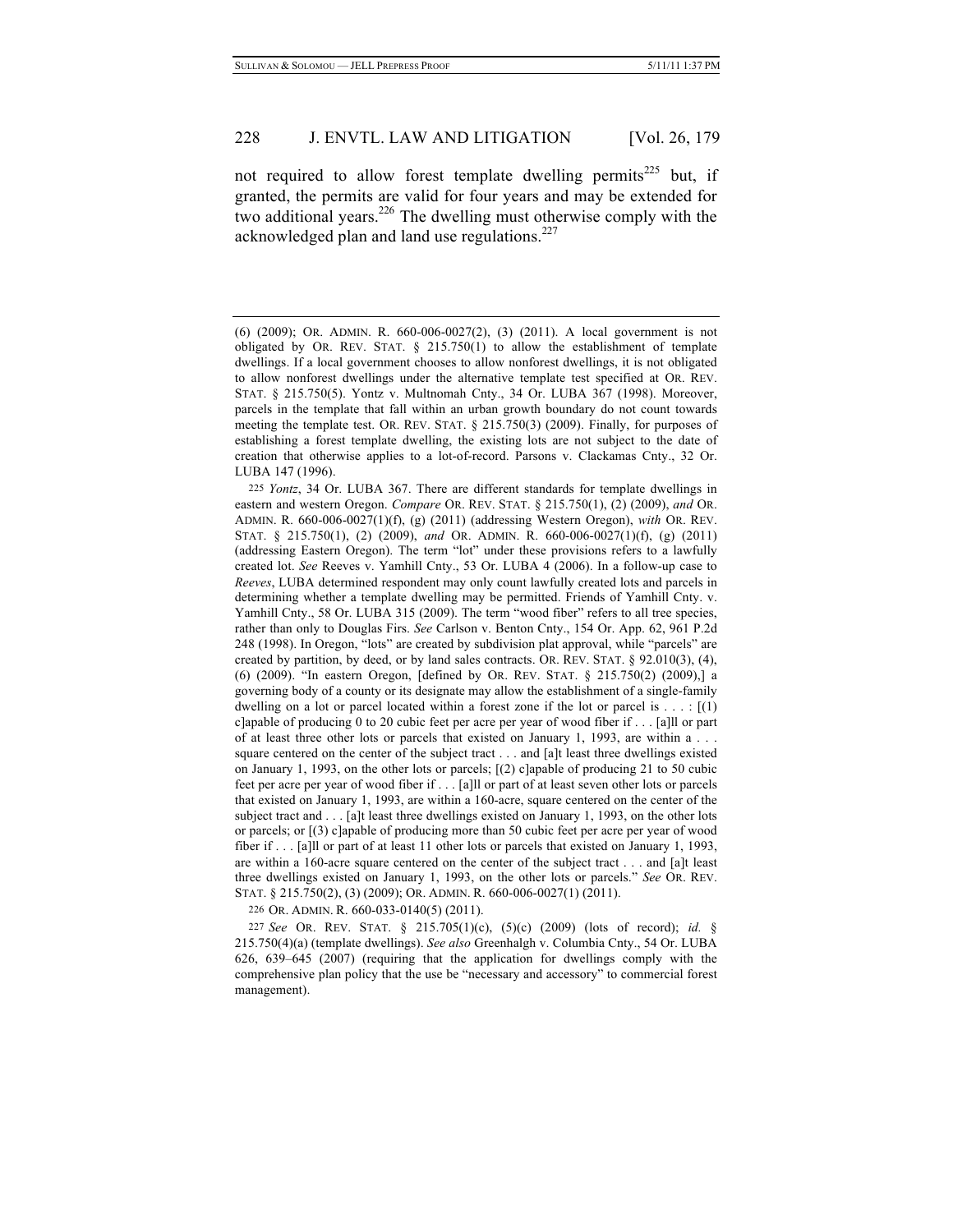#### *4. Other Forest Land Dwellings*

Three additional types of dwellings permitted on forest land are based on similar types of dwellings permitted in EFU zones.<sup>228</sup> These are temporary hardship dwellings,  $^{229}$  replacement dwellings,  $^{230}$  and caretaker dwellings. Also, a caretaker residence may be permitted for public parks and public fish hatcheries. $^{231}$ 

#### *D. Land Divisions and Minimum Parcel Sizes on Forest Land*

Oregon statutes require most designated forest land to have a minimum lot or parcel size of eighty acres.<sup>232</sup> This norm was set to provide parcels of sufficient size to allow for a forest economy.233 A county<sup>234</sup> may propose, and LCDC may approve, a minimum lot or parcel size less than eighty acres; however, that proposed minimum must meet particular policy requirements<sup>235</sup> and "conserve values" found on forest lands." $^{236}$ 

The Goal 4 administrative rule provides that new land divisions less than eighty acres may be approved only for certain specified

<sup>228</sup> *See* OR. ADMIN. R. 660-033-0120, tbl. 1 (2011).

<sup>229</sup> OR. REV. STAT. § 215.755(2) (2009). A temporary hardship dwelling must be removed within three months of the end of the hardship.

<sup>230</sup> OR. REV. STAT. § 215.755(1) provides for alteration, restoration, or replacement of an existing dwelling under certain statutorily defined circumstances.

<sup>231</sup> *Id.* § 215.755(3).

<sup>232</sup> *Id.* § 215.780(1) ("Except as provided in subsection (2) of this section, the following minimum lot or parcel sizes apply to all counties: . . . (c) For land designated forest land, at least 80 acres.").

<sup>233</sup> *See supra* and *infra* notes 232–39 and accompanying text (discussing resource lot size policy).

<sup>234</sup> Most primary forest zones in Oregon have minimum parcel size requirements of eighty acres. Nevertheless, three counties (Lane, Polk, and Wasco) have their forty-acre minimum parcel sizes grandfathered because they had been acknowledged by LCDC just prior to the passage of H.B. 3661. OR. REV. STAT. § 215.780(5) (2009).

<sup>235</sup> *Id.* § 527.630. These requirements include the encouragement of economically efficient forest practices that ensure the continuous growing and harvesting of forest tree species and the conservation of other values found on forest lands set out in Goal 4.

<sup>236</sup> OR. ADMIN. R. 660-006-0025(5) (2011); OR. REV. STAT. § 215.780(2)(a) (2009). *See also* OR. ADMIN. R. 660-006-0026(1)(a)(C), -0029, -0031(9), -0055(1) (2011). Unfortunately, the only further guidance as to the nature of "conserving values found on forest lands" is the following oblique reference in OR. ADMIN. R. 660-006-0025(6) (2011): "Nothing in this rule relieves governing bodies from complying with other requirement contained in the comprehensive plan or implementing ordinances such as the requirements addressing other resource values (e.g., Goal 5) that exist on forest lands." The difficulty is that LCDC has conveyed to local governments a sense of preemption of their land use regulatory activities on forest lands, so that there are no Goal 5 resources regulated on those lands.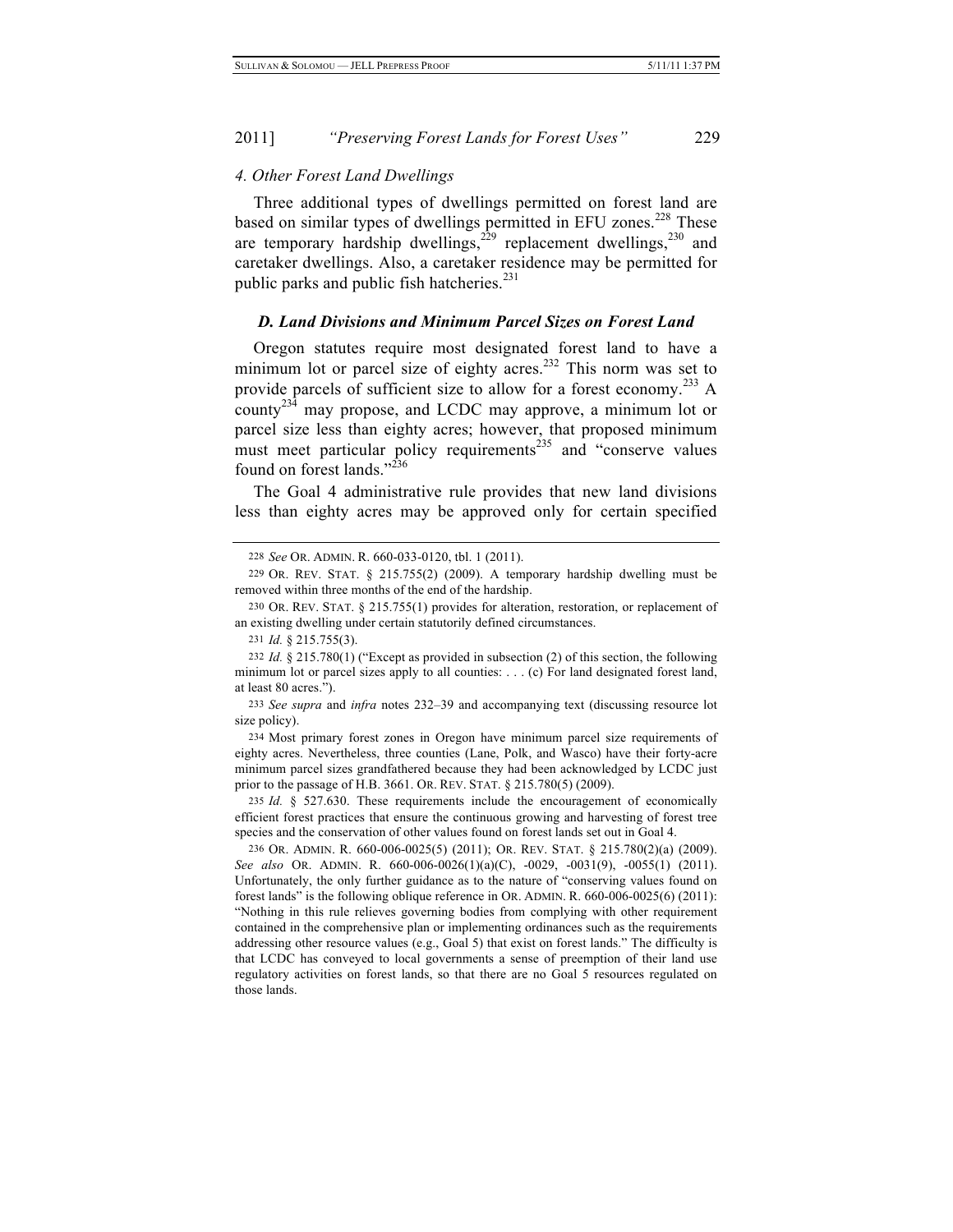uses.<sup>237</sup> The divisions, which may not be approved until the uses have been approved, must create parcels that are the minimum size necessary for a given use.<sup>238</sup> Approval of forest land divisions with a dwelling requires meeting an additional condition: providing evidence that additional dwellings on the remainder of the parcel will be restricted.<sup>239</sup>

# **IV PREEMPTION OF MOST LOCAL LAND USE REGULATIONS OF FOREST PRACTICES**

In addition to the Goal 4 requirement to conserve forest land for forest uses, Goal 5 directs local governments to protect a number of natural resources such as riparian vegetation, wildlife, watersheds, and scenic waterways that may be located on, among other places, forest land. These planning requirements were of concern to the forest industry because of possible reductions in the amount of timber that could be cut on their lands.<sup>240</sup> The forest industry preferred for

238 OR. ADMIN. R. 660-006-0026(2) (2011). Although the rule does not specifically so provide, the remaining parcel created by the land division must also meet the minimum lot size standards set forth in OR. ADMIN. R. 660-006-0026 (2011). *See, e.g.*, Yamhill Cnty. v. Ludwick, 294 Or. 778, 663 P.2d 398 (1983) (arising before the statutory direction).

239 *See* OR. ADMIN. R. 660-006-0026(3)(a) (2011), which carries out OR. REV. STAT. §  $215.780(2)(e)(E)$ ,  $(6)(a)$   $(2009)$ . Moreover, the rules require that a statement must be recorded that "the landowner will not in the future complain about accepted farming or forest practices on nearby lands devoted to farm or forest use." OR. ADMIN. R. 660-006- 0026(6) (2011).

<sup>237</sup> OR. ADMIN. R. 660-006-0026(2)(a) (2011). "For the uses listed in OAR 660-006-  $0025(3)$ (m) through (o) and  $(4)$ (a) through (o) provided that such uses have been approved pursuant to OAR 660-006-0025(5) and the parcel created from the division is the minimum size necessary for the use . . . ." *Id.* Such uses include, but are not limited to, gas exploration, destination resorts, solid waste facilities, logging equipment storage, private parks, and campgrounds. *See id.* 660-006-0025. The source to lower minimum lot sizes for certain nonforest uses in forest zones under OR. ADMIN. R.  $660-006-0027(2)(a)$  (2011) is not at all clear, as OR. REV. STAT. § 215.780(2) (2009) does not specifically allow smaller lot sizes for such uses. Nevertheless, these lot sizes have been part of LCDC's rules since 1994. *See* OR. ADMIN. R. 660-06-000 to -070 (1994), *available at* http://www.oregon.gov /LCD/docs/history/div6circaMay94.pdf.

<sup>240</sup> Additionally, federal laws with a conservationist import similar to Goal 5 came into existence that affected the amount of timber cut on public and private forest land. In 1973, Congress passed the Endangered Species Act (ESA) to protect at-risk species of plants and animals, and in 1976 passed the National Forest Management Act to outline harvest practices to preserve biological diversity and meet multiple-use objectives for federal forest lands. *See* Endangered Species Act of 1973, 16 U.S.C. §§ 1531–1544 (2006); National Forest Management Act, 16 U.S.C. §§ 1600–1687 (2006). Further, between 1978 and 1984, citizen efforts lobbying Congress to designate more wilderness under the 1964 Wilderness Act reached a fever pitch in Oregon. *See generally* KEVIN R. MARSH,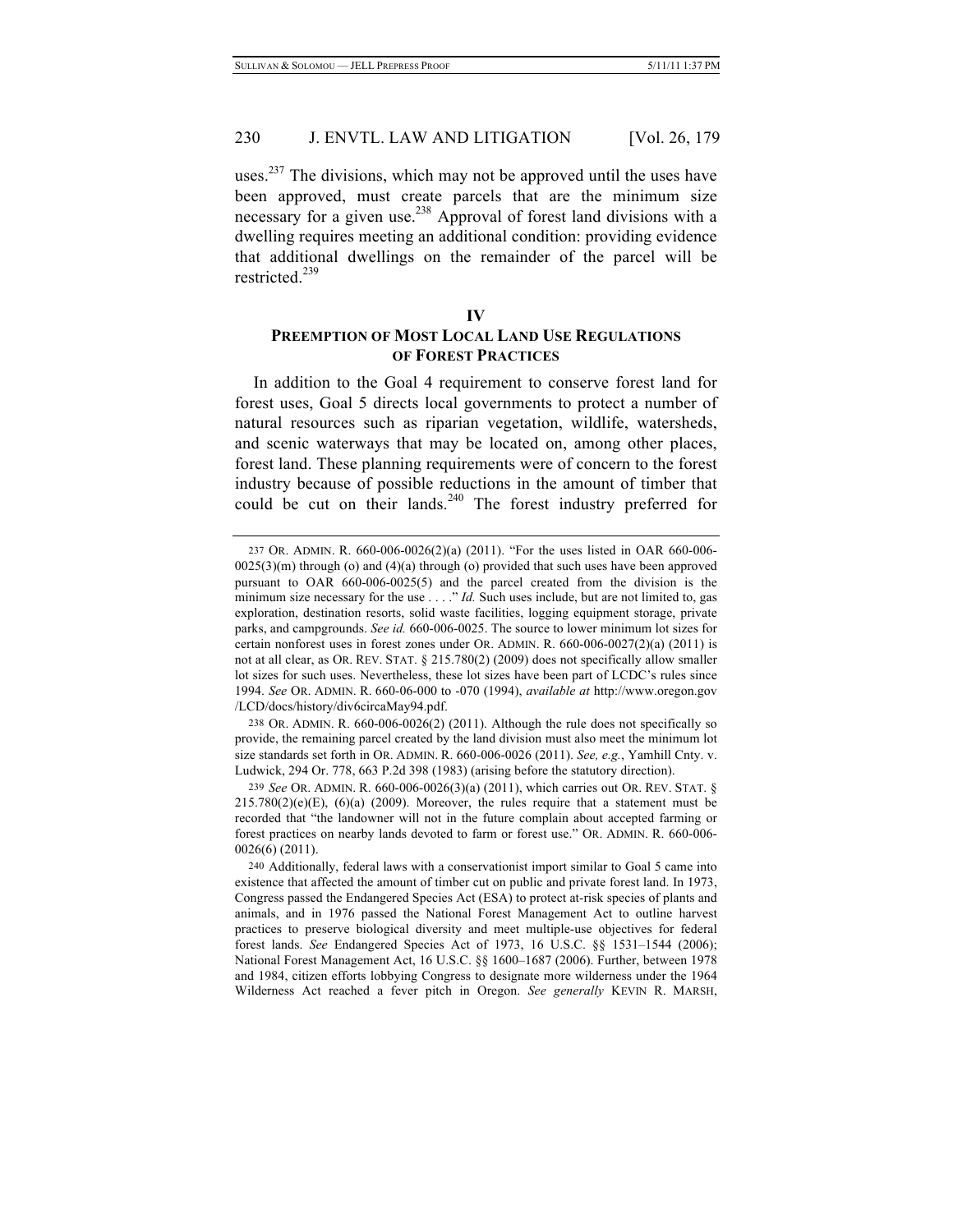planting, growing, and harvesting of trees to be regulated solely by the State Board of Forestry and the Oregon Department of Forestry under the Forest Practices Act  $(FPA)$ .<sup>241</sup> As is the case with the statewide planning goals, much of the detail of the FPA is contained in its implementing administrative rules.<sup>242</sup> It suffices to say that, before the passage of H.B. 3396 in 1987, the industry was wary of another set of regulations in which local governments might authorize local land use restrictions based on broadly worded statewide planning goals. Below we will describe Goal 5, discuss program conflicts with Goal 4, and explain how the Oregon legislature resolved those conflicts.

241 OR. REV. STAT. §§ 527.610–.992 (2009).

242 *See* OR. ADMIN. R. 629-600-0100 to -680-430 (2011).

DRAWING LINES IN THE FOREST: CREATING WILDERNESS AREAS IN THE PACIFIC NORTHWEST (2007); DENNIS M. ROTH, THE WILDERNESS MOVEMENT AND THE NATIONAL FORESTS (1995); DENNIS M. ROTH, FOREST SERV., U.S. DEP'T OF AGRIC., FS-391, THE WILDERNESS MOVEMENT AND THE NATIONAL FORESTS: 1964–1980 (1984); DENNIS M. ROTH, FOREST SERV., U.S. DEP'T OF AGRIC., FS-410, THE WILDERNESS MOVEMENT AND THE NATIONAL FORESTS: 1980–1984 (1988). In 1978, the Endangered American Wilderness Act was approved, adding the French Pete area to the Three Sisters Wilderness in the Willamette National Forest and designating the Wenaha Tuccanon Wilderness Area in the Umatilla National Forest. Endangered American Wilderness Act of 1978, Pub. L. No. 95-237, 92 Stat. 40 (1978). In 1984, Congress approved the Oregon Wilderness Act, which designated almost 1 million acres of new wilderness. Oregon Wilderness Act of 1984, Pub. L. No. 98-328, 98 Stat. 272 (1984). These bills were passed over the strong and historic opposition of the timber industry and increased the industry's anxiety over additional local limitations on timber practices because the citizen participation requirements of the Oregon planning program would permit this citizen support to be focused on their private forest lands. By 1991, the ESA created the circumstances that resulted in an injunction on timber harvesting on federal lands. In *Northern Spotted Owl v. Lujan*, 758 F. Supp. 621, 629 (W.D. Wash. 1991), a federal court held that the ESA required the federal Fish and Wildlife Service to designate critical habitat for the owl. Subsequent listing of the northern spotted owl, as well as other animals such as the marbled murrelet and various salmon and steelhead, as threatened species on forest lands in Oregon resulted in removal of large tracts of forest land from the timber base and increased harvest restrictions. *See* JASON P. BRANDT ET AL., FOREST SERV., U.S. DEP'T OF AGRIC., PNW-GTR-681, OREGON'S FOREST PRODUCTS INDUSTRY AND TIMBER HARVEST, 2003 (2006), *available at* http://www.fs.fed.us/pnw/pubs/pnw\_gtr681.pdf. Another major factor in Oregon forest land management was the attempt of the Clinton Administration in 1994 to reconcile increased harvesting on forest lands and environmental protection in the Northwest Forest Plan. *See Northwest Forest Plan (NWFP) Overview*, REG'L ECOSYSTEM OFFICE, http://www.reo.gov/general/aboutNWFP .htm (last updated Nov. 28, 2006) (describing the plan). Despite those efforts, the allowable timber cut on federal lands in Oregon has fallen precipitously. The impacts of these federal laws, regulations, and practices on the Oregon land use program are beyond the scope of this Article.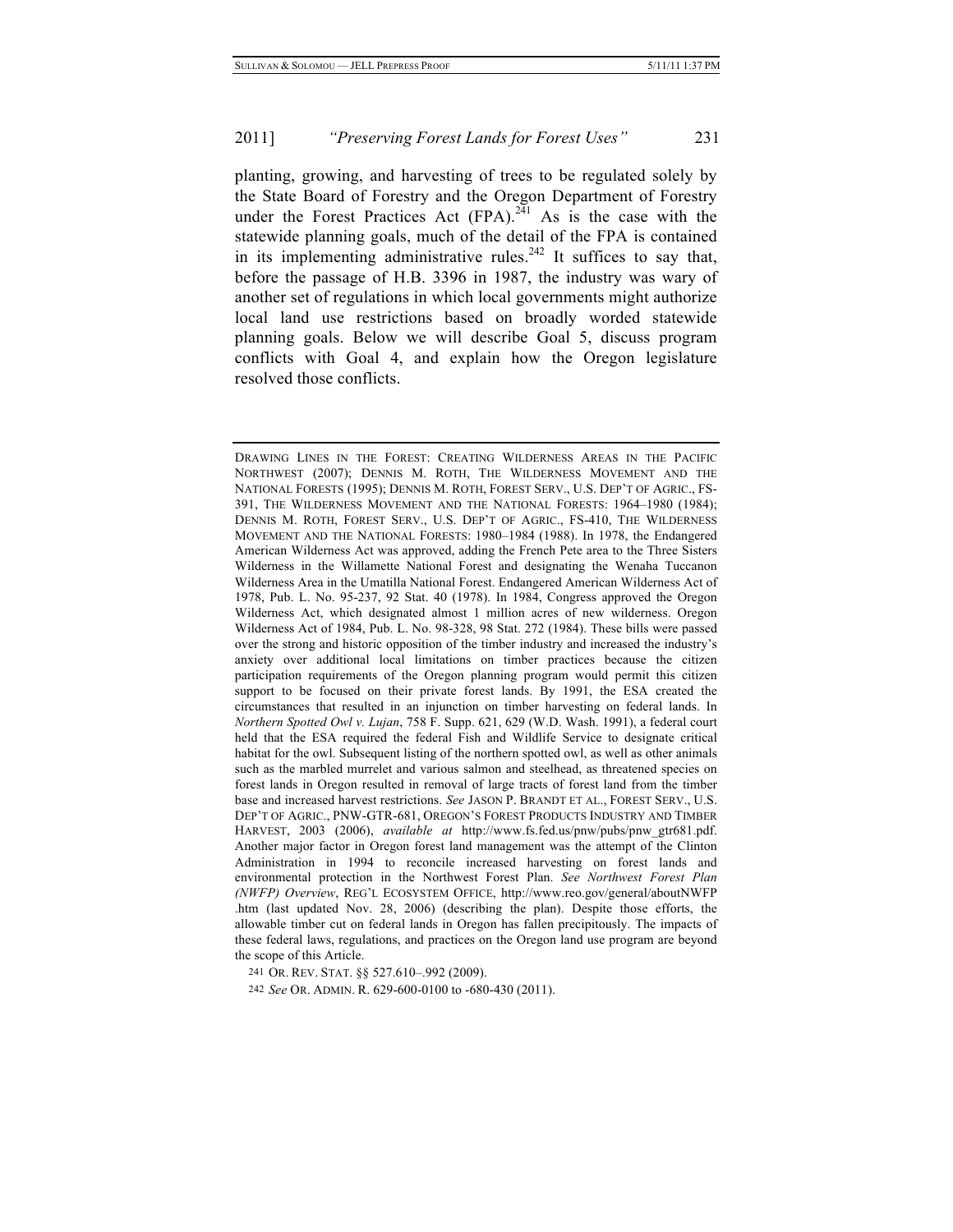#### *A. Goal 5*

The 1974 version of Goal 5 provided that a local government must determine whether to protect certain resources if the resources are deemed "significant."<sup>243</sup> Because that goal proved to be expensive to meet and difficult to implement as a practical matter, it was revised in 1996.<sup>244</sup> Similarly, the original administrative rules implementing Goal 5 adopted in  $1981^{245}$  were significantly revised, along with the goal, in  $1996.<sup>246</sup>$  The Goal 5 process requires that in addressing certain resources, local government must first inventory the location, quality, and the quantity of these resources.<sup>247</sup> Second, those governments must identify potential uses in each area containing Goal 5 resources that conflict with the preservation of such resources.<sup>248</sup> Third, the local government must assess the economic, social, environmental, and energy (ESEE) consequences of allowing or

245 Certificate and Order for Filing Administrative Rules with the Secretary of State, Land Conservation & Dev. Comm'n (May 8, 1981) (adopting OR. ADMIN. R. 660-16-000).

246 Certificate and Order for Filing Permanent Administrative Rules with the Secretary of State, Land Conservation & Dev. Comm'n (Aug. 30, 1996) (adopting OR. ADMIN. R. 660-023-0000 to -0250). LCDC was well aware of the concerns of the forest landowners and studied the matter extensively in advance of the 1987 rules. *See* Memorandum from James F. Ross, Dir., Dep't of Land Conservation & Dev. on *Commission Worksession on Goal 5* to Interested Parties (Apr. 18, 1986) (on file with the authors) (noting the difficulty in reconciling Goal 5 and the Forest Practices Act, the wide variation in local application of Goal 5, and its effectiveness).

247 *See* Certificate and Order for Filing Permanent Administrative Rules with the Secretary of State, Land Conservation and Dev. Comm'n (Aug. 30, 1996) (adopting OR. ADMIN. R. 660-023-0000 to -0250); OR. ADMIN. R. 660-016-0000(2) (2011).

<sup>243</sup> *See* LCDC Order No. 1, *supra* note 32, at 17–20 (providing the original version of Goal 5).

<sup>244</sup> To meet criticism of the vast discretion available to local governments under Goal 5 and OR. ADMIN. R. 660-16-000 (1981), LCDC both revised Goal 5 and adopted a new set of administrative rules in OR. ADMIN. R. 660-023-0000 to -0250 (1996) to provide more specific policy direction. *See* Certificate and Order for Filing Permanent Administrative Rules with the Secretary of State, Land Conservation & Dev. Comm'n (Aug. 30, 1996) (adopting OR. ADMIN. R. 660-023-0000 to -0250).

<sup>248</sup> *See* Certificate and Order for Filing Permanent Administrative Rules with the Secretary of State, Land Conservation and Dev. Comm'n (Aug. 30, 1996) (adopting OR. ADMIN. R. 660-023-0000 to -0250); OR. ADMIN. R. 660-016-0000(2) (2011). *See also* Dep't of Land Conservation & Dev., *Oregon's Statewide Planning Goals & Guidelines Goal 5: Natural Resources, Scenic and Historic Areas, and Open Spaces*, OREGON.GOV, http://www.oregon.gov/LCD/docs/goals/goal5.pdf (last updated Nov. 24, 2010) ("Criteria should be developed and utilized to determine what uses are consistent with open space values and to evaluate the effect of converting open space lands to inconsistent uses. The maintenance and development of open space in urban areas should be encouraged."); OR. ADMIN. R. 660-016-0005 (2011) (identifying conflicting uses).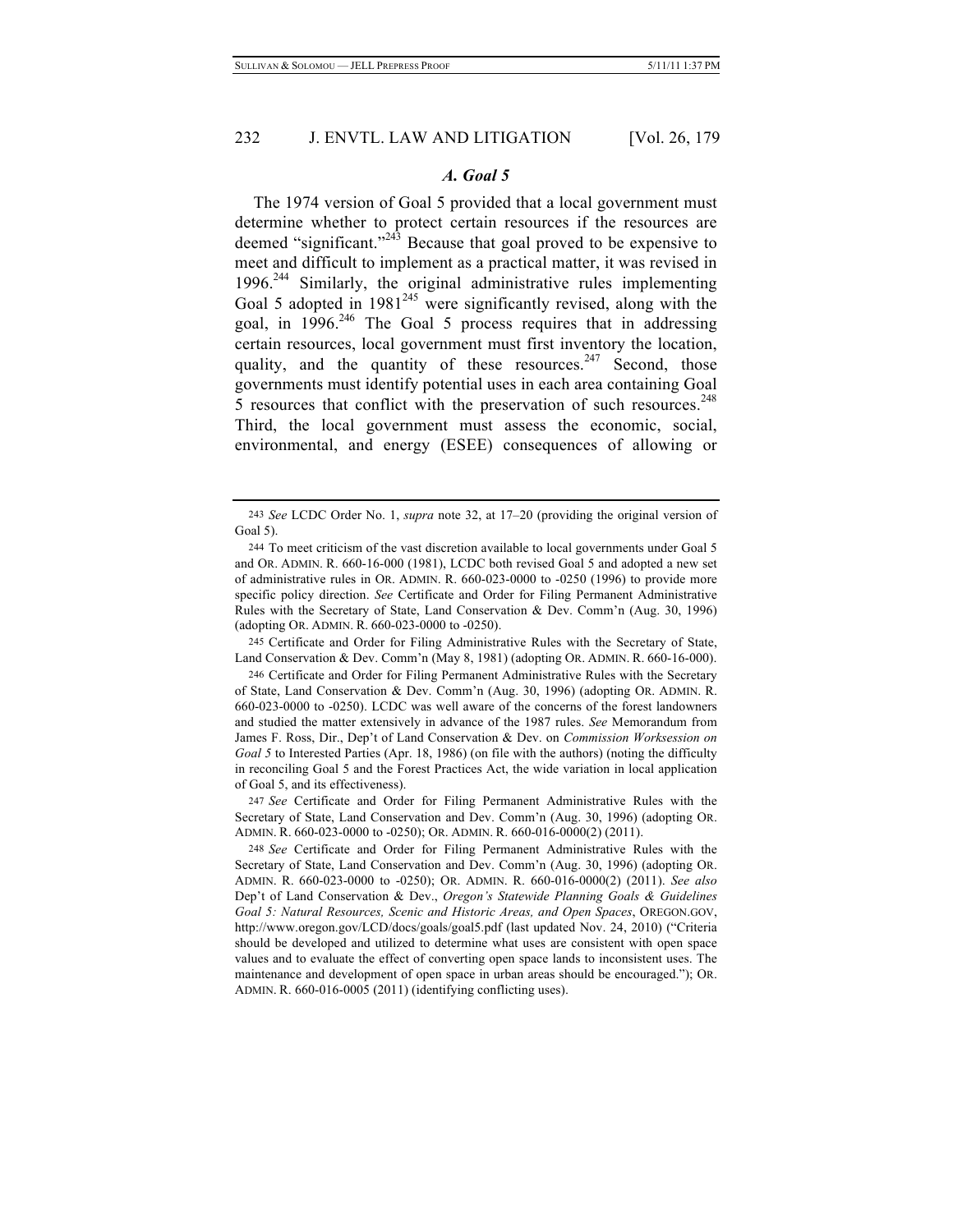prohibiting any conflicting uses.<sup>249</sup> Once the conflicts are identified, the local government—based on the ESEE assessment—must develop a program to achieve the goal in one of three ways: (1) If the local government concludes that the resource should be fully protected, it may prohibit conflicting uses, notwithstanding the possible impacts on those uses;  $250$  (2) if, on the other hand, the local government concludes that conflicting uses are more important than the Goal 5 resources in the area, those conflicting uses may be fully allowed; $^{251}$ and (3) if the local government concludes that both the resource and the conflicting use are sufficiently important so that neither should be sacrificed entirely, it may allow the conflicting use but limit it so that the resource is protected to some extent.<sup>252</sup>

These steps involved much discretion and have resulted in controversy surrounding both the local government's and LCDC's application of Goal 5, as demonstrated by appellate review.<sup>253</sup> As many Goal 5 resources may be found on forest lands, there was a distinct possibility that local governments might limit commercial forestry on forest lands in an effort to preserve these resources. Furthermore, because there were also increasing limits on timber production on federal lands, the forest industry sought protection from the legislature.

## *B. Program Conflicts Between Goals 4 and 5 and the 1979 Preemption*

As counties submitted their plans for acknowledgement, the Oregon Business Planning Council and some industrial forest land owners became concerned that, given the conflict between protecting forest lands for harvesting and protecting some non-timber Goal 5 resources, counties would use local regulation to limit forest operations.254

<sup>249</sup> OR. ADMIN. R. 660-016-0005(3) (2011).

<sup>250</sup> *Id.* 660-016-0010(1).

<sup>251</sup> *Id.* 660-016-0010(2).

<sup>252</sup> *Id.* 660-016-0010(3).

<sup>253</sup> LCDC was not unaware of the concerns of the industry, which led to the 1996 revision of Goal 5 and adoption of new administrative rules to make the rule clearer and to narrow the kinds and qualities of natural resources to be protected. *See supra* notes 246–47 and accompanying text.

<sup>254</sup> Common Questions, *supra* note 64 (doing nothing to dispel this fear).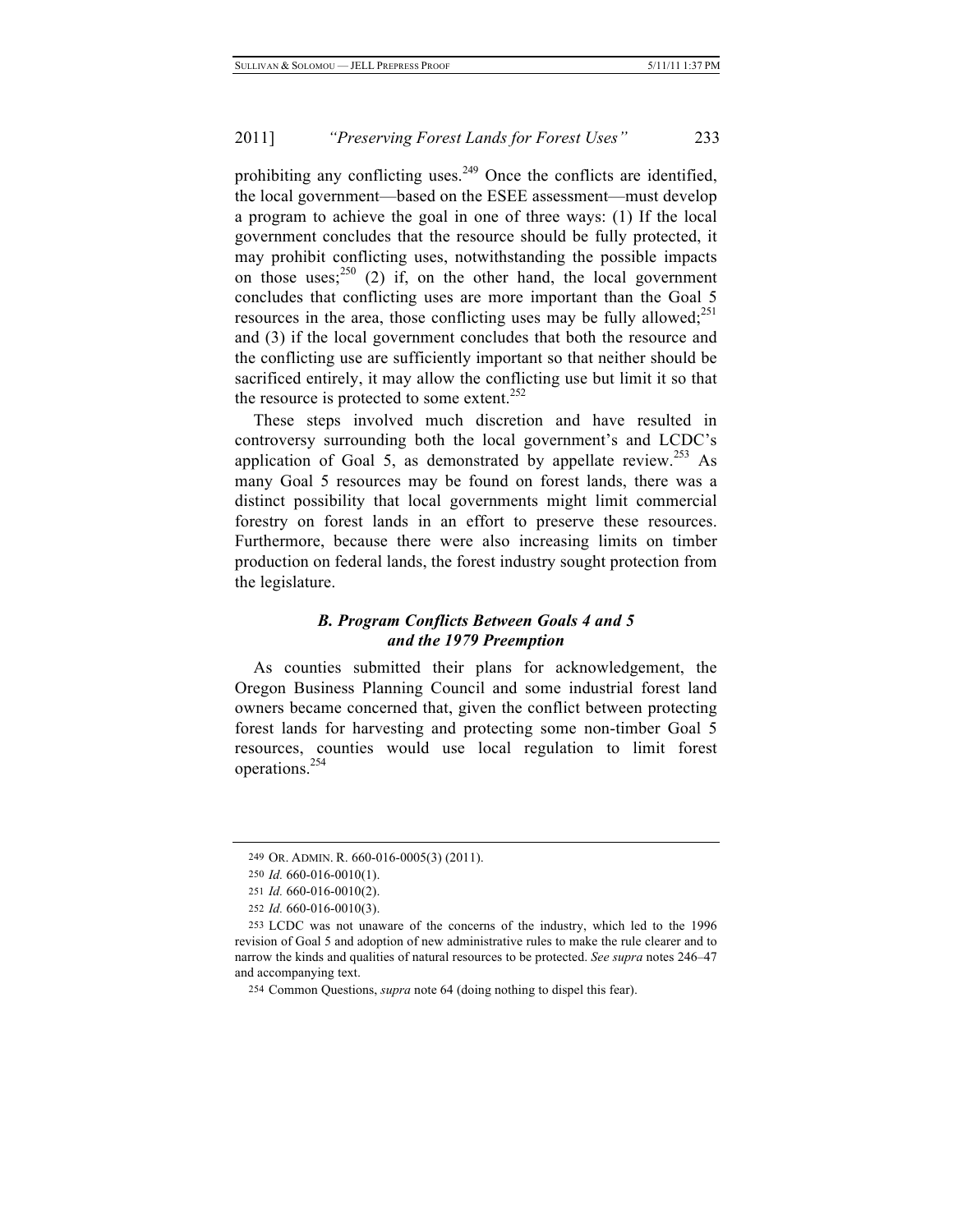At the behest of the timber industry, the Oregon Legislature in 1979 passed H.B.  $3008<sub>155</sub><sup>255</sup>$  providing for the supremacy of the Forest Practices Act (FPA)  $256$  and prohibiting local governments from "regulating the conduct on forest lands of forest operations" governed by the FPA or its implementing rules.<sup>257</sup> However, the legislation allowed local governments to continue designating forested lands to be conserved in accordance with the goals and to zone forested lands for nonforest uses. Thus, forest practices could be regulated by local land use regulations if the "primary" use of those lands was for "other than the commercial growing and harvesting of forest tree species."<sup>258</sup> In addition, cities were permitted to regulate forest operations so long as those regulations were equal to, or more stringent than, those under the FPA.<sup>259</sup> In July 1979, LCDC included this language as part of the Forest Lands Goal Policy in its informal interpretation of Goal 4.<sup>260</sup> The policy appeared to endorse local land use regulation of forest lands, but did not specify just how far that regulation would extend.

257 Act of July 16, 1979, ch. 400, § 2(1), 1979 Or. Laws 490, 490. Current administrative rules are now found in OR. ADMIN. R. 629-600-0100 to -680-430 (2011).

258 Act of July 16, 1979, ch. 400, § 4, 1979 Or. Laws 490, 490. Legislative history during the 1979 legislative session supports the position that the legislature intended to limit county restrictions of forest practices only to lands zoned exclusively for the commercial harvesting of trees. The legislature specifically discussed the term "primary use" as used in H.B. 3008 and agreed that the determinations of primary and secondary uses would be made by the counties using whatever zoning techniques seemed appropriate. Audio tape: Senate Committee on Agriculture and Natural Resources (June 20, 1979) (Oregon State Archives Office). In effect, however, the practice has been to allow the Forest Practices Act preemption to be applied to any land designated as forest land. Because DLCD never required, and no county specifically designated "commercial forest land" separate from "non-commercial forest land," the preemption statute always applied to all designated forest land. A local government could use another designation, such as "public park" or "natural area" for some forested lands, but commercial forest operations would not be an outright permitted use in an implementing measure applied to that area. In light of the more specific 1987 preemption, these controversies are moot.

259 Act of July 16, 1979, ch. 400, § 2(2), 1979 Or. Laws 490, 490.

260 *See supra* note 261. Two Oregon Attorney General Opinions construed the 1979 legislation to preempt regulation of forest practices on forest lands where forestry was one of several primary uses, but allowed the designation of forest lands for primary uses other than commercial forestry, in which the local government could regulate such activities. *See* 40 Or. Op. Att'y Gen. 446 (1980); 40 Or. Op. Att'y Gen. 500 (1980). For the timber industry, this was an unacceptable outcome and led to further preemptive legislation in 1987.

<sup>255</sup> Act of July 16, 1979, ch. 400, § 4, 1979 Or. Laws 490, 490 (codified as amended at OR. REV. STAT. § 527.722 (2009)) (known as H.B. 3008).

<sup>256</sup> OR. REV. STAT. §§ 527.610–.992 (2009). *See supra* notes 246–47 and accompanying text.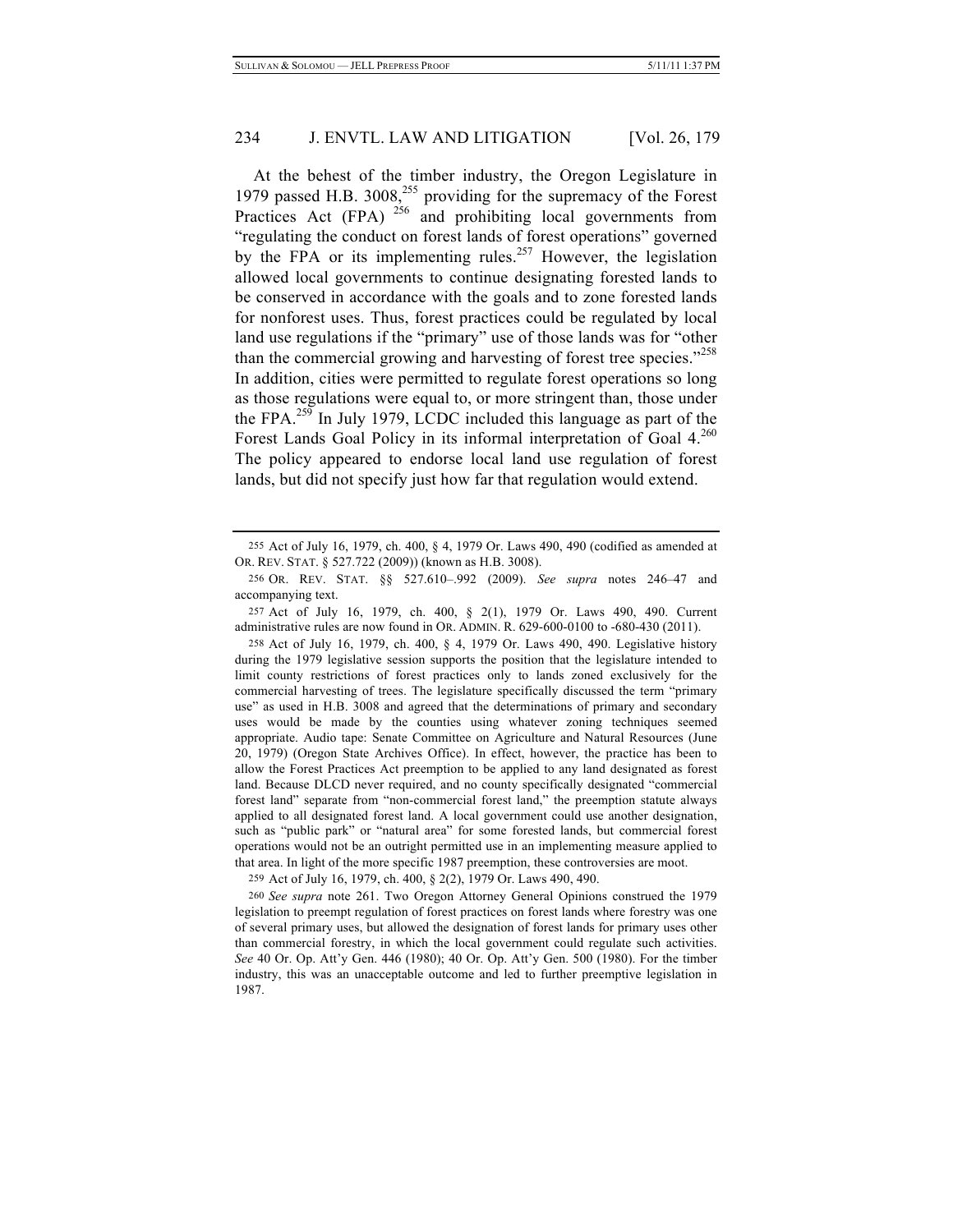#### *C. Applying the 1979 Preemption and Enacting a New Preemption*

The 1979 statutory preemption by the Forest Practices Act of county land use regulations under Goal 5 led many to believe that the goal had been eroded, particularly when an obligation to conserve a particular resource under Goal 5 conflicted with the commercial harvesting of timber.<sup>261</sup> On the other hand, even with the enactment of the 1979 preemption, the forest industry complained that valuable forest lands might be "locked up" because of Goal 5 and voiced concerns that any ordinance or comprehensive plan that regulated timber harvesting on lands designated for timber use was preempted under the FPA. $^{262}$  LCDC began to acknowledge plans where Goal 5 compliance was considered, notwithstanding the preemption provisions in H.B.  $3008<sup>263</sup>$  and plans where the local government relied on the FPA for protection of Goal 5 resources. Goal 5 review by LCDC, notwithstanding the preemption, was challenged and initially upheld by the Oregon Court of Appeals.<sup>264</sup>

At the same time, LCDC was beginning to implement legislation requiring coordination in land use activities among state agencies and local governments regarding all goals, including Goal  $5.^{265}$  In 1985, LCDC had begun its review of the Oregon Department of Forestry State Agency Coordination Program, to determine if that department's programs affecting land use (i.e., policies and rules) complied with the statewide planning goals and were compatible with

<sup>261</sup> Terence L. Thatcher & Nancy E. Duhnkrack, *Goal Five: The Orphan Child of Oregon Land Use Planning*, 14 ENVTL. L. 713, 741 (1984).

<sup>262</sup> *Id.* at 722–23.

<sup>263</sup> *See supra* note 90 (discussing Multnomah County acknowledgment request).

<sup>264</sup> 1000 Friends of Or. v. Land Conservation & Dev. Comm'n, Tillamook Cnty., 76 Or. App. 33, 708 P.2d 370 (1985), *on reconsideration*, 77 Or. App. 599, 714 P.2d 279 (1986). In that case and related cases involving Union, Washington, Columbia, Linn, Lane, Umatilla, and Coos counties, the Court of Appeals held that counties could adopt regulations to protect Goal 5 resources occurring on forest land even if the regulations minimally impacted forest operations. The Court of Appeals said that a county could not rely on the state forest practices program to meet its land use planning obligations under Goal 5. This presented the prospect of thirty-six different sets of forest practice regulations, rather than a unified state system.

<sup>265</sup> OR. REV. STAT. § 197.180 (2009) (requiring state agencies generally to "carry out their planning duties, powers and responsibilities and take actions that are authorized by law with respect to programs affecting land use: (a) In compliance with the goals, rules implementing the goals and rules implementing this section; and (b) In a manner compatible with acknowledged comprehensive plans and land use regulations.").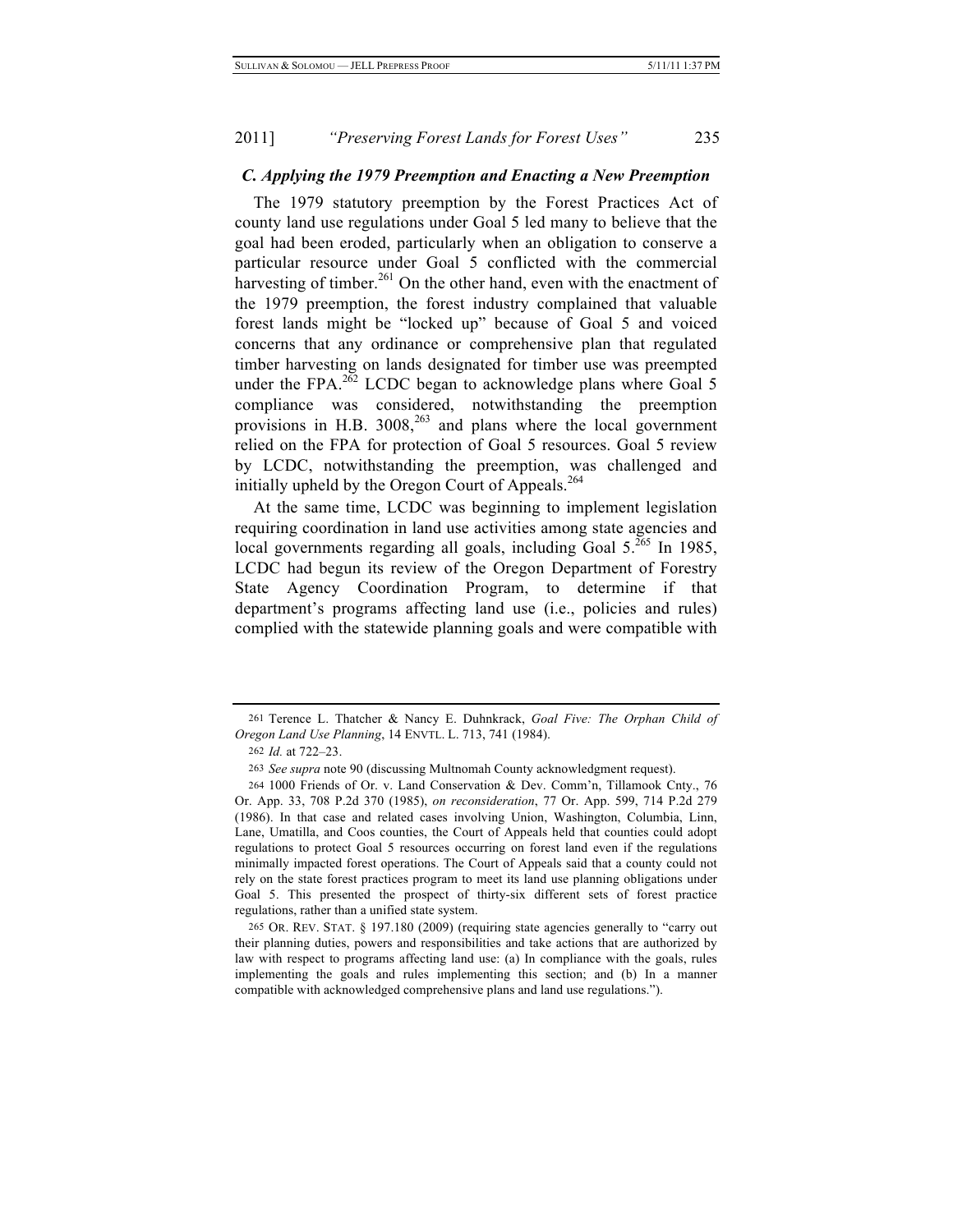acknowledged comprehensive plans and land use regulations.<sup>266</sup> The most contentious issue was whether the FPA and its rules conformed to Goal 5. The conservation community urged LCDC to require that the Board of Forestry amend the FPA implementing rules to be consistent with the resource protections of Goal 5, while the timber industry urged LCDC to find it in compliance with the goal. Certain legislative leaders strongly urged LCDC to make the requirements of Goal 5 applicable to state agencies and to develop "clear and objective standards" for their application, particularly regarding Goal 5 and the FPA. $^{267}$  When it became apparent that these provisions may not have complied with Goal 5, the review was suspended.<sup>268</sup>

The Court of Appeals decision and the state agency coordination review led the timber industry back to the Legislature to strengthen their preemption and gain an additional exemption for the FPA from state agency coordination requirements.<sup>269</sup> Because of the legislative stalemate, the Governor convened a work group to deal with state and local roles in regulating forest practices. $270$  Governor Goldschmidt supported preemption by the FPA from local government plans and regulations arising under Goal 5 through local comprehensive plans and regulations. However, in order to gain support from the legislature and the conservation community, the Governor proposed amending the FPA to incorporate protection of Goal 5 resources, to be overseen by a reconstituted State Board of Forestry, with membership

<sup>266</sup> *Id.* This state agency coordination review was underway during the 1985 legislative session with forest landowners generally urging certification of the Oregon Department of Forestry program as compatible with the Goals, including Goal 5, and environmental and land use watchdog groups arguing otherwise. *See* Oregon Department of Forestry Program of Coordination memorandum (on file with authors).

<sup>267</sup> Letter from John Kitzhaber, M.D., Senate President, Bill Bradbury, Chair, Joint Legislative Comm. on Land Use, and legislators Joyce Cohen, Mike McCracken, Tom Throop, and Wayne Fawbush, to Stafford Hansell, Chair, Land Conservation & Dev. Comm. (May 9, 1986) (on file with authors).

<sup>268</sup> Memorandum from James F. Ross, Dir., Dep't of Land Conservation & Dev. on Preliminary Draft Report: Department of Forestry State Agency Coordination Program to Interested Parties (May 6, 1986) (on file with authors). This report was met with a response by certain legislative leaders demanding greater rigor in the state agency coordination process. Letter from Senate President John Kitzhaber, M.D., and other senators, to Stafford Hansell, Chair, Land Conservation & Dev. Comm'n (May 9, 1986) (on file with authors).

<sup>269</sup> *See id.*

<sup>270</sup> Memorandum from Gail L. Achterman, Assistant to the Governor for Natural Res. on H.B. 3396 Relating to Forestry Land Use Practices to Members of the Or. House of Representatives (June 18, 1987) [hereinafter Achterman Memorandum to Legislators] (on file with authors).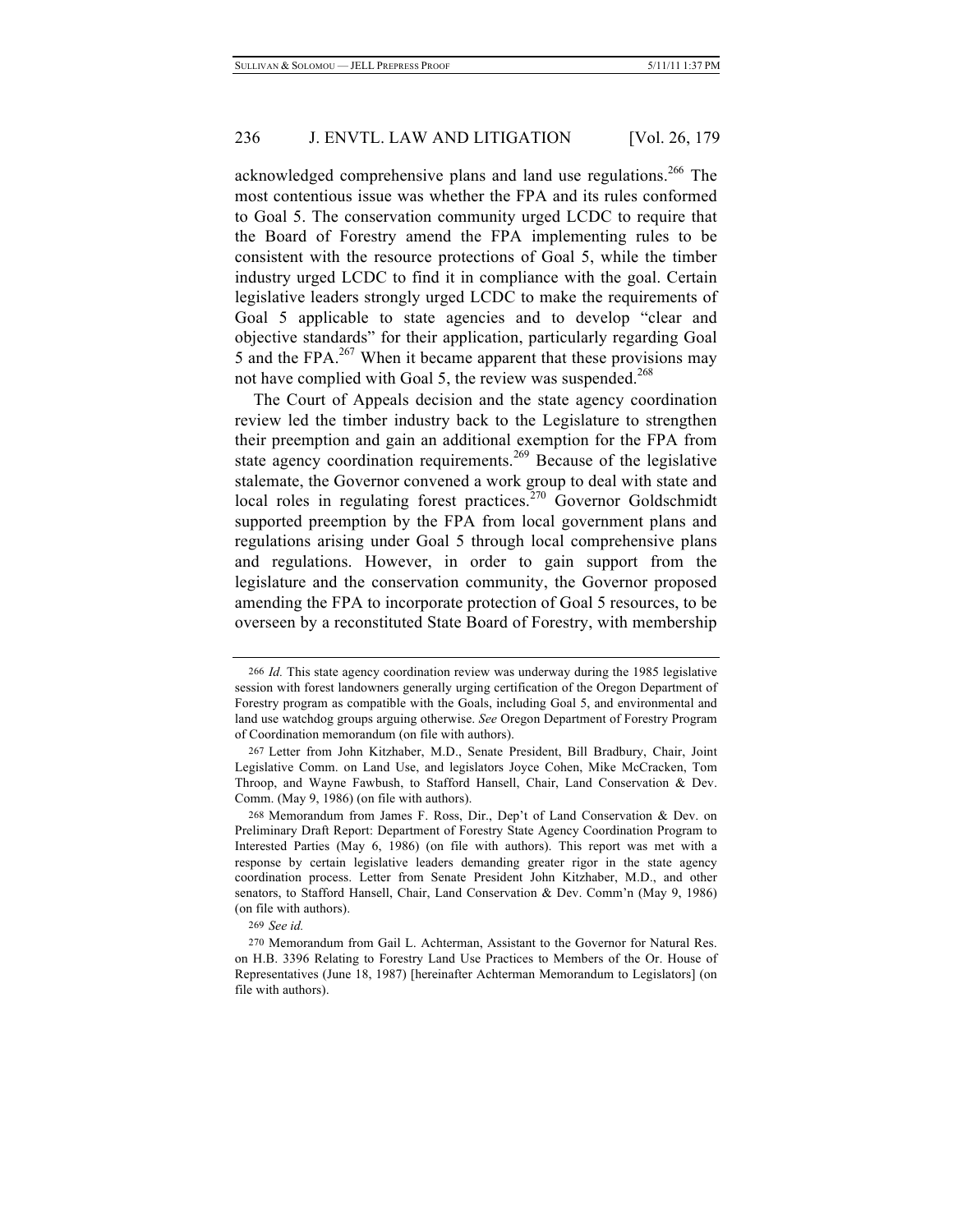less dominated by the forest industry.<sup>271</sup> In the meantime, the Oregon Supreme Court reversed the Court of Appeals and affirmed the LCDC orders acknowledging the county plans relying on the Forest Practices Act to comply with Goal  $5.272$  Although the Supreme Court decision essentially resolved the question of preemption, it did not address the other key issues identified by the Governor's working group, such as state agency coordination, challenges to forest practices, the need for legislation to deal with the manner of preemption, composition of the Board of Forestry, or the relationship between LCDC and the Department of Forestry on forest policy issues. $273$ 

H.B. 3396, enacted in 1987, expressly exempted the FPA from the statewide goals, interpretive rules, and any coordination obligation otherwise imposed by state law, thereby resolving the ambiguity of the 1979 legislation.<sup>274</sup> The goals otherwise apply to any other Department of Forestry program and to forest lands not protected by the Act. In turn, LCDC was required to amend its goals and rules so as not to allow local governments to regulate forest operations except as allowed under the FPA. In addition, the FPA applies to forest operations inside any urban growth boundary except in areas where a local government has adopted land use regulations for forest practices, in which case the local government must take on all FPA

<sup>271</sup> Memorandum from Gail Achterman, Assistant to the Governor for Natural Res. on Forest Practices Act and State Agency Coordination to Governor Neil Goldschmidt (Apr. 27, 1987) (on file with authors).

<sup>272</sup> 1000 Friends of Or. v. Land Conservation & Dev. Comm'n, Tillamook Cnty., 303 Or. 430, 737 P.2d 607 (1987). The Court concluded that "[t]he statutes involved in this case follow a logical preemption pattern. ORS 527.722 prohibits counties from adopting any rules or regulations regulating commercial forest operations governed by the FPA. The only exceptions to this rule arise when an area is zoned for a primary use other than commercial forest operations. ORS 527.726(1)(c). The Court of Appeals' interpretation allows the exception to swallow the rule. We do not believe that this was the legislature's intent in enacting ORS  $527.726(1)(c)$ ." *Id.* at 441, 737 P.2d at 613. The result was that counties may zone land to make forest operations insignificant or incidental, but if forest operations are permitted, counties cannot regulate them. Counties may fulfill their planning responsibilities by deferring to state administration of the Forest Practices Act.

<sup>273</sup> Achterman Memorandum to Legislators, s*upra* note 270.

<sup>274</sup> OR. REV. STAT. § 197.277 (2009). *See also* Achterman Memorandum to Legislators, *supra* note 270. The preemptive intent of this legislation is also apparent from STAFF OF H. ENERGY & ENV'T COMM., 64TH OR. LEG. ASSEMB., 1987 REG. SESS., STAFF MEASURE ANALYSIS (OR. 1987) and Memorandum from Senator Bill Bradbury, Chairman, Senate Agric. & Natural Res. Comm. on Senate Amendments to H.B. 3396 to Representative Ron Cease, Chairman, and Members of the House Energy & Env't Comm. (June 24, 1987) (on file with authors).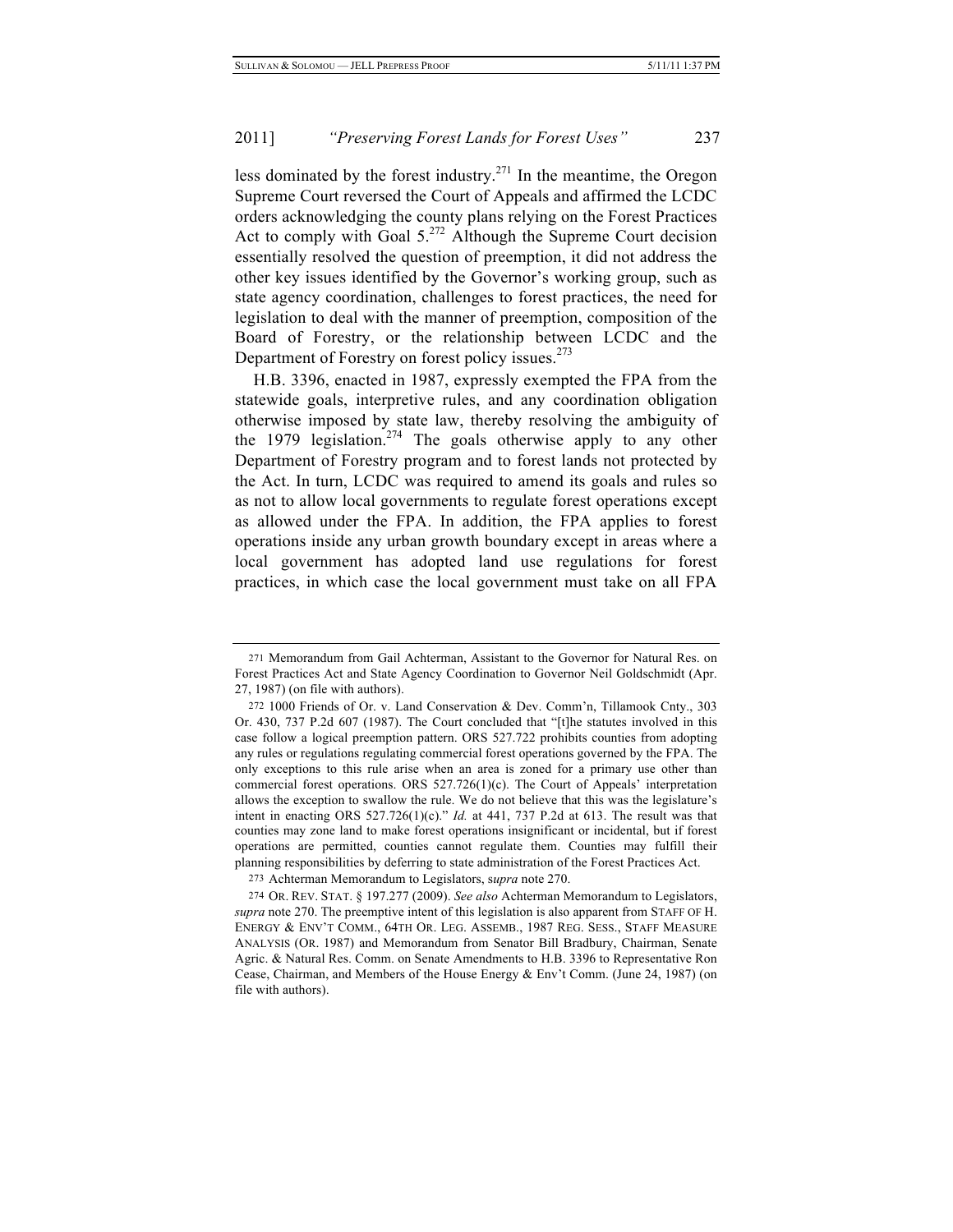responsibilities.275 This significant legislation established the current policy structure for protection of forest lands in Oregon. Under this structure, the land use program protects the forest land base and the Department of Forestry oversees the actual management of the forests and the non-timber resources located on forest lands. Finally, the FPA provides for appeals to the State Forester rather than  $LUBA^{276}$  and sets the Board of Forestry membership and procedures.<sup>277</sup>

Nevertheless, as discussed below, private timber companies in particular have continued to chafe at state and local land use regulations that affect their use of land, and provide significant support for efforts to require these governments either to pay for the "lost value" of their land or to waive most regulations.

#### **V**

## **THE "PAY OR WAIVE" CONTROVERSIES**

In the first decade of the  $21<sup>st</sup>$  century, Oregon became heavily engaged in a debate as to whether government should be required to pay landowners for the economic impact of regulations imposed. Oregon voters approved three measures in that decade with varying implications for planning. Measure 7, passed in 2000, was a state constitutional amendment requiring the state and local governments to

<sup>275</sup> *See* OR. REV. STAT. § 527.722(5)–(8) (2009) ("These local regulations shall: (a) [p]rotect soil, air, water, fish and wildlife resources; (b) [b]e acknowledged as in compliance with land use planning goals; (c) [b]e developed through a public process; (d) [b]e developed for the specific purpose of regulating forest practices; and (e) [b]e developed in coordination with the State Forestry Department and with notice to the Department of Land Conservation and Development. (6) [In order t]o coordinate with local governments in the protection of soil, air, water, fish and wildlife resources, the State Forester shall provide local governments with a copy of the notice or written plan for a forest operation within any urban growth boundary. Local governments may review and comment on an individual forest operation and inform the landowner or operator of all other regulations that apply but that do not pertain to activities regulated under the Oregon Forest Practices Act. (7) The existence or adoption by local governments of a comprehensive plan policy or land use regulation regulating forest practices . . . relieve[s] the State Forester of responsibility to administer the Oregon Forest Practices Act within the affected area. (8) [Finally, t]he Director of the Department of Land Conservation and Development shall provide the State Forester copies of notices submitted pursuant to [OR. REV. STAT. § 197.615 (2009)], whenever such notices concern the adoption, amendment or repeal of a comprehensive land use regulation allowing, prohibiting or regulating forest practices."). The State Board of Forestry has included environmental standards in its forest practice rules. *See* OR. ADMIN. R. 629-605-0100 to -635-0310 (2011).

<sup>276</sup> OR. REV. STAT. § 527.700 (2009). *See also* Achterman Memorandum to Legislators, *supra* note 270 (regarding sections 4 and 13 of the proposed legislation).

<sup>277</sup> *See* OR. REV. STAT. §§ 526.009, .016 (2009). *See also* Achterman Memorandum to Legislators, *supra* note 270 (regarding sections 6 to 8 of the proposed legislation).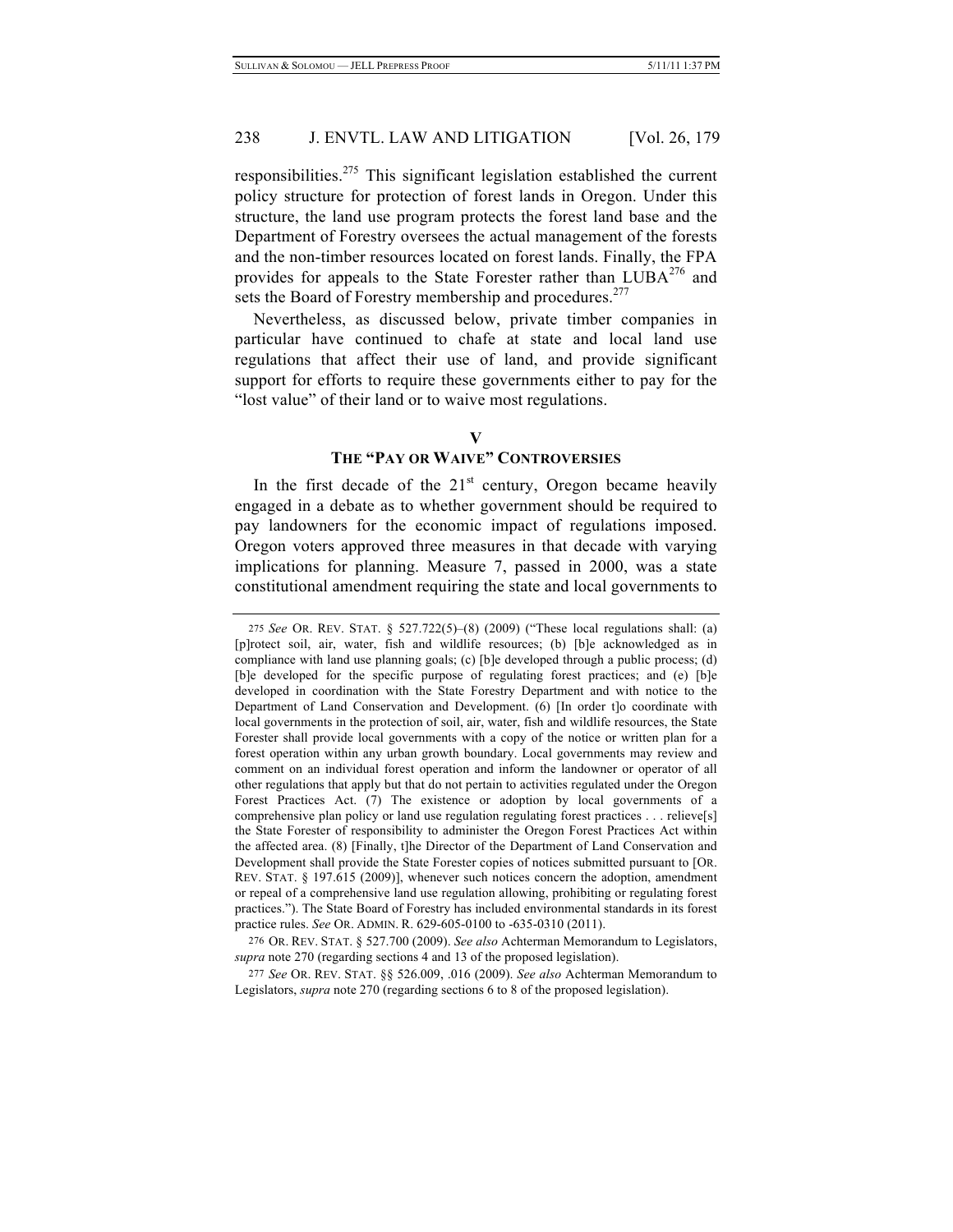pay for most land use regulations,  $278$  but was found to have been presented to the voters improperly and was thus invalidated.<sup>279</sup> Measure 37, passed in 2004, was a "regulatory taking" initiative that required payment for loss of value through land use regulations or the waiver of those regulations.<sup>280</sup> This measure passed with the support of the forest industry,  $281$  and was upheld by the courts.  $282$  After considerable public discussion and debate, $283$  the Oregon legislature offered an alternative program that reduced potential claims and awards significantly, but provided a means by which the owner could sell the lands for certain residential development.<sup>284</sup> Oregon voters approved this referral measure in 2006.<sup>285</sup> The campaign in opposition to Measure 49 also received some financial support from the timber

<sup>278</sup> *Measure 7*, OR. SEC'Y OF STATE ELECTIONS DIV., http://www.sos.state.or.us /elections/nov72000/guide/mea/m7/m7.htm (last visited Mar. 29, 2011) ("If the state, a political subdivision of the state, or a local government passes or enforces a regulation that restricts the use of private real property, and the restriction has the effect of reducing the value of a property upon which the restriction is imposed; the property owner shall be paid just compensation equal to the reduction in the fair market value of the property."). *See also* Carl Abbott, Sy Adler & Deborah Howe, *A Quiet Counterrevolution in Land Use Regulation: The Origins and Impact of Oregon's Measure 7*, 14 HOUSING POL'Y DEBATE 383 (2003).

<sup>279</sup> League of Or. Cities, v. State, 334 Or. 645, 56 P.3d 892 (2002).

<sup>280</sup> *Measure 37*, OR. SEC'Y OF STATE ELECTIONS DIV., http://www.sos.state.or.us /elections/nov22004/guide/meas/m37\_text.html (last visited Mar. 29, 2011).

<sup>281</sup> Measure 37 received support from Oregonians in Action (OIA), a public interest group, which consists of several interrelated front groups, political actions committees, and nonprofit organizations. Frank Nims, a timber and farmland owner in Sherwood, was a public face for a principal backer of the measure, OIA. Dale Riddle, of Eugene's Seneca Jones Sawmill, was also a leading proponent. *See Measure 37: Arguments in Favor,* OR. SEC'Y OF STATE ELECTIONS DIV., http://www.sos.state.or.us/elections/nov22004/guide /meas/m37\_fav.html (last visited Mar. 29, 2011) (showing that timber companies contributed significantly to the Measure 37 campaign as well); Michael Milstein, *Oregon Forest Owners See Fairer Future in Measure 37*, ENVTL. NEWS NETWORK (Dec. 22, 2004, 12:00 AM), http://www.enn.com/top\_stories/article/9981. *See also* Sullivan & Bragar, *supra* note 212.

<sup>282</sup> MacPherson v. Dep't of Admin. Servs., 340 Or. 117, 130 P.3d 308 (2006).

<sup>283</sup> *See* Sullivan & Bragar, *supra* note 212.

<sup>284</sup> *Id. See also Measure 49: Text of Measure*, OR. SEC'Y OF STATE ELECTIONS DIV., http://www.sos.state.or.us/elections/nov62007/guide/m49\_text.html (last visited Mar. 29, 2011).

<sup>285</sup> *See November 6, 2007, Special Election Abstract of Votes*, OR. SEC'Y OF STATE ELECTIONS DIV., http://www.sos.state.or.us/elections/nov62007/abstract/results.pdf (last visited Mar. 29, 2011).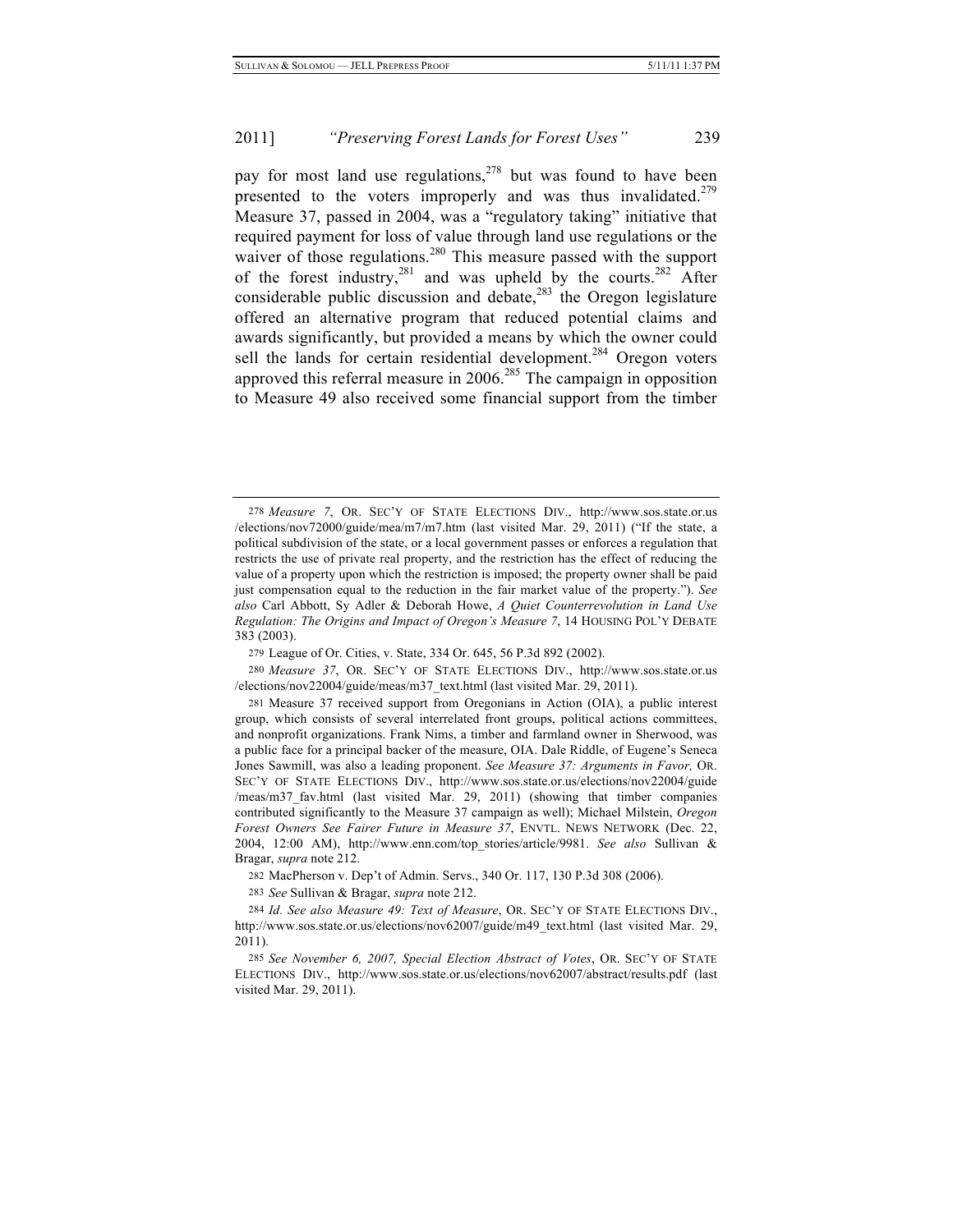industry, though not to the extent that the industry supported Measure 37.286

The 2009 Legislature broadened the scope of awards of compensation authorized by Measure 49 with respect to forest lands by approving Senate Bill  $691<sub>1</sub><sup>287</sup>$  which resulted in three statutory modifications. First, it expanded the types of forest land regulations that could be the basis for a claim for compensation.<sup>288</sup> Second, it permitted a new method of appraisal. The reduction in fair market value may now be demonstrated by appraisals showing "the value of the land and harvestable timber, with and without application of the land use regulation, conducted in accordance with generally accepted forest industry practices for determining the value of timberland."<sup>289</sup> Third, it allowed future owners to file a claim, and not only current owners, as is otherwise provided in Measure 49.<sup>290</sup>

As with the preemptive provisions of the Forest Practices Act in 1979, the real impacts on forest policy may not be the actual claims and litigation over the scope of the legislation, but rather the "dog that did not bark," i.e., those rules and regulations not enacted or applied for fear of claims or litigation.<sup>291</sup> In any event, the role of the timber industry in the passage of these measures has given it considerable leverage in dealing with future state laws and regulations that may affect the industry.

<sup>286</sup> *See* Press Release, Democracy Reform Group, Measure Campaigns Raise Nearly \$20 per Vote Cast: Fundraising Underdogs Lose in Latest Round of Ballot Measures (Nov. 14, 2007) (on file with authors).

<sup>287</sup> *See* S.B. 691, 75th Or. Leg. Assemb., 2009 Reg. Sess. (Or. 2009), *available at* http://www.leg.state.or.us/09reg/measpdf/sb0600.dir/sb0691.en.pdf. This legislation amended several provisions of Measure 49 to the benefit of the forest industry in what appeared to be a deal for that industry to refrain from collectively opposing the Measure. Sullivan & Bragar, *supra* note 212.

<sup>288</sup> *See* OR. REV. STAT. § 195.300(14)(e)(C) (2009) (adding to the list of compensable claims any law enacted or rule adopted "solely for the purpose of regulating a forest practice").

<sup>289</sup> *See id.* § 195.310(4) (allowing forest land claimants a different method of appraisal to show loss).

<sup>290</sup> *See id.* § 195.310(8) (allowing an individual besides the landowner to file a compensation claim, if it involves a forestry regulation; a right not given to other landowners); Sullivan & Bragar, *supra* note 212.

<sup>291</sup> Sullivan, *supra* note 13, at 156.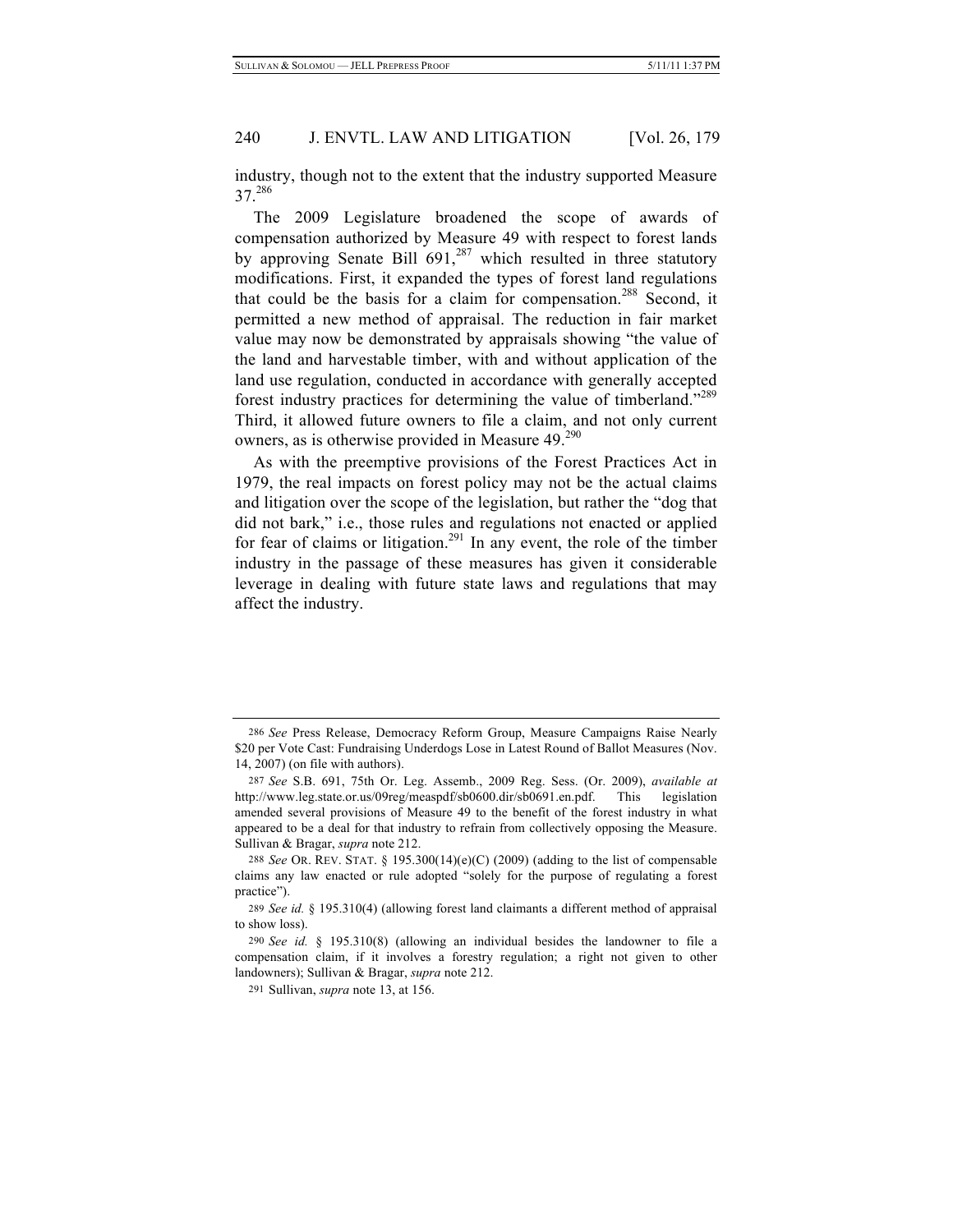### **VI FINAL OBSERVATIONS, RECOMMENDATIONS, AND CONCLUSIONS**

By taking an inclusive view of forest lands through soils and productivity mapping, requiring stringent local regulations to be applied by local governments, and limiting the use of forest lands for nonresource uses, the Oregon land use system has largely fulfilled the aspiration that "[f]orest lands shall be preserved for forest use."<sup>292</sup> Additionally, elected officials are sensitive to the needs of the forest industry, given the importance of forestry to the Oregon economy. Some of those needs are met through substantial property tax benefits given to private forest land owners, including preferential assessment, deferral of tax liability, and an assessment scheme that reflects fluctuations in the value of forest lands, which are paid by other taxpayers.<sup>293</sup>

However, there are practical issues in dealing with the planning and land use regulation of resource lands in Oregon. State policy prefers to designate unincorporated areas suitable for agriculture and forestry into one of these land use designations (or sometimes a mixed use version of them), and then to combine tax benefits with restrictions on nonresource uses of these lands and provision for limited nonresource uses. The model has worked reasonably well with farmlands in Oregon; $^{294}$  however, use of the agricultural lands protection analogy is less helpful to protect forest lands for several reasons.

First, the timber economy in Oregon is subject to both market and non-market pressures. The market price of wood, like the price of agricultural products, varies greatly in domestic and foreign markets over time.<sup>295</sup> In addition, the impact of NEPA and the Endangered Species and Wilderness Acts on the availability of timber from public lands has been profound, thus increasing the pressure on private lands.<sup>296</sup> And unlike the situation of the farmer, forest land owners cannot switch easily from one tree species to another.

<sup>292</sup> *See, e.g.*, LCDC Order No. 1, *supra* note 32 (reflecting this aspiration in the original text of Goal 4). *See also infra* Appendix 1.

<sup>293</sup> *See* RICHMOND & HOUCHEN, *supra* note 5.

<sup>294</sup> *See* Sullivan & Eber, *supra* note 24, at 52–55.

<sup>295</sup> *See* Dep't of Forestry, *Log Price Information*, OREGON.GOV, http://oregon.gov/odf /state\_forests/timber\_sales/logpage.shtml (last updated Jan. 6, 2011).

<sup>296</sup> Daowei Zhang, *Markets, Policy Incentives and Development of Forest Plantation Resources in the United States of America*, *in* WHAT DOES IT TAKE? THE ROLE OF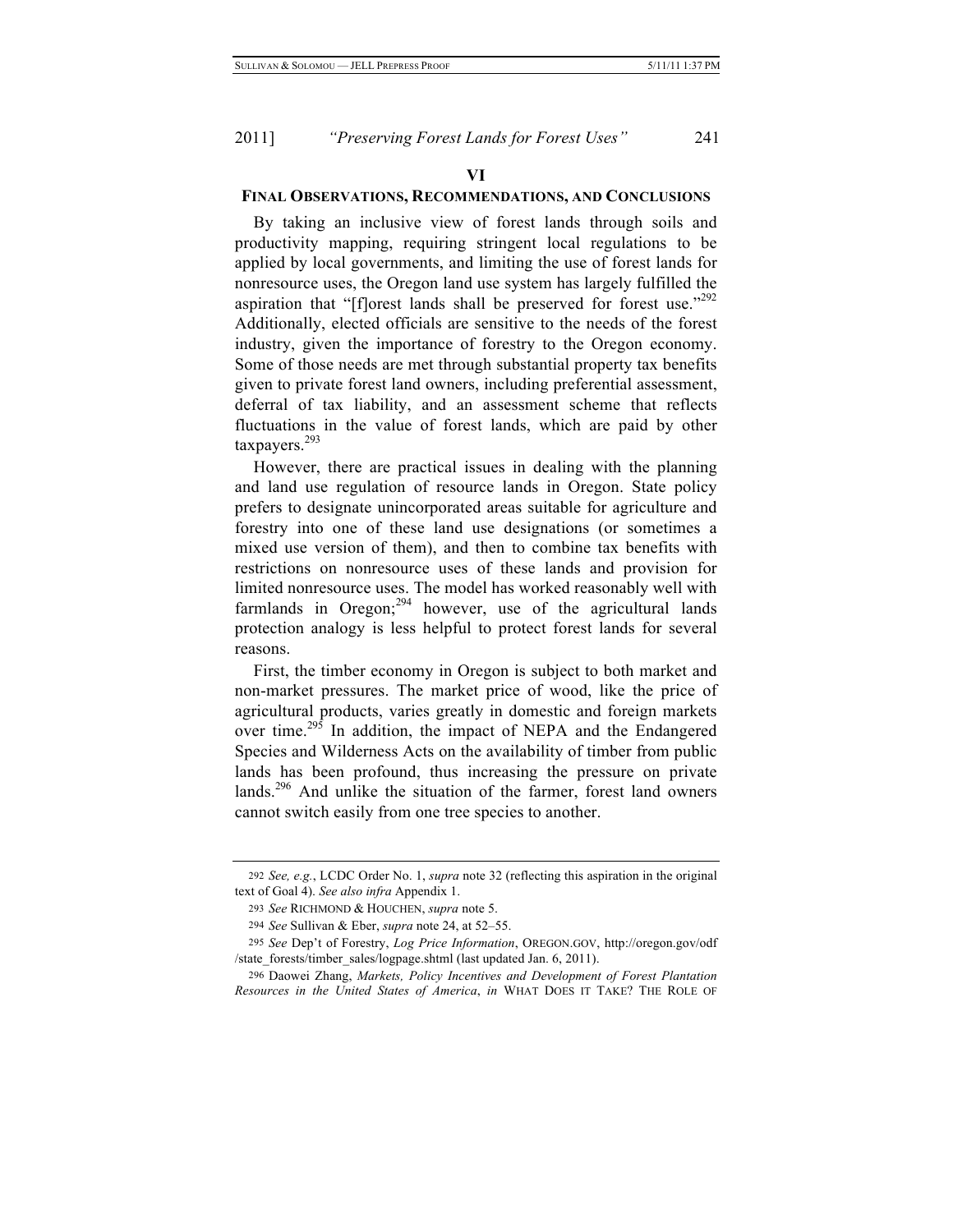Second, despite the number of small woodlands owners in Oregon, $297$  private timberlands tend to be held in large tract ownerships, $^{298}$  and large timber companies tend to be socially and politically organized while the farm community is more diverse and not aggregated into large corporations.<sup>299</sup> As a result of that frequent corporate structure and organization, the tax preferences granted to the timber industry have been more than matched by regulatory concessions, such as preemption of local land use regulation of forest practices and legislative sympathy to claims of loss of value, particularly by those who owned smaller parcels before the current regime came into being.300 However, the industrial forest landowners have not rejected the efforts of the state to take a broad-brush approach to forest land protection. Some of them have even endorsed restrictions on land divisions and limitations on nonforest use of designated timberlands. Prior to the controversies over payment or waiver, state statutes, Goal 4, its implementing administrative rules, and the case law interpreting them tended toward more restrictive regulations of nonforest use of timberlands. Today, those statutes, rules, and interpretations remain strict, with some limited relief under Measure 49. For some time, these increasingly stringent regulations did not provoke objections from significant industrial forest landowners, notwithstanding significant objections to other federal rules, such as those implementing the Endangered Species Act.<sup>301</sup> The resolution of the "pay or waive" controversy might cause these landowners to support future initiatives along the same lines. However, the financial support of the timber industry of similar measures is an important factor in the success of those efforts. These

298 *Id.*

INCENTIVES IN FOREST PLANTATION DEVELOPMENT IN ASIA AND THE PACIFIC 237, 250 (2004), *available at* ftp://ftp.fao.org/docrep/fao/007/ae535e/ae535e02.pdf.

<sup>297</sup> "Almost 60 percent of forest land in Oregon is in federal ownership, while 20 percent is in industrial ownership, and 15 percent is held by small private landowners. The rest is in state, tribal, or other public ownership. The land held by small woodlot owners is in more than 150,000 ownerships. As federal lands have become less available for timber harvesting in recent decades, the harvest of timber from private ownerships has increased significantly." Dep't of Land Conservation & Dev., *Forest Land Protection Program*, OREGON.GOV, http://www.oregon.gov/LCD/forlandprot.shtml (last updated Apr. 13, 2009).

<sup>299</sup> *See, e.g.*, Sullivan & Bragar, *supra* note 212.

<sup>300</sup> OR. REV. STAT. §§ 195.300–.336 (2009) (amended 2010).

<sup>301</sup> Boise Cascade Corp. v. Bd. of Forestry, 325 Or. 203, 205, 935 P.2d 422, 423 (1997) (finding the Board of Forestry had authority to determine whether a taking has occurred under an administrative rule it has promulgated).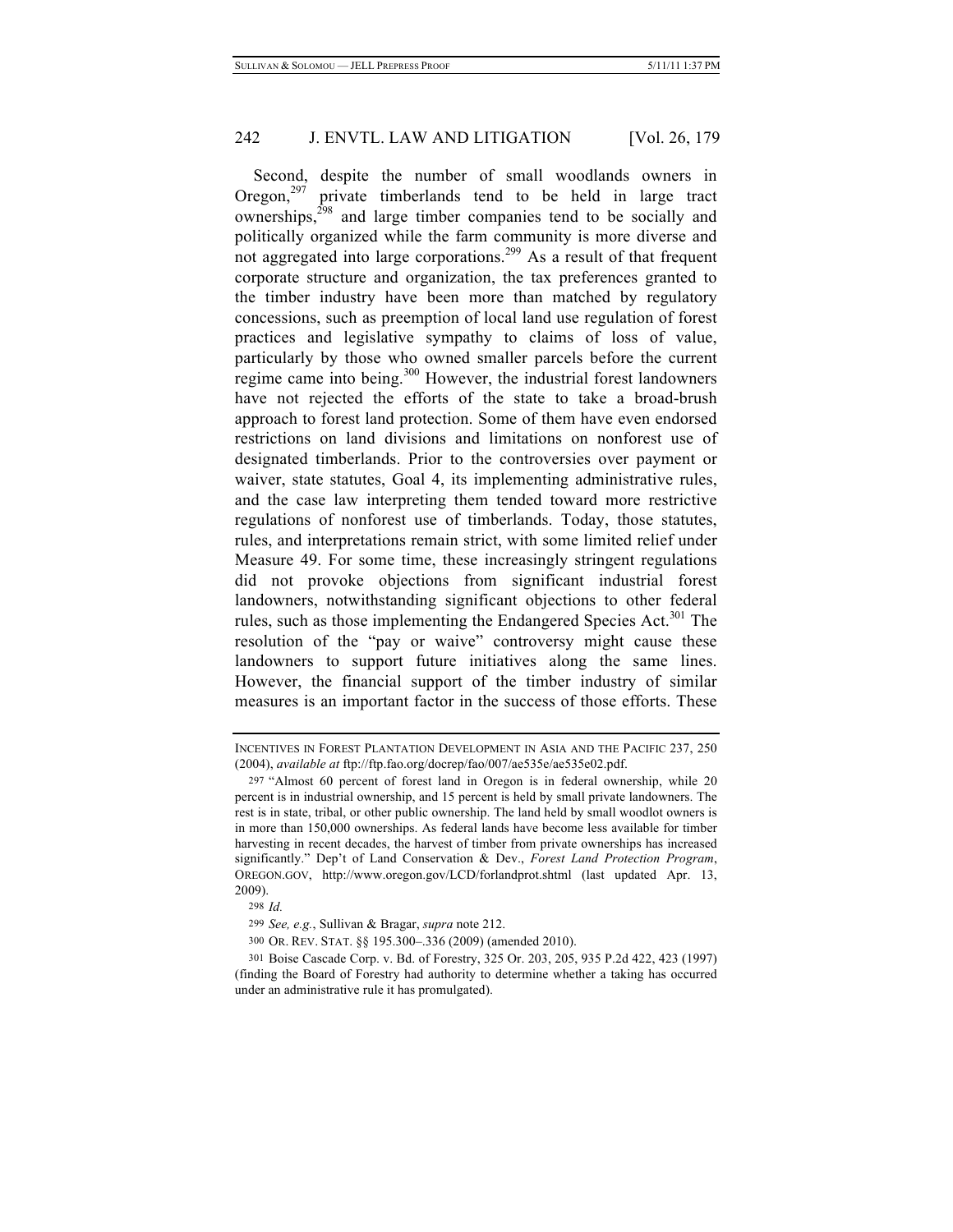are daunting impediments to a coordinated statewide planning program.

Third, there are limited measurement opportunities by which the success of the Oregon land use program towards forestry may be gauged. LCDC is required by law to report biennially the number of new and replacement dwellings on forest lands and divisions of such lands, and requires each local government to cooperate in gathering this data. $302$  Since 1997, approximately 450 dwellings on forest lands (one-fifth of them being replacements of existing dwellings) were approved in the entire state.<sup>303</sup> Considering that all nonfederal lands in the state are subject to plans and regulations, and that data is kept on a statewide basis, the Oregon program is relatively successful in its objectives of preserving forest lands for forest uses.<sup>304</sup> Nevertheless, Oregon is currently experimenting with other methods of resource lands preservation, including transferable development rights as a means of directing development away from forest lands.<sup>305</sup>

While the Oregon land use program was undergoing an examination of its effectiveness, a report was commissioned to conduct an academic literature search to evaluate certain goals, including Goal  $4^{,306}$  From an examination of land use patterns following the adoption of the Oregon land use program, the study concludes:

Based on the studies reviewed below, it is possible to address the primary research question—whether the land use law has reduced the conversion of forest land to developed uses. Empirical analysis of rates and patterns of forest land development before and after

<sup>302</sup> OR. REV. STAT. § 197.065 (2009).

<sup>303</sup> DEP'T OF LAND CONSERVATION & DEV., APPROVED 2006–07 FOREST REPORT: JANUARY 1, 2006 THROUGH DECEMBER 31, 2007, at 6 (2008), *available at* http://www .oregon.gov/LCD/docs/rural/forest2006-07.pdf. *See infra* Appendix 3. Moreover, the report shows that, from 2004, when LCDC was required to keep data, there were, on average, 48 forest and 37 nonforest land divisions in the entire state (Table G), and from 1993–94 to 2007, there was an average of 101 nonforest uses allowed each year (Table J). Id. This is the most recent data available.

<sup>304</sup> Dep't of Land Conservation & Dev., *Urban & Rural Issues*, OREGON.GOV, http://www.lcd.state.or.us/LCD/urbanrural.shtml#Farm\_and\_Forest\_Reports (last updated Feb. 1, 2011) (showing reports on the number of dwellings, land divisions, and nonresource uses allowed in Oregon).

<sup>305</sup> Oregon has authorized the use of transferable development credits in circumstances set forth in OR. REV. STAT. §§ 94.531–.538 (2009) and a bolder pilot program to be administered by LCDC under OR. REV. STAT. § 197.430 (2009).

<sup>306</sup> *See* Jeff Kline & Jim Duncan, *Goal 4 Forest Lands*, *in* DRAFT FINAL REPORT: THE OREGON LAND USE PROGRAM: AN ASSESSMENT OF SELECTED GOALS 56 (2008).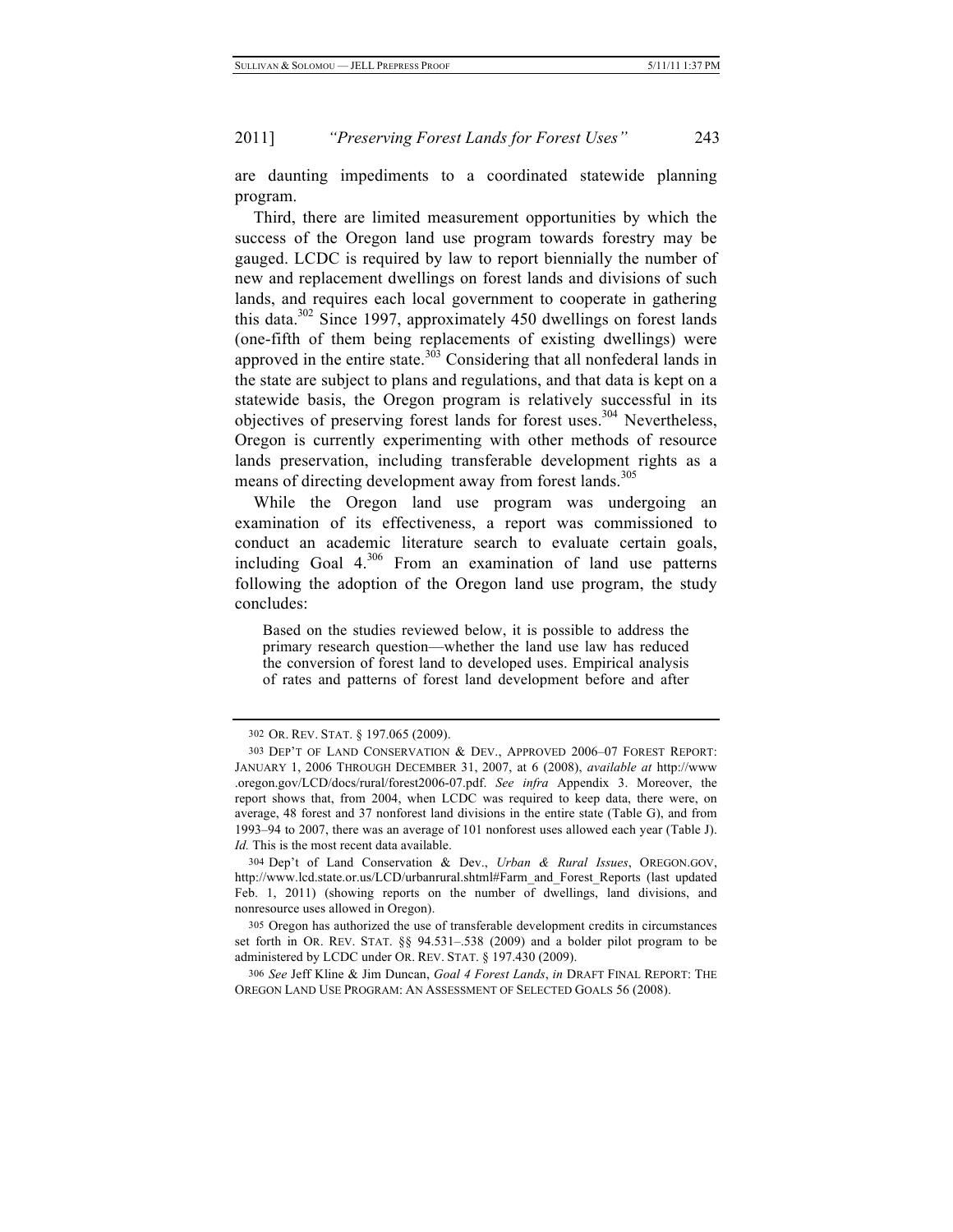implementation of the land use law suggest that the land use planning system has redirected residential and other development to locations within urban growth boundaries and other designated growth areas. Land use planning has reduced the amount of forest land conversion that otherwise would have taken place without implementation of the land use law. Additional analysis suggests that the continuation of the land use planning program into the future will yield further prevention of development on forest lands.

A third study, prepared jointly by the Oregon Department of Forestry and the United States Forest Service, <sup>308</sup> concluded:

- Ninety-eight percent of all non-Federal land that was [zoned for] forest, agricultural, and range land uses in Oregon in 1974 remained in these uses in 2005. . . .
- Average annual rates of conversion of private land [zoned for] forest, agriculture, and range uses to low-density residential and urban uses declined for Oregon, western Oregon, and eastern Oregon from the 1974–1984 period through the 2000–2005 period. Annualized rates of change in the conversion of private forest, farm, and range land to low-density residential or urban uses declined dramatically from the 1974–1984 period to the 1984–

<sup>307</sup> *Id.* at 59 (citations omitted). *See also id.* at 72–73 ("Despite the significant interest in Oregon's land use planning program since its inception and the rather large body of literature that has been written about it, little empirical analysis actually exists that has attempted to evaluate the forest land conservation effects of forest and agricultural zoning in Oregon. Although a [great] number of studies claim to do so, many of those studies are more descriptive in nature and focus on examining trends in land use since land use planning was implemented. Although such descriptive analyses do provide a story of shifting land use trends after planning, the failure of most studies to control for the numerous socioeconomic and topographic factors that influence land use change and development confound our ability to draw strong conclusions regarding the likely influence of zoning in effecting rates and patterns of change."). Perhaps however the more recent study by Clay Harris Veka, Impact of Dwellings on Land Use in Farm and Forest Zones: The Case of Hood River County, Oregon, 1994–2005 (2008) (unpublished professional project submitted in partial fulfillment of the requirements for the degree of Master of Urban Planning, University of Washington) (on file with Built Environments Library, University of Washington) might qualify as a valid model for how to study forest lands, notwithstanding the Kline and Duncan suggestions to the contrary and the fact that the case study considered only farm land. Despite some concerns that there is no study or analysis to evaluate whether the land use system could do a better job protecting the nontimber values found primarily on forest land and there are several arguments to suggest that it would not.

<sup>308</sup> U.S. FOREST SERV. & OR. DEP'T OF FORESTRY, FORESTS, FARMS & PEOPLE: LAND USE CHANGE ON NON-FEDERAL LAND IN OREGON 1974–2005 (2009), *available at* http://www.oregon.gov/ODF/RESOURCE\_PLANNING/docs/Low\_Res\_Forest\_farms\_8\_ 9\_09.pdf. *See also* The Hillsboro Argus, *Forestry Report Chronicles Land-Use Changes in Oregon*, OREGONLIVE.COM (Mar. 15, 2011, 8:30 AM), http://www.oregonlive.com/argus /index.ssf/2011/03/forestry\_report\_chronicles\_lan.html.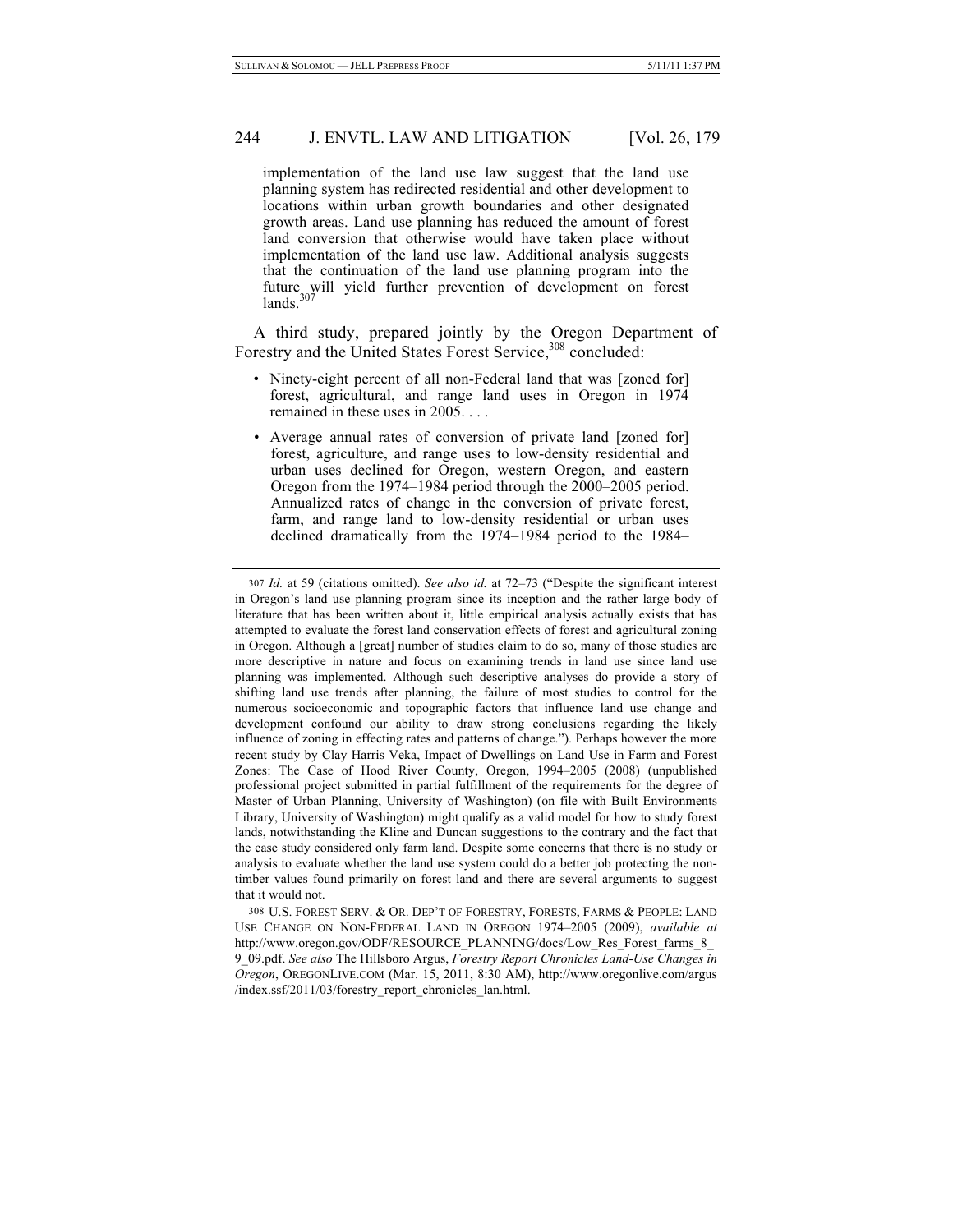1994 period. From 1994 to 2005, rates of development remained relatively low in spite of rapidly increasing population.

- How fast forest, agricultural, and range land shifted to low-density residential or urban land uses was related to their distance to more developed areas. . . .
- Land zoned for forest, range, and agricultural uses has remained in these uses. Of non-Federal acreage designated as non-developable zones in county comprehensive land use plans, nearly all of it has remained in forest, range, and agricultural uses in the years following completion of these plans in the mid-1980s. Development of land in these resource uses to low-density residential or urban uses occurred where land was zoned for development.
- A slowdown in the conversion of private forest, agriculture, and range land to more developed uses in the 1984–1994 period coincided with the implementation of comprehensive land use plans. Land in low-density residential land use shifted to urban land use at a high rate in the 2000–2005 period. These results support a key finding that Oregon's land use program has encouraged intensified development in areas already urbanizing, while limiting the development of more rural forest, range, and agriculture land.
- . . . .
- A large majority, 87 percent, of private land in Oregon zoned for forest use, is still largely free of the effects that population or development may have on forest management. However, the rate at which private land zoned for forest use shifted from lower to higher <sub>30</sub> population densities accelerated in the 2000–2005 period.

Oregon's land use planning program has identified and extended significant protections to the state's forest land base. Information from the Oregon Forest Institute shows that Oregon is converting forest land to other uses at a much slower rate than virtually every other state. Oregon has retained ninety-two percent of the forest cover it had in  $1850$ .<sup>310</sup> This significant figure is due in large part to the statewide land use program. In recent years, a variety of forces have

<sup>309</sup> *Id.* at 4. The report concludes that the rate of conversion of forest land to lowdensity and urban uses between 2000 and 2005 averaged 6000 acres per year, though there was more development in wildland forests and set benchmarks to review such future conversions, so that the report would be updated in 2010 and every five years thereafter. *Id.* at 49.

<sup>310</sup> *See* OR. FOREST RES. INST., THE FUTURE OF OREGON'S WORKING FORESTS: CHOICES, CONSEQUENCES, AND WHAT'S AT STAKE FOR OREGON 1 (2008), *available at*  http://www.oregonforestresources.org/assets/uploads/Working\_Web.pdf.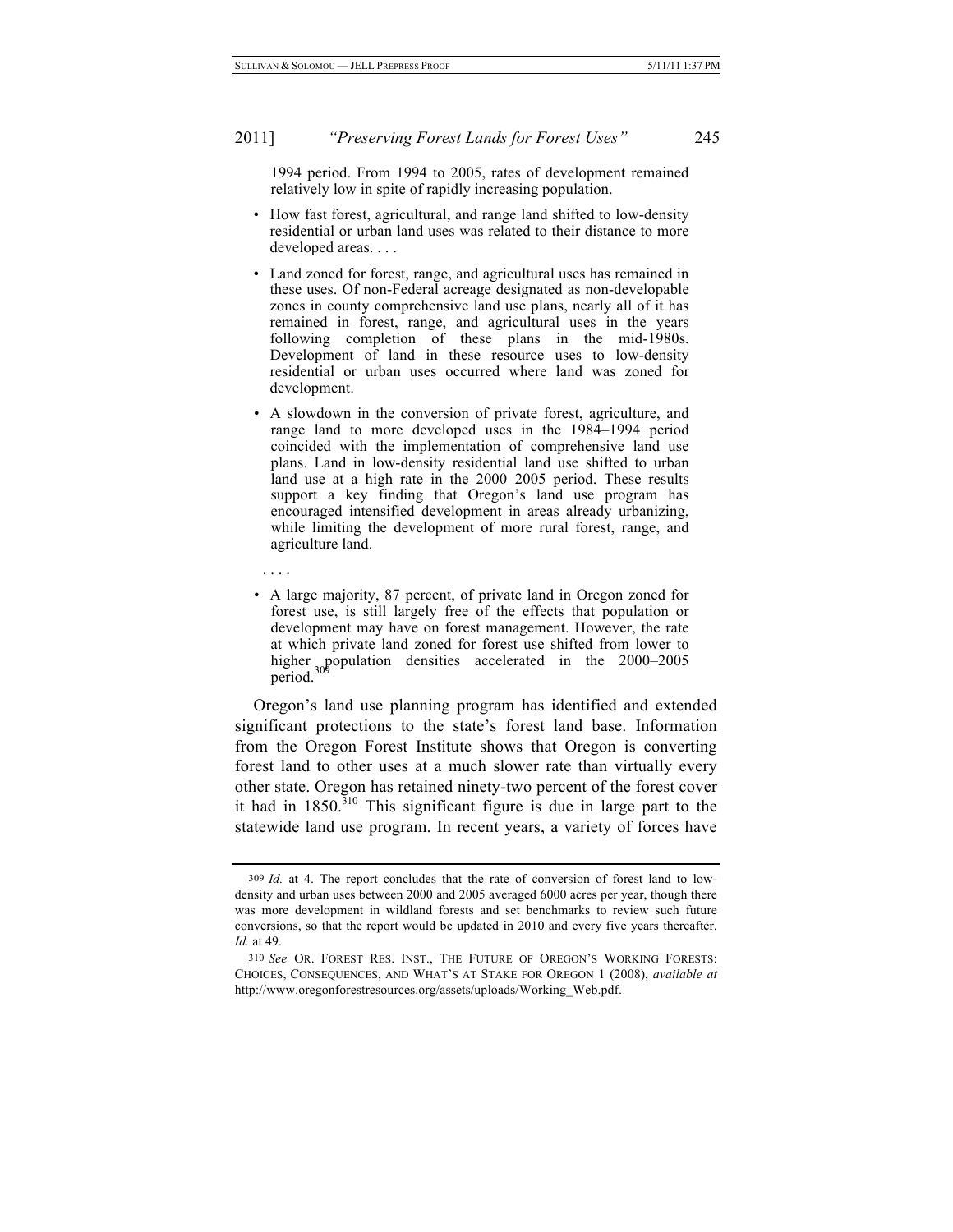caused timber harvests to drop dramatically even as land remains undeveloped, while other values such as habitat, water quality, carbon sequestration, and recreation have gained increasing importance for those lands. However, as nonmarket values diminish, private industrial timber ownerships have been transferred to real estate arms or companies, raising a concern about growing development pressure on forest land that could adversely impact both future timber management and other forest values.

Recommendations to improve the state's program should address five issues in particular, namely: inventory and designation, nonforest uses, forest dwellings, minimum lot sizes, and preemption.

## *A. Inventory and Designation*

Identifying precisely which forest lands are to be conserved under Goal 4 has been a perennial issue subject to much litigation. Unlike Goal 3, which defines agricultural lands based primarily on soil capability, the definition of forest land under Goal 4 is somewhat general in nature. The definition should have a minimum of lands that are deemed forest land, preferably based on soil categories. Additional lands outside urban growth boundaries should then be considered if they are suitable for forest use or for the protection of other forest resources.<sup>311</sup>

### *B. Nonforest Uses*

The nonforest uses permitted under Goal 4 remain similar to the long list of nonfarm uses permitted under Goal 3 in EFU zones. As with Goal 3, there has not been any comprehensive review of these permitted uses to determine whether any individual or cumulative loss of forest land or any impact on adjacent forest operations has occurred. Such a study should be done using the information submitted annually to LCDC by Oregon counties and field checked using available GIS information.<sup>312</sup>

<sup>311</sup> In January of 2011, LCDC amended OR. ADMIN. R. 660-006-0005, -0010 (2011), to provide that data from the United States Forest Service Natural Resource Data Service is the default authority for determining commercial forest land classification, but adding other sources in the event that such data is unavailable or is shown to be inaccurate. Additionally, OR. ADMIN. R. 660-006-0005 (2011) was amended to cross-reference OR. REV. STAT. §§ 215.700–.799 (2009), to demonstrate the policies in these statutes as additional purposes for these rules. While an element of discretion is still present, the new rules do provide additional certainty.

<sup>312</sup> *See* Veka, *supra* note 310 (providing a model for this approach).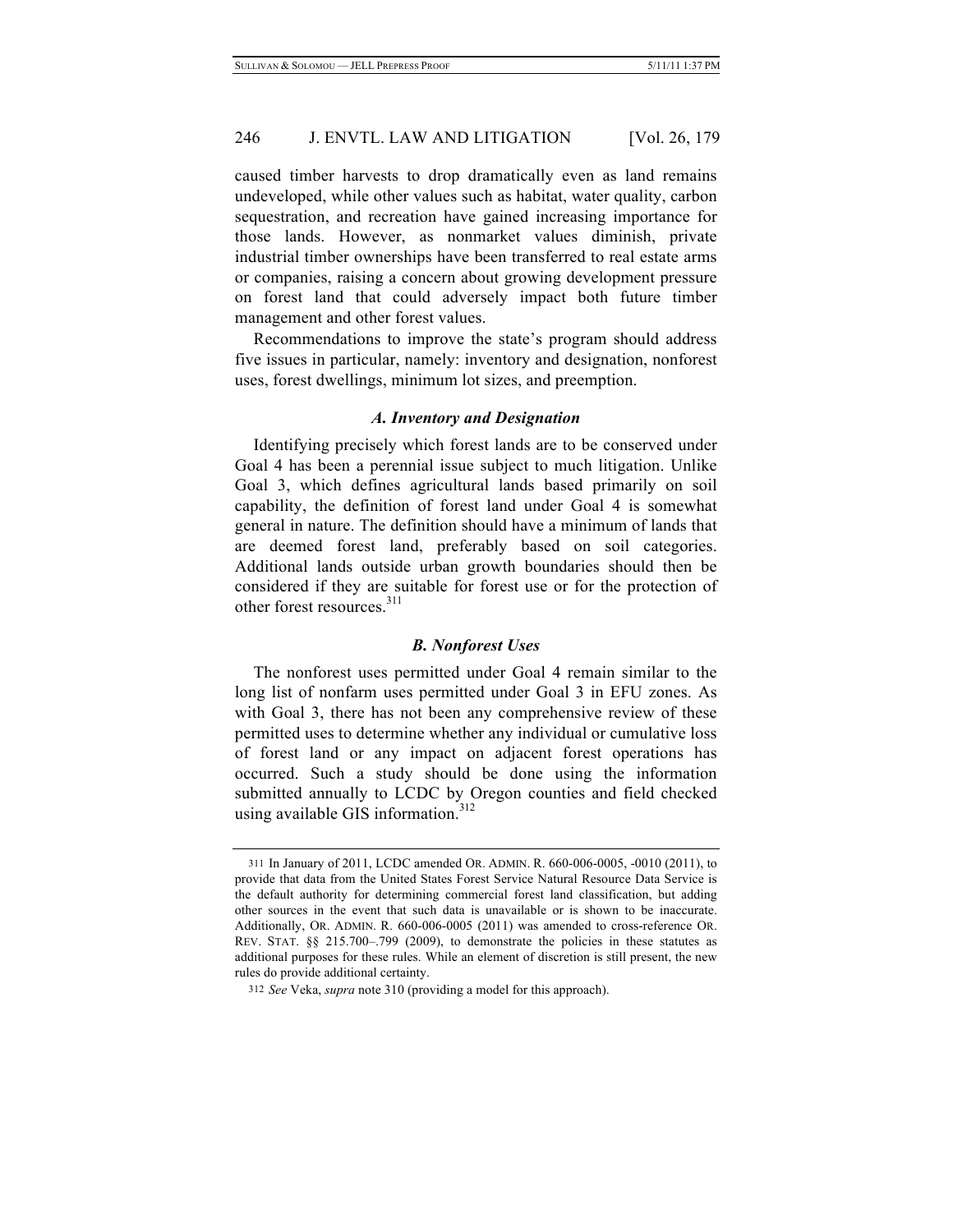#### *C. Forest Dwellings*

The dwellings permitted in forest zones under ORS § 215.705 to § 215.755 are subject to standards intended to keep dwellings from intruding into active forest areas or interfering with any forest operations. A comprehensive review of the dwellings approved should be undertaken to determine whether the standards are achieving their intended purpose.<sup>313</sup> Such a review is especially important for the large-tract<sup>314</sup> and template dwellings,<sup>315</sup> where there is anecdotal evidence of problems.

#### *D. Minimum Lot Sizes*

There has been no review of the adequacy of the statutorily required minimum lot sizes in forest areas since the passage of H.B. 3661 in 1993. This should be done to ensure that the size of new parcels is appropriate for commercial forestry and not more attractive for residential purposes.

#### *E. Preemption*

H.B. 3396 also reconstituted the Oregon Board of Forestry and delegated to that Board the responsibility to protect various important non-timber resources. Since that time, there has been no comprehensive evaluation of the expected reforms established by this legislation. In response to the claim that preemption would exacerbate the domination of the forest industry in managing forest practices, the legislature reestablished the Board with more diversity, so that it was not dominated by the timber industry and included persons with expertise in "all aspects of forest management."<sup>316</sup> Further, this new Board was to adopt new rules to conduct certain inventories of important nontimber resources and to ensure the protection of these

<sup>313</sup> The Veka methodology, *supra* note 310, or that used in Project Report, *supra* note 172, appear to be an appropriate measurements of impact.

<sup>314</sup> *See supra* Part III.C.2. There is a concern that nonforest landowners will buy large parcels of forest land for private game reserves, rather than the practice of commercial forestry.

<sup>315</sup> *See supra* Part III.C.3. There is concern that standards applicable to template dwellings permit some construction in areas with nearby dwellings or areas that are not clearly parcelized. To ensure that these dwellings are only approved in areas with an existing pattern of small parcels and dwellings, one possible solution would be to require the dwellings used to qualify the parcel for development be within the template area or within a certain distance from the proposed dwelling.

<sup>316</sup> Achterman Memorandum to Legislators, *supra* note 270.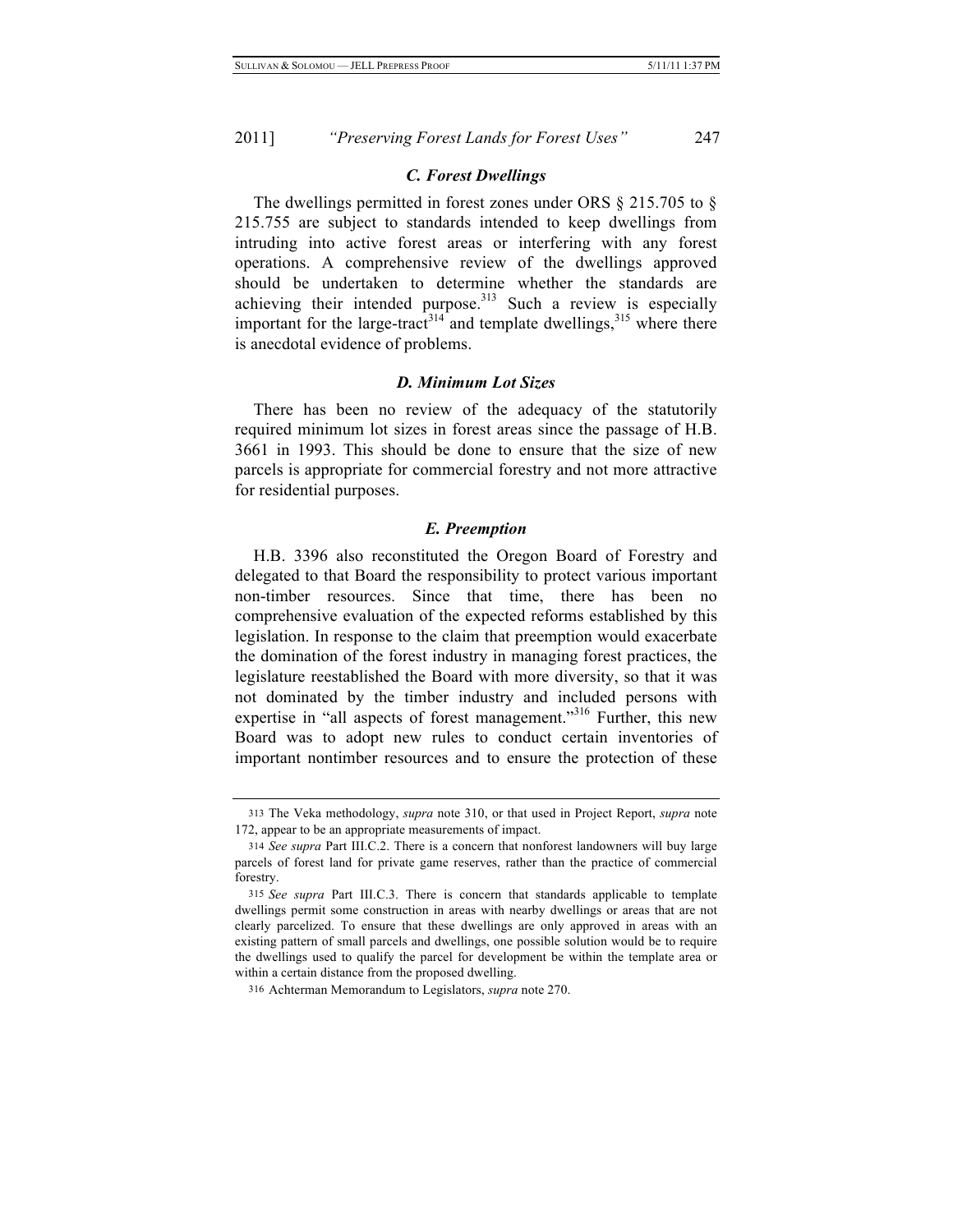critical resources.317 These rules need a continuing and comprehensive review to ensure that they can achieve the goals of the legislation.

The Oregon land use program appears to have achieved an understanding with the timber industry and owners of forest lands so that forest lands are restricted to provide for forest uses, nonforest uses are limited or prohibited, a property tax regime is provided that supports and encourages that industry, and forestry regulations are undertaken through a state agency, rather than through the state land use program.<sup>318</sup> Not all forest landowners are in agreement with this approach. While this balance occasionally creates controversy and upsets forest landowners, conservationists, local governments, and the public, it works and is predictable. Given the economic challenges to the forest industry, such predictability is important.

<sup>317</sup> *Id.*; OR. REV. STAT. § 197.277 (2009).

<sup>318</sup> The statutory exclusion of most local land use regulation of forest practices and reliance on the Forest Practices Act leaves the responsibility for sustainable land management practices to the Oregon Board of Forestry (BOF), which develops such policies for state (but not federal) and private forest lands. The adequacy of such policies is beyond the scope of this Article. Nevertheless, the BOF is beset with a number of problems in developing and administering its own land use policies: (1) BOF funding is largely dependent on the amount of timber cut, which is largely in steep decline in recent years, and cannot look to the state general fund to replace these revenues; (2) the "pay or waive" provisions of Measure 49 and subsequent legislation will likely be asserted against new BOF rules dealing with environmental protection, such as endangered species and water quality; (3) the influence on that Board by the forest industry, which is likely to have less sympathy to land use regulations and conservation efforts, is great. The preemption alternative must be weighed against whether local land use control of forest lands would have been a better outcome. It is far from clear whether local governments, especially county governments, would be less sympathetic to the industry and more supportive of conservation regulations since local tax revenues come in part from receipts of the local timber harvest.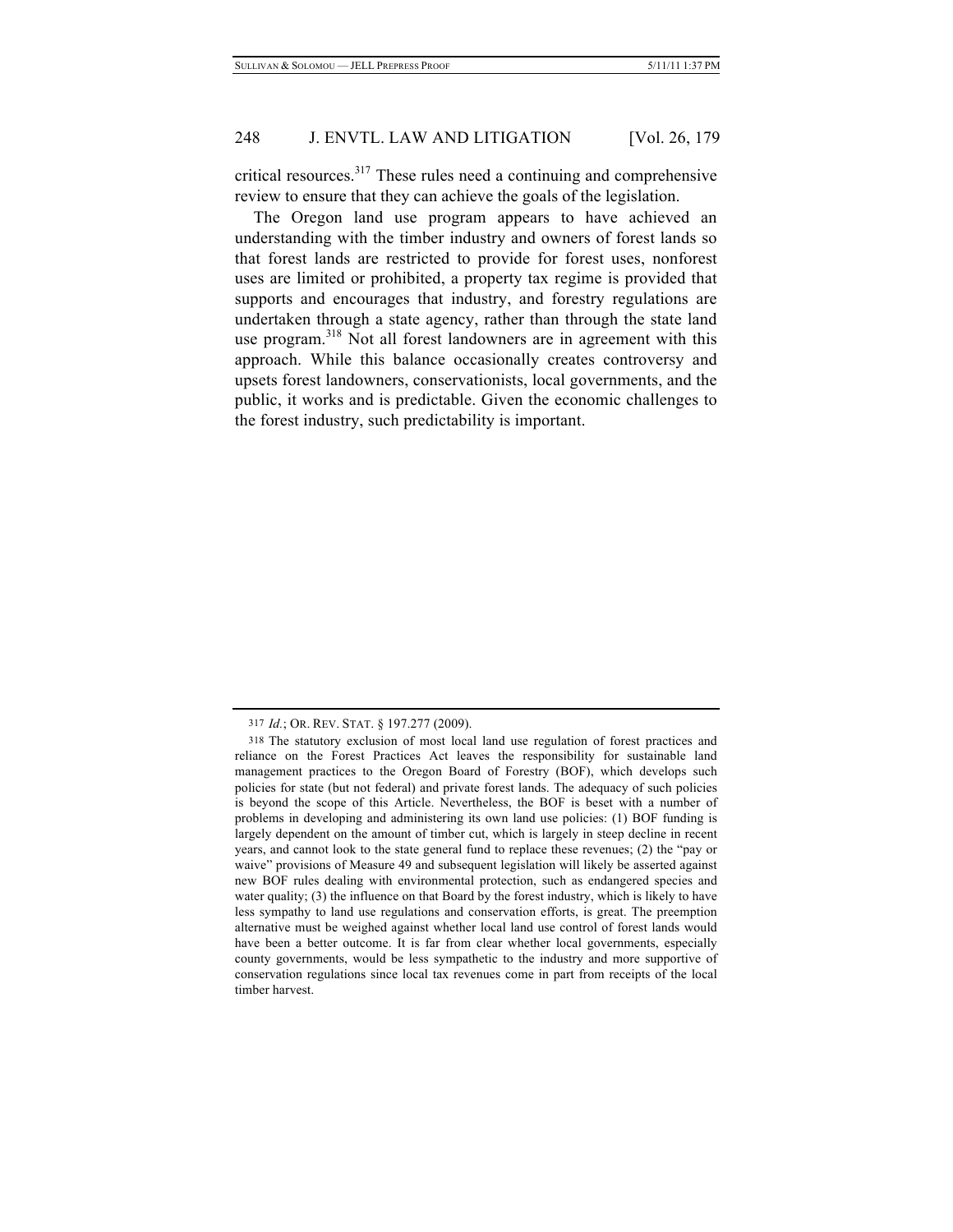#### **APPENDIX 1**

#### **ORIGINAL VERSION OF GOAL 4**

# 4—FOREST LANDS

GOAL:

To conserve forest lands for forest uses.

Forest land shall be retained for the production of wood fiber and other forest uses. Lands suitable for forest uses shall be inventoried and designated as forest lands. Existing forest land uses shall be protected unless proposed changes are in conformance with the comprehensive plan.

In the process of designating forest lands, comprehensive plans shall include the determination and mapping of forest site classes according to the United States Forest Service manual "Field Instructions for Integrated Forest Survey and Timber Management Inventories—Oregon, Washington and California, 1974."

- FOREST LANDS—are (1) lands composed of existing and potential forest lands which are suitable for commercial forest uses; (2) other forested lands needed for watershed protection, wildlife and fisheries habitat and recreation; (3) lands where extreme conditions of climate, soil and topography require the maintenance of vegetative cover irrespective of use; (4) other forested lands in urban and agricultural areas which provide urban buffers, wind breaks, wildlife and fisheries habitat, livestock habitat, scenic corridors, and recreational use.
- FOREST USES—are (1) the production of trees and the processing of forest products; (2) open space, buffers from noise, and visual separation of conflicting uses; (3)watershed protection and wildlife and fisheries habitat; (4) soil protection from wind and water; (5) maintenance of clean air and water; (6) outdoor recreational activities and related support services and wilderness values compatible with these uses; and (7) grazing land for livestock.

### **CURRENT VERSION OF GOAL 4**

OAR 660-015-0000(4)

### GOAL 4: FOREST LANDS

To conserve forest lands by maintaining the forest land base and to protect the state's forest economy by making possible economically efficient forest practices that assure the continuous growing and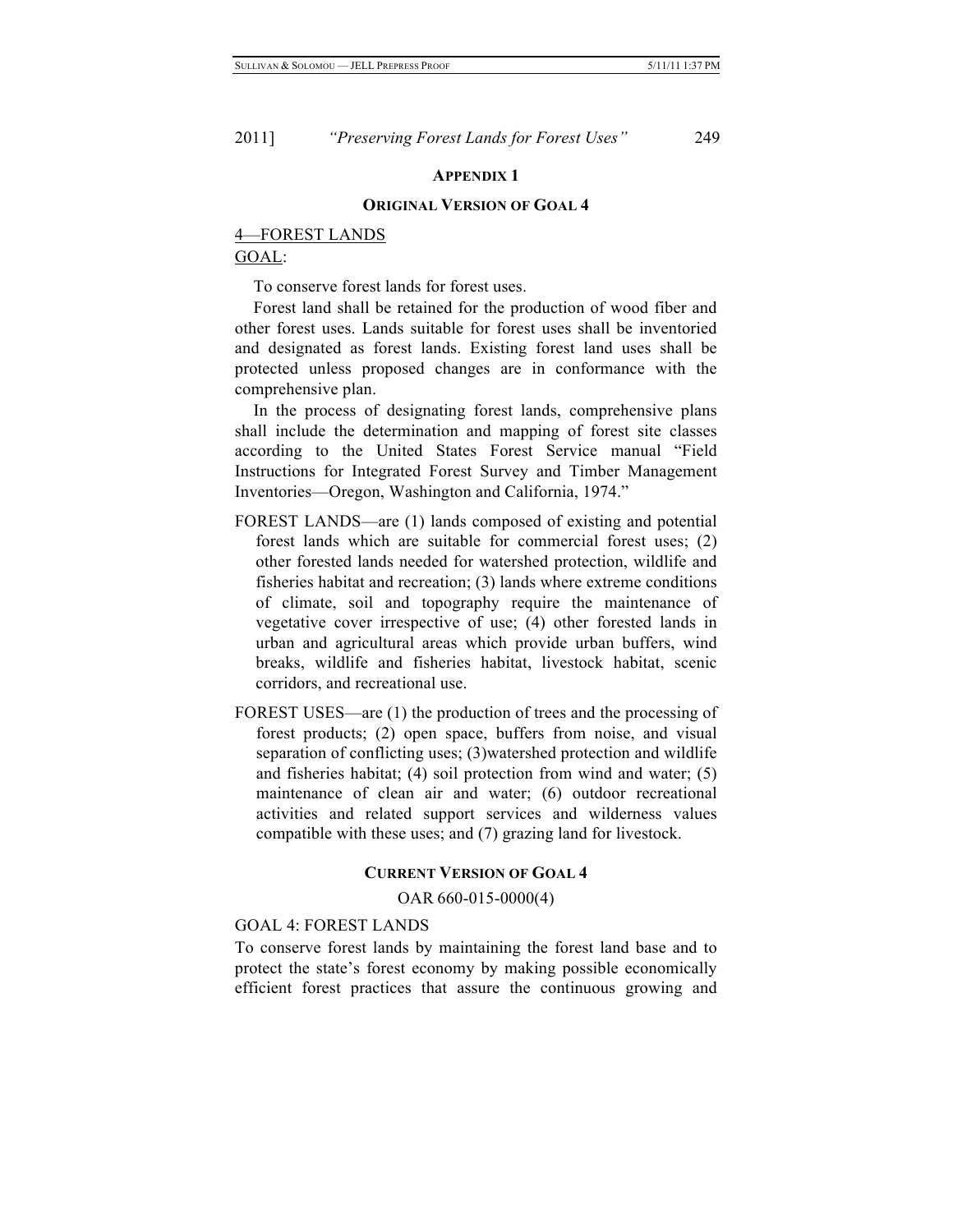harvesting of forest tree species as the leading use on forest land consistent with sound management of soil, air, water, and fish and wildlife resources and to provide for recreational opportunities and agriculture.

Forest lands are those lands acknowledged as forest lands as of the date of adoption of this goal amendment. Where a plan is not acknowledged or a plan amendment involving forest lands is proposed, forest land shall include lands which are suitable for commercial forest uses including adjacent or nearby lands which are necessary to permit forest operations or practices and other forested lands that maintain soil, air, water and fish and wildlife resources.

### USES

Forest operations, practices and auxiliary uses shall be allowed on forest lands subject only to such regulation of uses as are found in ORS 527.722.

Uses which may be allowed subject to standards set forth in this goal and administrative rule are: (1) uses related to and in support of forest operations; (2) uses to conserve soil, water and air quality, and to provide for fish and wildlife resources, agriculture and recreational opportunities appropriate in a forest environment; (3) locationally dependent uses; (4) dwellings authorized by law.

#### IMPLEMENTATION

Comprehensive plans and zoning provide certainty to assure that forest lands will be available now and in the future for the growing and harvesting of trees. Local governments shall inventory, designate and zone forest lands. Local governments shall adopt zones which contain provisions to address the uses allowed by the goal and administrative rule and apply those zones to designated forest lands.

Zoning applied to forest land shall contain provisions which limit, to the extent permitted by ORS 527.722, uses which can have significant adverse effects on forest land, operations or practices. Such zones shall contain numeric standards for land divisions and standards for the review and siting of land uses. Such land divisions and siting standards shall be consistent with the applicable statutes, goal and administrative rule. If a county proposes a minimum lot or parcel size less than 80 acres, the minimum shall meet the requirements of ORS 527.630 and conserve values found on forest lands. Siting standards shall be designed to make allowed uses compatible with forest operations, agriculture and to conserve values found on forest lands.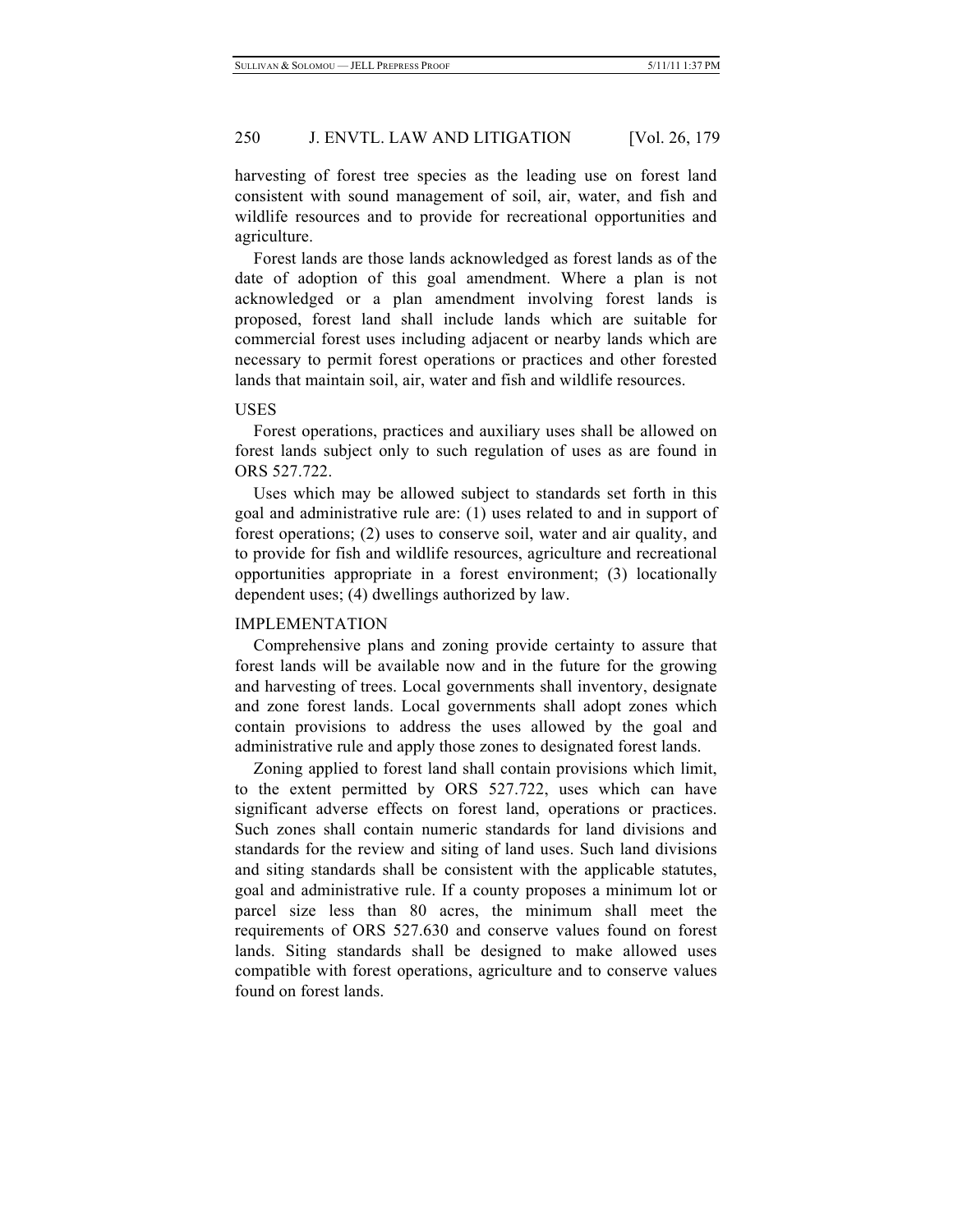Local governments authorized by ORS 215.316 may inventory, designate and zone forest lands as marginal land, and may adopt a zone which contains provisions for those uses and land divisions authorized by law.

#### GUIDELINES

A. PLANNING

1. Forest lands should be inventoried so as to provide for the preservation of such lands for forest uses.

2. Plans providing for the preservation of forest lands for forest uses should consider as a major determinant the carrying capacity of the air, land and water resources of the planning area. The land conservation and development actions provided for by such plans should not exceed the carrying capacity of such resources.

#### B. IMPLEMENTATION

1. Before forest land is changed to another use, the productive capacity of the land in each use should be considered and evaluated.

2. Developments that are allowable under the forest lands classification should be limited to those activities for forest production and protection and other land management uses that are compatible with forest production. Forest lands should be available for recreation and other uses that do not hinder growth.

3. Forestation or reforestation should be encouraged on land suitable for such purposes, including marginal agricultural land not needed for farm use.

4. Road standards should be limited to the minimum width necessary for management and safety.

5. Highways through forest lands should be designed to minimize impact on such lands.

6. Rights-of-way should be designed so as not to preclude forest growth whenever possible.

7. Maximum utilization of utility rights-of-way should be required before permitting new ones.

8. Comprehensive plans should consider other land uses that are adjacent to forest lands so that conflicts with forest harvest and management are avoided.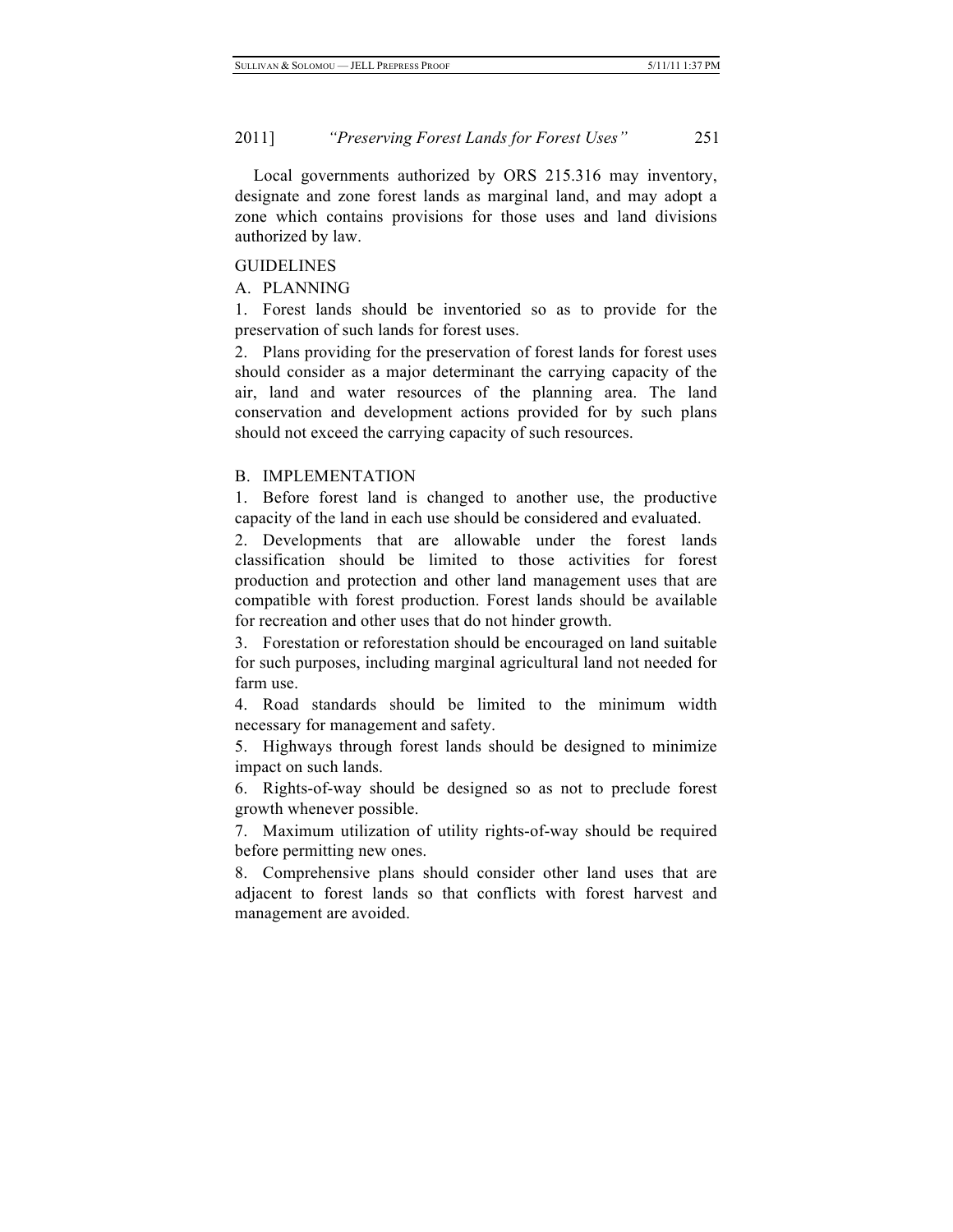# 252 J. ENVTL. LAW AND LITIGATION [Vol. 26, 179]

#### **APPENDIX 2**

### **Or. Admin. R. 660-006-0025: Uses Authorized in Forest Zones**

(1) Goal 4 requires that forest land be conserved. Forest lands are conserved by adopting and applying comprehensive plan provisions and zoning regulations consistent with the goals and this rule. In addition to forest practices and operations and uses auxiliary to forest practices, as set forth in ORS 527.722, the Commission has determined that five general types of uses, as set forth in the goal, may be allowed in the forest environment, subject to the standards in the goal and in this rule. These general types of uses are:

(a) Uses related to and in support of forest operations;

(b) Uses to conserve soil, air and water quality and to provide for fish and wildlife resources, agriculture and recreational opportunities appropriate in a forest environment;

(c) Locationally dependent uses, such as communication towers, mineral and aggregate resources, etc.;

(d) Dwellings authorized by ORS 215.705 to 215.755; and

(e) Other dwellings under prescribed conditions.

(2) The following uses pursuant to the Forest Practices Act (ORS Chapter 527) and Goal 4 shall be allowed in forest zones:

(a) Forest operations or forest practices including, but not limited to, reforestation of forest land, road construction and maintenance, harvesting of a forest tree species, application of chemicals, and disposal of slash;

(b) Temporary on-site structures which are auxiliary to and used during the term of a particular forest operation;

(c) Physical alterations to the land auxiliary to forest practices including, but not limited to, those made for purposes of exploration, mining, commercial gravel extraction and processing, landfills, dams, reservoirs, road construction or recreational facilities; and

(d) For the purposes of section (2) of this rule "auxiliary" means a use or alteration of a structure or land that provides help or is directly associated with the conduct of a particular forest practice. An auxiliary structure is located on site, temporary in nature, and is not designed to remain for the forest's entire growth cycle from planting to harvesting. An auxiliary use is removed when a particular forest practice has concluded.

(3) The following uses may be allowed outright on forest lands: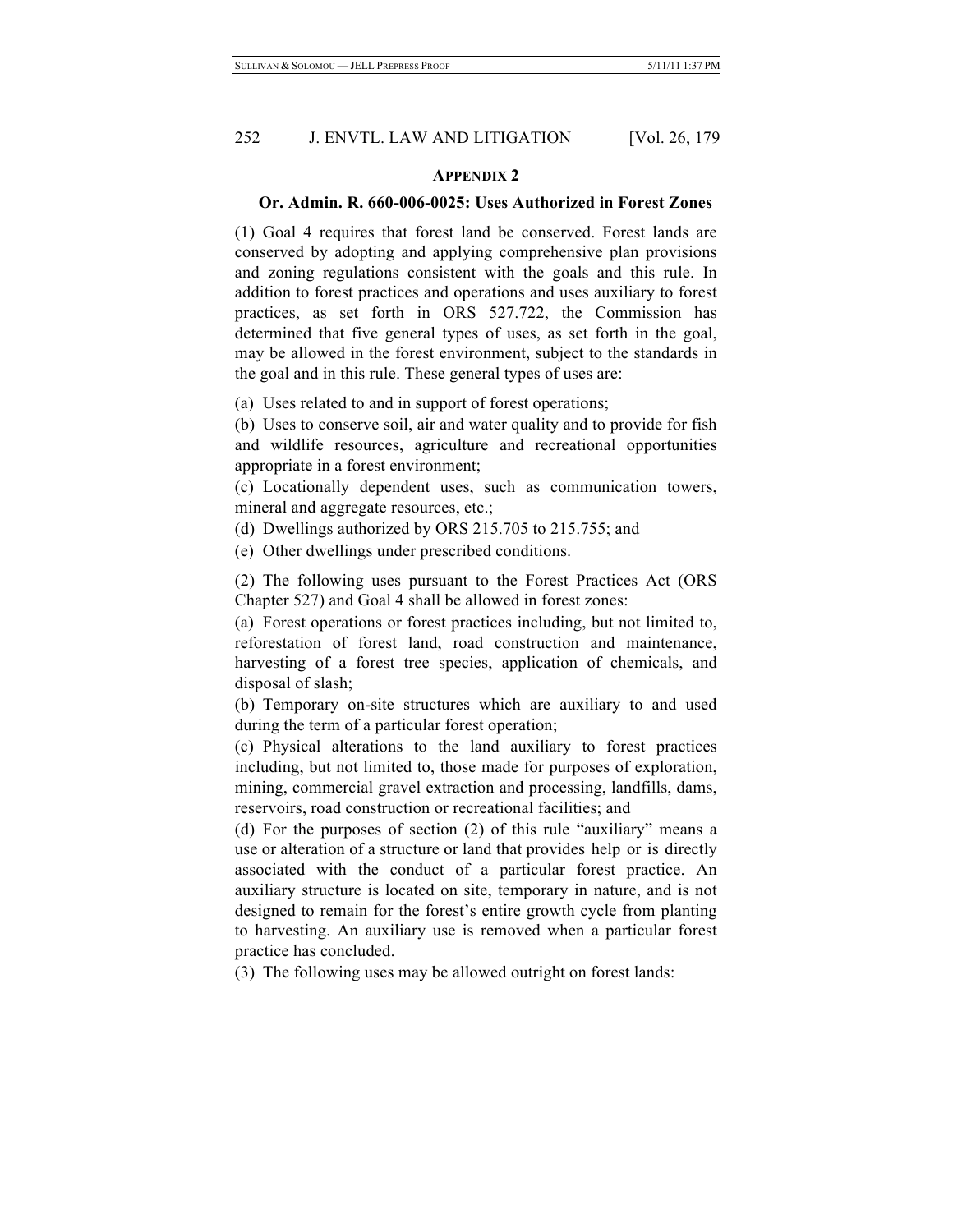(a) Uses to conserve soil, air and water quality and to provide for wildlife and fisheries resources;

(b) Farm use as defined in ORS 215.203;

(c) Local distribution lines (e.g., electric, telephone, natural gas) and accessory equipment (e.g., electric distribution transformers, poles, meter cabinets, terminal boxes, pedestals), or equipment that provides service hookups, including water service hookups;

(d) Temporary portable facility for the primary processing of forest products;

(e) Exploration for mineral and aggregate resources as defined in ORS Chapter 517;

(f) Private hunting and fishing operations without any lodging accommodations;

(g) Towers and fire stations for forest fire protection;

(h) Widening of roads within existing rights-of-way in conformance with the transportation element of acknowledged comprehensive plans and public road and highway projects as described in ORS 215.213(1) and 215.283(1);

(i) Water intake facilities, canals and distribution lines for farm irrigation and ponds;

(j) Caretaker residences for public parks and public fish hatcheries;

(k) Uninhabitable structures accessory to fish and wildlife enhancement;

(l) Temporary forest labor camps;

(m) Exploration for and production of geothermal, gas, oil, and other associated hydrocarbons, including the placement and operation of compressors, separators and other customary production equipment for an individual well adjacent to the well head;

(n) Destination resorts reviewed and approved pursuant to ORS 197.435 to 197.467 and Goal 8;

(o) Disposal site for solid waste that has been ordered established by the Oregon Environmental Quality Commission under ORS 459.049, together with the equipment, facilities or buildings necessary for its operation;

(p) Alteration, restoration or replacement of a lawfully established dwelling that:

(A) Has intact exterior walls and roof structures;

(B) Has indoor plumbing consisting of a kitchen sink, toilet and bathing facilities connected to a sanitary waste disposal system;

(C) Has interior wiring for interior lights;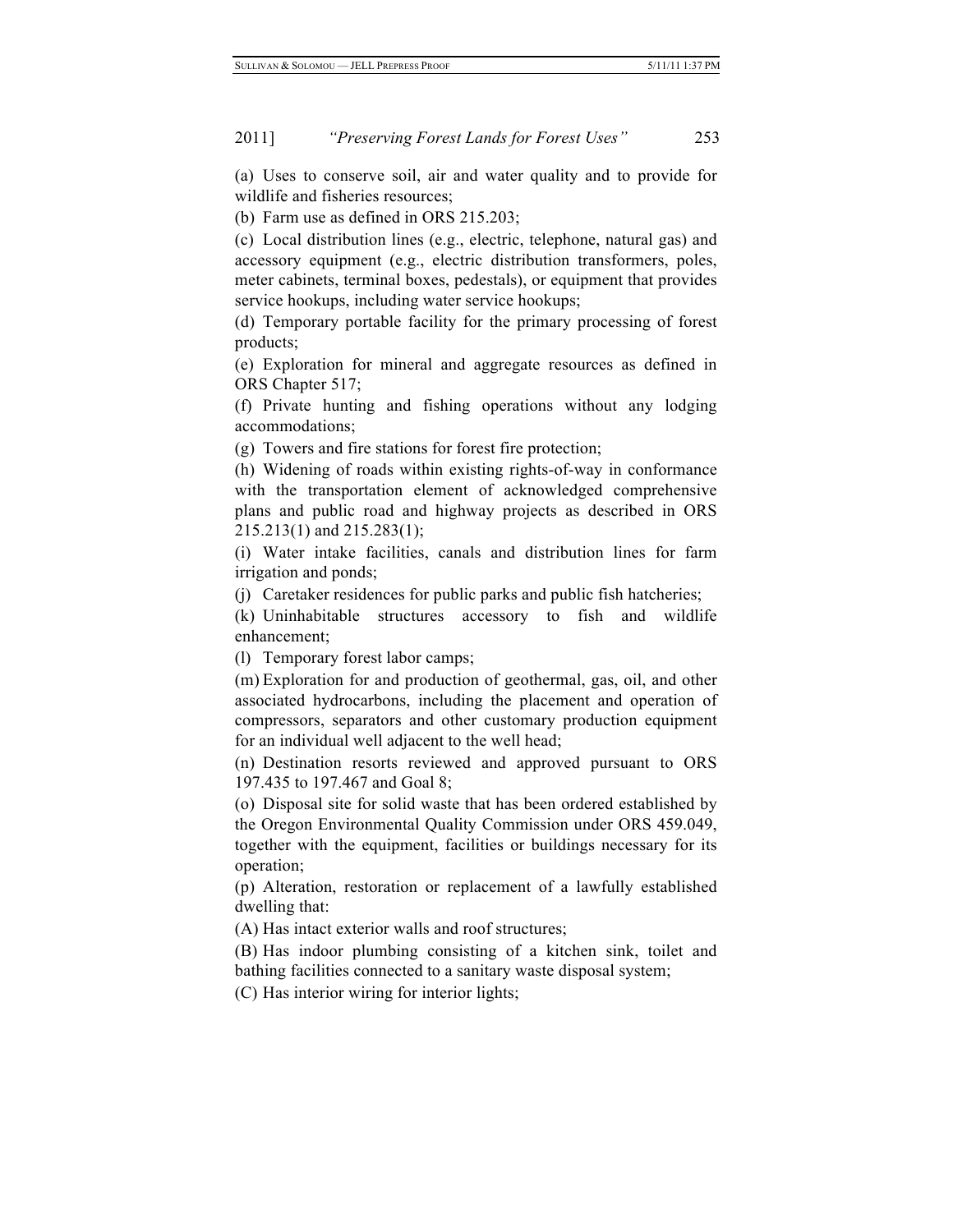# 254 J. ENVTL. LAW AND LITIGATION [Vol. 26, 179]

(D) Has a heating system; and

(E) In the case of replacement, is removed, demolished or converted to an allowable nonresidential use within three months of the completion of the replacement dwelling; and

(q) An outdoor mass gathering as defined in ORS 433.735 or other gathering of fewer than 3,000 persons that is not anticipated to continue for more than 120 hours in any three-month period is not a "land use decision" as defined in ORS 197.015(10) or subject to review under this division.

(4) The following uses may be allowed on forest lands subject to the review standards in section (5) of this rule:

(a) Permanent facility for the primary processing of forest products;

(b) Permanent logging equipment repair and storage;

(c) Log scaling and weigh stations;

(d) Disposal site for solid waste approved by the governing body of a city or county or both and for which the Oregon Department of Environmental Quality has granted a permit under ORS 459.245, together with equipment, facilities or buildings necessary for its operation;

(e)(A) Private parks and campgrounds. Campgrounds in private parks shall only be those allowed by this subsection. Except on a lot or parcel contiguous to a lake or reservoir, campgrounds shall not be allowed within three miles of an urban growth boundary unless an exception is approved pursuant to ORS 197.732 and OAR chapter 660, division 4. A campground is an area devoted to overnight temporary use for vacation, recreational or emergency purposes, but not for residential purposes and is established on a site or is contiguous to lands with a park or other outdoor natural amenity that is accessible for recreational use by the occupants of the campground. A campground shall be designed and integrated into the rural agricultural and forest environment in a manner that protects the natural amenities of the site and provides buffers of existing native trees and vegetation or other natural features between campsites. Campsites may be occupied by a tent, travel trailer or recreational vehicle. Separate sewer, water or electric service hook-ups shall not be provided to individual camp sites. Campgrounds authorized by this rule shall not include intensively developed recreational uses such as swimming pools, tennis courts, retail stores or gas stations. Overnight temporary use in the same campground by a camper or camper's vehicle shall not exceed a total of 30 days during any consecutive 6 month period.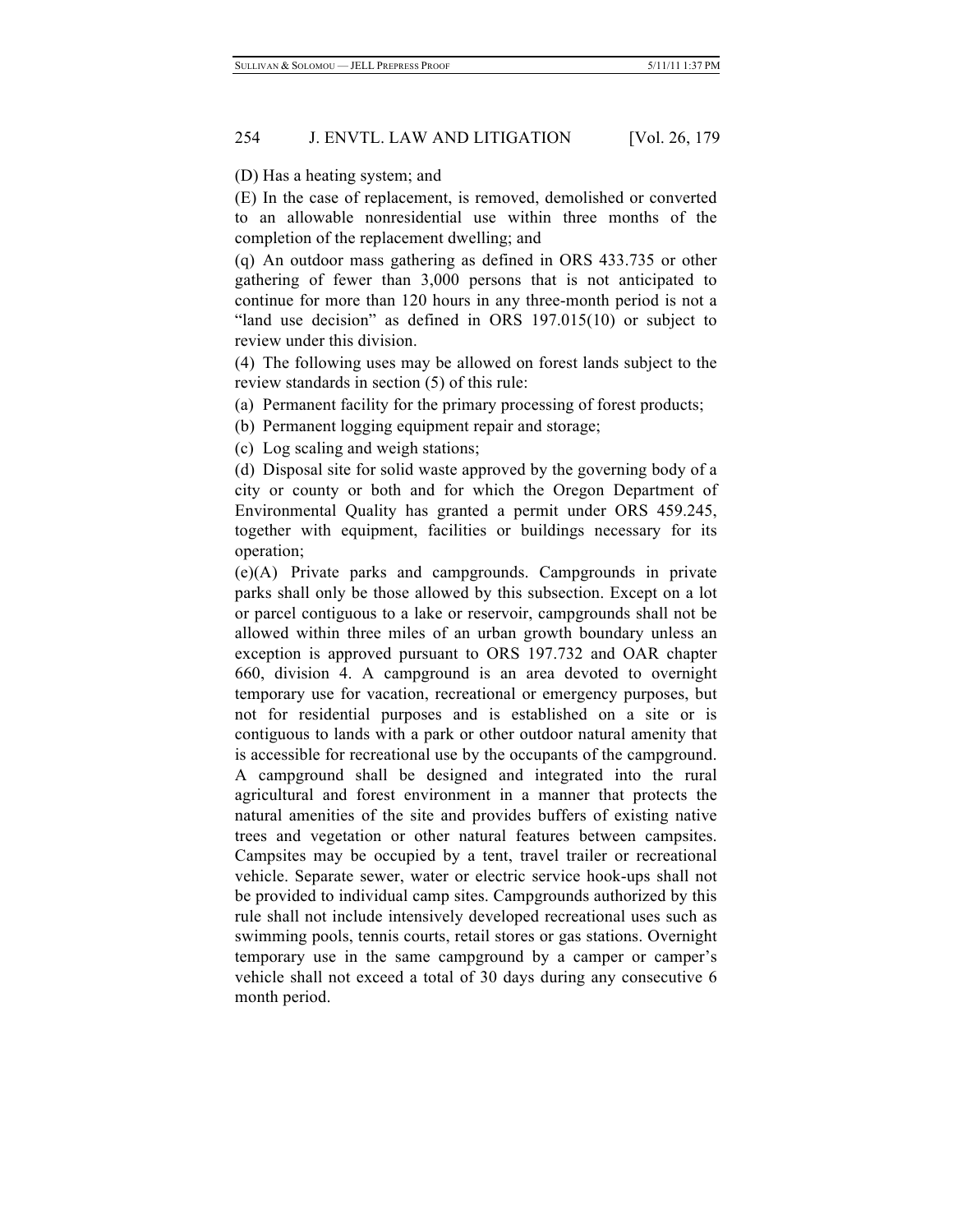(B) Campsites may be occupied by a tent, travel trailer, yurt or recreational vehicle. Separate sewer, water or electric service hookups shall not be provided to individual camp sites except that electrical service may be provided to yurts allowed for by paragraph  $(4)(e)(C)$  of this rule.

(C) Subject to the approval of the county governing body or its designee, a private campground may provide yurts for overnight camping. No more than one-third or a maximum of 10 campsites, whichever is smaller, may include a yurt. The yurt shall be located on the ground or on a wood floor with no permanent foundation. Upon request of a county governing body, the Commission may provide by rule for an increase in the number of yurts allowed on all or a portion of the campgrounds in a county if the Commission determines that the increase will comply with the standards described in ORS 215.296(1). As used in this rule, "yurt" means a round, domed shelter of cloth or canvas on a collapsible frame with no plumbing, sewage disposal hook-up or internal cooking appliance.

(f) Public parks including only those uses specified under OAR 660- 034-0035 or 660-034-0040, whichever is applicable;

(g) Mining and processing of oil, gas, or other subsurface resources, as defined in ORS chapter 520, and not otherwise permitted under subsection (3)(m) of this rule (e.g., compressors, separators and storage serving multiple wells), and mining and processing of aggregate and mineral resources as defined in ORS chapter 517;

(h) Television, microwave and radio communication facilities and transmission towers;

(i) Fire stations for rural fire protection;

(j) Utility facilities for the purpose of generating power. A power generation facility shall not preclude more than 10 acres from use as a commercial forest operation unless an exception is taken pursuant to OAR chapter 660, division 4;

(k) Aids to navigation and aviation;

(l) Water intake facilities, related treatment facilities, pumping stations, and distribution lines;

(m) Reservoirs and water impoundments;

(n) Firearms training facility;

(o) Cemeteries;

(p) Private seasonal accommodations for fee hunting operations may be allowed subject to section (5) of this rule, OAR 660-006-0029, and 660-006-0035 and the following requirements: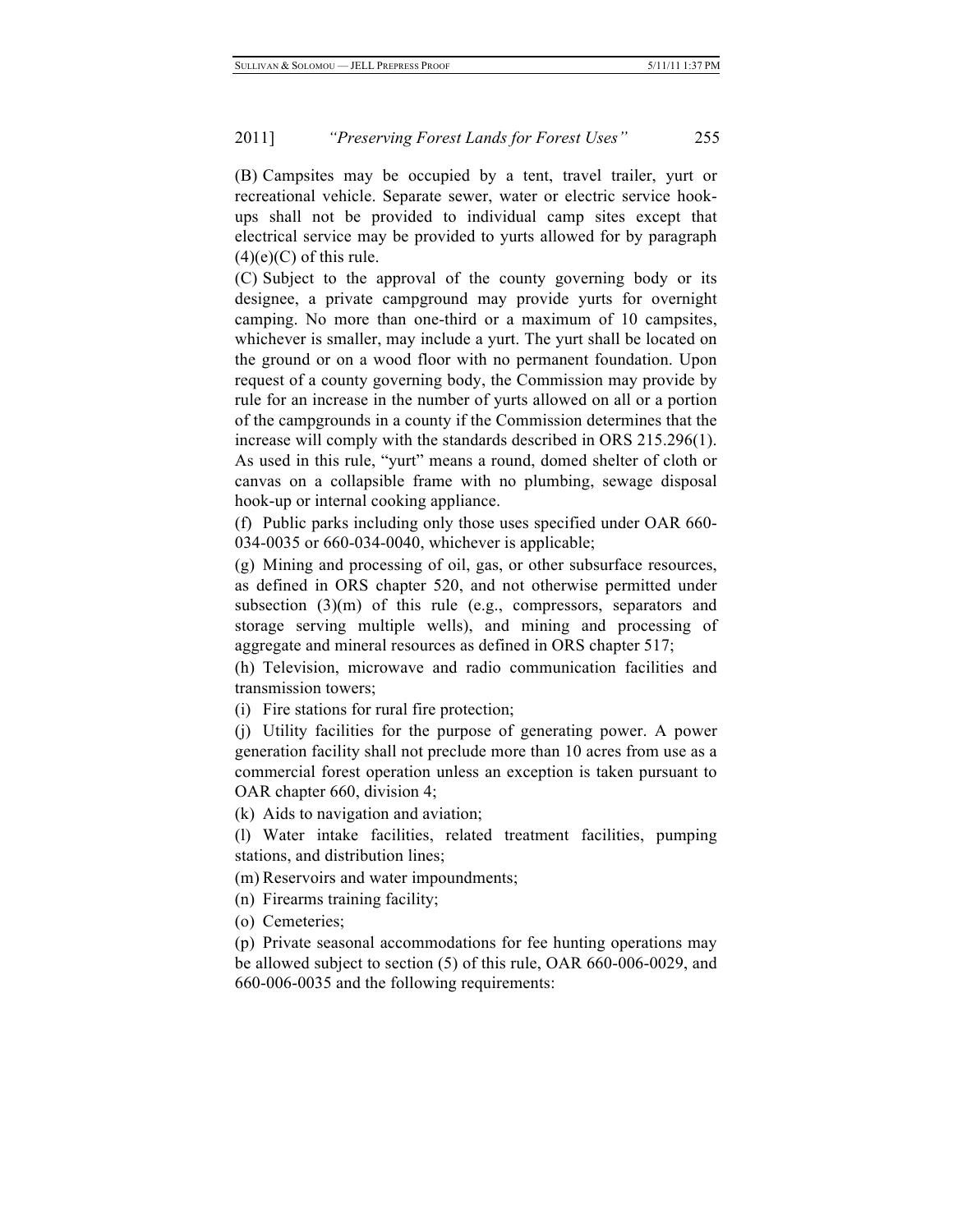# 256 J. ENVTL. LAW AND LITIGATION [Vol. 26, 179]

(A) Accommodations are limited to no more than 15 guest rooms as that term is defined in the Oregon Structural Specialty Code;

(B) Only minor incidental and accessory retail sales are permitted;

(C) Accommodations are occupied temporarily for the purpose of hunting during game bird and big game hunting seasons authorized by the Oregon Fish and Wildlife Commission; and

(D) A governing body may impose other appropriate conditions.

(q) New electric transmission lines with right of way widths of up to 100 feet as specified in ORS 772.210. New distribution lines (e.g., gas, oil, geothermal, telephone, fiber optic cable) with rights-of-way 50 feet or less in width;

(r) Temporary asphalt and concrete batch plants as accessory uses to specific highway projects;

(s) Home occupations as defined in ORS 215.448;

(t) A manufactured dwelling or recreational vehicle, or the temporary residential use of an existing building, in conjunction with an existing dwelling as a temporary use for the term of a hardship suffered by the existing resident or a relative as defined in ORS 215.213 and 215.283. The manufactured dwelling shall use the same subsurface sewage disposal system used by the existing dwelling, if that disposal system is adequate to accommodate the additional dwelling. If the manufactured dwelling will use a public sanitary sewer system, such condition will not be required. Within three months of the end of the hardship, the manufactured dwelling or recreational vehicle shall be removed or demolished or, in the case of an existing building, the building shall be removed, demolished or returned to an allowed nonresidential use. A temporary residence approved under this subsection is not eligible for replacement under subsection  $(3)(p)$  of this rule. Governing bodies every two years shall review the permit authorizing such mobile homes. When the hardships end, governing bodies or their designate shall require the removal of such mobile homes. Oregon Department of Environmental Quality review and removal requirements also apply to such mobile homes. As used in this section, "hardship" means a medical hardship or hardship for the care of an aged or infirm person or persons;

(u) Expansion of existing airports;

(v) Public road and highway projects as described in ORS  $215.213(2)(p)$  through (r) and (10) and  $215.283(2)(q)$  through (s) and (3);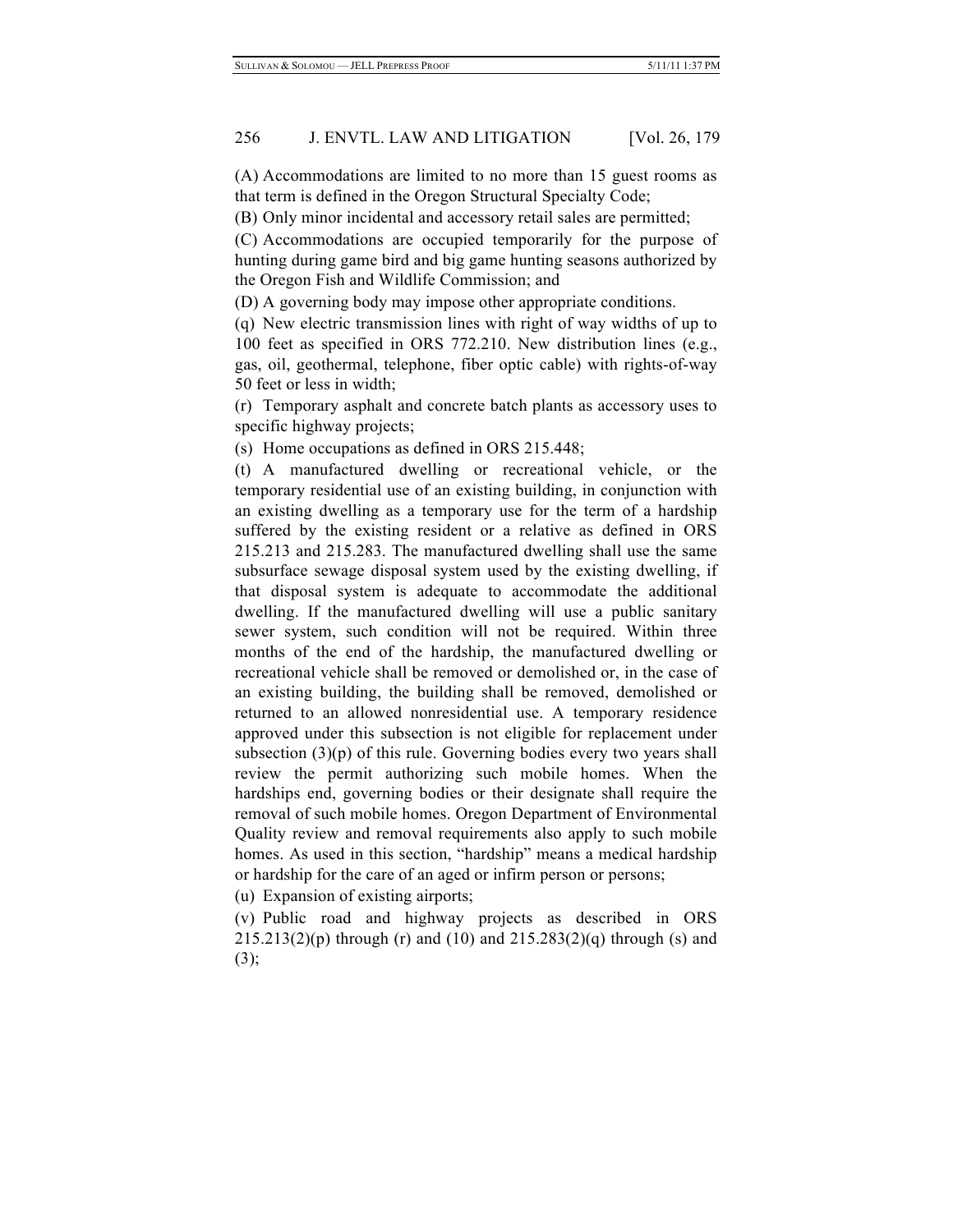(w) Private accommodations for fishing occupied on a temporary basis may be allowed subject to section (5) of this rule, OAR 600- 060-0029 and 660-006-0035 and the following requirements:

(A) Accommodations limited to no more than 15 guest rooms as that term is defined in the Oregon Structural Specialty Code;

(B) Only minor incidental and accessory retail sales are permitted;

(C) Accommodations occupied temporarily for the purpose of fishing during fishing seasons authorized by the Oregon Fish and Wildlife Commission;

(D) Accommodations must be located within one-quarter mile of fish bearing Class I waters; and

(E) A governing body may impose other appropriate conditions.

(x) Forest management research and experimentation facilities as described by ORS 526.215 or where accessory to forest operations; and

(y) An outdoor mass gathering subject to review by a county planning commission under the provisions of ORS 433.763. These gatherings are those of more than 3,000 persons that continue or can reasonably be expected to continue for more than 120 hours within any three-month period and any part of which is held in open spaces.

(5) A use authorized by section (4) of this rule may be allowed provided the following requirements or their equivalent are met. These requirements are designed to make the use compatible with forest operations and agriculture and to conserve values found on forest lands:

(a) The proposed use will not force a significant change in, or significantly increase the cost of, accepted farming or forest practices on agriculture or forest lands;

(b) The proposed use will not significantly increase fire hazard or significantly increase fire suppression costs or significantly increase risks to fire suppression personnel; and

(c) A written statement recorded with the deed or written contract with the county or its equivalent is obtained from the land owner that recognizes the rights of adjacent and nearby land owners to conduct forest operations consistent with the Forest Practices Act and Rules for uses authorized in subsections  $(4)(e)$ ,  $(m)$ ,  $(s)$ ,  $(t)$  and  $(w)$  of this rule.

(6) Nothing in this rule relieves governing bodies from complying with other requirement contained in the comprehensive plan or implementing ordinances such as the requirements addressing other resource values (e.g., Goal 5) which exist on forest lands.